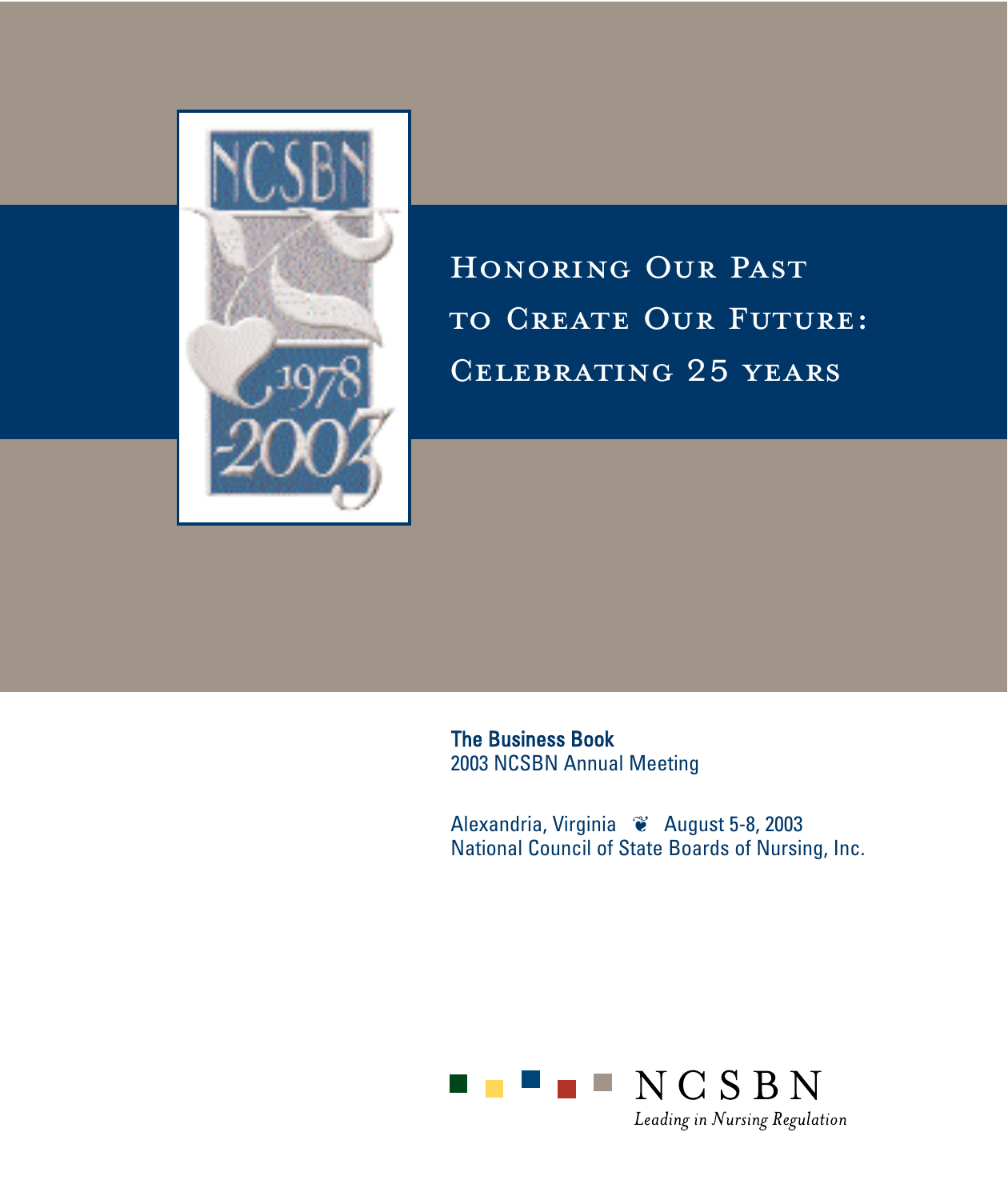

## 2003 NCSBN Annual Meeting

| Section I: 2003 NCSBN Annual Meeting  Tab 1                    |
|----------------------------------------------------------------|
|                                                                |
|                                                                |
| 2003 Annual Meeting Schedule  11                               |
| Summary of Recommendations with Rationale  15                  |
| Report of Committee on Nominations 19                          |
|                                                                |
|                                                                |
| Annual Progress Report on NCSBN Strategic Initiatives 51       |
|                                                                |
|                                                                |
|                                                                |
| Committees with Recommendations                                |
|                                                                |
|                                                                |
|                                                                |
| <b>Informational Reports</b>                                   |
| Advanced Practice (APRN) Task Force  139                       |
|                                                                |
|                                                                |
| Commitment to Ongoing Regulatory Excellence Advisory Panel 145 |
|                                                                |
|                                                                |
| Member Board Leadership Development Advisory Group 161         |
| NCSBN 25th Anniversary Planning Advisory Panel  165            |
|                                                                |
| Practice Breakdown Research Focus Group  169                   |
| Practice, Regulation and Education (PR&E) Committee 171        |
| PR&E Subcommittee on Foreign Nurse Issues                      |
| PR&E Model Revision Subcommittee                               |
|                                                                |
|                                                                |
|                                                                |
|                                                                |
|                                                                |
|                                                                |
|                                                                |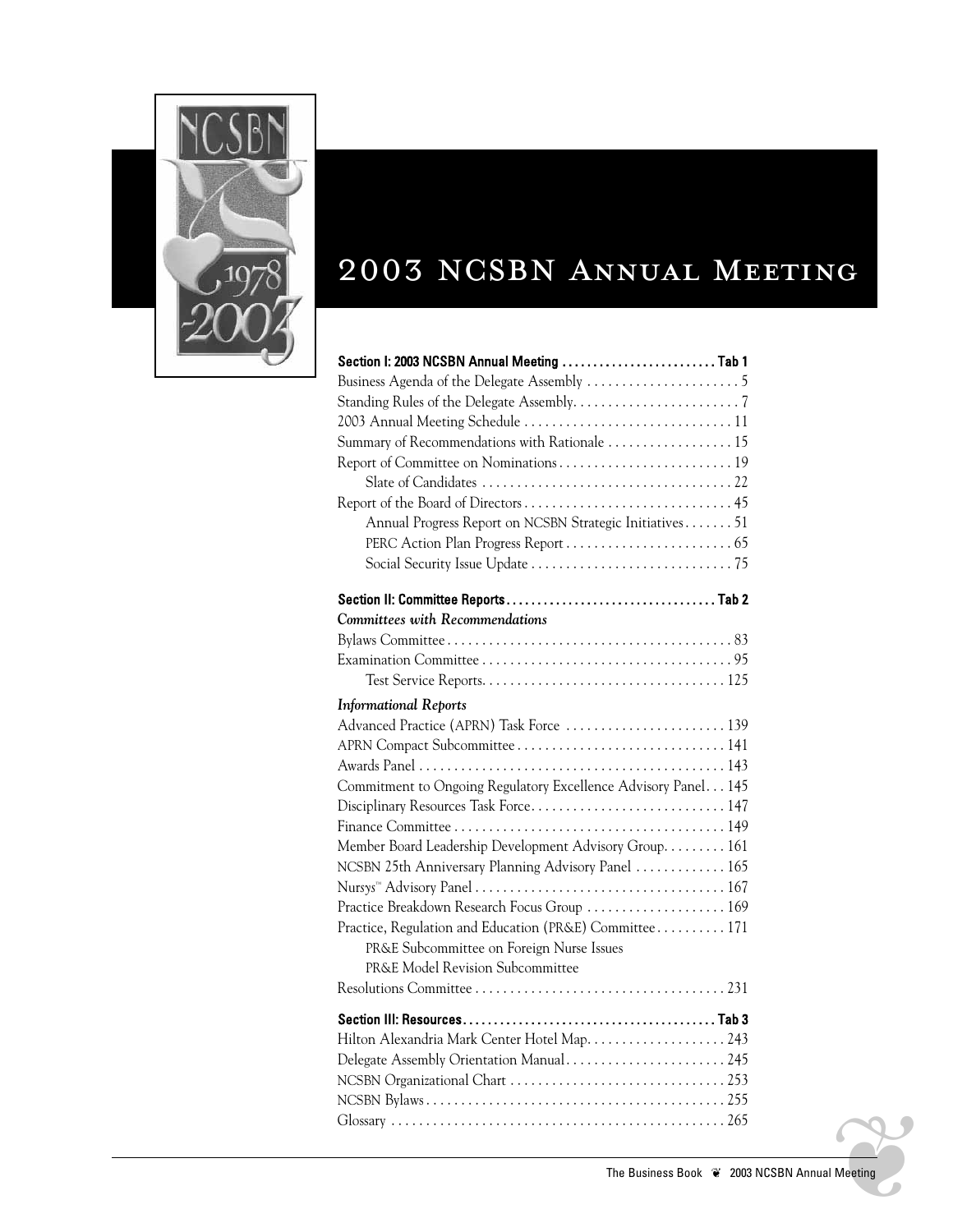### **MISSION STATEMENT**

The mission of the National Council of State Boards of Nursing is to lead in nursing regulation by assisting Member Boards, collectively and individually, to promote safe and effective nursing practice in the interest of protecting public health and welfare.

### VISION STATEMENT

The National Council of State Boards of Nursing will advance optimal health outcomes by leading in health care regulation worldwide.

### PURPOSE AND FUNCTION

The purpose of the National Council of State Boards of Nursing, Inc. (NCSBN) is to provide an organization through which boards of nursing act and counsel together on matters of common interest and concern affecting the public health, safety and welfare, including the development of licensing examinations in nursing.

The major functions of NCSBN include developing the NCLEX-RN® and the NCLEX-PN® examinations, performing policy analysis and promoting uniformity in relationship to the regulation of nursing practice, disseminating data related to NCSBN's purpose, and serving as a forum for information exchange for National Council members.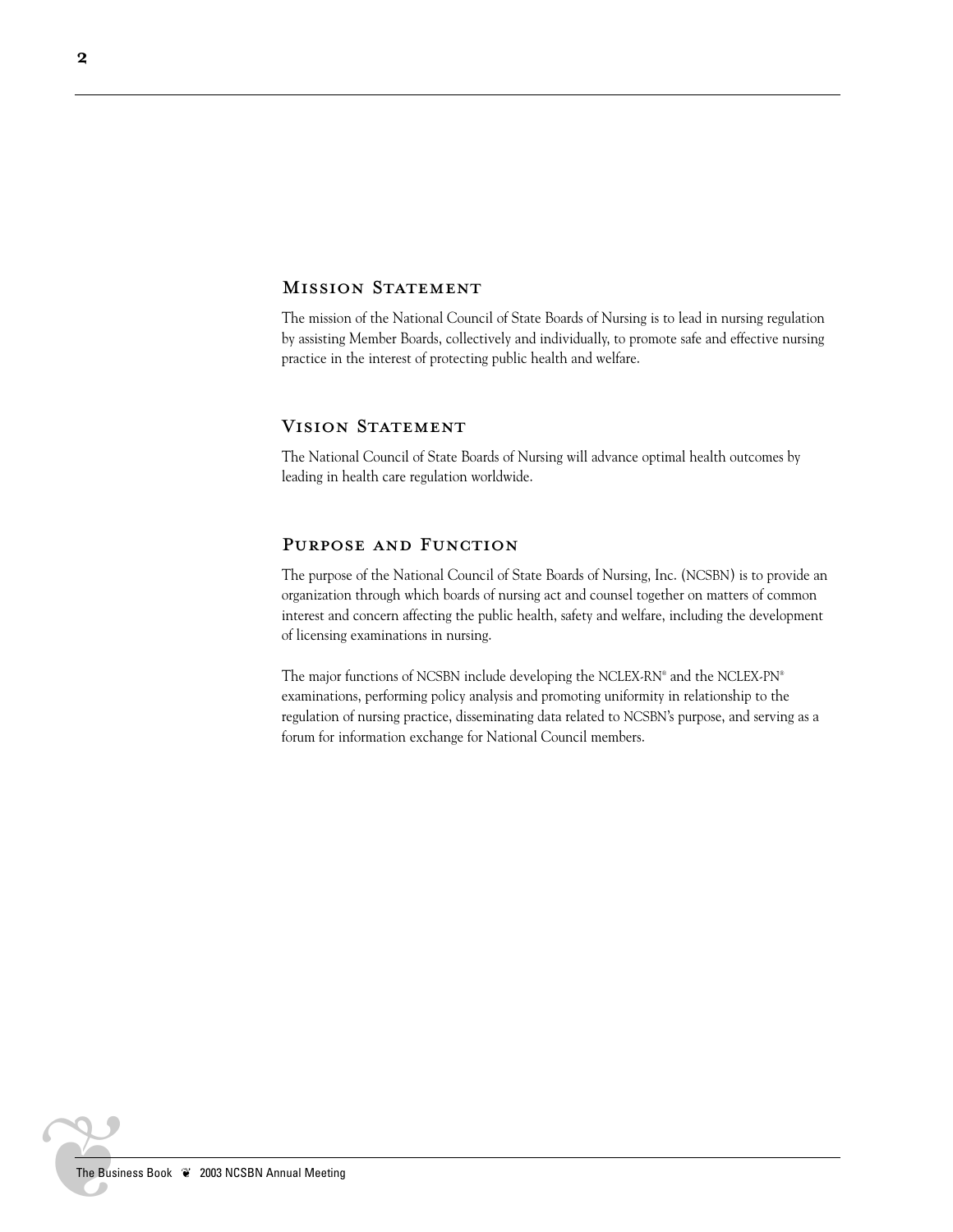<span id="page-3-0"></span>

### SECTION I

## 2003 NCSBN Annual Meeting

| Summary of Recommendations with Rationale  15           |
|---------------------------------------------------------|
|                                                         |
|                                                         |
|                                                         |
| Annual Progress Report on NCSBN Strategic Initiatives51 |
|                                                         |
|                                                         |

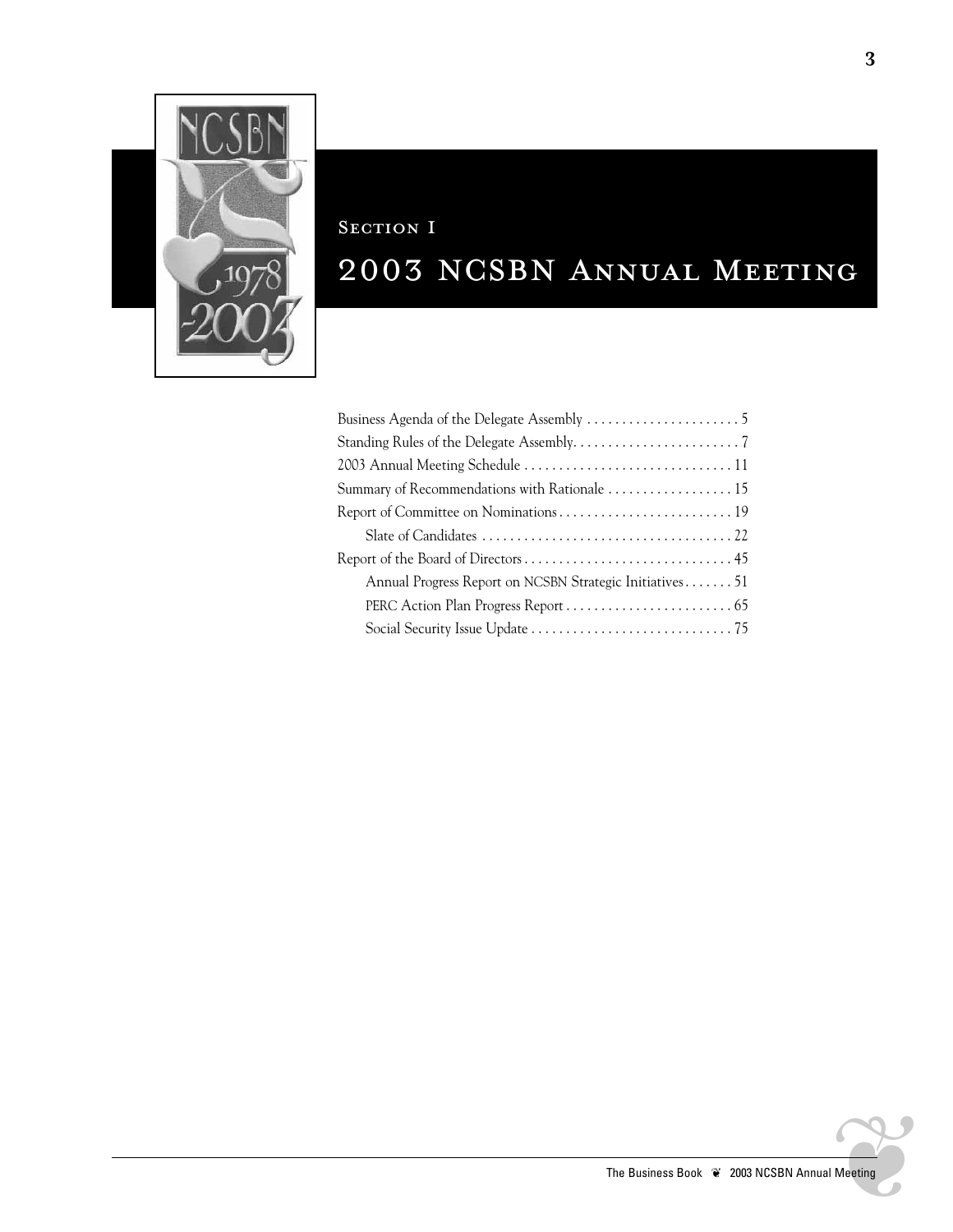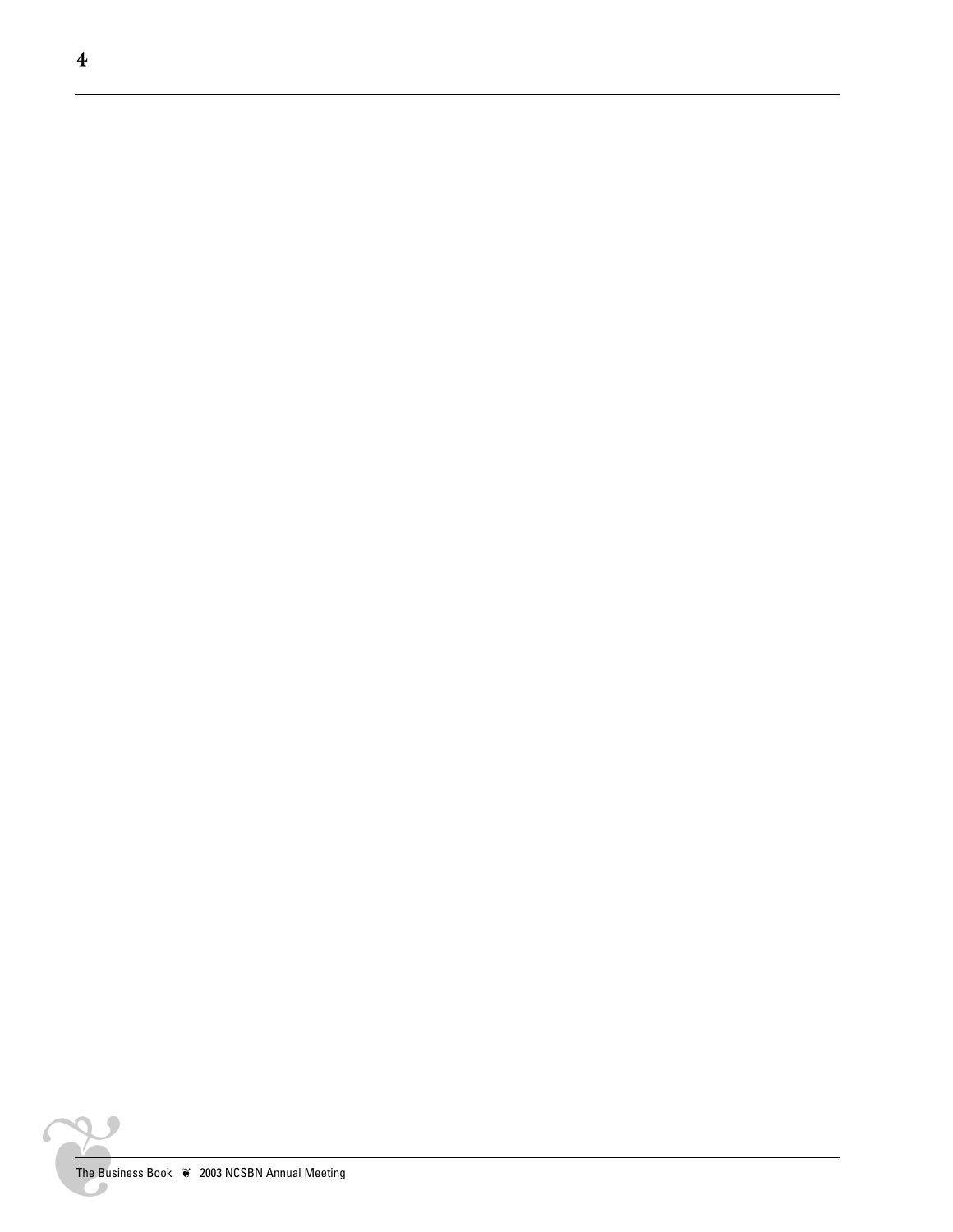# <span id="page-5-0"></span>Business Agenda of the 2003 Delegate Assembly

### Tuesday, August 5, 2003 9 -10 am

### **Opening Ceremony**

- Introductions
- Announcements

### **Opening Reports**

- Credentials Report
- Approval of Standing Rules

### **Adoption of Agenda**

### **Report of the Committee on Nominations**

- Presentation of 2003 Slate of Candidates
- Nominations from Floor
- Approval of the 2003 Slate of Candidates

### Thursday, August 7, 2003 2:45 - 4:30 pm

### **Board of Directors' Report**

■ Proposed NCSBN Mission Statement

### **Bylaws Committee Report**

■ Proposed revisions to the NCSBN Bylaws

**Results of Election of Officers and Committee on Nominations**

### Friday, August 8, 2003 9 -10:15 am

#### **Examination Committee Report**

■ Proposed changes to the *NCLEX-RN® Test Plan*

#### **Board of Directors' Report**

■ Request to negotiate contract amendment with Pearson VUE to extend time limit for NCLEX-RN*®* examination

#### **New Business**

■ Resolutions Committee and New Business

### Friday, August 8, 2003 10:35 - 12:00 pm

**Introduction of 2003-2004 Board of Directors and Committee on Nominations**

**Adjournment**

### Special Note

Business conducted during the Delegate Assembly will be continuous, advancing through the agenda as time and discussion permits.

Meeting 1978-2003: Celebrating 25 Years  $\cdot\cdot\cdot$  2003 NCSBN Annual Meeting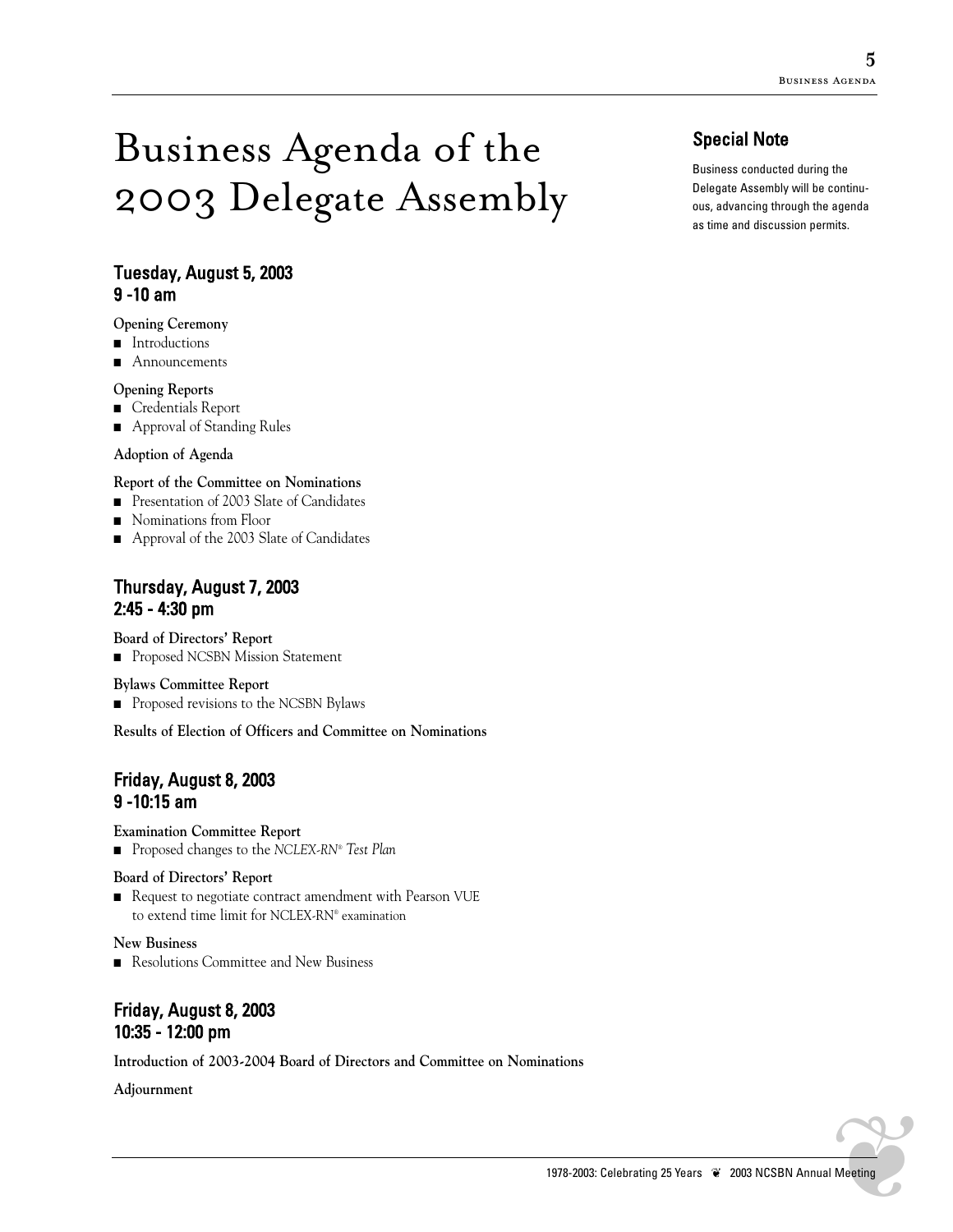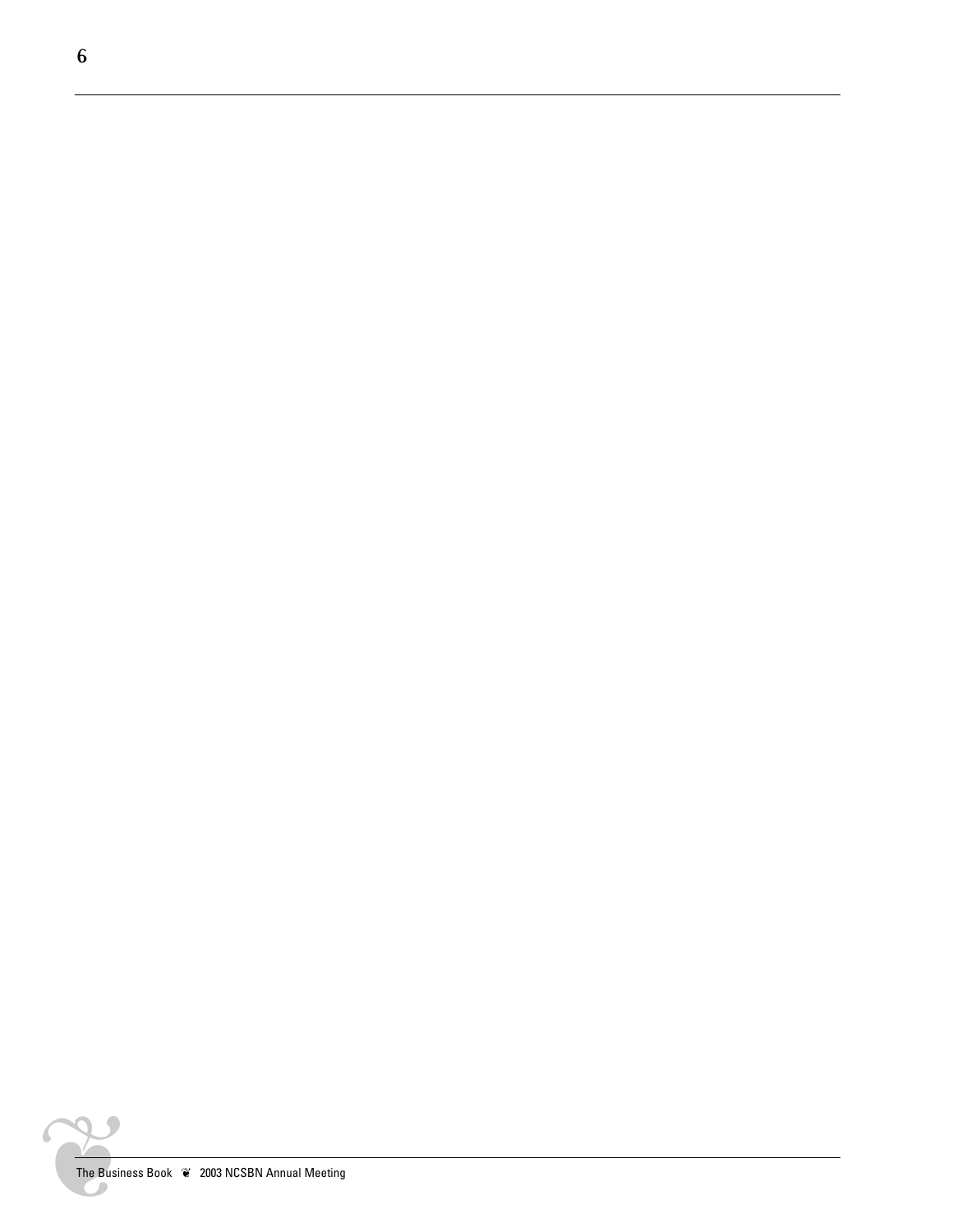# <span id="page-7-0"></span>Standing Rules of the Delegate Assembly

### 1. Credentialing Procedures and Reports

- A. The President shall appoint the Credentials Committee, which is responsible for registering and accrediting delegates and alternate delegates.
- B. Upon registration, each delegate and alternate shall receive a badge and the appropriate number of voting cards authorized for that delegate. Delegates authorized to cast one vote shall receive one voting card. Delegates authorized to cast two votes shall receive two voting cards. Any transfer of voting cards must be made through the Credentials Committee.
- C. A registered alternate may substitute for a delegate provided the delegate turns in the delegate badge and voting card(s) to the Credentials Committee, at which time the alternate is issued a delegate badge. The initial delegate may resume delegate status by the same process.
- D. The Credentials Committee shall give a report at the first business meeting. The report will contain the number of delegates and alternates registered as present with proper credentials, and the number of delegate votes present. At the beginning of each subsequent business meeting, the committee shall present an updated report listing all properly credentialed delegates and alternate delegates present, and the number of delegate votes present.

### 2. Meeting Conduct

- A. Meeting Conduct
	- 1. Delegates must wear badges and sit in the section reserved for them.
	- 2. All attendees shall be in their seats at least five minutes before the scheduled meeting time.
	- 3. There shall be no smoking in the meeting room.
	- 4. All cellular telephones shall be turned off or turned to silent vibrating mode. An attendee must leave the meeting room to answer a telephone.
	- 5. A delegate's conversations with nondelegates during a business meeting must take place outside the designated delegate area.
	- 6. All attendees have a right to be treated respectfully.

### 3. Agenda

- A. Business Agenda
	- 1. The Business Agenda is prepared by the President in consultation with the Executive Director and approved by the Board of Directors.
- B. Consent Agenda
	- 1. The Consent Agenda contains agenda items that do not recommend actions.
	- 2. The Board of Directors may place items on the Consent Agenda that may be considered received without discussion or vote.
	- 3. An item will be removed from the Consent Agenda for discussion or vote at the request of any delegate.
	- 4. All items remaining on the Consent Agenda will be considered received without discussion or vote.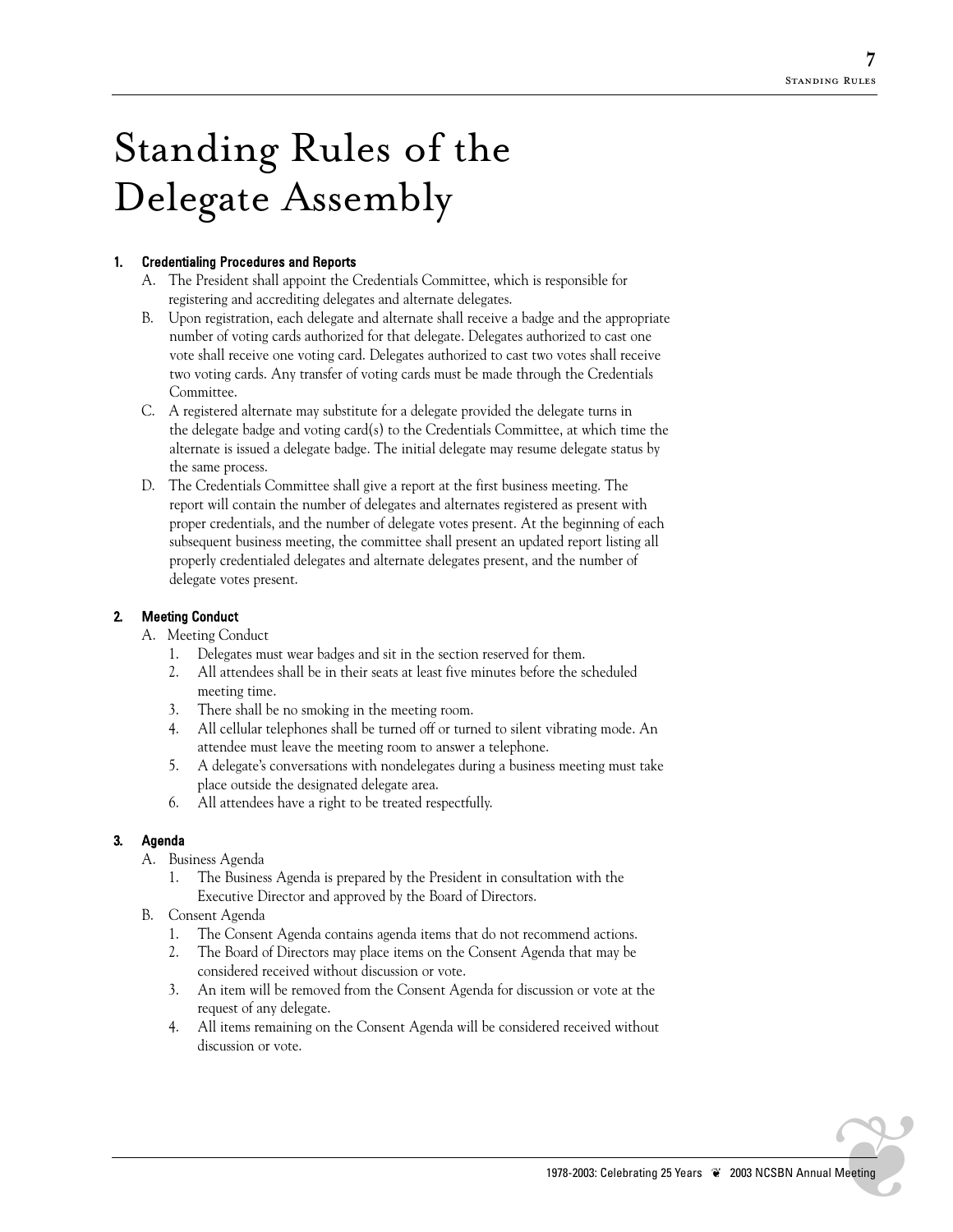### 4. Motions or Resolutions

- A. Only delegates, members of the Board of Directors, and the Examination Committee may present motions or resolutions to the Delegate Assembly. Resolutions or motions made by the Examination Committee are limited to those to approve test plans pursuant to Article X, Section 1(a) of the bylaws of the National Council of State Boards of Nursing, Inc. (NCSBN).
- B. All motions, resolutions and amendments shall be in writing and on triplicate motion paper signed by the maker and a second. All motions, resolutions and amendments must be submitted to the Delegate Assembly Chair and the Parliamentarian. All resolutions and nonprocedural main motions must also be submitted to the Chair of the Resolutions Committee before being presented to the Delegate Assembly.
- C. The Resolutions Committee, according to its Operating Policies and Procedures, shall review motions and resolutions submitted before Wednesday, August 6, 2003, at 12 pm. Resolution- or motion-makers are encouraged to submit motions and resolutions to the Resolutions Committee for review before this deadline.
- D. The Resolutions Committee will convene its meeting on Wednesday, August 6, 2003, at 4 pm and schedule a mutually agreeable time during the meeting to meet with each resolution- or motion-maker. The Resolutions Committee shall meet with the resolution- or motion-maker to prepare resolutions or motions for presentation to the Delegate Assembly and to evaluate the resolution or motion in accordance with the criteria in its operating policies and procedures. The Committee shall submit a summary report to the Delegate Assembly of the Committee's review, analysis, and evaluation of each resolution and motion referred to the Committee. The Committee report shall precede the resolution or motion by the maker to the Delegate Assembly.
- E. If a member of the Delegate Assembly wishes to introduce a nonprocedural main motion or resolution after the deadline of 4 pm on Wednesday, August 6, 2003, the request shall be submitted under New Business; provided that the maker first submits the resolution or motion to the Chair of the Resolutions Committee. All motions or resolutions submitted after the deadline must be presented with a written analysis that addresses the motion or resolution's consistency with established review criteria, including, but not limited to, the NCSBN mission, purpose and/or functions, strategic initiatives and outcomes; preliminary assessment of fiscal impact; and potential legal implications. The member submitting such a motion or resolution shall provide written copies of the motion or resolution to all delegates. A majority vote of the delegates shall be required to grant the request to introduce this item of business. [The Resolutions Committee shall advise the Delegate Assembly where the required analyses have not been performed and/or recommend deferral of a vote on the motion pending further analysis.]

#### 5. Debate at Business Meetings

- A. Order of Debate: Delegates shall have the first right to speak. Nondelegate members and employees of Member Boards including members of the Board of Directors may speak only after all delegates have spoken.
- B. Any person who wishes to speak shall go to a microphone. When recognized by the Chair, the speaker shall state his or her name and Member Board or organization.
- C. No person may speak in debate more than twice on the same question on the same day, or longer than four minutes per speech, without permission of the Delegate Assembly, granted by a majority vote without debate.
- D. A red card raised at a microphone interrupts business for the purpose of a point of order, a question of privilege, orders of the day, a parliamentary inquiry or an appeal. Any of these motions takes priority over regular debate.
- E. A timekeeper will signal when the speaker has one minute remaining, and when the allotted time has expired.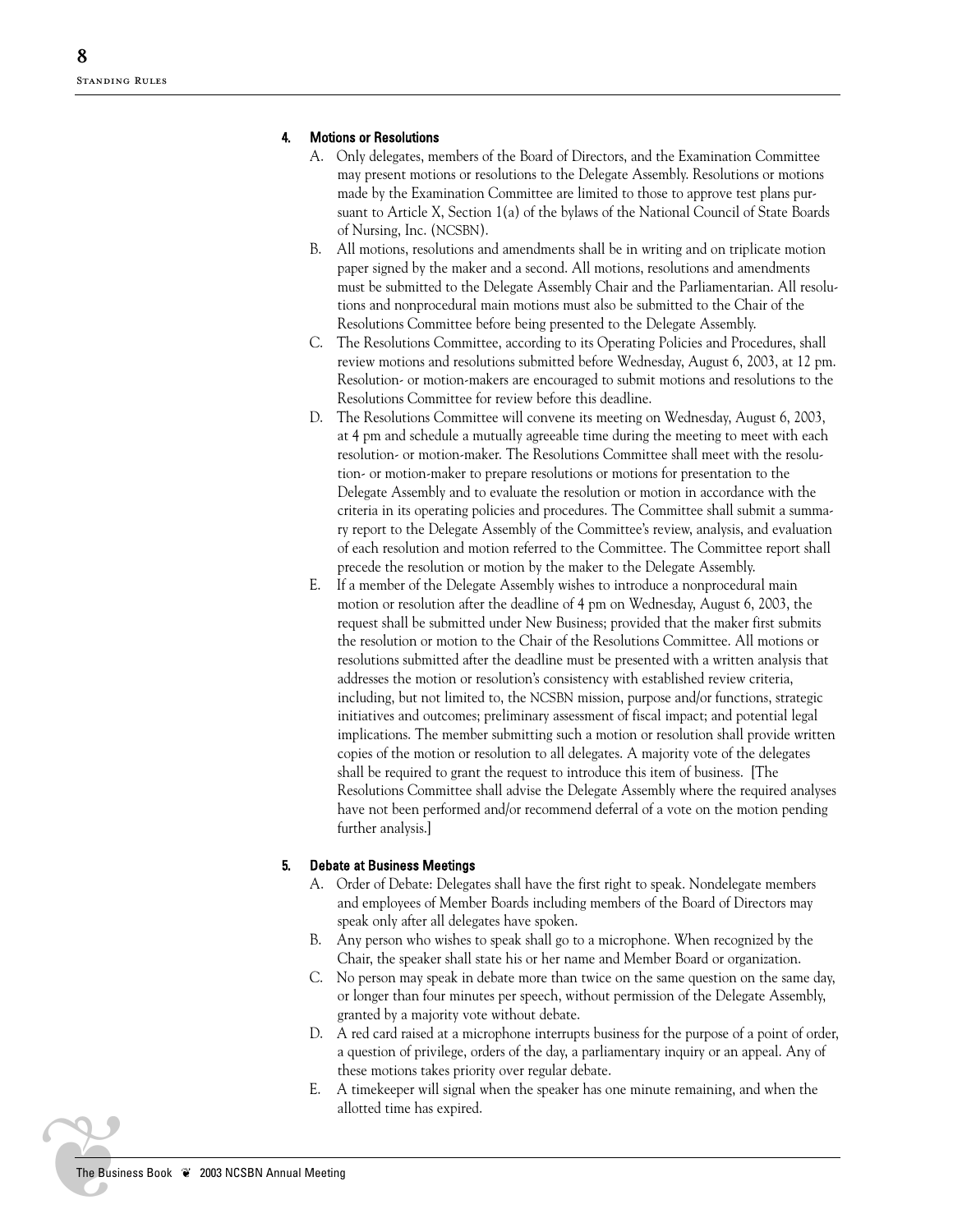### 6. Nominations and Elections

- A. A delegate making a nomination from the floor shall have two minutes to list the qualifications of the nominee. Written consent of the nominee and a written statement of qualifications must be submitted to the Committee on Nominations at the time of the nomination from the floor.
- B. Electioneering for candidates is prohibited except during the candidate forum.
- C. The voting strength for the election shall be determined by those registered by 5 pm on Wednesday, August 6, 2003.
- D. Election for officers, directors, and members of the Committee on Nominations shall be held Thursday, August 7, 2003, from 7:45 to 8:45 am.
- E. If no candidate receives the required vote for an office and repeated balloting is required, the president shall immediately announce run-off candidates and the time for the run-off balloting.

### 7. Forums

- A. Scheduled Forums: The purpose of scheduled forums is to provide information helpful for decisions and to encourage dialogue among all delegates on the issues presented at the forum. All delegates are encouraged to attend forums to prepare for voting during the Delegate Assembly. Forum facilitators will give preference to voting delegates who wish to raise questions and/or discuss an issue. Guests may be recognized by the Chair to speak after all delegates, non-delegate members and employees of member Boards have spoken.
- B. Open Forum: Open forum time will be scheduled to promote dialogue and discussion on issues by all attendees. Attendee participation determines the topics discussed during an Open Forum. The president will facilitate the Open Forum.
- C. To ensure fair participation in forums, the forum facilitators may, at their discretion, impose rules of debate.

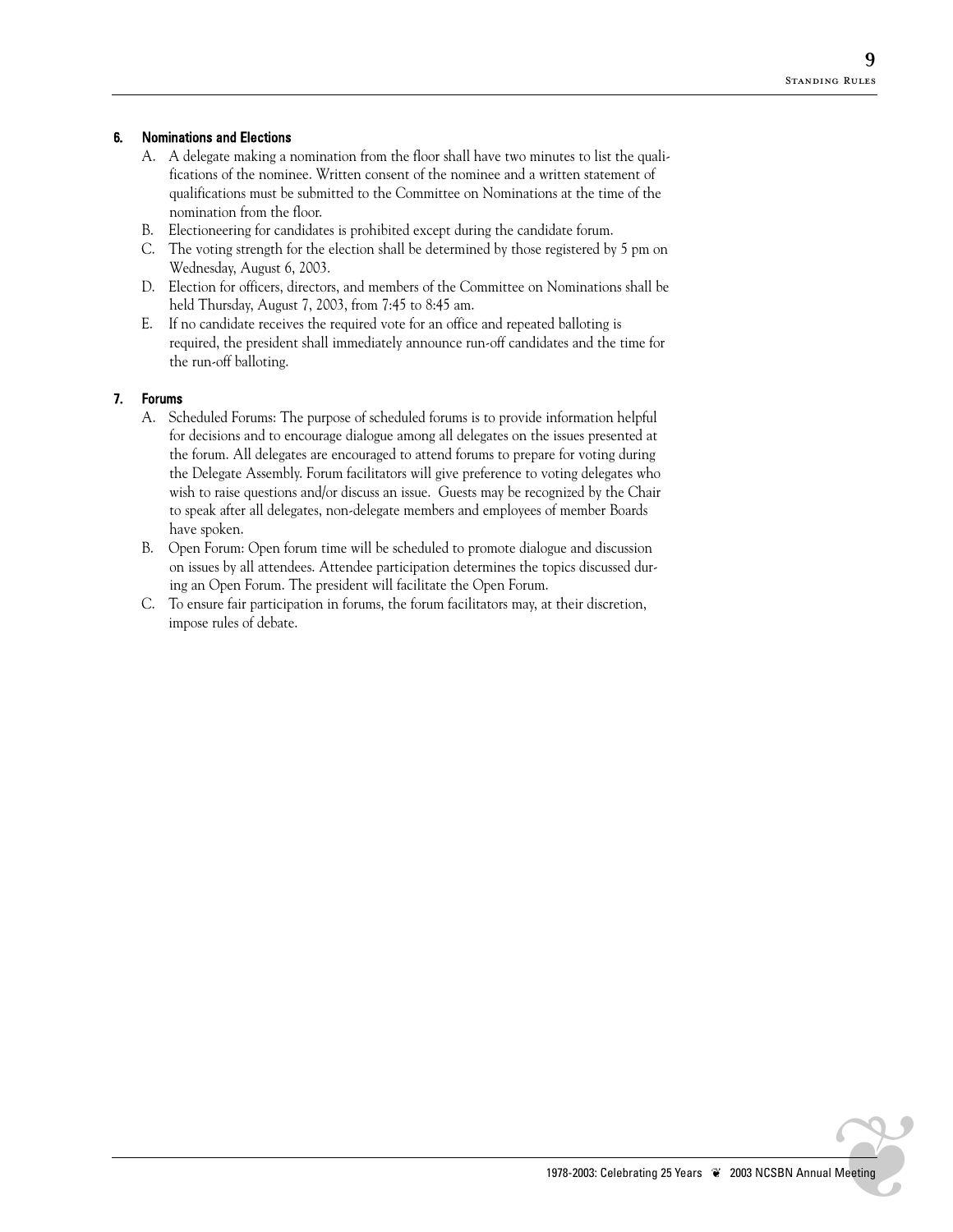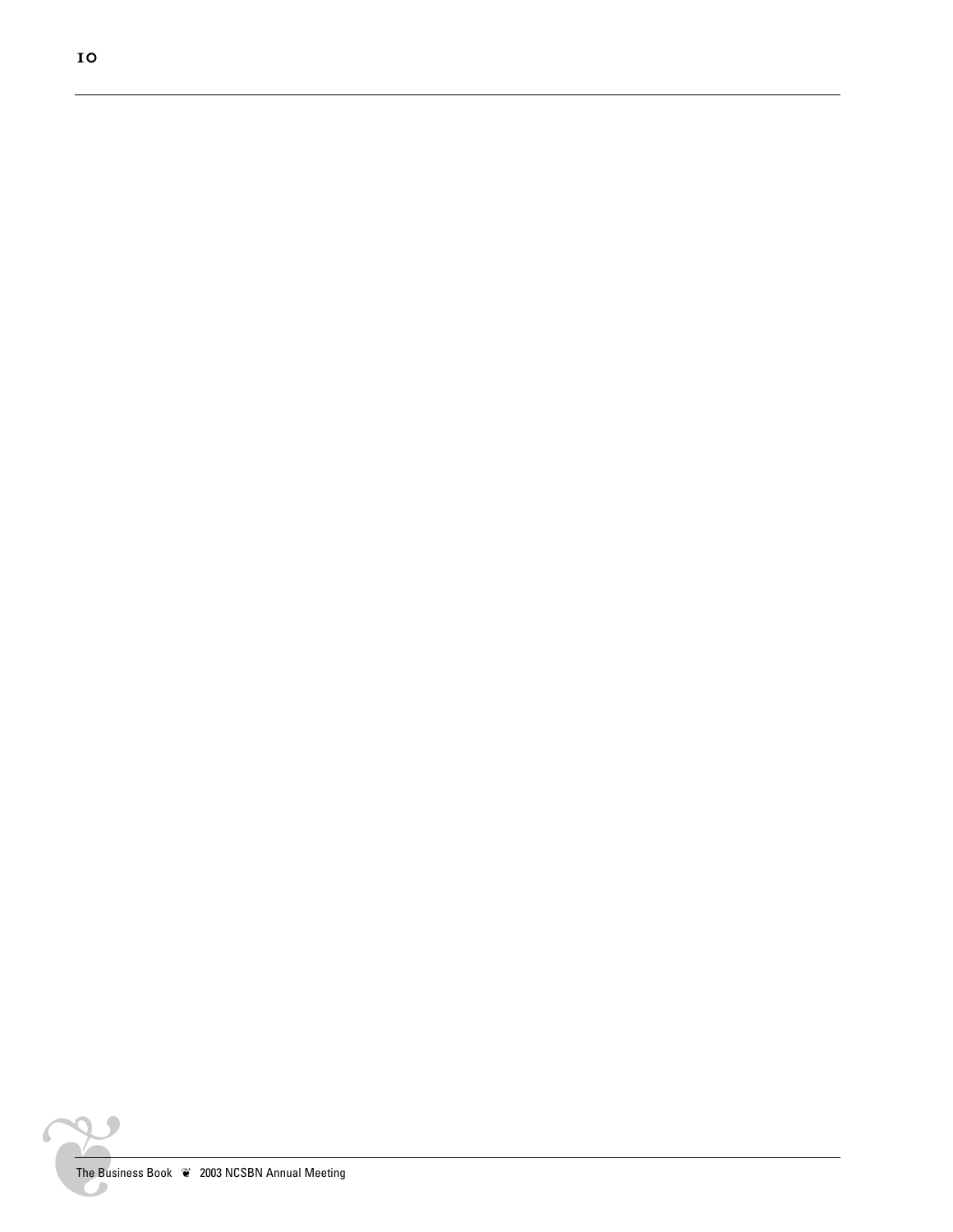## <span id="page-11-0"></span>2002 Annual Meeting Schedule

### Tuesday, August 5, 2003

### 8:00 - 8:50 am – NCSBN Delegate Orientation

*Donna Dorsey, NCSBN President; Joan Bouchard, Executive Director, Oregon State Board of Nursing; and Julia von Haam, Parliamentarian* Are you representing your state as a delegate? Please join us for a review of the parliamentary procedures required for voting on Delegate Assembly business.

### 8:00 - 9:00 am – Registration and Continental Breakfast

### 9:00 am - 4:30 pm – Exhibit Showcase

Stop by the Exhibit Showcase to learn of products and information pertinent to the work of boards of nursing. Exhibitor participation at the NCSBN Annual Meeting does not imply endorsement or approval by NCSBN of any product, service or participant.

### 9:00 - 9:05 am – Welcome to Virginia!

Presented by representatives from the Virginia Board of Nursing.

### 9:05 - 9:40 am – Delegate Assembly Opening Ceremony and First Business Meeting

Delegate Assembly business includes adoption of the business agenda, standing rules and credentials report. The Committee on Nominations will also present the Slate of Candidates and call for nominations from the floor.

### 9:40 - 9:55 am – President's Address

*Donna Dorsey, MS, RN, NCSBN President*

### 9:55 - 10:10 am – Executive Director's Address

*Kathy Apple, MS, RN, NCSBN Executive Director*

#### 10:10 - 10:30 am – Report of the Finance Committee

*Sandra Evans, MAEd, NCSBN Treasurer, and Robert Clayborne, NCSBN Director of Finance*

#### 10:30 - 11:00 am – Break

### 11:00 - 12:00 pm – NCSBN Board of Directors Forum

The NCSBN Board of Directors will describe proposed revisions to the NCSBN Mission Statement and initiate a strategic planning discussion.

### 12:00 - 1:30 pm – Lunch

#### 1:30 - 2:00 pm – Examination Committee Forum

*Anita Ristau, RN, MS, Chair, NCSBN Examination Committee, and Casey Marks, PhD, NCSBN Director of Testing Services* Discussion of the proposed *NCLEX-RN® Test Plan* (effective April 2004) and report on the current

status of international administration of the NCLEX® examinations.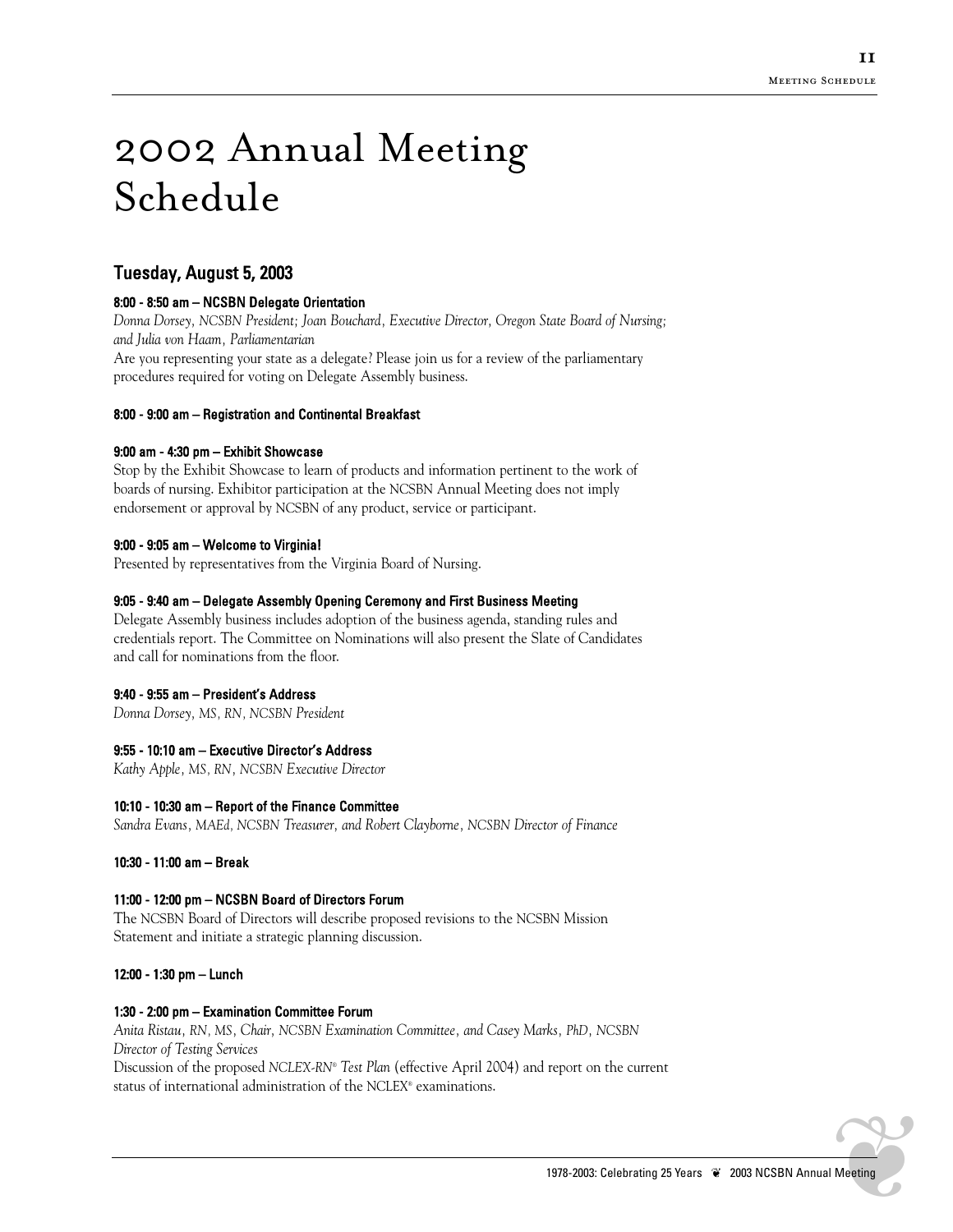### 2:00 - 2:50 pm – Closed Session: Contractual Information Regarding International Administration of the NCLEX

*Anita Ristau, RN, MS, Chair, NCSBN Examination Committee, and Casey Marks, PhD, NCSBN Director of Testing Services –* **OPEN TO NCSBN MEMBERS ONLY**

### 2:50 - 3:10 pm – "The Big Chill" Break

Sponsored ice cream break

### 3:10 - 4:30 pm – Candidate Forum

*Karla Bitz, RN, BSN, MMGT, Chair, Committee on Nominations, and Gino Chisari, MSN, RN, Vice-Chair, Committee on Nominations* Support NCSBN and your fellow NCSBN members: come to the Candidate Forum to hear from the nominees for NCSBN elected office.

#### 4:30 - 5:00 pm – Optional Session: NCSBN Research Services Update

*Lynda Crawford, PhD, RN, CAE, NCSBN Director of Research Services, and June Smith, PhD, RN, NCSBN Research Services Manager* NCSBN Research Services will report findings and discuss the NCSBN Post-Entry Competency Study.

#### 4:30 - 5:00 pm – Optional Session: Nursys™ Update

*Angela Diaz-Kay, Director of Information Technology* Update on the Nur*sys*™ database and answer questions from the membership.

#### 6:00 - 9:00 pm – Monuments by Moonlight

Join us for the "Monuments by Moonlight" bus tour of the nation's capital, an event organized by the Virginia Board of Nursing.

### Wednesday, August 6, 2003

#### 8:00 - 9:00 am – Registration & Continental Breakfast

#### 9:00 - 4:30 pm – Exhibit Showcase

Stop by the Exhibit Showcase to learn of products and information pertinent to the work of boards of nursing. Exhibitor participation at the NCSBN Annual Meeting does not imply endorsement or approval by NCSBN of any product, service or participant.

#### 9:00 - 10:15 am – Keynote Presentation

### 10:15 - 10:35 am – Break

#### 10:35 am - 12:00 pm – Bylaws Committee Forum

*Laura Rhodes, MSN, RN, Chair, NCSBN Bylaws Committee* Discussion will include recommended changes to the elections process and the Committee on Nominations.

#### 12:00 - 2:00 pm – Area Luncheon Meetings: NCSBN Members Only

NCSBN Area Luncheons – **OPEN TO NCSBN MEMBERS AND STAFF ONLY** The purpose of NCSBN Area Meetings is to facilitate communication and encourage regional dialogue on issues important to NCSBN and its members.

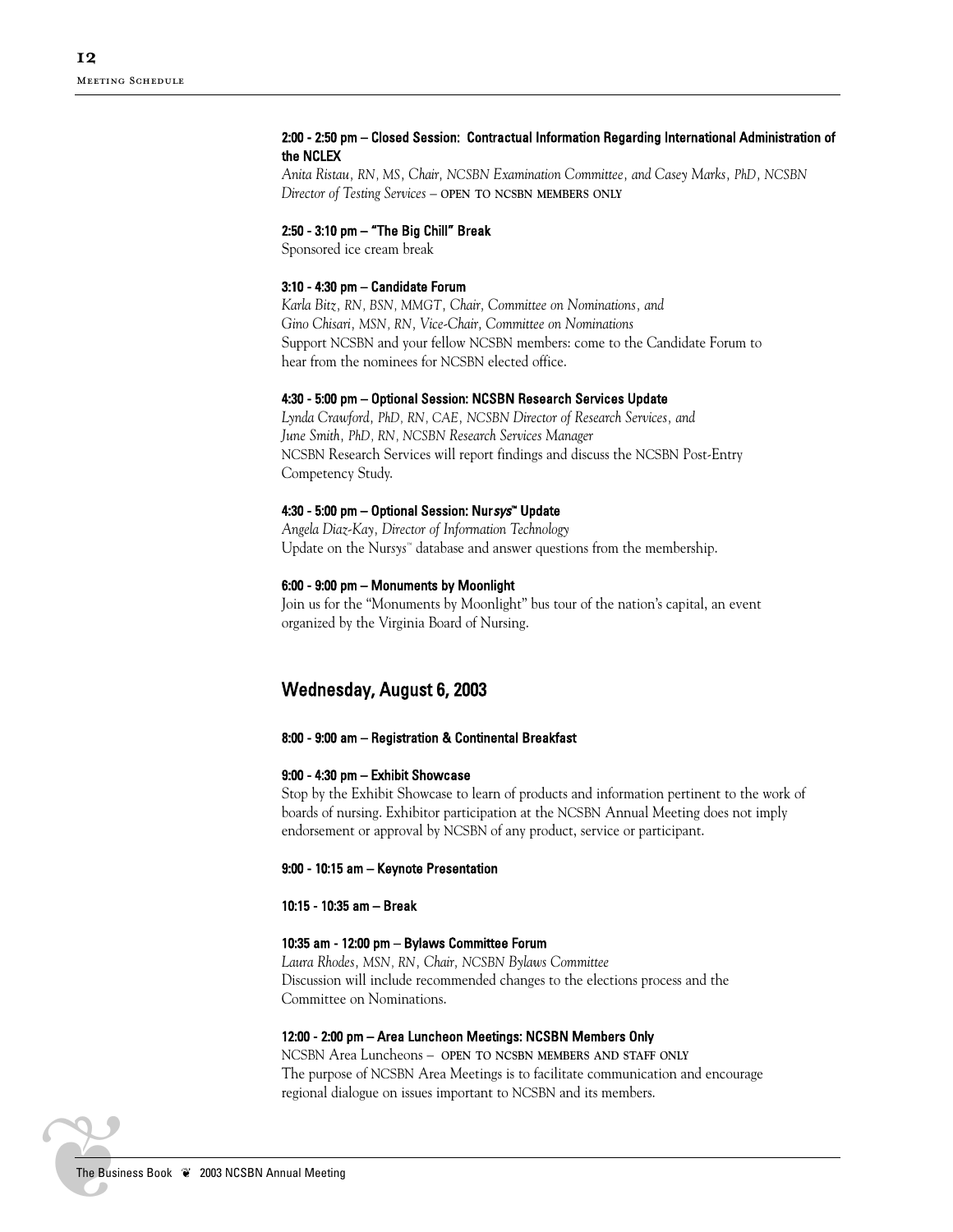### 12:00 - 1:00 pm – NCSBN Guest Lunch

NCSBN guests are invited to attend this lunch in lieu of the Area Lunches.

### 2:00 - 2:30 pm – Break

### 2:30 - 3:30 pm – Practice Regulation and Education (PRE) Model Revision Subcommittee Forum

*Barbara Newman, RN, MS, Chair, Practice, Regulation and Education (PR&E) Model Revision Subcommittee, and Vickie Sheets, JD, RN, CAE, NCSBN Director of Practice & Regulation* Request for feedback from the Practice Regulation and Education (PR&E) Committee regarding proposed revisions to the model administrative rules which reflect current nursing regulation issues.

### 3:30 - 4:00 pm – Social Security Number Forum

*Kristin Hellquist, MS, NCSBN Associate Director, Policy & External Relations* Report on the 2002 Delegate Assembly resolution resolving the Social Security "Catch 22."

### 4:00 - 5:00 pm – Resolutions Committee Meeting

*Cheryl Koski, MS, RN, CS, Chair, NCSBN Resolutions Committee*

5:00 - 7:00 pm – Board & Candidate Reception

### Thursday, August 7, 2003

### 7:45 - 8:45 am – Election of Candidates

#### 8:00 - 9:00 am – Registration & Continental Breakfast

#### 9:00 - 10:00 am – Open Forum & Resolutions

*NCSBN Board of Directors and Cheryl Koski, MSN, RN, CS, Chair, NCSBN Resolutions Committee*

#### 10:00 - 10:15 am – Break

#### 10:15 am - 11:45 am – Building Bridges Networking Groups

Session topic options are listed at right

11:45 am - 12:00 pm – Break

### 12:00 - 2:30 pm – Awards Luncheon

Enjoy a celebration of NCSBN milestones in conjunction with the annual Awards Luncheon. As in the past, NCSBN will honor its award recipients, but this year will also honor the four boards of nursing that are celebrating 100 years of nursing regulation. Additional special recognitions will take place.

#### 2:45 - 4:30 pm – Delegate Assembly Second Business Meeting

#### 6:00 - 9:00 pm – NLCA Dinner Meeting

This is a business meeting of the Nurse Licensure Compact Administrators (NLCA). **NCSBN MEMBERS ONLY, PLEASE.**

### "Building Bridges" Session Topics

Board Presidents Executive Officers Board Members Consumers & Public Members Education Practice Discipline (includes board attorneys) LPN/VN Issues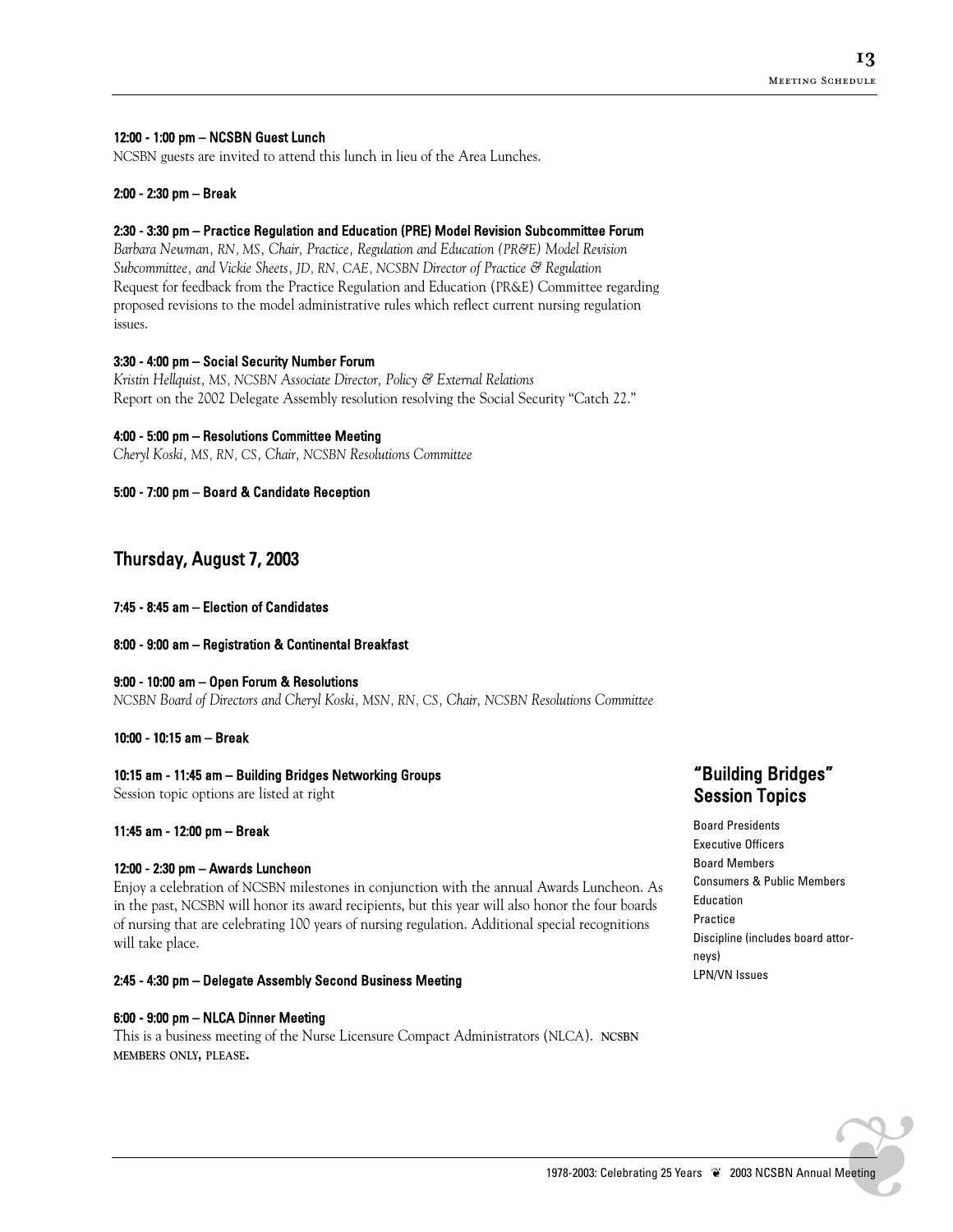### Friday, August 8, 2003

8:00 - 9:00 am – Registration & Continental Breakfast

9:00 - 10:15 am – Delegate Assembly Third Business Meeting

10:15 - 10:35 am – Break

10:35 am - 12:00 pm – Delegate Assembly Closing Ceremony

#### 12:00 - 1:00 pm – Boxed Lunch

In anticipation of food and fun at the evening gala, we are happy to provide attendees with a light, boxed lunch.

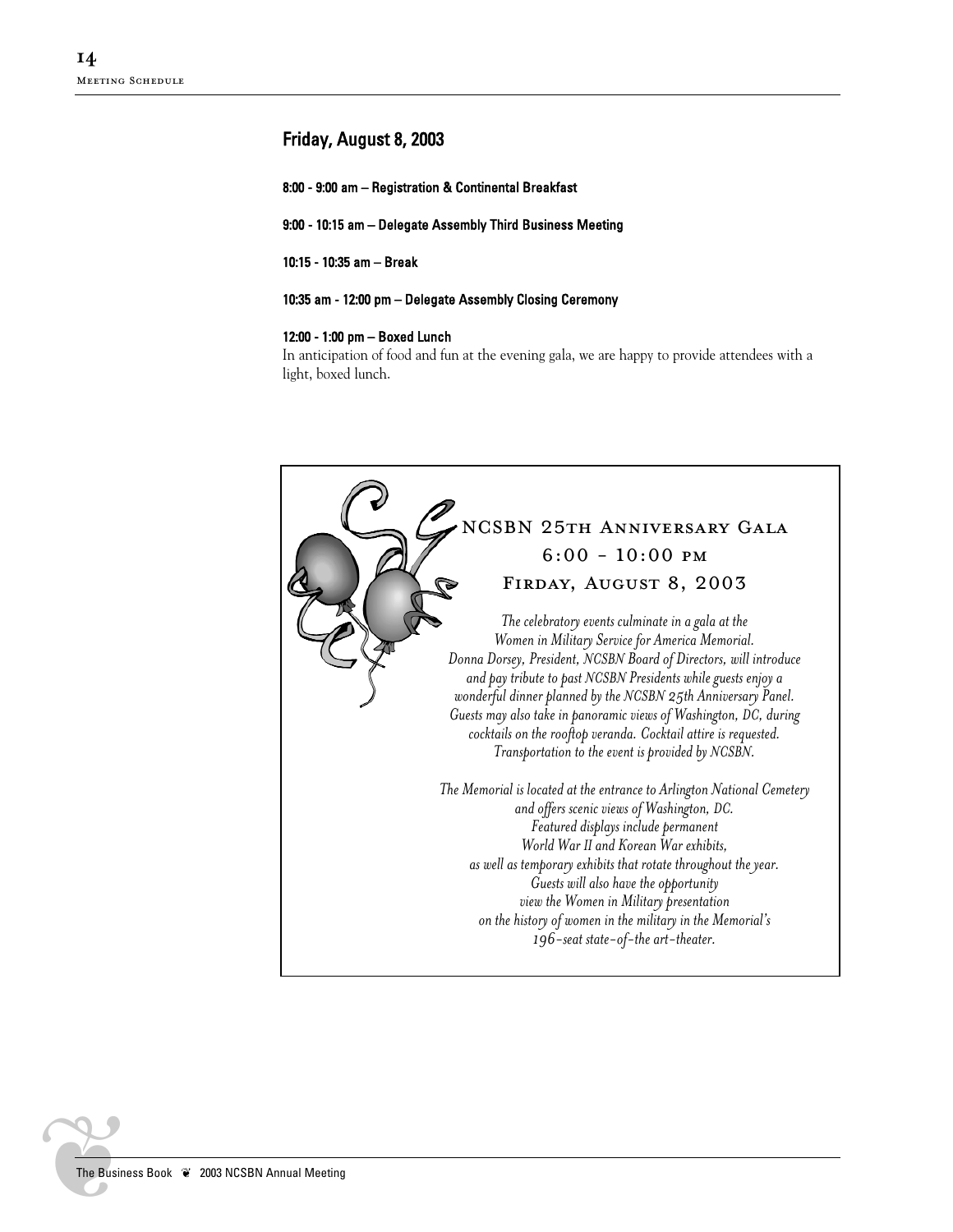## <span id="page-15-0"></span>Summary of Recommendations to the 2003 Delegate Assembly with Rationale

This document provides a summary of recommendations that the NCSBN Board of Directors, Committee on Nominations, Examination Committee, and the Bylaws Committee propose to the Delegate Assembly 2003. Additional recommendations may be brought forward during the 2003 Annual Meeting.

### Board of Directors

1. Adopt the proposed mission statement for National Council of State Boards of Nursing: *The National Council of State Boards of Nursing provides leadership to member boards and others who influence health care, to advance regulatory excellence for public protection.*

### *Rationale*

The current mission statement has been in place for more than six years. The standard practice for nonprofit associations is to review mission statements every five to seven years and the policy of NCSBN is to review the mission statement every six years. Utilizing a consultant, the Board of Directors reviewed and discussed the purpose of a mission statement as a declaration of purpose that drives other elements of the organization. Elements of a mission statement address ownership, customers, outcome, and reputation. A draft mission statement was presented at the 2003 Mid-Year Meeting for feedback and input from the membership. Feedback from the membership was then incorporated in the final draft noted above.

### *Fiscal Impact*

None.

2. Authorize the Board of Directors to negotiate a proposed contract amendment with Pearson VUE to implement a time limit extension for the NCLEX-RN® examination supported by the data and the analysis of the Examination Committee with the negotiated proposed contract reported back to the 2004 Delegate Assembly for approval.

### *Rationale*

The Examination Committee recommends to the Board of Directors an increase in the current five-hour time limit for the NCLEX-RN examination. The recommendation is based on the increasing number of candidates who are running out of time, which is approximately 6% of the total RN candidate population. Further rationale includes the expectation that future NCLEX enhancements, such as alternate item formats, potential increase in passing standard and the addition of more cognitively complex examination items will necessitate more time for examinees to complete the examination. A change to the NCLEX-RN time limit will prevent an increasing number of candidates from running out of time for test administration and allow candidates to have their competency assessed by the optimal NCLEX passing rule (the 95% Confidence Interval Rule).

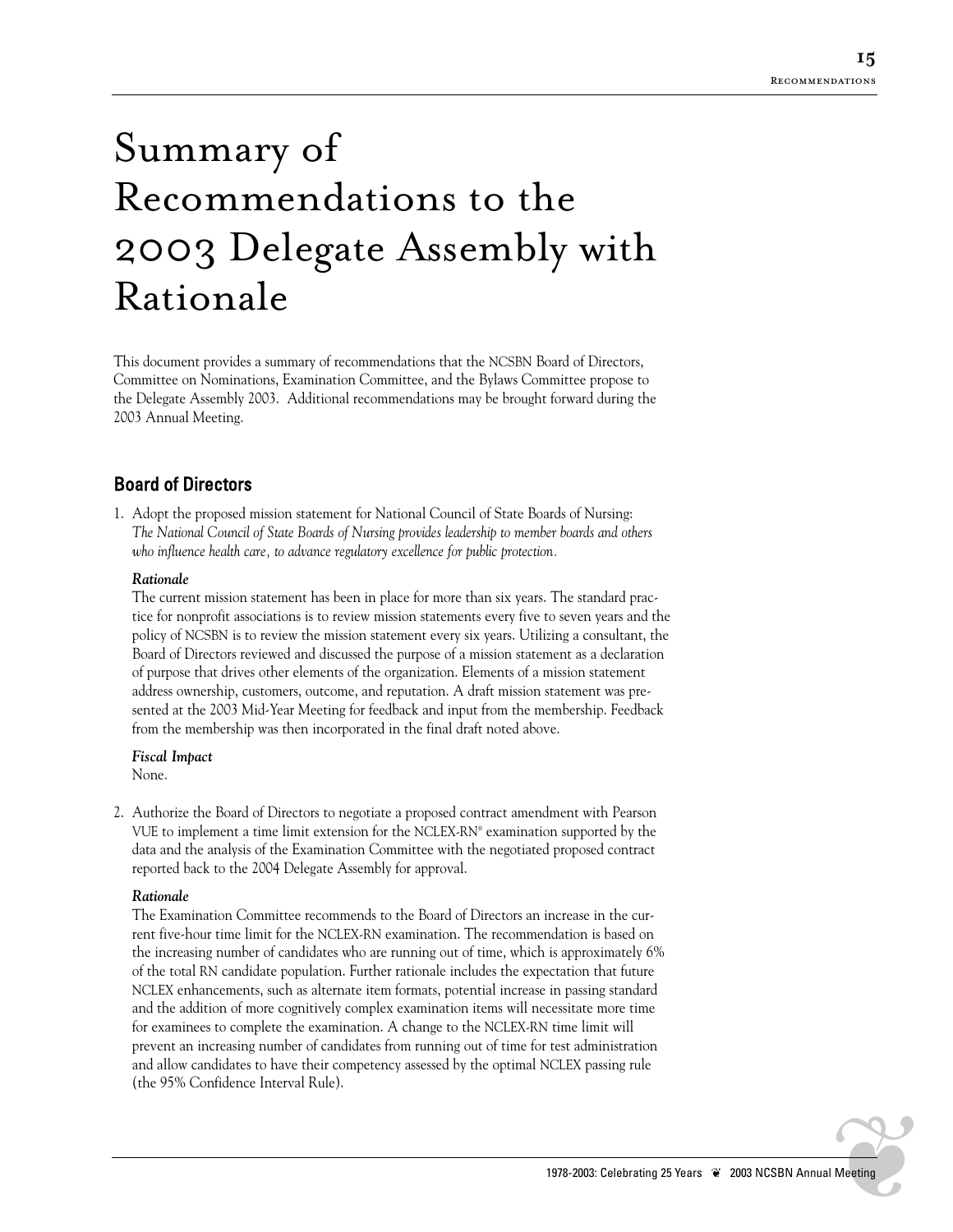### *Fiscal Impact*

None for the current fiscal year. Future fiscal impact to be determined by negotiation and brought to the 2004 Delegate Assembly for approval.

### Committee on Nominations

3. Adopt the 2003 Slate of Candidates.

### *Rationale*

The Committee on Nominations has prepared the 2003 Slate of Candidates with due regard for the qualifications required by the positions open for election, fairness to all nominees, and attention to the goals and purpose of NCSBN. Full biographical information for each candidate follows in the Business Book under the Report of the Committee on Nominations, and each candidate will present himself or herself at the Candidate's Forum on Tuesday, August 5, 2003, from 3:10-4:30 pm.

#### *Fiscal Impact*

Incorporated into FY04 budget.

### Examination Committee

4. Adopt the proposed changes to the *NCLEX-RN® Test Plan*.

### *Rationale*

The Examination Committee reviewed and accepted the *Report of Findings from the 2002 RN Practice Analysis: Linking the NCLEX-RN® Examination to Practice* (Smith & Crawford, 2003), as the basis for recommending changes in the *NCLEX-RN® Test Plan*. Empirical evidence provided from job incumbents, the professional judgment of the Examination Committee, and feedback from the Member Boards of Nursing and other stakeholders support the recommendations regarding the *NCLEX-RN® Test Plan*.

#### *Fiscal Impact*

Incorporated into FY04 budget.

### Bylaws Committee

5. Adopt the proposed Bylaws Revisions presented under the Bylaws Committee Report.

### **Proposed Revision #1: Article V. Section 5, Election of Officers and Directors**

### **Section 5.** *Election of Officers and Directors.*

- a) *Time and Place*. Election of officers and directors shall be by ballot of the Delegate Assembly during the Annual Meeting.
- b) *Officers and Directors-at-Large.* Officers and directors-at-large shall be elected by majority vote of the Delegate Assembly.
- c) *Area Directors.* Each Area shall elect its Area Director by majority vote of the delegates from each such Area.
- **d)** *Run-Off Balloting.* **If a candidate for officer or director does not receive a majority vote on the first ballot, reballoting shall be limited to the two candidates receiving the highest numbers of votes. In the case of a tie on the reballoting, the final selection shall be determined by lot.**
- d) **e)***Voting.* Voting for officers and directors shall be conducted in accordance with these bylaws and the Standing Rules. Write-in votes shall be prohibited.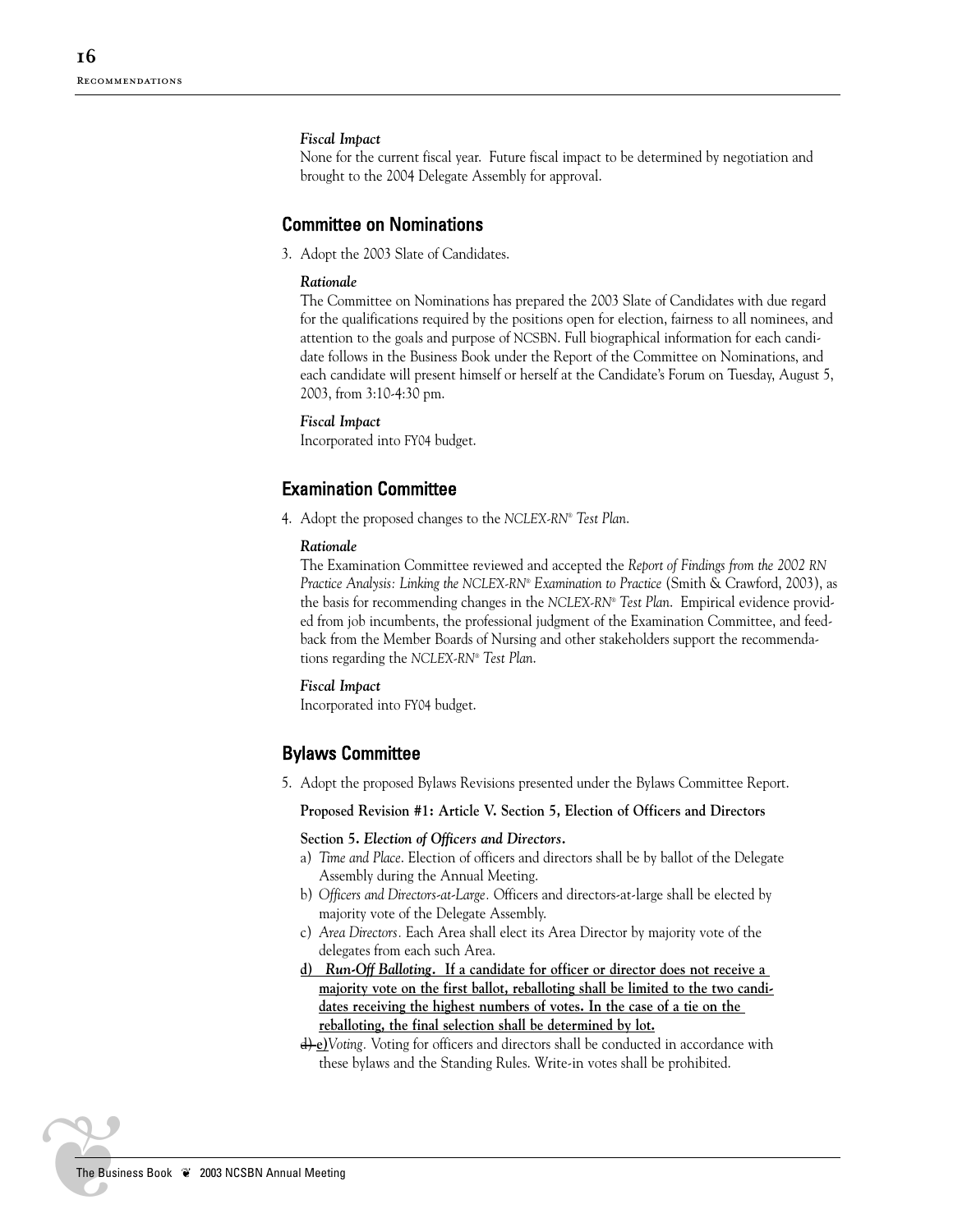### *Rationale*

The addition to this section is intended to clarify run-off balloting. The proposed language was based on a recommendation from the Parliamentarian which makes explicit the limitation of the top two candidates moving forward in a run-off election, thus eliminating a third candidate automatically when the third candidate has not received a large number of votes. This situation has occurred in the past and was handled informally with the permission of the third candidate. This language helps to articulate and clarify the process.

### **Proposed Revision #2: Article V. Section 8, Vacancies**

**Section 8.** *Vacancies.* A vacancy in the office of president shall be filled by the vice president. The Board of Directors shall fill all other vacancies by appointment. The person filling the vacancy shall serve until the next Annual Meeting **and a successor is elected. The Delegate Assembly shall elect a person to fill any remainder of the term.**

### *Rationale*

This additional language is intended to clarify when elections shall be held after the appointment of a vacancy.

### **Proposed Revision #3: Article VII. Section 1, Committee on Nominations**

### **Section 1.** *Committee on Nominations*

- a) *Composition.* The Committee on Nominations shall be comprised of one person from each Area. Committee members shall be members or employees of Member Boards within the Area.
- b) *Term.* The term of office shall be two years. One half of the Committee members shall be elected in even numbered years and one half in odd number years. Members shall assume duties at the close of the Annual Meeting at which they are elected.
- c) *Election.* The Committee shall be elected by plurality vote of the Delegate Assembly at the Annual Meeting. The member receiving the highest number of votes shall serve as vice chair in the first year of the member's term and as chair in the second year of the term.
- d) *Meetings.* **The first meeting of the committee shall be held meet concurrently with the first meeting of the Board of Directors in the subsequent fiscal year.**
- d)**e)***Limitation.* A member elected or appointed to the Committee on Nominations may not be nominated for an officer or director position during the term for which that member was elected or appointed.
- e)**f)***Vacancy.* A vacancy occurring in the committee shall be filled from the remaining candidates from the Area in which the vacancy occurs, in order of votes received. If no remaining candidates from an Area can serve, the Board of Directors shall fill the vacancy with an individual from the Area who meets the qualifications of Section **1a**. of this Article. **If the vacancy is the chair, the other person serving the second year of a twoyear term shall be the chair. If the vacancy is the vice-chair, the other person serving the first year of a two-year term shall become the vice-chair. The person filling the vacancy shall serve the remainder of the term.**
- f)**g)***Duties.* The Committee on Nominations shall consider the qualifications of all nominees for officers and directors and the Committee on Nominations as proposed by Member Boards or by members of the Committee on Nominations, and present a qualified slate of **qualified** candidates for vote at the Annual Meeting. The Committee's report shall be read at the first session of the Delegate Assembly, when additional nominations may be made from the floor. No name shall be placed in nomination without the written consent of the nominee.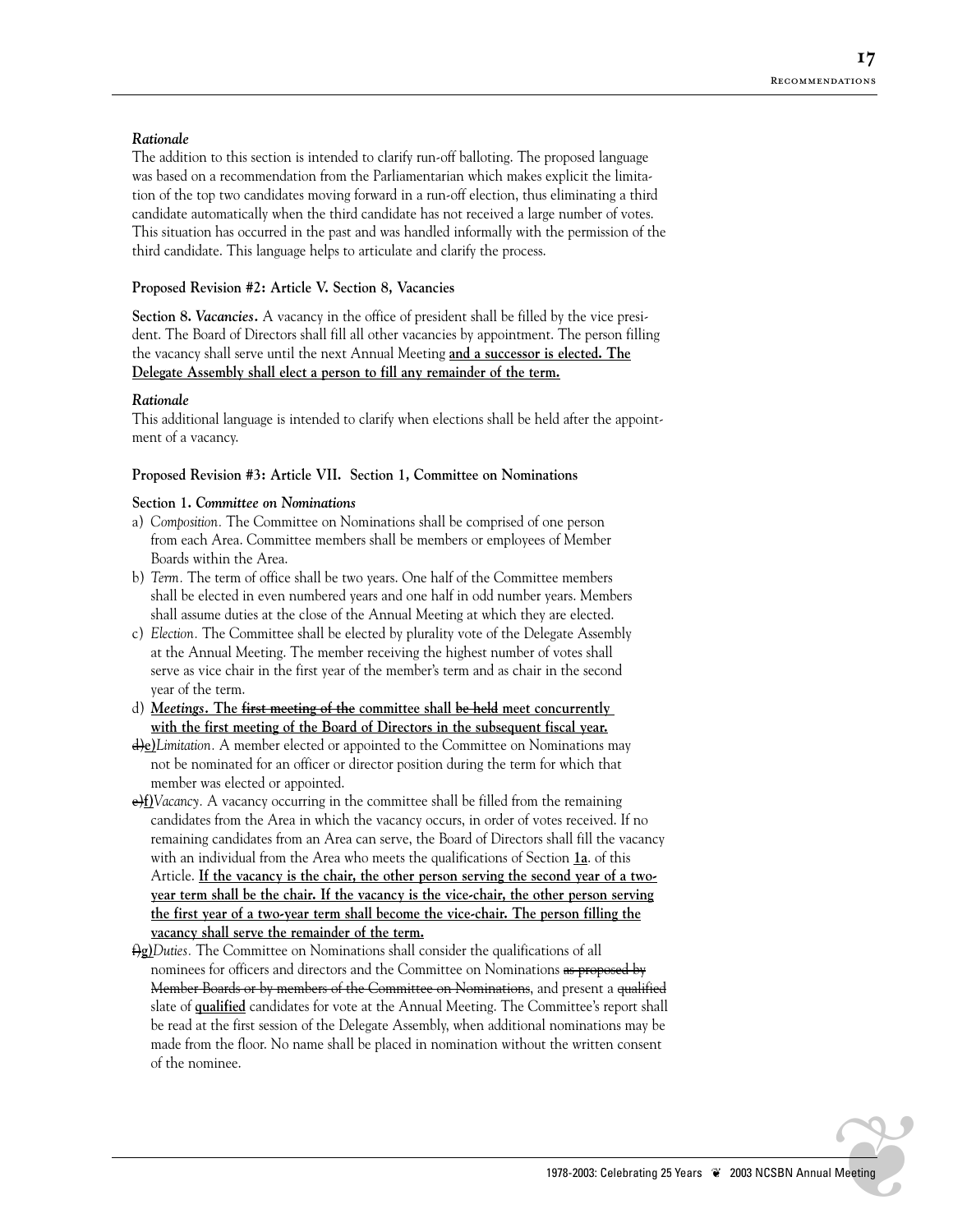### *Rationale*

This addition is intended to provide more flexibility for when the first meeting of the committee is held and to clarify the appropriate sequencing of the chair and vice chair should vacancies occur. The change to the duties of the committee is to solidify the primary role of the committee in proposing a slate of qualified candidates. It does not negate nomination from the floor of the Delegate Assembly.

*Fiscal Impact*

None.

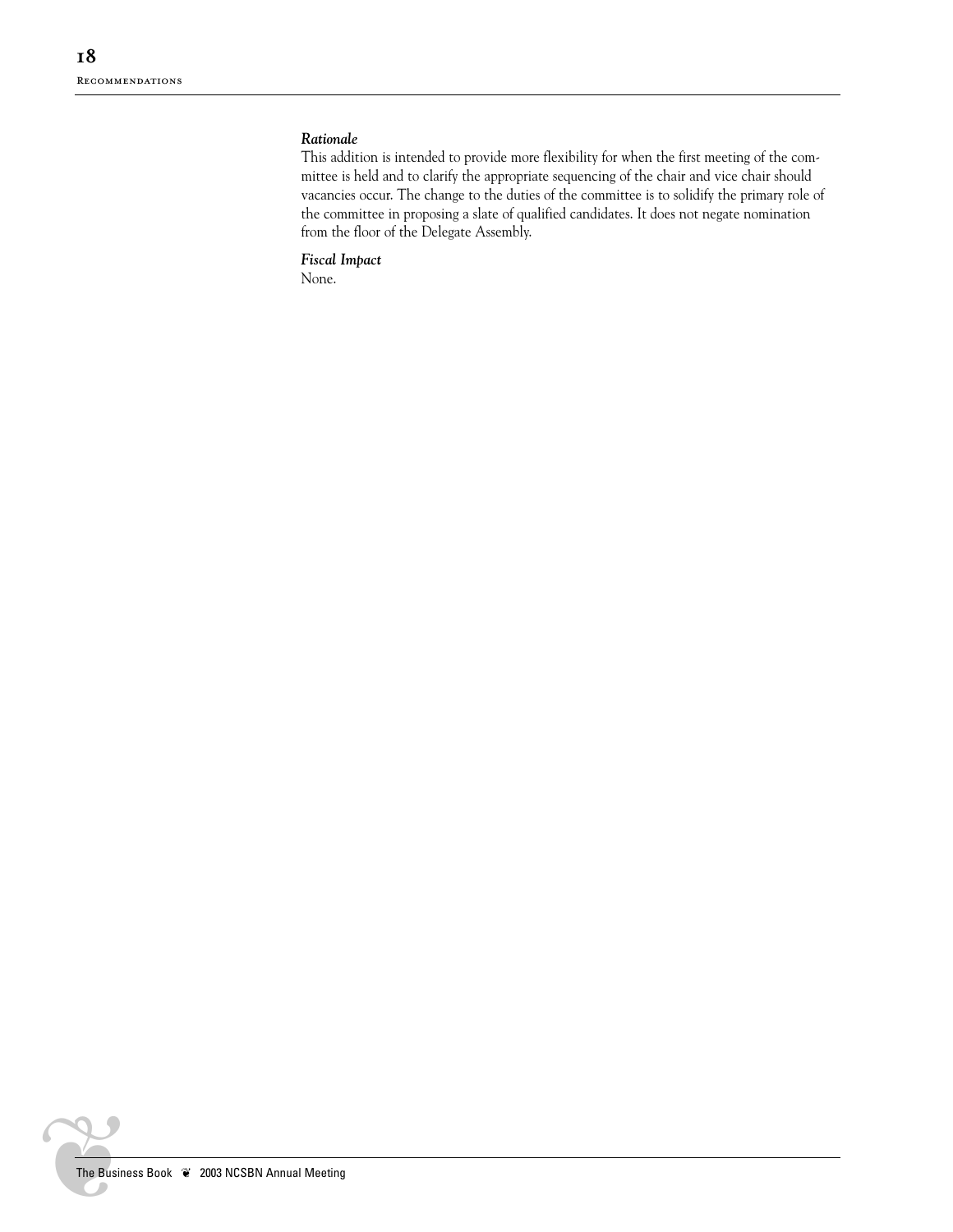## <span id="page-19-0"></span>Report of the Committee on Nominations

### Recommendation to the Delegate Assembly

Adopt the 2003 Slate of Candidates.

### Rationale

The Committee on Nominations has prepared the 2003 Slate of Candidates with due regard for the qualifications required by the positions open for election, fairness to all nominees, and attention to the goals and purpose of NCSBN. Full biographical information for each candidate follows. Each candidate will present himself or herself at the Candidate's Forum on Tuesday, August 5, 2003, beginning at 3:10 pm.

### **Background**

Per the bylaws, the Committee on Nominations considers the qualifications of all nominees for officers and directors and presents a qualified slate of candidates for vote at the Annual Meeting. The Committee's report is read at the first session of the Delegate Assembly, when additional nominations may be made from the floor. No name is placed in nomination without the written consent of the nominee.

### **Highlights**

The committee met on December 4 to discuss the purpose of observing the Board of Director's meeting. The bylaws direct the committee to meet with the Board of Directors at its first meeting of the new fiscal year. The committee then attended and observed the daylong meeting of the Board of Directors for NCSBN. The committee ended the day with a discussion with the Board regarding the core competencies, conduct and commitment requirements for each Board position. The Board encouraged the committee to recruit for diversity in position, background, and expertise.

The committee reviewed the evaluation feedback from Delegate Assembly 2002 regarding the role of the Committee on Nominations, the election process, and the concern when there are more than two candidates from one area.

The committee reviewed the video "Building a Successful Team*"* and discussed recruitment strategies.

The committee reviewed the contents of the reference manual and members suggested that sample solicitation letters be included. They also suggested that a contact list of people who were interested in a committee but not appointed, current committee members, people who ran for elected office but were not elected, and board members who are eligible for re-election, be developed every year for inclusion into the reference manual.

The committee reviewed and revised the Committee on Nominations Form. The consent-toserve form will include a sentence stating that the applicant has reviewed the NCSBN Board of

### Committee Members

Karla Bitz, BSN, MMGT, RN, Chair North Dakota, Area II Cookie Bible, BSN, RNC, APN Nevada, Area I

Gino Chisari, MSN, RN Massachusetts, Area IV

Betty Sims, MSN, RN Texas-VN, Area III

#### Staff

Kathy Apple, MS, RN Executive Director

Christine Ward, Executive Office Relations/Meetings Manager

### Relationship to Strategic Plan

### Strategic Initiative 5 Governance & Leadership and Organizational Capacity

NCSBN will support the education and development of Member Board staff, Board Members and Board of Directors to lead in nursing regulation.

#### Outcome B

Sound organizational governance advances the NCSBN mission and vision.

### Meeting Dates

December 4 & 5, 2002 March 25, 2003 April 24 & 25, 2003

### **Attachments**

A. 2003 Slate of Candidates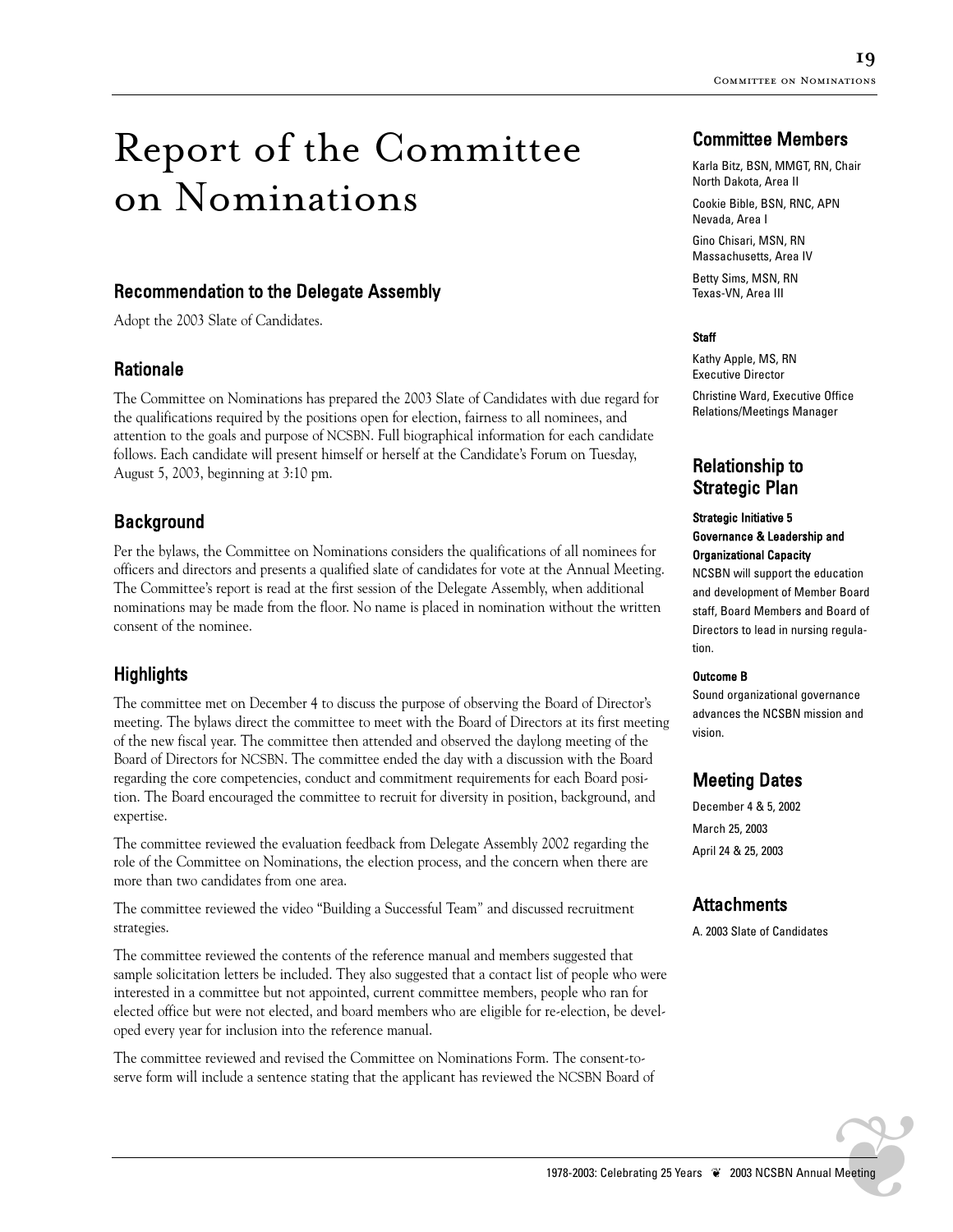Director standards of conduct, core competencies and responsibilities, and is qualified to serve. Other changes were editorial. The committee recommended that Board Policy 3.1, The Role of the Board of Directors, and Board Policy 3.2, Orientation for Newly Elected Board of Directors, be attached to the nomination form.

The committee discussed the pros and cons of a brochure and decided on a flyer that was developed by Amy Bird, Corporate Communications manager, and was distributed to Member Boards and at the 2003 Mid-Year Meeting.

The committee reviewed the preliminary recommendations from the Bylaws Committee.

The committee debated the format of the candidate forum.

The committee discussed its role at the 2003 Mid-Year Meeting and held a candidate reception at that meeting.

Recruitment letters were sent on January 6, 2003.

The committee discussed the merits of last year's Candidate Dial-In session and decided to conduct the session again this year on Tuesday, July 22, 2003, at 1:00 pm CST.

The committee prepared and presented a PowerPoint presentation at the 2003 Mid-Year Meeting. Nomination forms were included in the 2003 Mid-Year Meeting packets.

The deadline for nomination forms this year was April 11, 2003.

The committee reviewed feedback from the 2003 Mid-Year Meeting. Members provided positive comments about the PowerPoint presentation and the flyer. The committee felt the PowerPoint presentation content was excellent but would like to change the background colors and font to be more pleasing to the audience. The committee felt that the presentation should be given at next year's Mid-Year Meeting. The committee was pleased with the flyer and will use it again next year. The flyer should be sent in early January and only to executive officers and presidents for distribution among their board members and board staff. A copy of the flyer should also be included in the registration packet along with copies of the nomination form. The committee thought that future Board of Director meeting dates should be incorporated into the flyer for Mid-Year Meeting so that potential candidates have adequate notice and can plan accordingly.

Given the response to both the PowerPoint presentation and the flyer, the committee does not see the need to repeat the candidate reception at next year's Mid-Year Meeting.

The committee reviewed the Board of Directors policy regarding financial support for committee members' attendance at Delegate Assembly and recommended that the Board reconsider sponsoring the fourth member of the committee. The rationale is that 1) the work of the committee does not end until the election results are announced; 2) the member who, under the current policy, would not be there would therefore not be able to support his or her Area; 3) there is the possibility that a candidate may withdraw at the last minute which may require last minute recruitment activities; 4) all committee members represent the delegates; and 5) if there is a nomination from the floor, the standing rules require written consent and a statement of qualifications that must be submitted to the Committee on Nominations. The financial impact of including the fourth member at Delegate Assembly would be approximately \$1,600.

The committee discussed the electronic submission of nomination forms, and thought this would be helpful and that the need for a signed hard copy is not necessary. The committee would like to explore this further for next year.

The committee approved the minutes from the December  $4 \& 5$ , 2002, meeting.

The committee reviewed the letter sent to candidates who have been selected for the slate and made minor changes.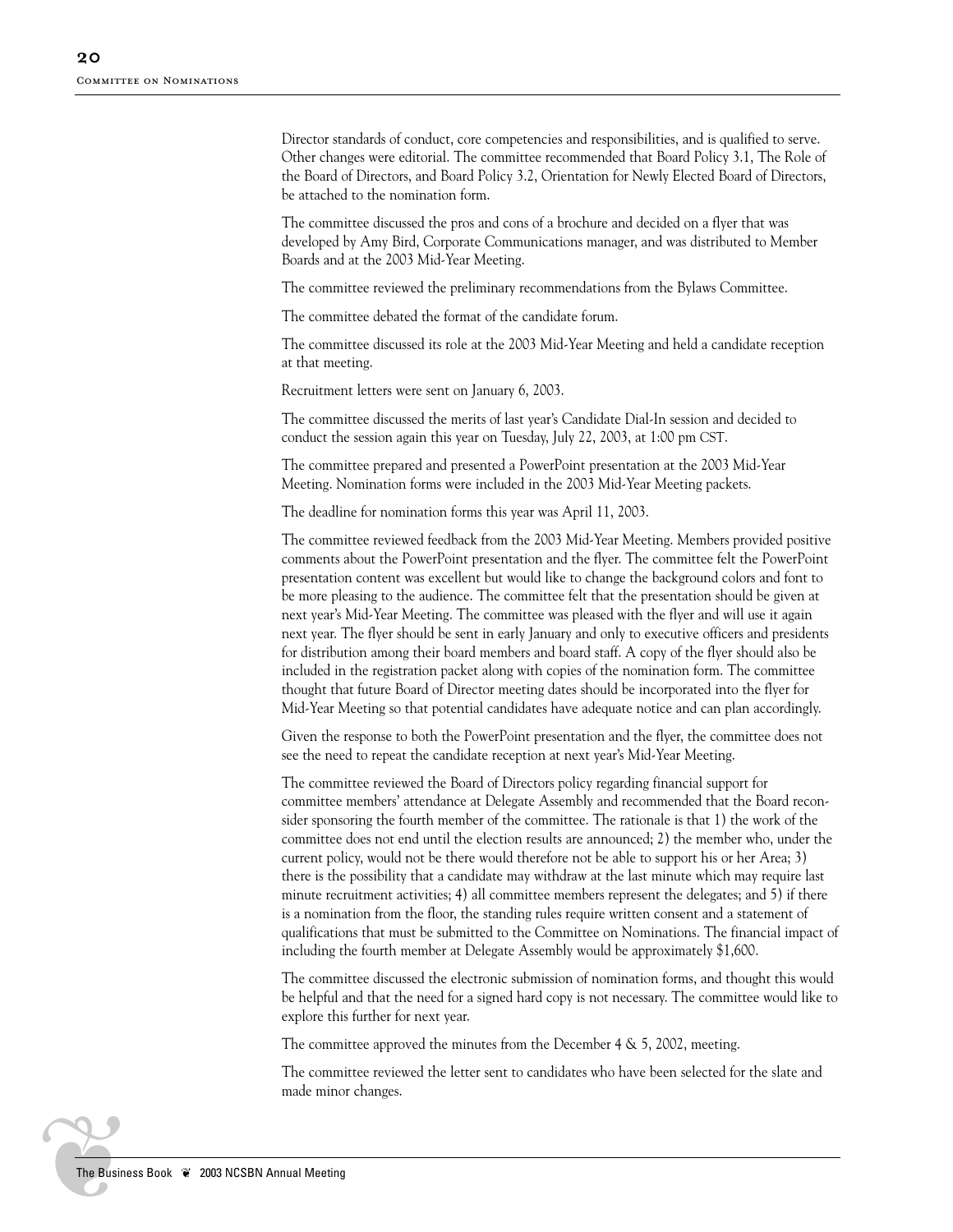The candidate call-in is scheduled for July 22, 2003, and notice will be included in the letter sent to candidates who have been selected for the slate.

The nomination form needs revision and should be reviewed by next year's committee. The revision should include a cell phone number and clarification of the expiration of terms for board members.

The committee reviewed all nomination forms for determination of eligibility and qualifications. There were a number of candidates who are members of Member Boards whose terms on their state boards expire and are not eligible for reappointment. If elected, these candidates would be unable to complete the term with the Board of Directors since they would have to resign when their state board term expires. Candidates who are members of Member Boards whose term expires but are eligible for reappointment are considered qualified for placement on the slate. The committee discussed at length (Karla Bitz recused herself from this discussion and action) whether or not a candidate meets the qualifications for the slate if the term of the elected office cannot be completed. The committee consulted with legal counsel for NCSBN regarding this issue. The committee moved that in the best interest of the organization, a candidate does not meet the qualifications for elected office if unable to complete the term of the elected office. The candidates who fall in this category will be notified by the committee including the rationale for the decision.

The committee approved the minutes from the April 24 & 25, 2003, meeting.

### Future Activities

Gino Chisari will be Chair for the committee in FY04 per the bylaws.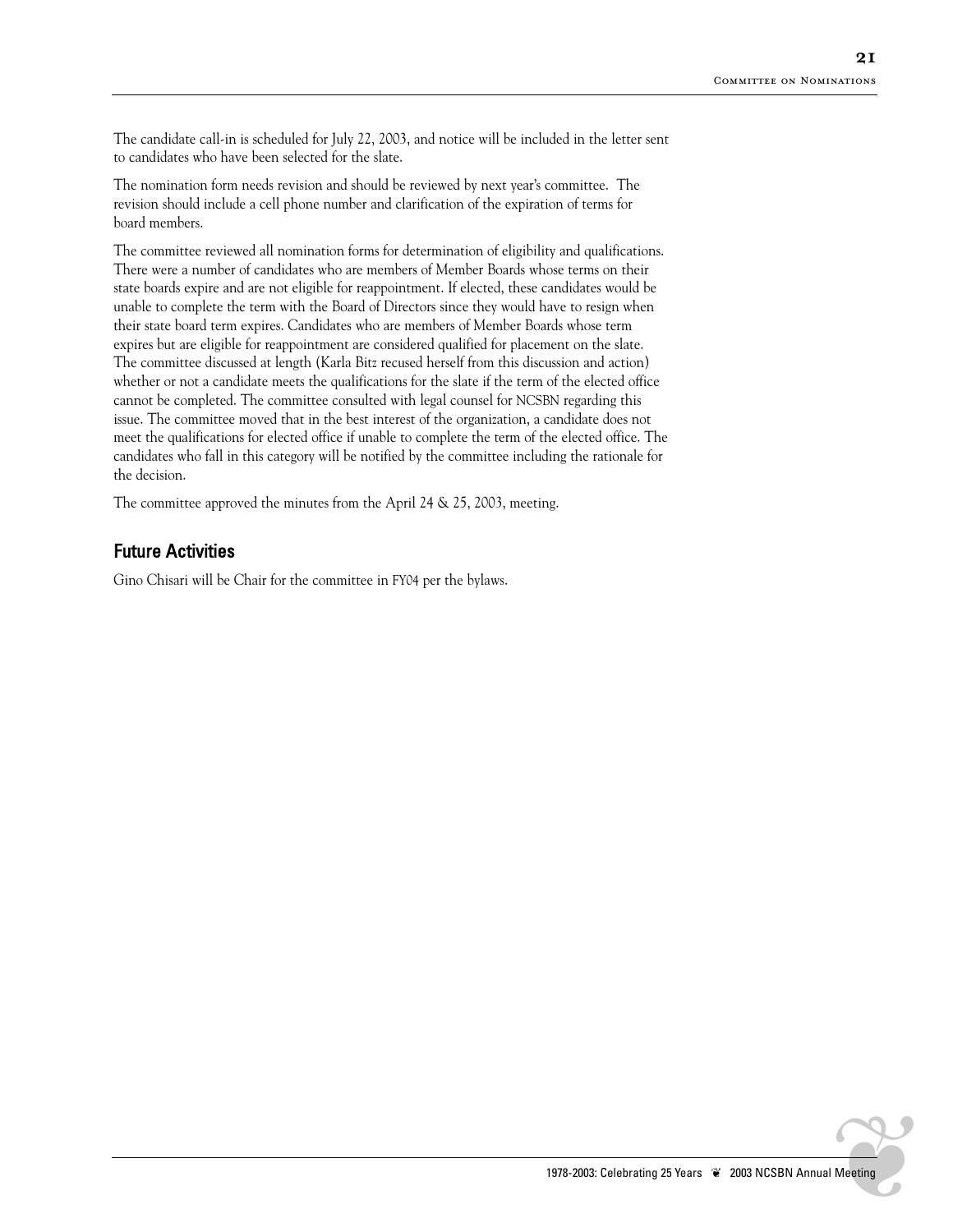### <span id="page-22-0"></span>Detailed Information on Candidates

Information is provided on each candidate in the following pages (taken directly from the nomination forms) and is organized as follows:

- 1. Name, Jurisdiction, Area
- 2. Present board position, board name
- 3. Present employer
- 4. Educational preparation
- 5. Offices held or committee membership, including NCSBN activity
- 6. Professional organizations
- 7. Date of term expirations and eligibility for reappointment
- 8. Personal statement

### Committee on Nominations – Attachment A

## 2003 Slate of Candidates

The following is the slate of candidates developed and adopted by the Committee on Nominations. Each candidate profile is taken directly from the candidate's nominations form. The Candidate Forum will provide the opportunity for candidates to address the 2003 Delegate Assembly on Tuesday, August 5, from 3:10-4:30 pm.

### Board of Directors

### Area I Director

Gregory Y. Harris, Arizona, Area I *(see page 23)* Barbara Swehla, Montana, Area I *(see page 24)*

### Area II Director

Mary Blubaugh, Kansas, Area II *(see page 25)* John Brion, Ohio, Area II *(see page 26)*

### Area III Director

Sonja Fuqua, Mississippi, Area III *(see page 27)* Mark W. Majek, Texas, Area III *(see page 28)*

### Area IV Director

Myra A. Broadway, Maine, Area IV *(see page 29)* Cindy Van Wingerden, Virgin Islands, Area IV *(see page 30)*

#### Director-at-Large (two positions)

Delores Barlow, Mississippi, Area III *(see page 31)* June Bell, Kentucky, Area III *(see page 32)* Linda Busch, Minnesota, Area II *(see page 33)* Deborah Johnson, North Dakota, Area II *(see page 34)* Polly Johnson, North Carolina, Area III *(see page 35)* Marjesta Jones, Alabama, Area III *(see page 36)* Frank T. Maziarski, Washington, Area I *(see page 37)* Maryjeanette (Jan) Monihan, Delaware, Area IV *(see page 38)* Emily Pharr, Mississippi, Area III *(see page 39)* Emmaline T. Woodson, Maryland, Area IV *(see page 40)*

### Committee on Nominations

#### Area I

Shirlie Meyer, Idaho, Area I *(see page 41)*

### Area II

Karla Bitz, North Dakota, Area II *(see page 42)* Karen A. Trettel, Minnesota, Area II *(see page 43)*

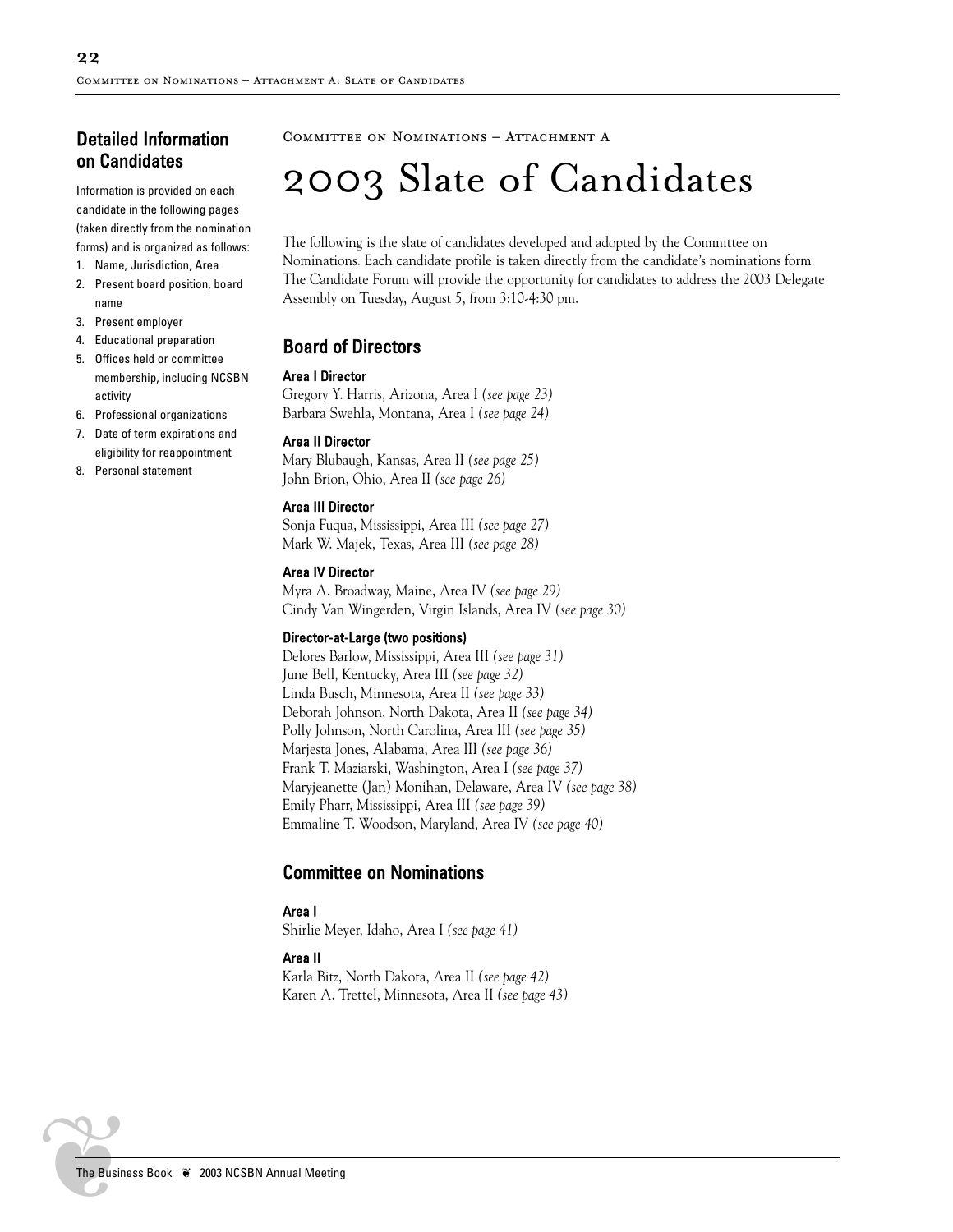### Area I Director Candidate

### Gregory Y. Harris, JD

Board Member, Arizona State Board of Nursing, Area I

### Education

Arizona State University, Political Science, BA, 1980 Arizona State University, Law, JD, 1983

### Professional/Regulatory/Community Involvement

Lawyer, Lewis and Roca, LLP Executive Assistant Director, Arizona Department of Insurance Assistant Attorney General, Arizona Attorney General Trial Attorney, Commodity Futures Trading Commission

Since July 2000, I have served as a public member of the Arizona Board of Nursing, and currently serve as the chair of the Arizona Board's legislation and regulation committee.

Last year, the Delegate Assembly elected me to serve as a member of the Board of Directors of NCSBN as a director-at-large. My service has included work as the Board liaison to the Model Rules Subcommittee.

Before my election to the NCSBN Board, I served as a member of the Bylaws Committee from 2000 to 2002, where I assisted in the development of the bylaws amendments presented to the 2001 Delegate Assembly.

In June 2002, with tremendous assistance from the Board, I led an effort to expand the training opportunities provided by NCSBN to include attorney training. The program, which was held in conjunction with the Investigator Summit last year, will be continued in June 2003, to which I have been invited to speak.

Before joining the Arizona Board of Nursing, I worked with the nursing regulatory issues as an Assistant Attorney General for the Board from 1987 to 1989. I continued to represent a number of state and federal agencies until 1994, when I joined the staff of the Arizona Department of Insurance, where I served as an Administrative Law Judge and as the department's Executive Assistant Director until 1998. I am currently a lawyer in private practice in Phoenix.

In addition to my service on the Arizona Board of Nursing, I also serve as a member of the Arizona Board of Athletic Trainers, and currently hold the post of vice-chair of this board.

Date of expiration of term: 06/05 Eligible for reappointment: Yes

### Personal Statement

While on the Board of Directors, I have worked to keep the National Council a central voice regarding what nursing is and how nursing impacts and is impacted by other factors. Clearly, NCSBN leaders must open and value knowledge to save the best of the past to shape the future of regulation. My background prepares me for this responsibility to serve the public to foster the NCSBN's position as the institution best suited to analyze and report on the implications of the policy options our society faces.

I remain true to the three themes that I stressed during my campaign and throughout the last year: Ability, Background and Commitment. I look forward to working with all of you as the debate over the 2004 NCSBN strategic plan progresses. I have the ability, background and commitment to be an agent of the regulatory transformation and invite you to join me.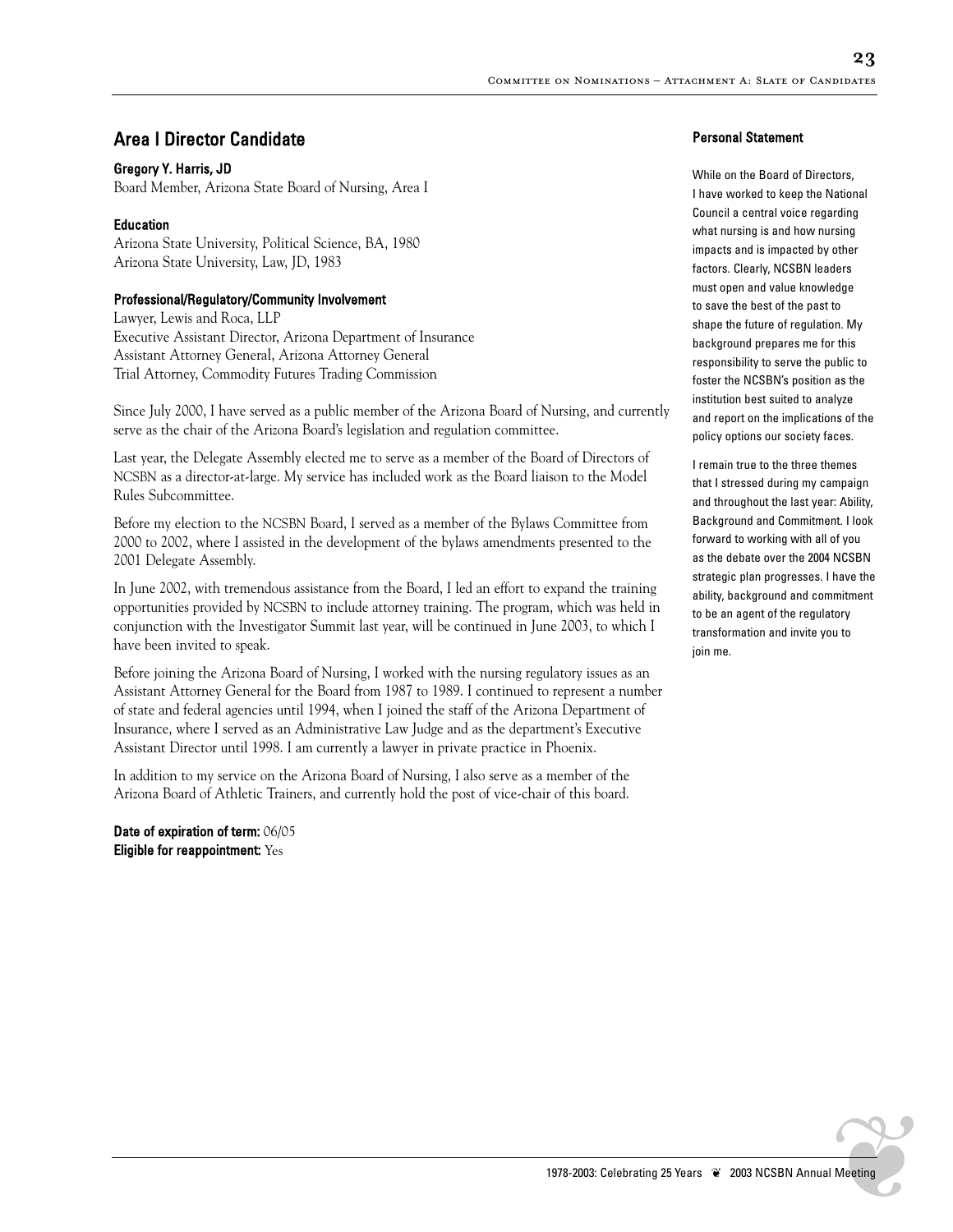### Personal Statement

I believe I have historically given all I can give to any project to which I am assigned or to which I have committed service. I sought involvement at the national level in NCSBN during my first year as the executive director for the Montana State Board of Nursing and did so successfully. I have made many friends and developed relationships with colleagues at NCSBN and believe these relationships and growing knowledge of NCSBN processes will help me serve on the NCSBN Board as an active participant. My Board supports me totally, and I have the support of my organizational leadership as well, to serve at the national level. It would be my honor to serve on the NCSBN Board or any other NCSBN Committee.

### Area I Director Candidate

### Barbara Swehla, RN, MN

Executive Director, Montana State Board of Nursing, Area I

### Education

University of North Dakota, Nursing, BSN, 1974 Montana State University, Rural Nursing, MN, 1989

#### Professional/Regulatory/Community Involvement

Executive Director, Montana State Board of Nursing Quality Services Supervisor; Risk Manager; House Supervisor; Staff Nurse; Staff Educator, St. Peter's Hospital Assistant Professor of Nursing, Carroll College Staff Educator, Montana Deaconess Medical Center Assistant Professor of Nursing, MSU Northern Nursing Faculty, Great Falls College of Technology ICU and OB/Labor & Delivery, Columbus Hospital Consultant and Educator–Home Services, Great Falls Medical Supply Pulmonary Nurse Clinician, Great Falls Clinic Staff Nurse in OB/Labor & Delivery, NICU, ICU, Coronary Care, MT Deaconess Medical Center Staff Nurse–Post ICU Unit, United Hospital Staff Nurse–Medical Unit, Trinity Hospital

I served on the PERC Task Force for two years. Prior to this, I have served on the American Lung Association of Montana Board of Directors for nine years, served on committees for the Montana Nurses' Association, and have developed relationships with peers both nationally and in the state of Montana. I was also an active member of the Business and Professional Women's Organization for nine years.

Date of expiration of term: NA Eligible for reappointment: NA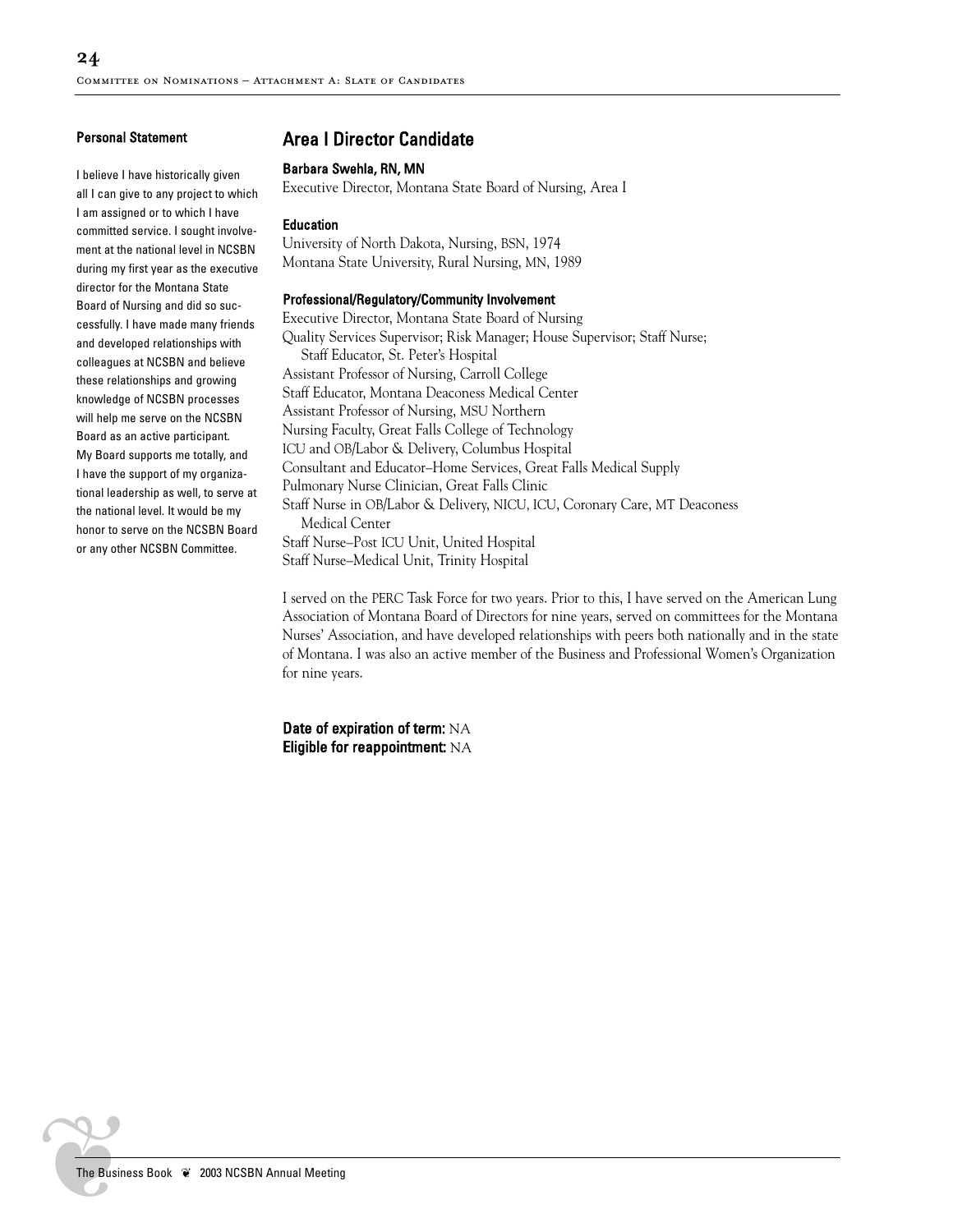### Area II Director Candidate

### Mary Blubaugh, MSN, RN

Executive Administrator, Kansas State Board of Nursing, Area II

### Education

North Central Kansas Area Vo-Tech School, LPN, June 1980 Fort Hays State University, Nursing, ADN, May 1983 Fort Hays State University, Nursing, BSN, May 1991 Fort Hays State University, Master of Science in Nursing Administration, 1998 Kansas University Public Management Center, Certified Public Managers, December 2002

### Professional/Regulatory/Community Involvement

Executive Administrator, Kansas State Board of Nursing Instructor, Barton County Community College Practice Manager, Health Care Associates Performance Improvement/Education Coordinator, Hays Medical Center Regional Supervisor, MedStaff Home Health Nurse Manager, MedStaff Home Health Health Facility Surveyor, Kansas Department of Health and Environment

Fort Hays State University Nursing Honor Society, May 1991-Present Sigma Theta Tau International Nursing Society, April 1993-Present Lenora B. Stroup Master's Award, Fort Hays State University, December 1998 Kansas Small State Agency Administrators Council, 2000-Present Health Resource Partnership, 2000-Present Recruitment/Retention Strategies Workforce Council Team for HealthCare and Direct Care Classes, August 2001-Present PERC Committee, 2000-2002 PR&E Committee, 2002-Present Kansas Nursing Work Force Partnership, 2002-Present Kansas Society of Public Managers, 2002-Present Kansas Organization of Nurse Leaders, February 2002-present

Date of expiration of term: NA Eligible for reappointment: NA

### Personal Statement

I have the honor of being the Executive Administrator of the Kansas State Board of Nursing. Upon joining the Board, my vision was and continues to be a commitment to bring the agency into the 21st century. A commitment to the development of technology has achieved that goal. I would continue this level of commitment and dedication as Area II Director.

I enjoy challenging work and using my strong problem-solving abilities to improve any situation that I face. While I value current strategies that are "getting the job done," I am not afraid of change. I continually question the "why" and "how."

I work efficiently with people and encourage others to use out-of-box thinking. I value open communication and honesty – qualities I feel are important in every partnership. I possess passion, optimism and desire to serve as an effective voice for member boards in meeting the NCSBN mission.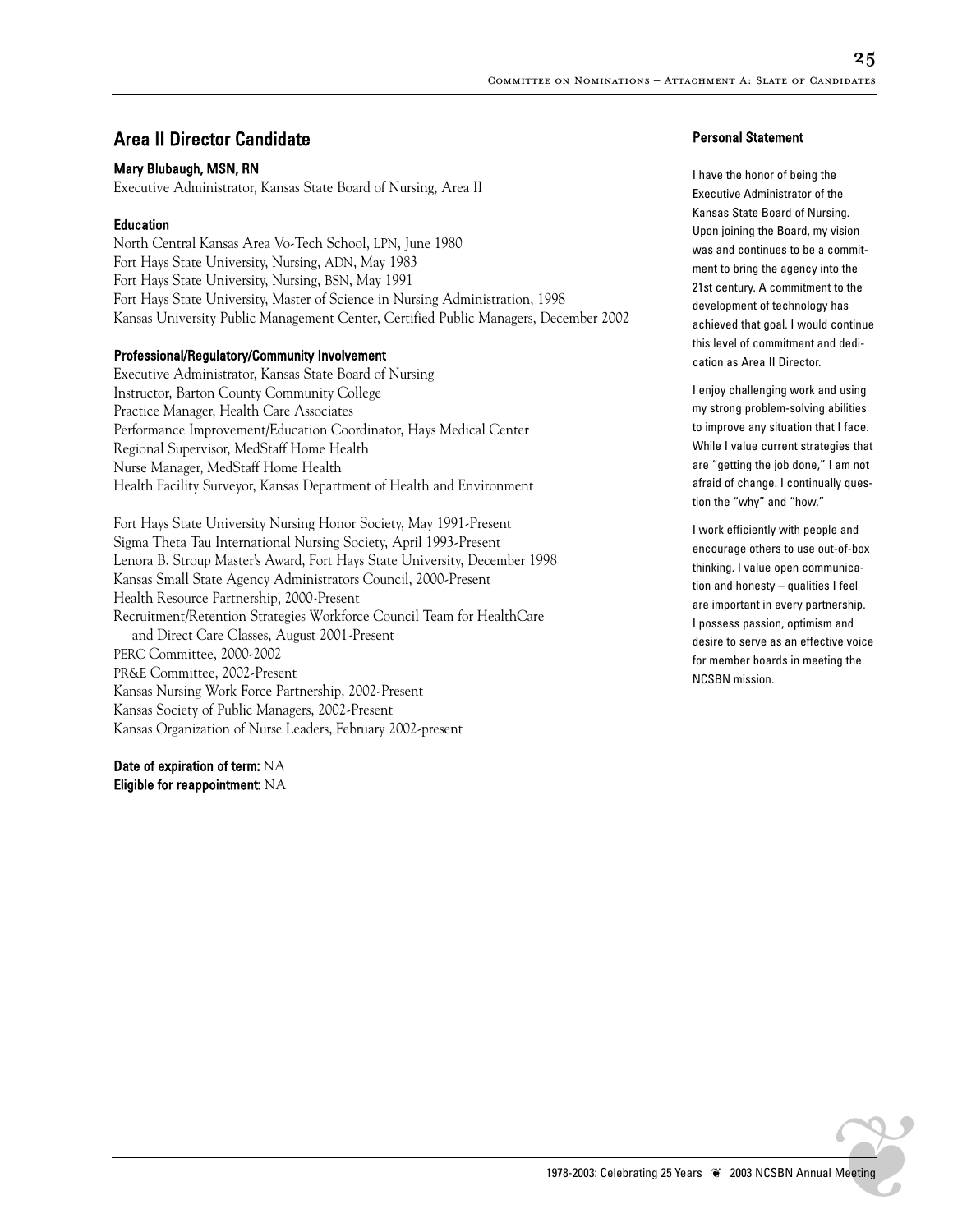### Personal Statement

I think if you were to ask my coworkers at the Ohio Board of Nursing about what I have brought to my position as Executive Director, they would groan a bit and say "change." I think most would also, however, agree that the changes have resulted in a more productive, cooperative, cohesive work environment. I have an ability to find new and creative ways of getting things done in a more efficient way that does not sacrifice quality or customer service. I am a very fair and honest person who is genuinely interested in the viewpoints of others; however, I am very willing to make a decision based on what needs to be done. I am also a team player and an "out of the box" thinker. These are some of the qualities I am prepared to offer the members of National Council.

### Area II Director Candidate

### John Brion, RN, MS

Executive Director, Ohio Board of Nursing, Area II

### Education

Clarion University of Pennsylvania, BA, 1985 Ohio State University, BSN, BA, 1989, 1990 Ohio State University, MS, (PhD candidate) 1993, TBD

### Professional/Regulatory/Community Involvement

Executive Director, Ohio Board of Nursing Administrator HIV Drug & Insurance Programs, State of Ohio Department of Health

### Date of expiration of term: NA Eligible for reappointment: NA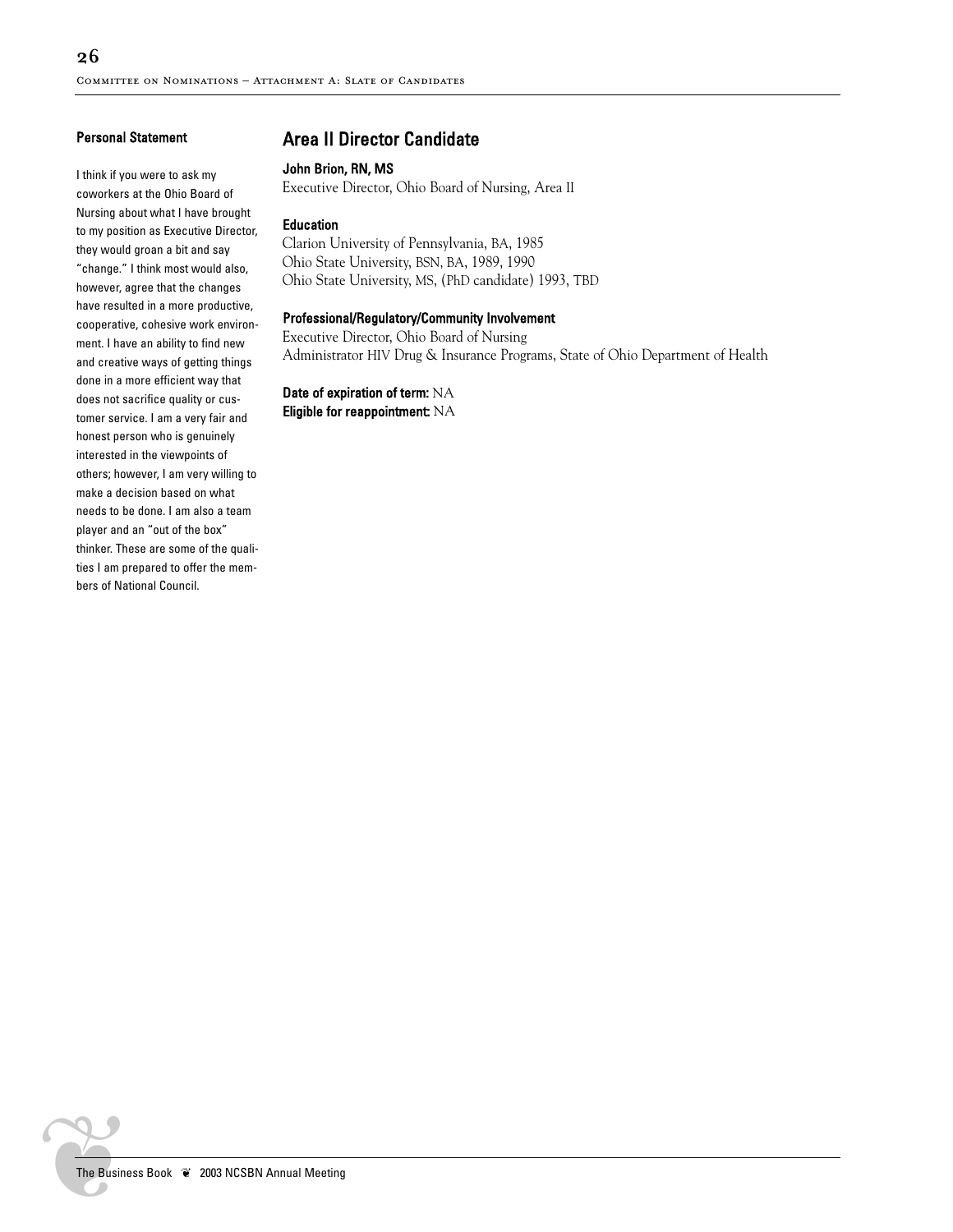### Area III Director Candidate

### Sonja R. Fuqua, RNC, MSN

Board Member, Mississippi State Board of Nursing, Area III

### Education

Millsaps College, Biology, BS, 1979 University of Mississippi School of Nursing, Nursing, BSN, MSN, 1982, 1996 Cambride State University, African American Studies, PhD, Expected Completion June 2004

### Professional/Regulatory/Community Involvement

Jackson Heart Study (UMMC), Director of Recruitment and Retention University of Mississippi Medical Center, Clinical Nurse Educator

Charter member Theta Beta Chapter of Sigma Theta Tau, 198-Present Served in various capacities, presently Finance Committee Chair

Eliza Pillars RN Association, 1987-Present Presently State President, served in numerous positions on District and State levels

ANA/MNA, 1983-Present Currently 1st Vice-President of District 13 Leadership Jackson Participant and Alumnus, 2000-Present Community Health Awareness Coalition, Executive Board, 2000-Present Sponsors and participates in grass-root activities in the community

Date of expiration of term: 06/04 Eligible for reappointment: Yes

### Personal Statement

The mission of the National Council of State Boards of Nursing is to lead in nursing regulation by assisting Member Boards, collectively and individually, to promote safe and effective nursing practice in the interest of protecting public health and welfare.

I come to NCSBN with degrees in nursing and biology, expectation of completing a doctoral program in African American Studies next year and several years experience as an educator of nurses, other health care providers and health care consumers. This diverse educational background along with my professional and personal activities in the community give me a broad perspective. I have the ability to look at issues from multiple sides and impart my findings in ways that are generally well received and easily understood. I know the importance of research-based decisions using the scientific process and the absolute necessity of keeping the human condition in mind. I truly believe that quality nursing care is invaluable and am excited about the future of nursing and the prospect of moving to anther level of leadership in the field of nursing regulation.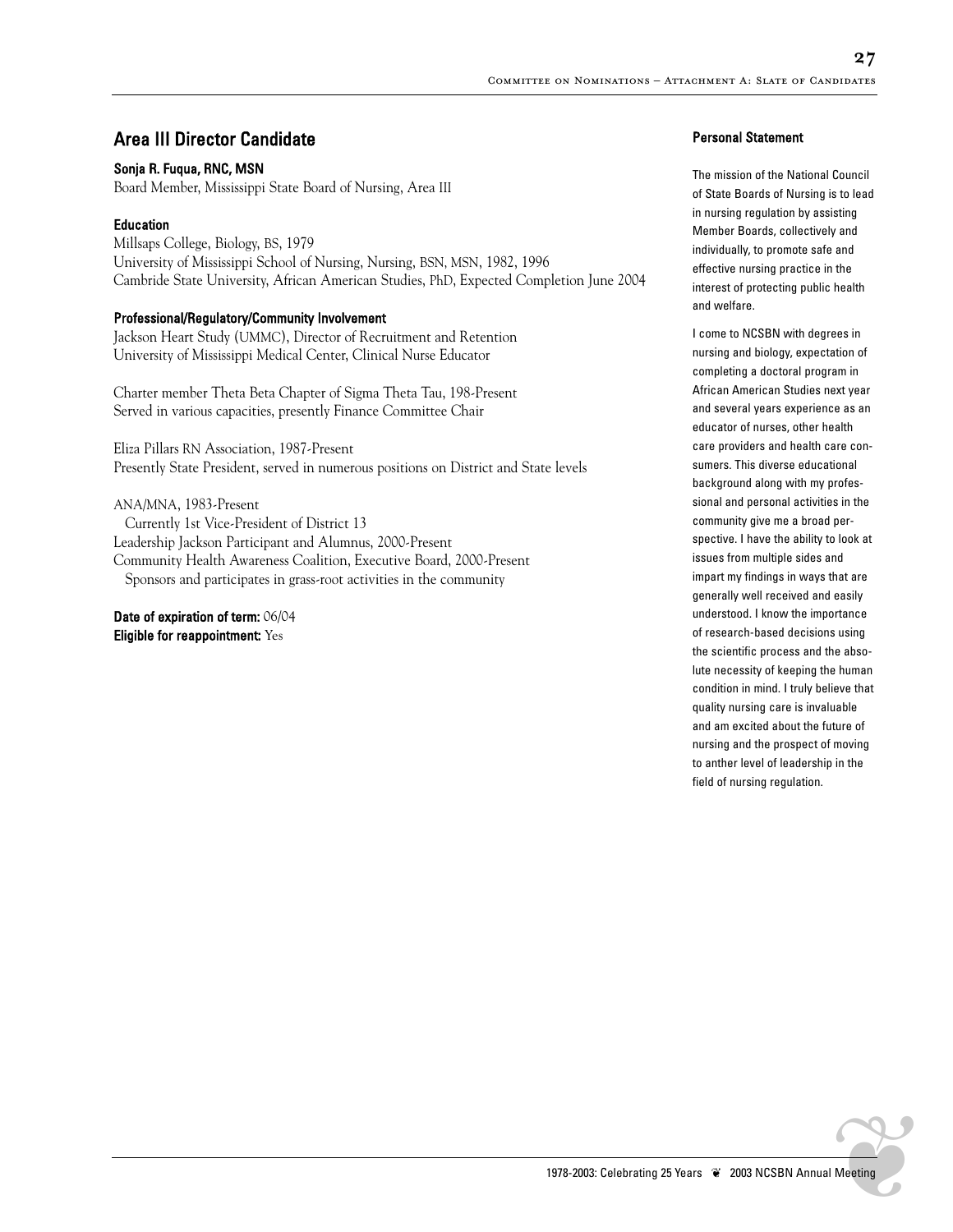### Personal Statement

It has been a privilege and honor to serve as Area III Director for the past two years. During my tenure, I have valued the communication between and the facilitating of issues with member boards, board members and NCSBN staff. If elected, I will continue the practice of promoting cohesion between Board Presidents, Board Members, Executive Officers, staff and interested stakeholders. As I indicated two years ago, listening will be the cornerstone of my directorship. I have utilized this skill continuously by being prepared for Board meetings, Mid-Year Meetings, and Delegate Assembly.

I have not been tentative in making decisions on board issues and if re-elected, will continue to utilize the diversity of my professional background in human resources, finance, information technology and licensing to add to board deliberations and effectively promote the Council's mission and vision.

### Area III Director Candidate

#### Mark W. Majek, MA, PHR

Director of Operations, Texas Board of Nurse Examiners, Area III

#### Education

The University of Texas at Austin, Political Science, BA, 1979 Southwest Texas State University, Paralegal Certification, 1979 Corpus Christi State University, Business and Communications, MA, 1981

### Professional/Regulatory/Community Involvement

Director of Operations, Texas Board of Nurse Examiners

### *National Council of State Boards of Nursing:*

Area III Director, 2002-2003 Nur*sys™* Advisory Panel, 2000-2001 Phase II User Group Nur*sys*, 1999-2000 Information System Users Group, 1998-1999 Licensure Verification Task Force, Chair, 1996-1997 Licensure Verification Task Force, 1995-1997 Special Services Division Forms Group, 1994 Delegate Assembly Page, 1995-2000

### *State of Texas:*

Texas State Human Resource Association, Past Chair Small State Agency Task Force, Past Chair Texas State Business Administrators Association Texas State Compensation Task Force Society for Human Resource Management, 1991-Present

Date of expiration of term: NA Eligible for reappointment: NA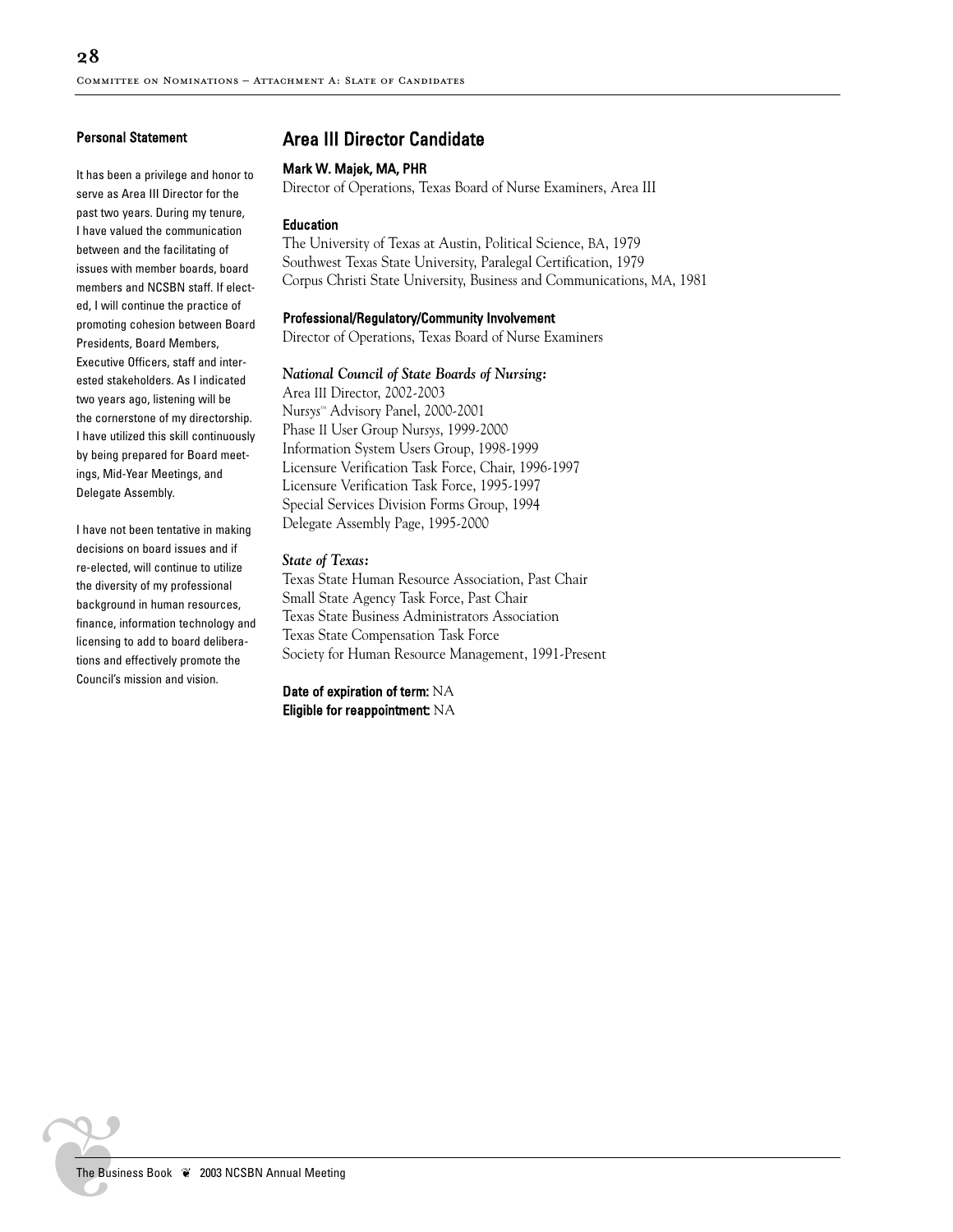### Area IV Director Candidate

### Myra A. Broadway, JD, MS, RN

Executive Director, Maine State Board of Nursing, Area IV

### Education

Franklin Pierce Law Center, JD (Law) 1990 University of Colorado, MS (Community Health Nursing) 1973 Hunter College, BSN 1967

### Professional/Regulatory/Community Involvement

Executive Director, Maine State Board of Nursing

### *NCSBN:*

Commitment to Ongoing Regulatory Excellence, 2002-2003 Director-at-Large, 2000-2002 Board Liaison to Commitment to Excellence, 2000-2002 Model Rules Subcommittee Liaison, 2001-2002 Bylaws Committee Liaison, 2001-2002 Awards Advisory Panel Liaison, 2000-2001 Delegate Assembly Advisory Group Liaison, 2000-2001 Commitment to Excellence Advisory Group, 1999-2000 Resolutions Committee, 1999 Mutual Recognition Member Board Operations Analysis Tool Working Group 1998 Nurse Licensure Compact Administrators, Executive Committee

### *United States Air Force Reserves:*

9019th Air Reserves Squadron, 1976-1998 Colorado Air National Guard, 1972-1975 Active Duty, 1968-1971

Date of expiration of term: NA Eligible for reappointment: NA

### Personal Statement

**29**

I am firmly committed to the mission we have as state boards of nursing and to the collective mission represented by NCSBN. I am appreciative of the variety of structure of boards in our area. It is this richness in distinction that makes us unique. While different in format, we serve the same function. The problems and issues that face one of us face us all. It is important to dialogue and deliberate to best achieve that which will meet our needs in regulation. The integrity of the examination, continuation of relevant research, and implementation of agreed upon strategic initiatives is top priority. My style and approach is to be open and objective. It is my philosophy that the best decisions are those made after all sides of an issue are heard, addressed and deliberated. I would consider it a great privilege to serve as your Area IV Director.

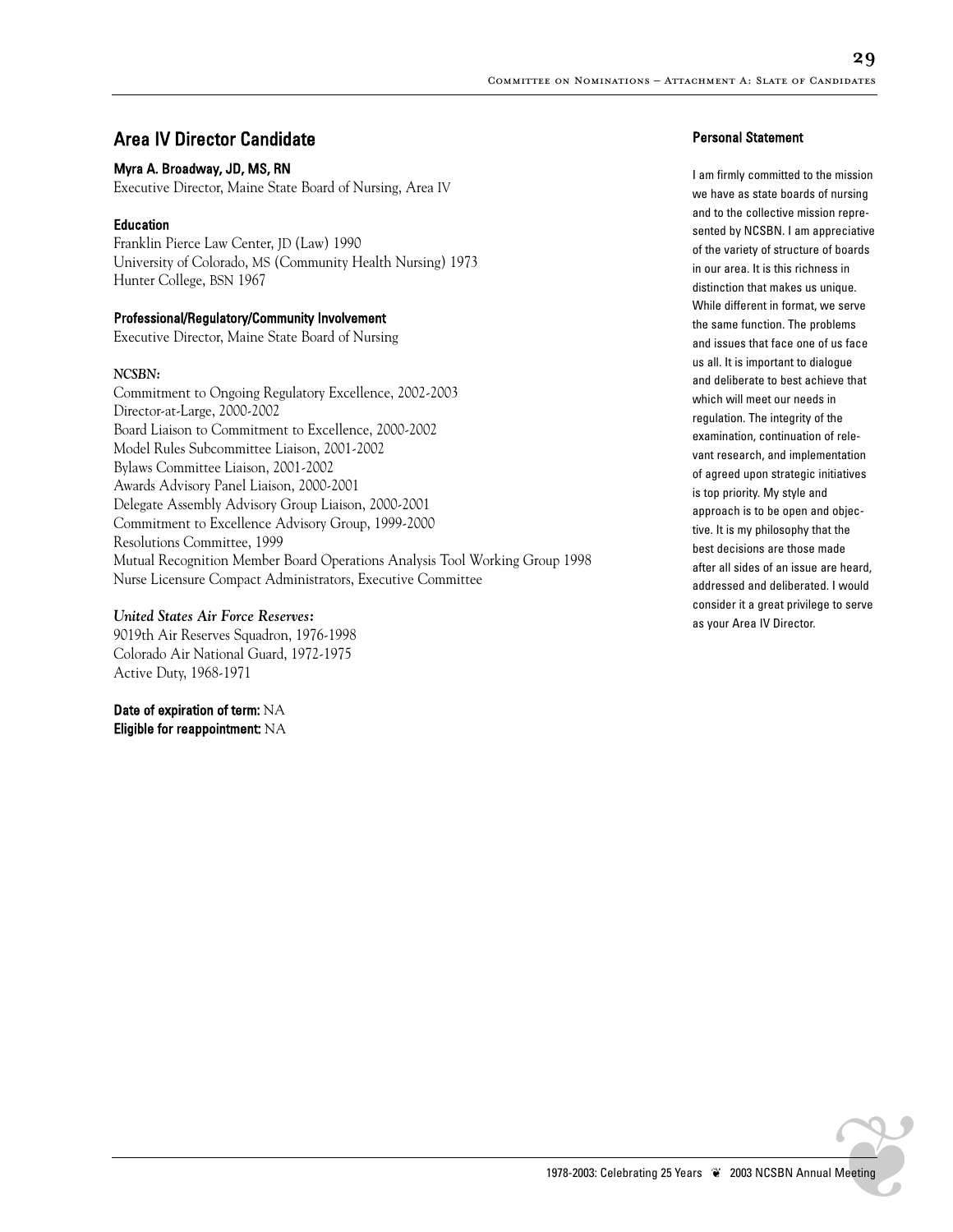### Personal Statement

I have been an RN for 30 years, practicing during that time in acute care nursing, nursing administration, nursing education of LPN's, and nursing regulation. I hold a BSN and an MS Education Admin. and I am currently pursuing an MSN/FNP.

While serving with the Virgin Island Board of Nurse Licensure, I have worked in the areas of education (LPN, CNA, HHA, Med Aides) and the discipline processes of the Board. Since 1990, I have served with NCSBN in a variety of capacities including Board of Directors and committees NP&E, Foreign Nurse Credentialing, Multistate Licensure, Bylaws, and currently serve on the Model Rules Revision Subcommittee. My experiences with VIBNL and NCSBN have been some of the most professionally enriching of my career. I would be privileged and delighted to serve as Area IV Director should you so choose.

### Area IV Director Candidate

### Cynthia Van Wingerden, RN, BSN, MS Ed Admin

Board Member, Virgin Islands Board of Nursing, Area IV

#### Education

University of Miami, Education, MS Ed Admin, 1989 Boston University, Nursing, BSN, 1973 Bethel College: Currently enrolled in MSN/FNP program

### Professional/Regulatory/Community Involvement

Nurse Consultant, 1995-present

Coordinator and Nurse Faculty, Practical Nursing Program, St. Croix Skill Center (1986-1995)/St. Croix Voc Sc. (1995-2001) Clinical Care Coordinator, Virgin Islands Medical Institute (Medicare State Agency), 2001-2002 Nurse Consultant, Discipline and Education, Virgin Islands Board of Nurse Licensure, 1996-2002

Appointment to the Virgin Islands Board of Nurse Licensure, 1989-1996, 2002-2005 VIBNL: Vice-Chair, Chair-Education Committee, Member-Discipline Review Advisory Committee, 2003-present Chair–Nursing Shortage Task Force, VIBNL, 2001-2002 Chair–Legislative Review Task Force, VIBNL, 2001 Chair–Task Force on Impaired Nurse Alternative Program, VIBNL, 2000-2001 Chair/Member–Education Committee, Discipline Committee, 1989-1996 National Council of State Boards of Nursing, 1990-present Served two terms on the NCSBN Board of Directors Member–Model Act and Rules Revision Subcommittee Member–Bylaws Committee Chair–Foreign Education Nurse Credential Committee Member–Nursing Practice & Education Committee Member–Multistate Licensure Task Force

Date of expiration of term:  $10/05$ Eligible for reappointment: Yes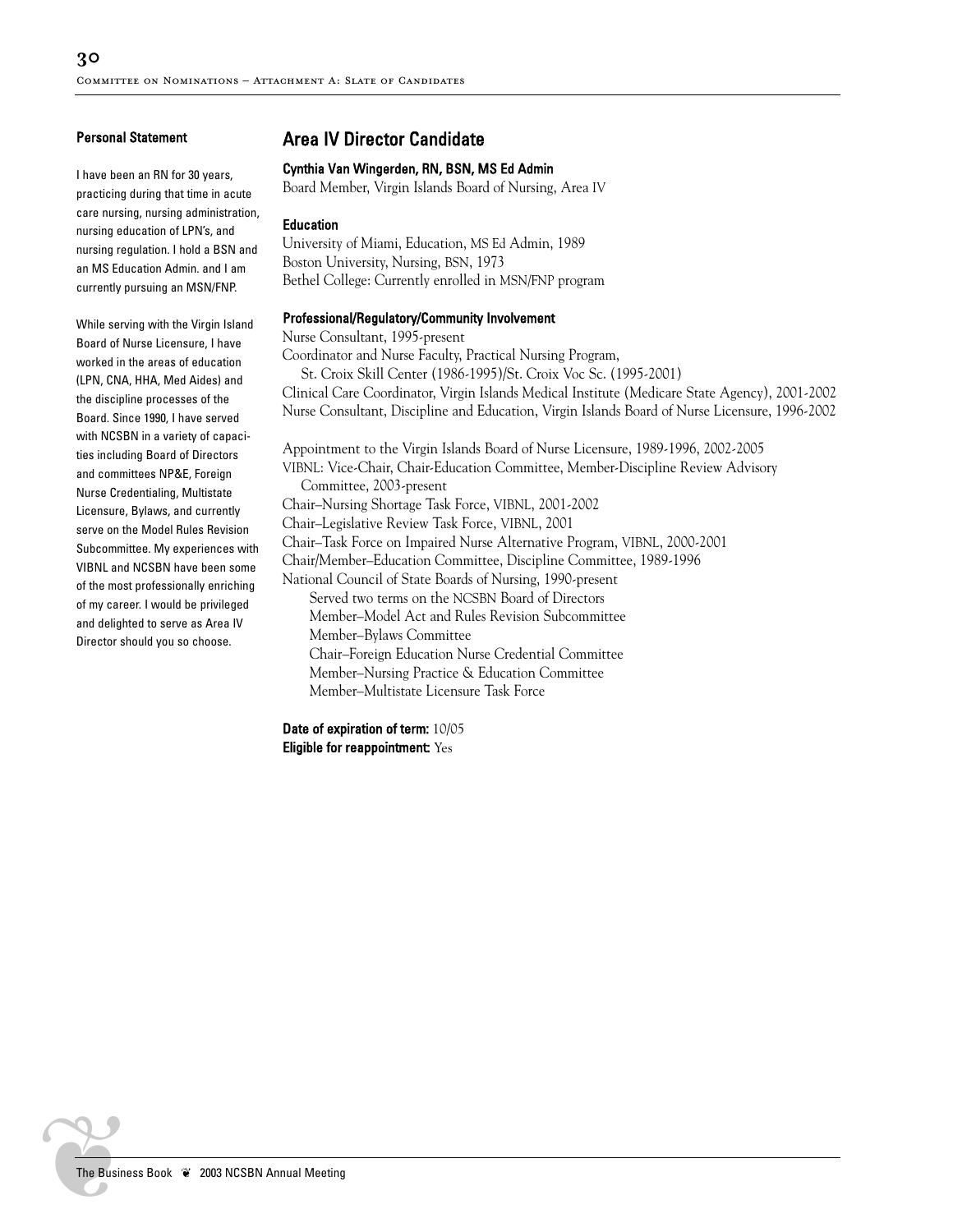### Director-at-Large Candidate

### Delores Barlow, RN, MSN

Board Member, Mississippi State Board of Nursing, Area III

### Education

University of Mississippi SON, Nursing, BSN, 1961 Case Western Reserve, Med/Surg, Administration, MSN, 1965

### Professional/Regulatory/Community Involvement

University of Mississippi SON, Association Professor, July 1976- May 2003 Veterans Administration Hospital, Associate Chair of Nurse Med. Service, June 2003 University of Southern Mississippi, Upward Mobility Program Coordinator, 1972-1973

No regulatory other than Board of Nursing appointment. Active in ANA since 1961. Active participant at SON in accreditation activities.

Date of expiration of term: 06/04 Eligible for reappointment: Yes

### Personal Statement

I am a very organized, committed, and active professional. My years serving as an Associate Professor of Nursing benefit me in my understanding of the mission of NCSBN. Helping shape policy and procedures for future nurses at a national level would be an honor and privilege. Coming with experience in educating our future professionals, I have the background to best guide decisions impacting our future health care. I will come and work, as expected, with a clear, open mind, and I will dedicate myself to the business at hand. In prior job performance evaluations, I have been complimented on my assets of organizational skills, timely work completion, creativity, and ability to maintain focus on activity at hand.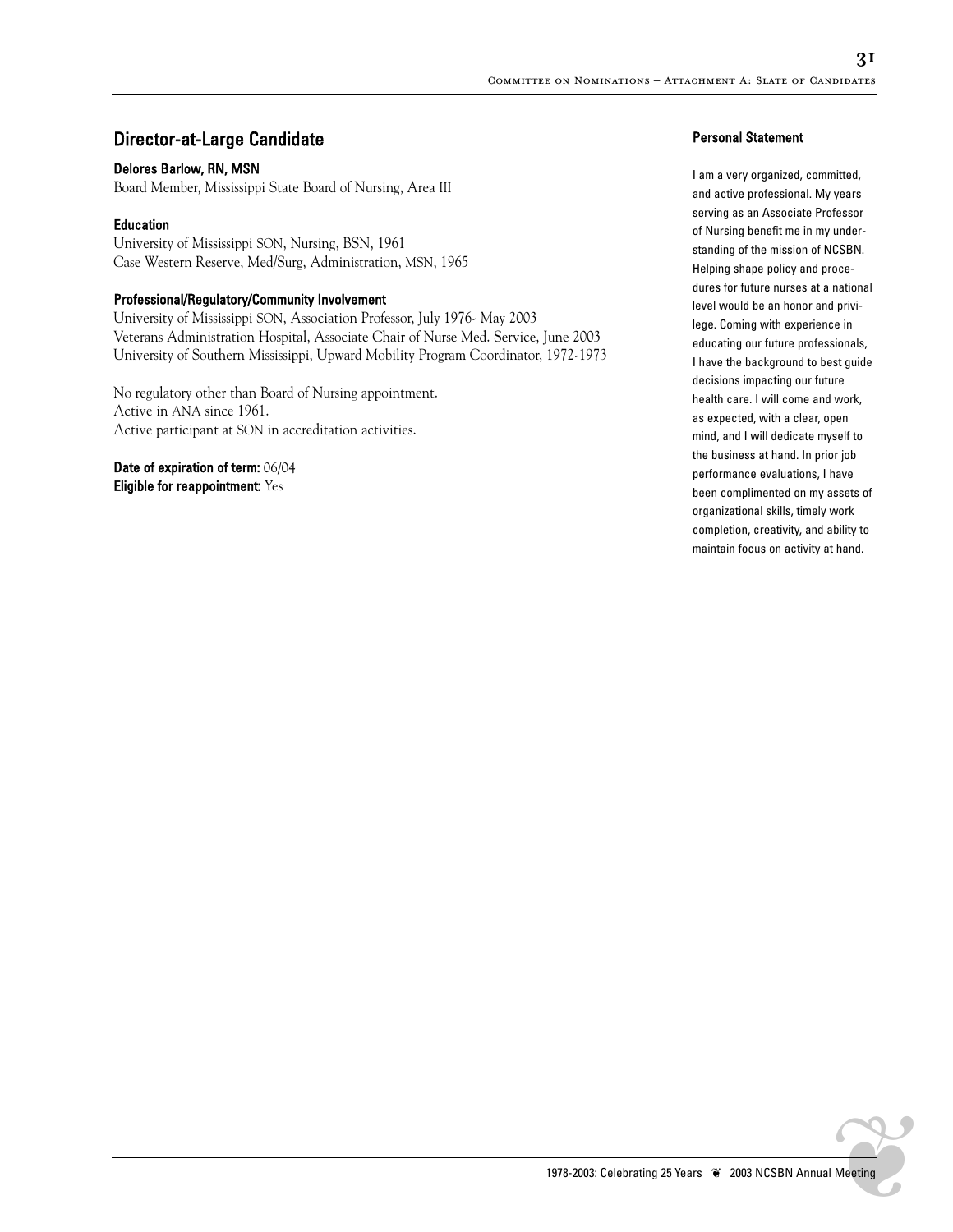### Personal Statement

I want to be your Director-at-Large from Area III. I have been actively involved in NCSBN for six years – serving as delegate for five years. I served on Nominating Committee two terms, with one as chair. I was also privileged to serve on the Executive Director Search Committee. Each opportunity has provided more insight as to how National Council functions and how each of us can contribute to the mission of the Council. I have a sincere desire to serve the nursing population at a time that is so critical on a national, state and local level. I have the support of my state board of nursing and my employer, which will assure my opportunity to serve actively. As regulators, we are on the cutting edge of our profession and I want to be a part of the mission that will keep us moving forward nationally and internationally.

### Director-at-Large Candidate

### June D. Bell, BSN, RN, BC

Board Member, Kentucky Board of Nursing, Area III

#### Education

Murray State University, Nursing, RN, 1960 Western Kentucky University, Nursing, BSN, 1993

### Professional/Regulatory/Community Involvement

Executive Director, St. Joseph's Peace Mission for Children Clinical Nurse Manager-Clinic Nurse, River Valley Behavioral Health

Kentucky Board of Nursing, two terms, 1996 to present

- 1. President–Kentucky Board of Nursing, 1999-2000
- 2. Currently Vice President

Delegate to NCSBN–Five years, sixth year to attend Committee on Nominations–elected to two terms (Area III), served as chair one year Executive Director Search Committee Citizens Foster Care Review Board Board Member–Safe Place Citizens Healthcare Advocacy Sigma Theta Tau Kentucky Nurses Association, District #8, Immediate Past President ANCC Expert Panel for Psych–Mental Health Certification Exam

Date of expiration of term: 06/04 Eligible for reappointment: Yes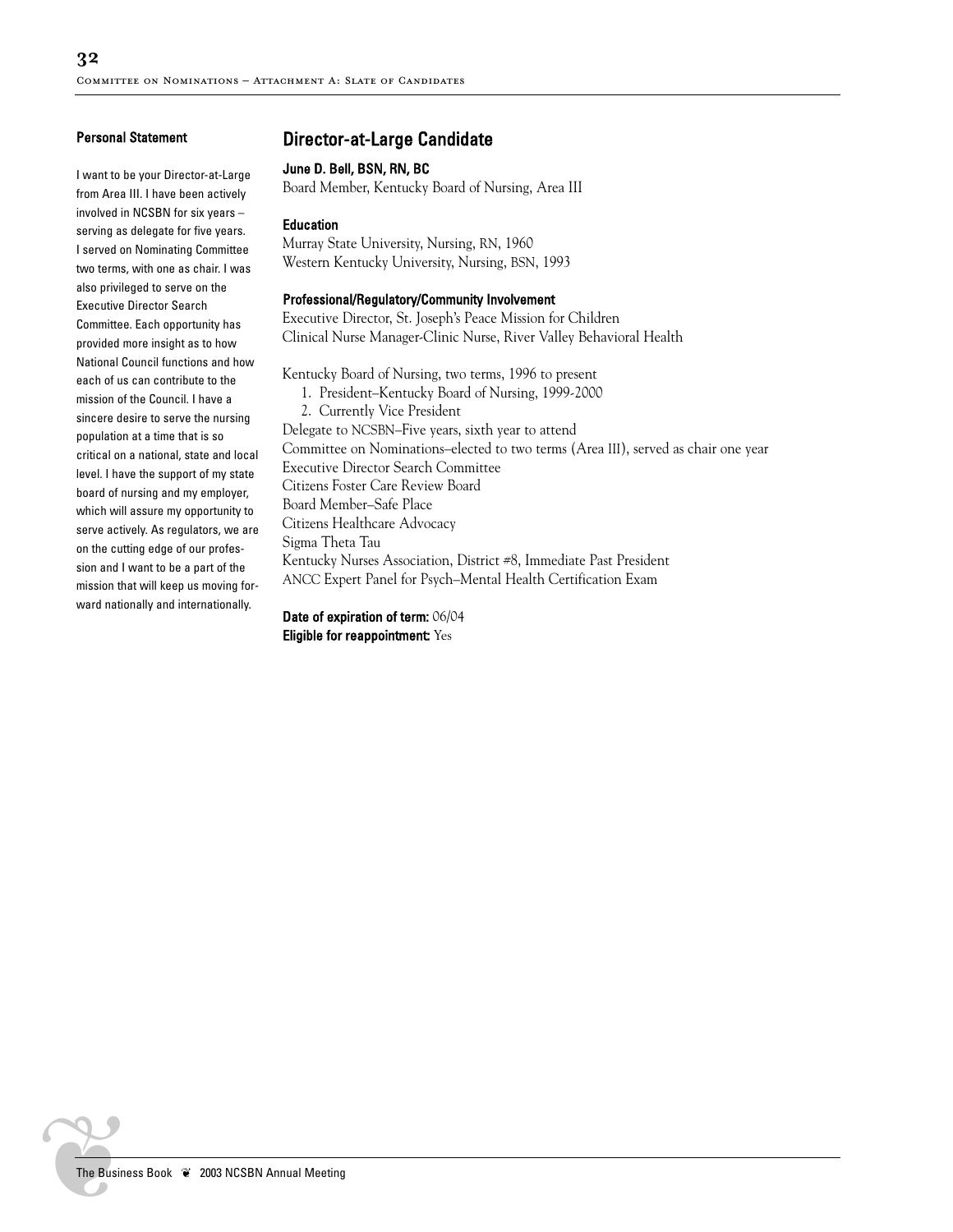### Director-at-Large Candidate

Linda Busch, LPN

Board Member, Minnesota Board of Nursing, Area II

Education

Willmar Area Vocational Technical College

### Professional/Regulatory/Community Involvement

CRNA, Appleton Municipal Nursing Home CRNA, Madison Lutheran Home LPN, Chippewa County Montevideo Hospital LPN, Luther Haven Nursing Home

Resolutions Committee, NCSBN, 2002-Present Page, NCSBN annual meeting, 2002 Honorary Lifetime Member North Dakota PTA, 1976 Volunteer of the Month, Family Services, Ellsworth Air Force Base Minnesota Nursing Association Union Steward 1994-1998 Primary Nursing Implementation Committee–Present Facilitator, Team Leader and Weekend Coordinator for Beginning Experience Support Group, 1999-Present

Date of expiration of term: 01/03 Eligible for reappointment: Yes

### Personal Statement

I am a very concerned, punctual, flexible Licensed Practical Nurse. I graduated from nursing school with honors 30 years after graduating from high school. Much of my education was made easier by the many real life experiences I had encountered up to that stage in my life.

Since being on the Minnesota Board of Nursing I have attended three NCSBN Annual Meetings as well as two Mid-Year Meetings. The collegiality I have experienced by being a member of the board has allowed me to become acquainted with nurses across the nation. I have lived and worked in three of the Area II states and have traveled to the others.

I have a tendency to give 100% plus to any job I tackle. Most of the projects I have been involved in have been in a leadership position.

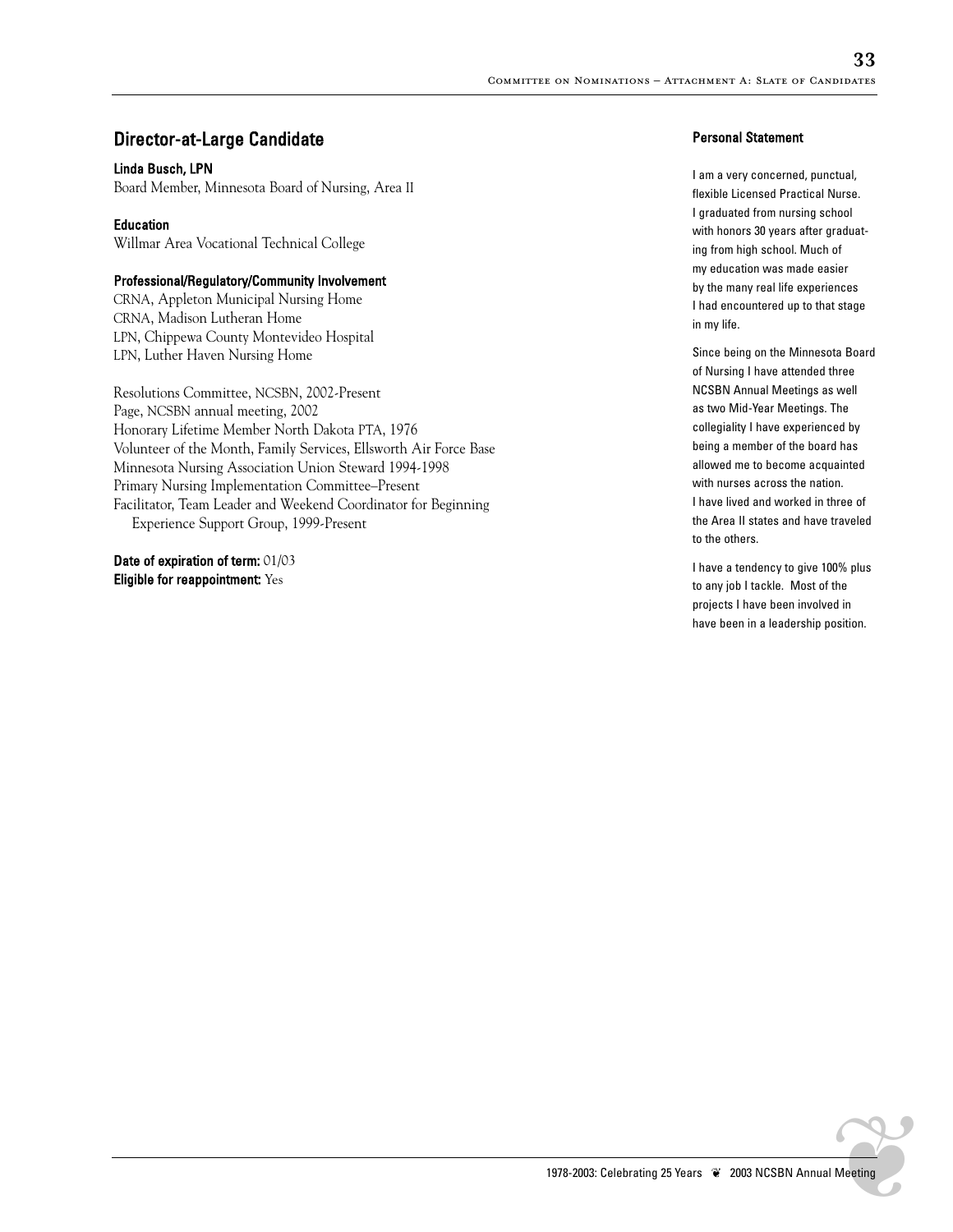### Personal Statement

As National Council and its member boards advance into the 21st century, we face challenges and opportunities on many fronts. Both will require strong leadership to help our organization navigate the turbulent waters which may lie ahead. As a current Board of Directors member and current state board member, I have the experience and vision necessary to serve on the Board of Directors as Director-At-Large. These characteristics permit me to expand and implement the knowledge I have gained in further service to our profession. A skilled bridge-builder, I have a strong belief in the necessity of nursing regulation. I support the mission of National Council and our member boards. If we as member boards and National Council continue our leadership roles in nursing regulation, I am convinced we also meet our responsibilities to provide public protection and enhance healthcare for the public.

### Director-at-Large Candidate

### Deborah Johnson, PhD, RN, CNS

Past President, North Dakota Board of Nursing, Area II President, North Dakota Board of Nursing

### Education

Kennedy Western University, Psychology, PhD, 2003 Texas Woman's University, Nursing/Psychology, MS, 1988 Texas Woman's University, Nursing/Psychology/Sociology, BS, 1973

### Professional/Regulatory/Community Involvement

President, Center for Mind/Body Wellness Partner and Provider, Darveaux, Eaton, Johnson and Associates

### *NCSBN:*

APRN Task Force, 1999-2001 Executive Director Search Committee, 2001 Area II Director, 2001-2003 IT Task Force, 2003

### *North Dakota Board of Nursing:*

Chair, Prescriptive Authority Committee, 1999-Present Multistate Licensure Task Force President, 2000-2002 Chair, Nurse Practice Committee, 2002-Present Medication Exemption Task Force

#### *Other:*

- Presenter at many professional meetings for topics on depression in women, post-partum depression, anxiety and depression in children, eating disorders in women.
- Participated in large multicenter research project for trial of antidepressant.
- Member, multiagency committee for wellness in youth in Minot (Police, Schools, others)
- Past board member for Minot Commission on the Status of Women, Women's Resource Center, Minot State University and the Domestic Violence Center Board
- NDNA Advance Practice Nurse of the Year nominee 2000 and recipient 2001
- Member, Omicron Tau chapter and Beta Beta chapter, Sigma Theta Tau Honor Society for Nursing
- Member of the American Association of Marriage and Family Therapists
- Member, American Psychological Association
- Corporate Recruitment Chair, American Heart Association, Minot Chapter
- Participant as research site for EXCEED Study, Forest Pharmaceuticals

Date of expiration of term: 07/31/04 Eligible for reappointment: No

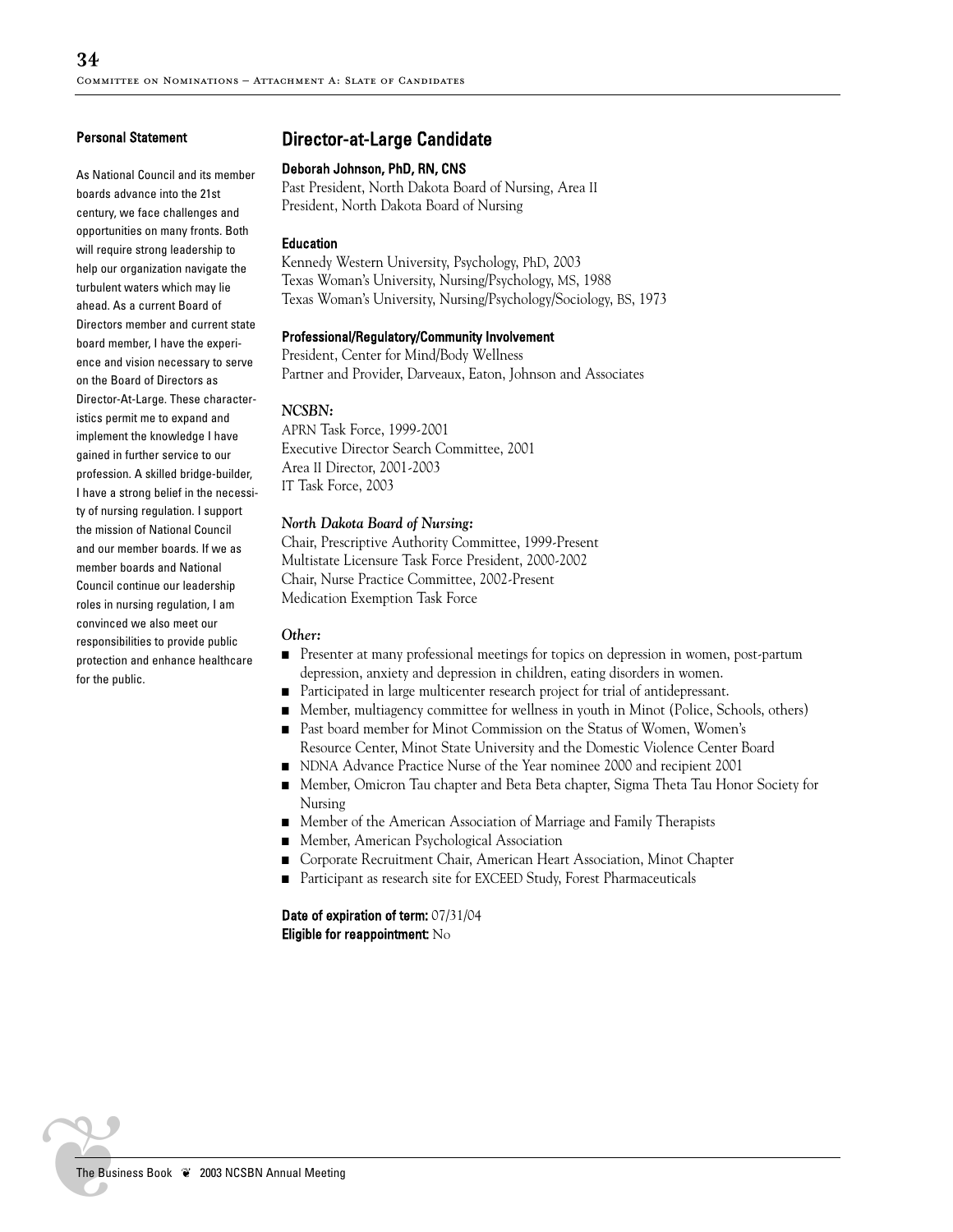### Director-at-Large Candidate

### Polly Johnson, RN, MSN

Executive Director, North Carolina Board of Nursing, Area III

### Education

Ohio State University, Nursing, BSN, 1962 Ohio State University, Special Education, Certificate, 1967 Duke University, Nursing, MSN, 1980

### Professional/Regulatory/Community Involvement

North Carolina Board of Nursing–Executive Director North Carolina Board of Nursing–Assoc. Dir./Practice (1996-1997) North Carolina Board of Nursing–Practice Consultant (1988-1996)

### *Selected Current Statewide Activities:*

NC Center for Nursing Advisory Council (1997-Present) NC Center for Nursing Workforce Planning Committee (2003) Chaired NC Nursing Centennial Celebration Committee (1998-2003) Office of Emergency Services Hospital Bioterrorism Preparedness Task Force (2002-Present; Appointed 2003) NCNA Professional Practice Advocacy Coalition (2000-Present) NC Institute of Medicine–Nursing Workforce Taskforce (2002-Present) Member: NCNA, NC Association of Nurse Leaders

### *National Activities:*

Nurse Licensure Compact Administrators (2000-Present) Institute of Medicine's Committee on Health Professions Education Summit (January 2002- May 2003) NCSBN Board of Directors–Delegate-at-Large (2002-2003)

### *NCSBN Committees:*

UAP Task Force (1996-1999), Chair (1998-1999) Resolutions Committee (2000, 2001, 2002) Advisory Panel–Commitment to Excellence in Regulation (2000-Present) Area III Program Planning Committee Chair (1998) Pilot State Participant: Nur*sys*™ and Commitment to Excellence Programs

### *Citizens Advocacy Center:*

Pilot State Participant and Member of Advisory Panel for Practitioner Remediation and Enhancement Partnership (PREP) Project (2001-Present)

### *International Activities:*

Participant: Fifth International Conference on Regulation of Nursing and Midwifery (2001) Presenter: International Congress of Nurses (2001) Invited Presenter: Sixth International Conference on Regulation of Nursing and Midwifery (2003)

Date of expiration of term: NA Eligible for reappointment:  $NA$ 

#### Personal Statement

I would bring enthusiasm along with the following attributes in service to the National Council:

- Current knowledge of and commitment to the work of the NCSBN Board of Directors
- Visionary skills: ability to consider issues from a global perspective; to think strategically and visualize new possibilities
- Analytical skills: courage to ask 'tough' questions and consider all angles of an issue
- Interpersonal skills: commitment to function in a collaborative, consensus-building manner that values diversity of opinions; ability to listen carefully as well as clearly articulate ideas and perspectives.
- Commitment to achieving excellence in health care regulation; providing member boards with the necessary support to enhance their leadership in assuring the delivery of safe, effective health care within and among their respective jurisdictions.

It would be a great privilege for me to continue to serve a second term as Director-at-Large.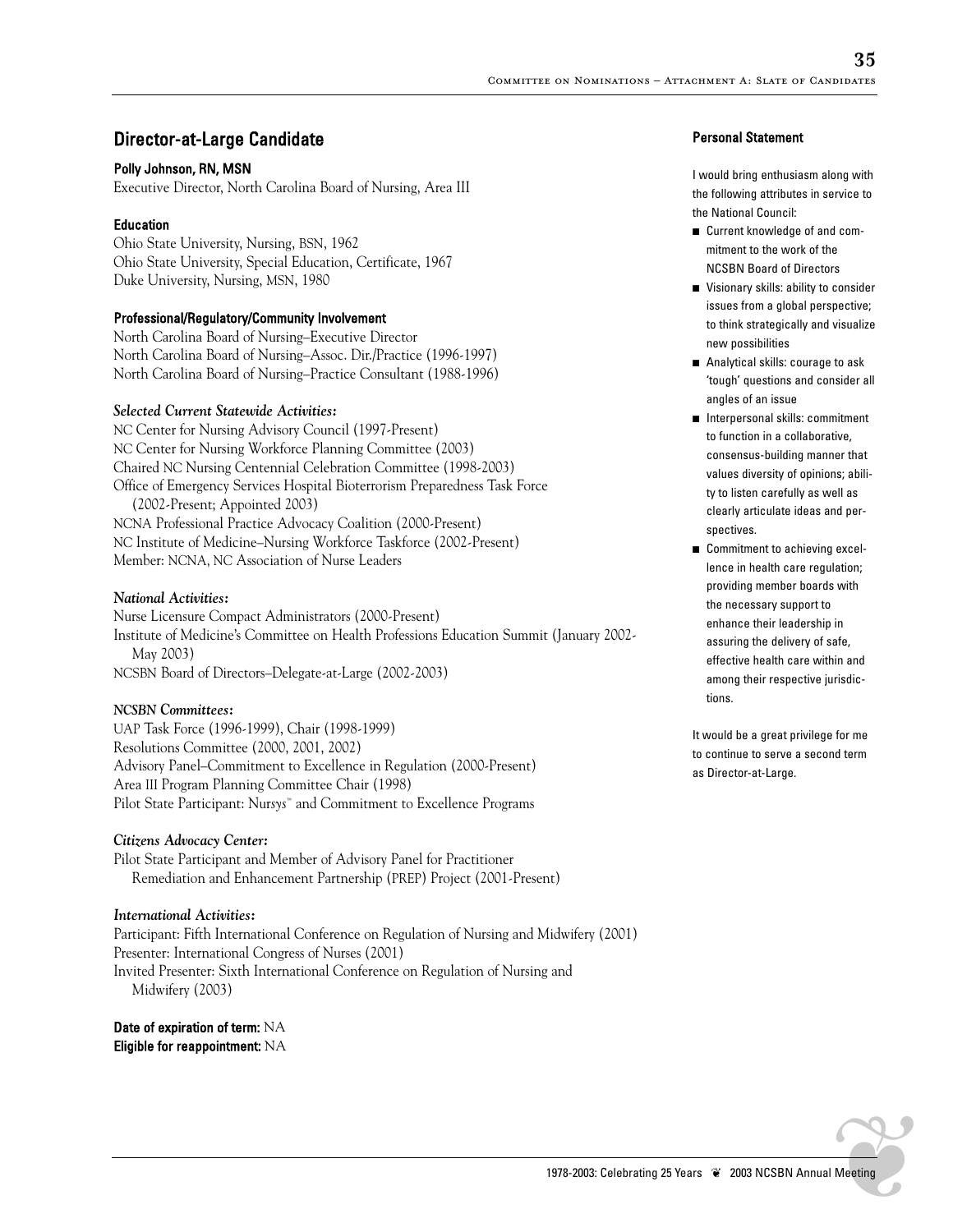#### Personal Statement

If selected for nomination for a position on the National Council of State Boards of Nursing ballot, I pledge to uphold the goals and objectives of the organization to the best of my ability. Having the opportunity to serve on the Alabama Board of Nursing for the last four years has given me the chance to see regulation in ways I never thought possible. I have learned the true meaning of public protection and I now realize the role I play on this team. Being able to gather various views and ideas from other areas and then bring those views to others to better define our roles as public protectors is a gigantic task, but one that I would take on proudly if elected.

# Director-at-Large Candidate

#### Marjesta Jones, LPN

Board Member, Alabama Board of Nursing, Area III

#### Education

Wallace State Community College, Practical Nursing, Certificate-LPN, 1979

#### Professional/Regulatory/Community Involvement

Staff Nurse, Vaughn Reg. Med. Center School Nurse, Selma City Schools

Alabama Board of Nursing, Member Alabama School Nurses Association, Associate Member Alabama Federation of LPN's Incorporated, Director Alabama Education Association, Member National Education Association, Member

#### Date of expiration of term: 12/31/06 Eligible for reappointment: No

The Busin The Business Book ❦ 2003 NCSBN Annual Meeting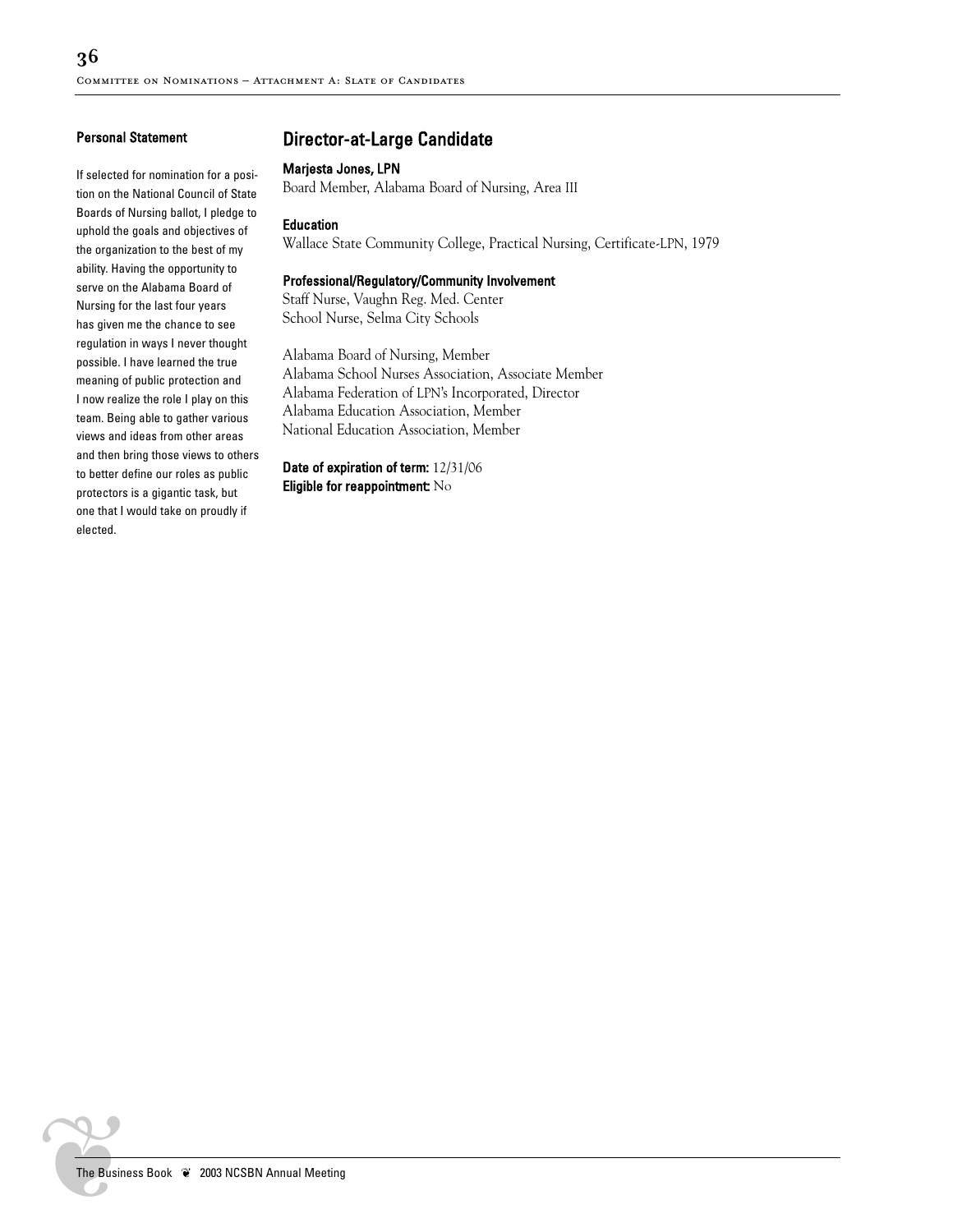# Director-at-Large Candidate

#### Frank T. Maziarski, BSN, MS, CRNA

Board Member, Washington State Board of Nursing, Area I Self-Employed, Allied Anesthesia Associates

#### Education

University of Nebraska at Omaha, BSN, 1960, MS, 1968 Albany Medical Center, CRNA, 1954 Creedmoor State Hospital, RN, 1952

#### Professional/Regulatory/Community Involvement

Program Director–Anesthesia, US Army Nurse Corp. School Director–Anesthesia, Bryan Memorial Hospital Anesthesia Department, University of Washington

NCSBN APRN Compact Committee 2003 Washington State Nursing Care Quality Assurance Commission 1996-2005 WSNA 1990-present WANA 1987-presemt ARNP United of Washington 1990-present AANA 1954-present AANA Board of Directors 1998-2000 AANA Vice President 2000-2002 AANA Foundation 2002-present National Quality Assurance Forum (NOE) 2000-present WANA Legislative Committee 1995-1996 President WANA 1993-1995 President-elect 1992-1993 Vice President 1991-1992 Board of Directors 1989-1991 WSNA Nursing Foundation 1999-2001 National Patient Safety Foundation (NPSE) 1996-present

Date of expiration of term: 6/30/05 Eligible for reappointment:  $No$ 

#### Personal Statement

NCSBN continually seeks individuals with strong leadership qualities with the ability to focus on problem solving and team building. I believe I possess the qualities described above. Having spent 21 years as an officer in the US Army Nurse Corps.

The last 12 years as Program Director of Phase I and Phase II of the Academy of Health Sciences Schools of Nurse Anesthesia. This position required strong leadership abilities, problem-solving and team building. After retiring from the Army Nurse Corp I was Director of the Bryan Memorial Hospital/Drake University School of Nurse Anesthesia, which again required strong leadership, research and problem solving. In my current capacity as Clinical Anesthesia and Legal Nurse Consulting firm I continue to develop my leadership and problem solving skills. If elected I could apply my skills to assist NCSBN.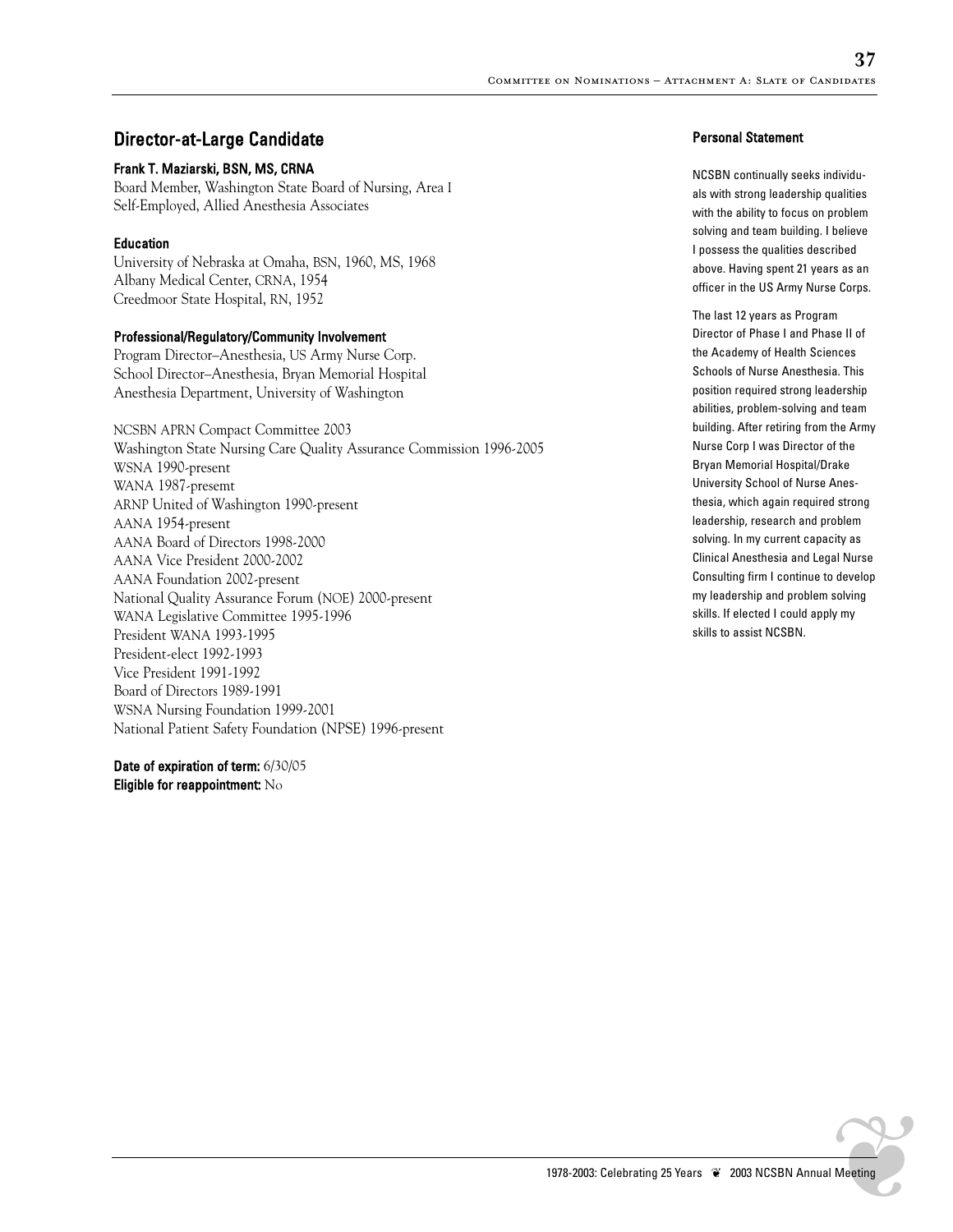#### Personal Statement

I have a broad background in education and clinical nursing starting as a Certified School Nurse, instructor at Beebe School of Nursing and Wesley College.

When I wasn't an educator, I was practicing my expertise in the emergency room or critical care unit.

My nursing expertise has allowed me to teach EMTs at Delaware Fire School and CPR to the public.

Being appointed to the Delaware Board of Nursing, I am Chairman of the Practice Committee and this allows me to work on expanding the scope of practice of the RN and LPN.

A member of the Delaware Board of Nursing Education Committee allows me to participate in the standards of education for nurses.

A member of the ALSAM – a committee designed to develop criteria to protect the public in the administration of medications in unstructured facilities and possibly by unlicensed personnel.

# Director-at-Large Candidate

#### Maryjeanette (Jan) Monihan, RN, MEd

Board Member, Delaware Board of Nursing Area IV Retired

#### Education

Salisbury University, MEd, 1985 Wilmington College, BA–Psychology, 1977 Wilmington General Hospital School of Nursing, RN, 1957

#### Professional/Regulatory/Community Involvement

Board of Nursing Chairman Practice Committee 1997 Education Committee 2000 ALSAM (medication by untrained personnel) 2000

#### Date of expiration of term: 08/05/04 Eligible for reappointment: No

The Busin The Business Book ❦ 2003 NCSBN Annual Meeting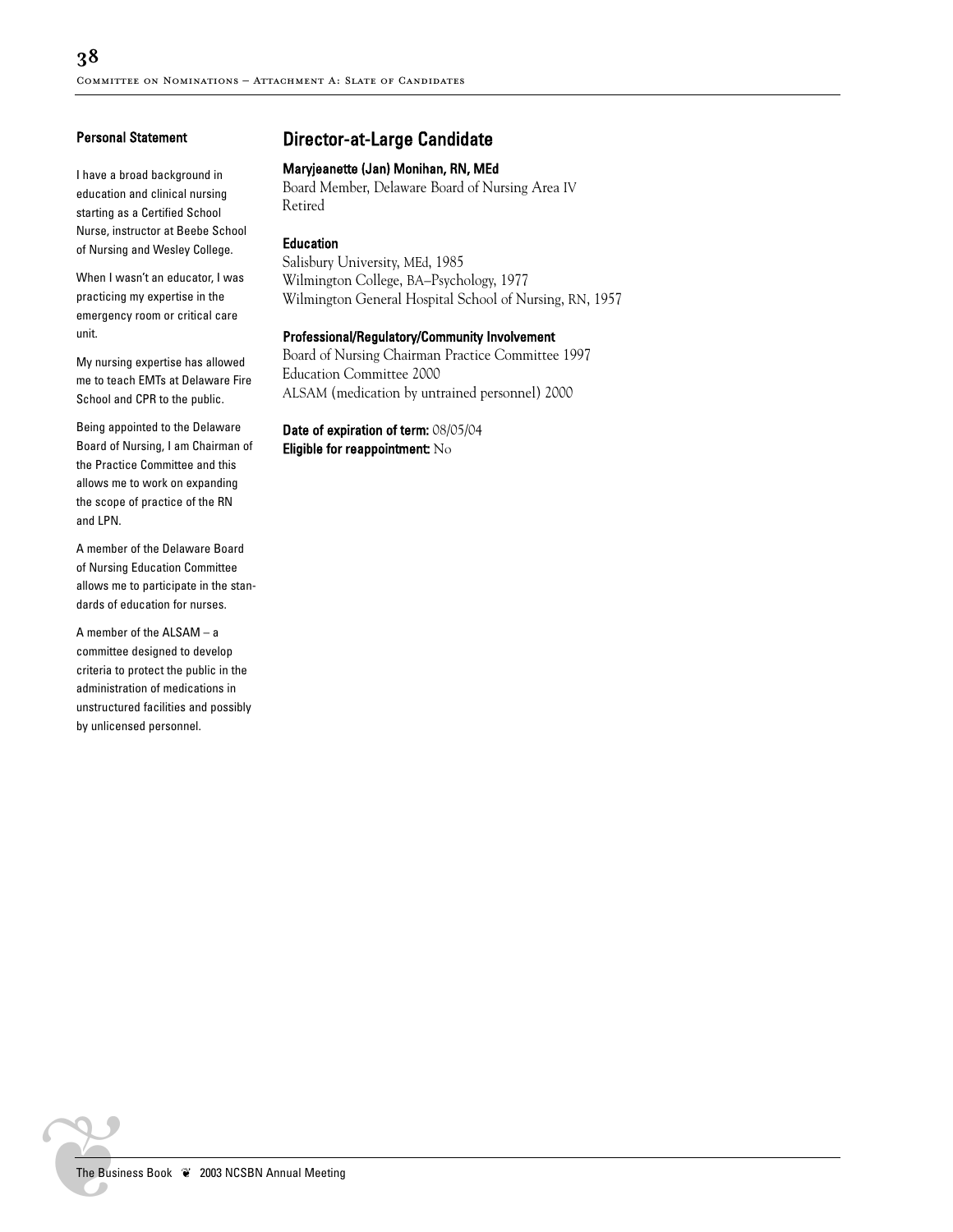# Director-at-Large Candidate

#### Emily Pharr, LPN

Board Member, Mississippi State Board of Nursing, Area III

#### Education

Hinds Community College, LPN

#### Professional/Regulatory/Community Involvement

Staff LPN, South Mississippi Regional Center Staff LPN, Capital Home Health Staff LPN, Healthy Solutions

#### *Member of State and National LPN Association*

Held office on state level as Director, 2nd Vice President and as of April 22-25 Have attended all state and national conventions for last five years Member, Mississippi State Board of Nursing, Area 111

Date of expiration of term: 06/05 Eligible for reappointment: Yes

#### Personal Statement

An LPN for 35 years having worked in doctors offices, home health, hospital setting, and now mental health. Worked for OB-GYN and General Practice for a number of years. Have three years of hospital experience on Med-Surg and Stepdown units. Extended training in Medicare/Medicaid rules, regulation, coding and payment for home health. Last five and a half years worked in mental health. Working on a campus setting for young children/young adults/ and teenager. Having learned how to deal with behavior problems, which can and is a challenge just to get them to take their medicine. I have worked very close with the psychiatric. Due to the encouragement of the psychiatric I have become involved in Special Olympics, working with them in them in their training. Sometimes very close to my heart is working with abuse children on all levels. I would be honored to serve on NCSBN as a Director-at-Large.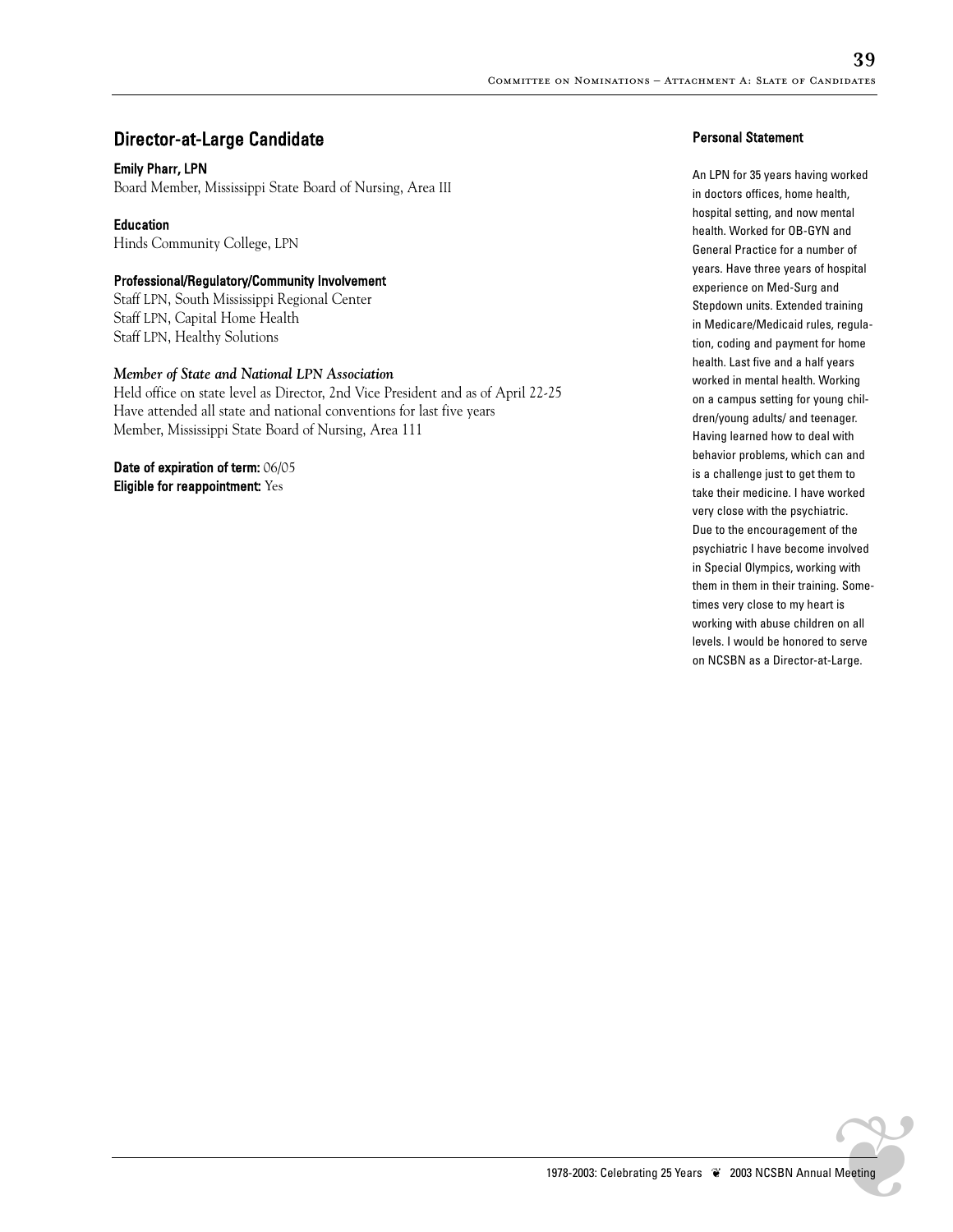#### Personal Statement

Involvement with the Council has given me personal knowledge of its mission and vision. If elected, I would bring 34 years of nursing experience, which includes 13 years of regulatory experience in Maryland and the knowledge and sensitivity of current regulatory issues that affect the nation. This includes the nursing shortage and the economic crisis facing most states, all of which affect health care. As the legislative liaison for the Maryland Board, I provide an important resource and leadership for the state legislators. My ability to communicate clearly and concisely has been an important and necessary asset in my role as Director for Discipline and as Coordinator for Advanced Practice. As a Directorat-Large, my communication and organizational skills and my ability to look at things objectively will serve this office well. Most of all I would bring a real passion for nursing and the work of the Council.

# Director-at-Large Candidate

#### Emmaline T. Woodson, BN, MS

Deputy Director, Maryland Board of Nursing, Area IV

#### Education

Tuskegee Institute, Nursing, BSN, 1969 University of Maryland, Nursing, MS, 1973

#### Professional/Regulatory/Community Involvement

Deputy Director, Maryland Board of Nursing Clinical Director, Liberty Medical Center Disciplinary Resource Task Force, 2001-Present Commitment to Excellence Workgroup, 1999 Multi-State Regulation Task Force, 1998 Cast in the video "Breaking the Habit: When your Colleague is Chemically Dependent," 2001 Chemically Impaired Nurse Issues Task Force, 1996 Literature Review Focus Group, 1994 Various Offices of the Maryland Nurses Association-Chair Nominating Committee, 2001-2003

Date of expiration of term: NA Eligible for reappointment: NA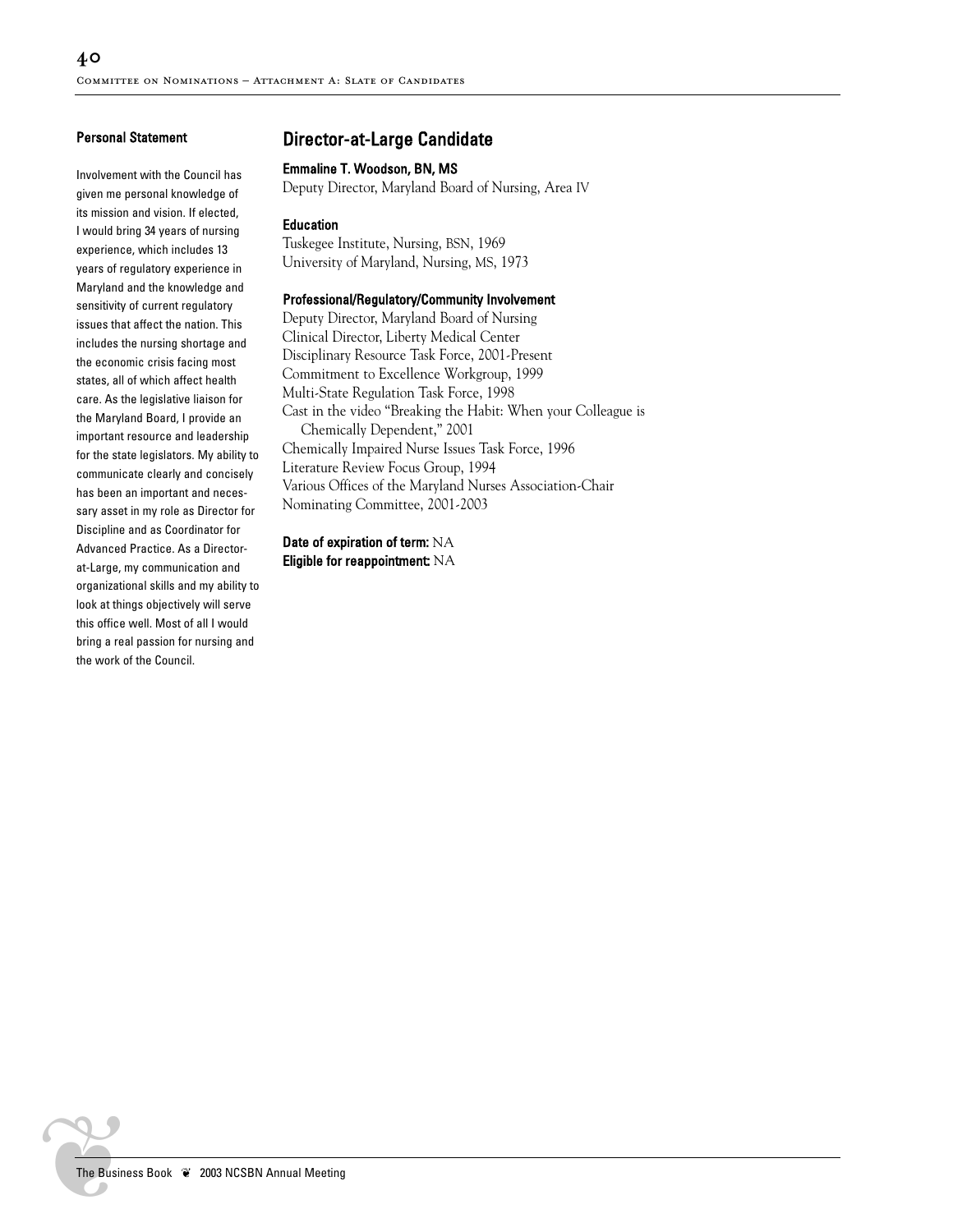# Committee on Nominations – Area I Candidate

#### Shirlie Meyer, RN

Board Member, Idaho Board of Nursing, Area I

#### Education

College of the Desert, Nursing, ADN, 1972 Boise State University, Nursing, 1985-1988

#### Professional/Regulatory/Community Involvement

Meyer Manor, Self-Employed Valley View Health Care, Supervisor Ada County Board Guardians, Ada County, Idaho Committee Member, Idaho State Board Occupational Licensing Residential Care Board of Examiners Meridian Chamber Commerce, Meridian, Idaho Past President, Idaho Assisted Living Association Member, Elder Care Council Health and Welfare Department Idaho Board Member, Idaho State Board of Nursing Member of the Committee of Residential Care Assisted Living of the National Association of Boards of Examiners of the Long-Term Care Administrators

Date of expiration of term: 01/04 Eligible for reappointment: Yes

#### Personal Statement

I strongly believe in the goals and values of the National Council. Many challenges loom on the horizon that will require strong leadership to maintain quality in those goals and values. I believe I have the knowledge and background to meet those challenges.

I have been in nursing for 40 years and have seen the many changes in nursing, and have participated in many of those in a variety of nursing specialties as direct care staff as well as in management.

I am very involved in my position as a Board Member on my state Board of Nursing as well as being active on my state Board of Occupational Licensing, our county Board of Guardians, and other rule-making entities.

I have enjoyed having my successful business in the residential care/assisted living industry for the last 12 years and have been active in maintaining quality care for my industry, including quality nursing care for our consumers. I feel public safety is at risk in this arena and a challenge that must be dealt with.

I feel I am qualified, and certainly anxious, to meet the challenges as a member of the committee on nominations.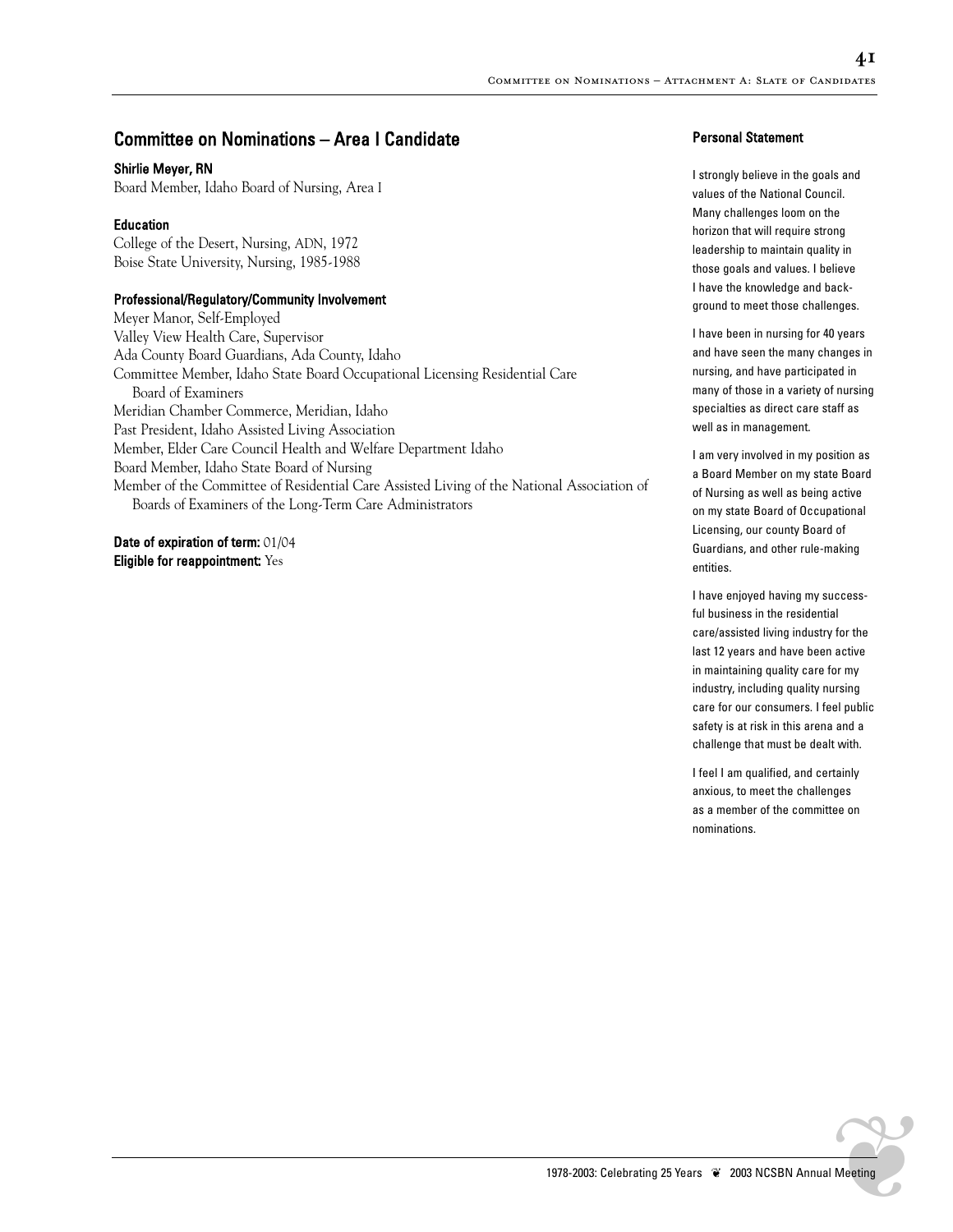#### Personal Statement

Participation in National Council is a privilege, honor, and pleasure and is an excellent way to demonstrate your personal commitment to nursing excellence and to the profession. Serving on various NCSBN committees, including the Commitment to Excellence project, Practice Breakdown Research Task Force, and Nominating Committee, I have had the opportunity to get to know colleagues throughout the jurisdictions. My experience with NCSBN has been extremely positive and empowering. I believe that being active in National Council is how we stay connected, motivated, and inspired.

Being on the Committee on Nominations has allowed me the opportunity to participate and help shape the future of the nursing profession. If re-elected to the Committee on Nominations for Area II, I will continue to draw on the ongoing experience to identify strong, qualified candidates for National Council positions. I will work toward strengthening the linkages to provide appropriate leadership for National Council as we bring the future of nursing in to the present. What an exciting time to be a nurse and to be part of NCSBN!

# Committee on Nominations – Area II Candidate

#### Karla Bitz, RN, PhD (c)

Board Staff, North Dakota Board of Nursing, Area II Associate Director, North Dakota Board of Nursing

#### **Education**

Mary College, Nursing, BSN, 1981 University of Mary, Management, MMGT, 1998 Kennedy Western University, Public Administration, PhD (c)

#### Professional/Regulatory/Community Involvement

North Dakota Board of Nursing, Associate Director North Dakota Nurses Association, Continuing Education Director

#### *NCSBN*

Commitment to Excellence Regulatory Project, 1999-2001 Practice Breakdown Research Study/TERCAP, 2002-Present Committee on Nominations, 2002–Vice Chair, 2003-Chair

#### *North Dakota Board of Nursing*

Nurse Practice Committee Nurse Advocacy Program Committee

#### *American Nurses Association*

North Dakota Nurses Association American Nurses Credentialing Center, Site Visitor

Sigma Theta Tau, Kappa Upsilon Chapter National Organization of Alternative Programs (NOAP) International Nurses Society on Addictions (IntNSA)

Date of expiration of term: NA Eligible for reappointment: NA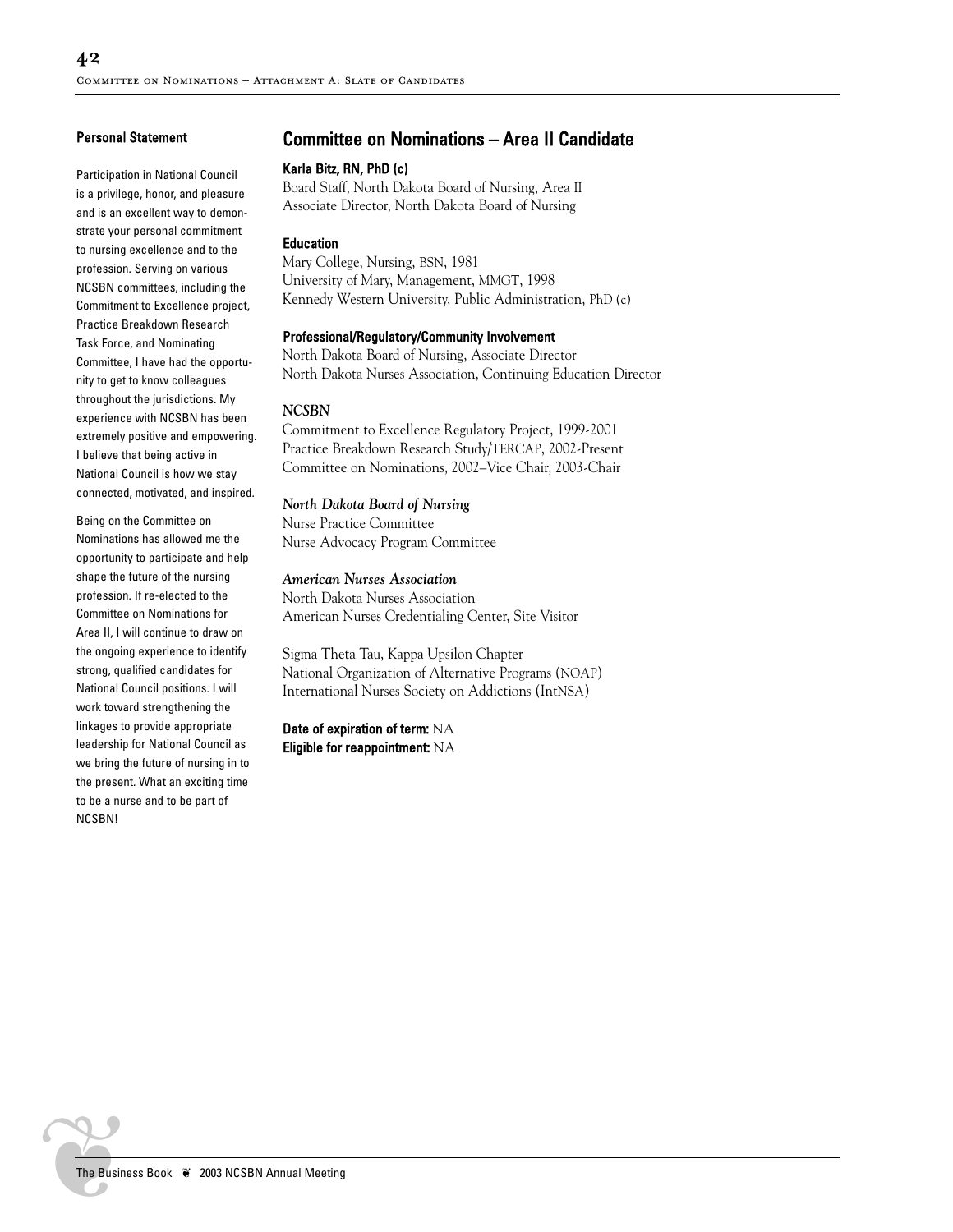# Committee on Nominations – Area II Candidate

#### Karen A. Trettel, LPN

Board Member, Minnesota, Area II

#### Education

Minnesota/ Hennepin Technical Center–Practical Nursing 1972

#### Professional/Regulatory/Community Involvement

North Memorial Health Care–LPN-ACMS Advisor to Hennepin Technical Practical Nursing Program 1998-2003 LPN–Union Steward Local 113 1983-2003, still contract negotiator

Date of expiration of term:  $1/11/2006$ Eligible for reappointment: Yes

#### Personal Statement

LPN Job Analysis Panel of Experts

When I became an LPN in the early 70s, I had children in school. Nursing felt like a "good fit." I have worked 30 years in the medicalsurgical area. When I started, there were 150 beds; now there are over 400 beds of Level One Trauma. LPNs have chosen me to be their contract negotiator for 15 years. This led me to work on the advisory council of Practical Nursing at the Technical School. I am a new member of the Minnesota Board of Nursing. I currently am working on the Scope of Practice Committee. I would like to be involved in a panel that influences our LPN nursing field at a larger national level.

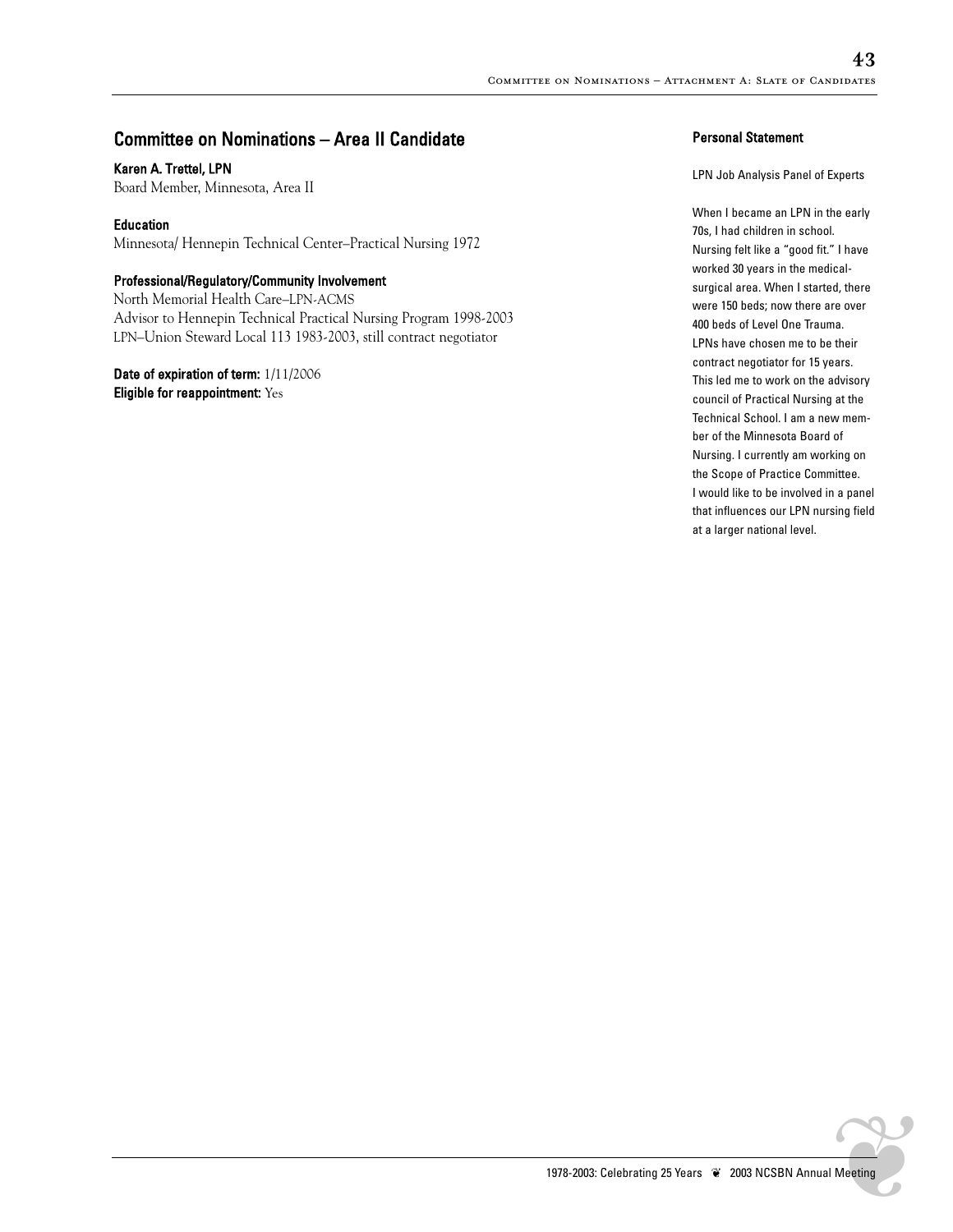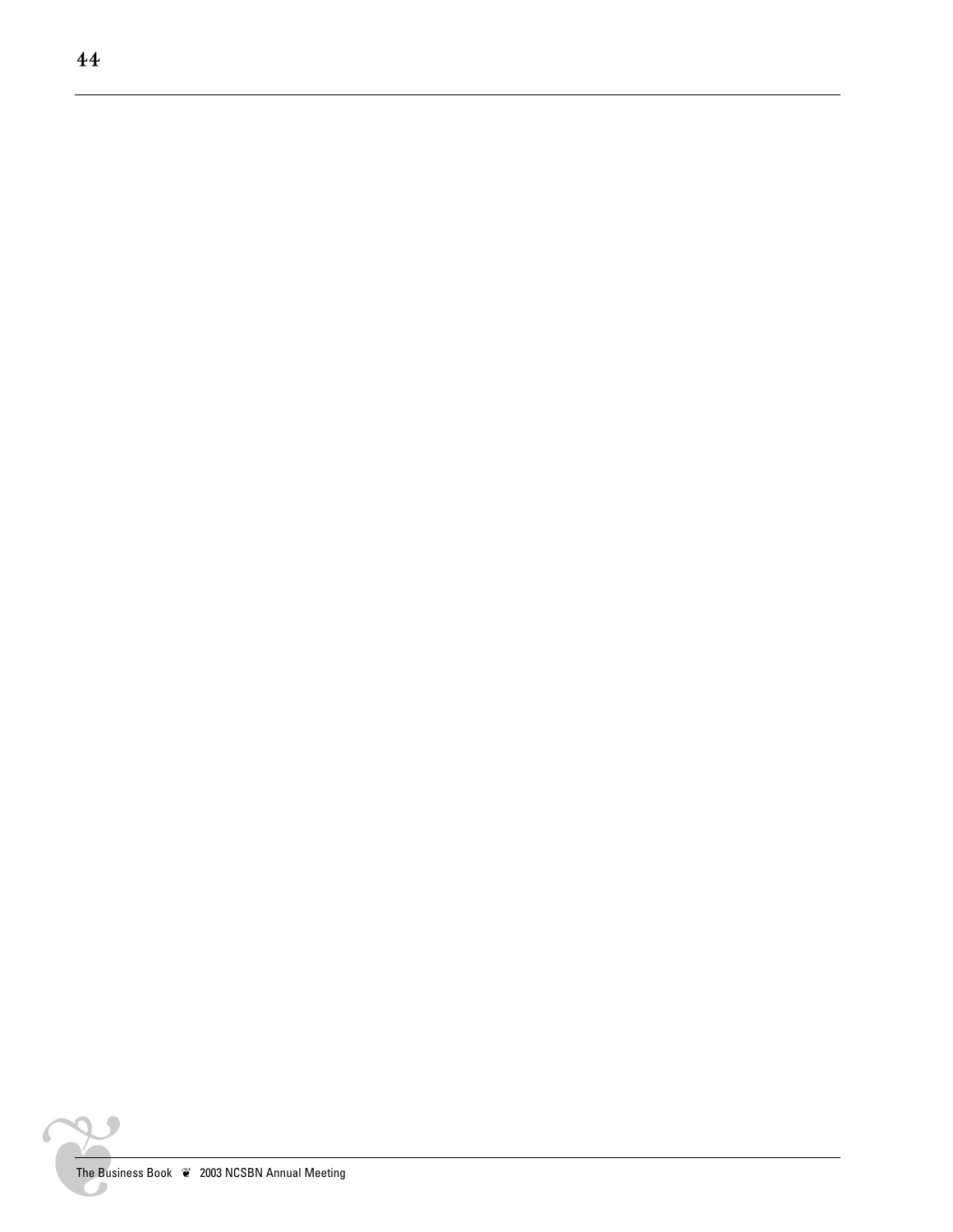# Report of the Board of Directors

Each year, the Board of Directors adopts a certain focus, and this year, the Board had a recurring theme of review of governance philosophy and structure at NCSBN with the goal of establishing a model and policies that will guide the organization long-term. Along with this, discussion of the organization's mission and values occurred at meetings throughout the year, resulting in a proposed new mission statement that is before the delegates this year. The Board held a retreat in February dedicated to governance issues, where members reviewed governance models, committee structure, mission and vision, and the Balanced Scorecard strategic management approach. Many of the Board's motions throughout the year were in response to discussions about governance, including decisions that created clarity on the distinction between the governance and operational management of NCSBN.

# Collaboration with External Organizations

Collaboration with other organizations is necessary for NCSBN to accomplish its mission and to stay involved in projects and activities that also influence the practice of nursing. To this end, the following collaborative efforts occurred during the year.

- The Board approved appointment of Debra Brady, executive director of the New Mexico Board of Nursing, to be NCSBN's representative to the National Coordinating Council for Medication Error Reporting and Prevention (NCC MERP).
- The Board directed NCSBN Executive Director Kathy Apple to discuss possible collaborative projects with the American Association of Colleges of Nursing (AACN), including directing the research staffs of each organization to develop possible research questions for mutually agreed upon joint projects.
- The Board approved support of the project "Nursing's Agenda for the Future" and encouraged resolution of the funding issue that members of the project's steering committee expressed. At a later Board meeting, the Board committed NCSBN to donating \$5,000 to this project to fund a proposal for meta-analysis of the cost of inadequate nursing supply.
- The Board supported meeting with Colleagues in Caring (CIC) to clarify that group's interest in giving nine participating boards of nursing the ability to collect and submit workforce data and any overlap with or interest in Nur*sys*™ data.
- Iim Bentley, senior vice president for Strategic Policy Planning at the American Hospital Association, attended a meeting with the NCSBN Board of Directors to discuss areas of mutual concern, including how to provide flexibility between disciplines and scopes of practice; inconsistency between scopes of practice from state to state; board of nursing requirements for faculty qualifications and student-faculty ratios; and data collection regarding accurate number of licensed, practicing nurses in this country.
- The Board approved sending a letter of education to bill sponsors in response to the Patient Safety and Quality Improvement Act of 2003. The Board's concern centered on how the lack of designating boards of nursing as exempt agencies may impact discipline reporting requirements in the future.
- Discussion with various organizations expressing concern about the introduction of alternate test items on the NCLEX® examinations resulted in responses from NCSBN, most notably a fact sheet sent to Member Boards and available on the NCSBN Web site that was routinely updated as more questions about the new formats were gathered.
- The Board was apprised of AACN's Reaction Panel discussion on its draft Clinical Nurse Leader role, which is based on the essentials of a BSN-prepared nurse. The Board was told that

#### Board of Directors

August 2002 – August 2003

Donna Dorsey, MS, RN, President Maryland, Area IV Marcia Hobbs, DSN, RN, Vice President, Kentucky, Area III

Sandra Evans, MAEd, RN, Treasurer Idaho, Area I

Paula Meyer, MSN, RN, Area I Director, Washington

Deborah K. Johnson, PhD, RN Area II Director, North Dakota

Mark Majek, MA, PHR, Area III Director, Texas-RN

Iva Boardman, MSN, RN, Area IV Director, Delaware

Gregory Y. Harris, JD, Director-at-Large, Arizona, Area I

Polly Johnson, MSN, RN, Directorat-Large, North Carolina, Area III

#### Staff

Kathy Apple, MS, RN Executive Director Christine Ward, Executive Office Relations/Meetings Manager

#### Legal Counsel

Thomas Abram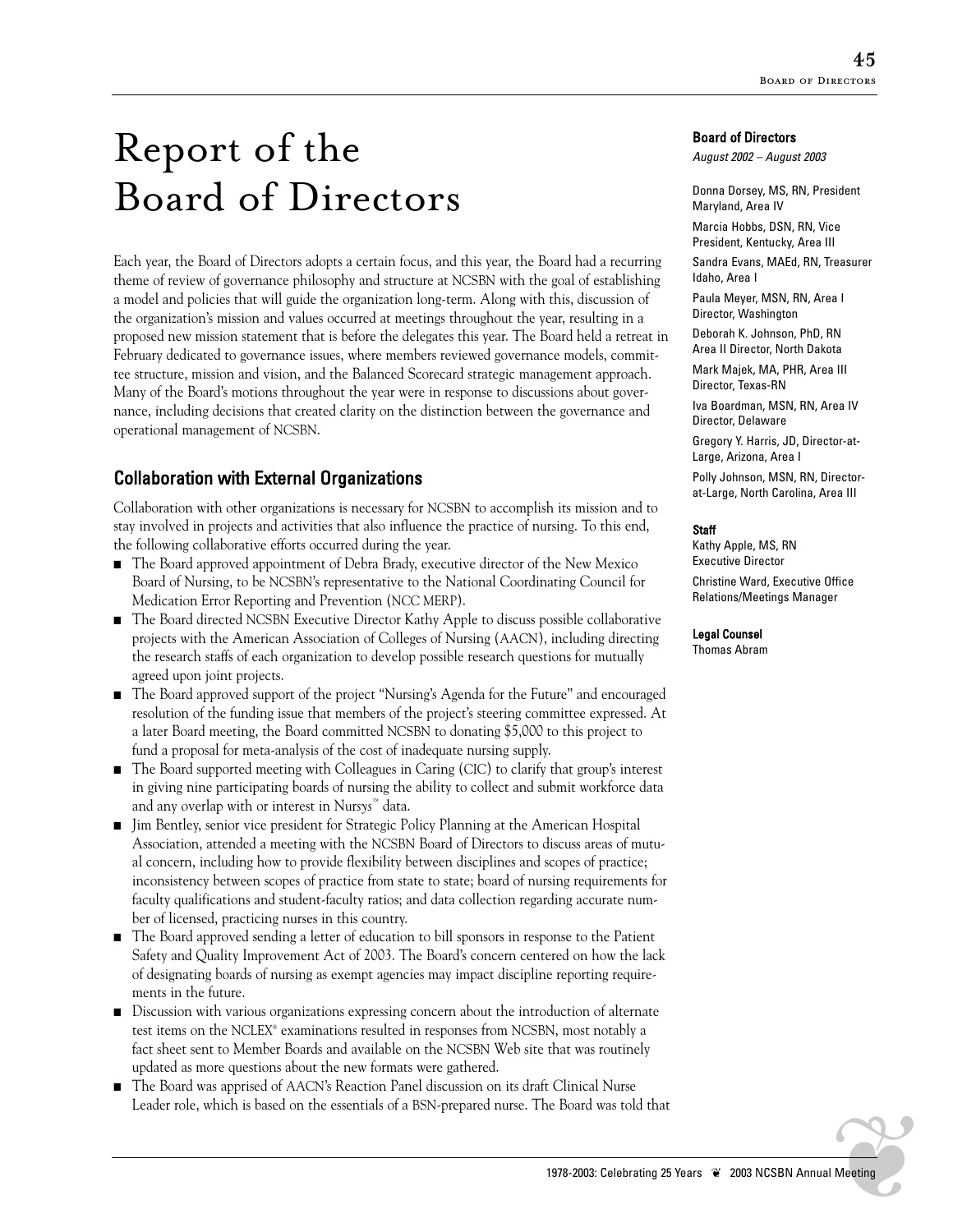## Meeting Dates of the FY03 Board of Directors

August 17, 2002, Long Beach , CA September 4-5, 2002, Chicago, IL December 2-4, 2002, Chicago, IL February 19-21, 2003, Chicago, IL March 24, 2003, Savannah, GA April 30-May 2, 2003, Chicago, IL July 10-11, 2003, Chicago, IL August 4, 2003, Alexandria, VA

#### Attachments to this Report

- A. Annual Progress Report on NCSBN Strategic Initiatives
- B. PERC Action Plan Progress Report
- C. Social Security Issue Update

AACN is soliciting feedback on this role description from a variety of stakeholders as well as its own membership.

- At the Alliance for Nursing Accreditation meeting, the NCSBN APRN Task Force "Criteria for APRN Certification Programs" was discussed. NCSBN presented the document and stressed the importance of Commission on Collegiate Nursing Education (CCNE) accepting this criteria; CCNE agreed to obtain feedback on the document.
- The Board stressed the need to stay involved with the work of the Institute of Medicine (IOM) and directed that updates on activity be reported in the *Council Connector* newsletter. This directive was in response to the IOM Health Professions Summit, which was attended by NCSBN representatives.

#### Meeting Attendance by NCSBN Representatives (Board Members and/or NCSBN Staff)

- Annual Conference of the Council on Licensure, Enforcement and Regulation (CLEAR), Las Vegas, NV, September 2002
- National League for Nursing (NLN) Education Summit, Anaheim, CA, September 2002
- Friends of the National Institutes of Nursing Research (FNINR) Annual Gala, Washington, DC, September 2002
- National Coordination Council for Medication Error and Reporting (NCC MERP) Meeting, Washington, DC, September 2002
- National Federation of Licensed Practical Nurses (NFLPN) 53rd Annual Convention, Springfield, IL, October 2002
- American Association of Colleges of Nursing (AACN) Fall Semiannual Meeting, Washington, DC, October 2002
- Institute of Medicine (IOM) Annual Meeting, Washington, DC, October 2002
- Joint Commission on Accreditation of Healthcare Organizations (JCAHO) Symposium on "Homeland Defense: Blueprints for Emergency Management Responses," Washington, DC, October 2002
- Federation of Associations of Regulatory Boards (FARB) Attorney Certification Course, Colorado Springs, CO, October-November 2002
- National Organization for Associate Degree Nursing (NOADN) Convention, Washington, DC, November 2002
- Citizen Advocacy Center (CAC) Annual Meeting, San Francisco, CA, November 2002
- American Association of Colleges of Nursing (AACN) Baccalaureate Education Conference, Lake Buena Vista, FL, November 2002
- National Leadership Forum, Washington, DC, November 2002
- National Conference of State Legislatures (NCSL) Health Policy Conference Meeting, New Orleans, LA, November 2002
- The Alliance (Nursing Organizations Alliance) Annual Meeting, Indianapolis, IN, November 2002
- National Practitioner Databank (NPDB) Executive Committee, Arlington, VA, November 2002
- National Credentialing Databank (public-private partnership), Washington, DC, November 2002
- Council of State Governments (CSG) Annual Meeting, Richmond, VA, December 2002
- American Medical Association (AMA) House of Delegates Interim Meeting, Chicago, IL, December 2002 and June 2003
- Nurse Practitioner Database Planning Committee, Washington, DC, January 2003
- Division of Nursing meeting on discussion of Nurse Reinvestment Act, Washington, DC, January 2003
- American National Standards Institute (ANSI) Annual Meeting session "Breaking Down Borders: Business, Standards and Trade," Washington, DC, January 2003
- National Governors Association (NGA) Winter 2003 Meeting, Washington, DC, January and July 2003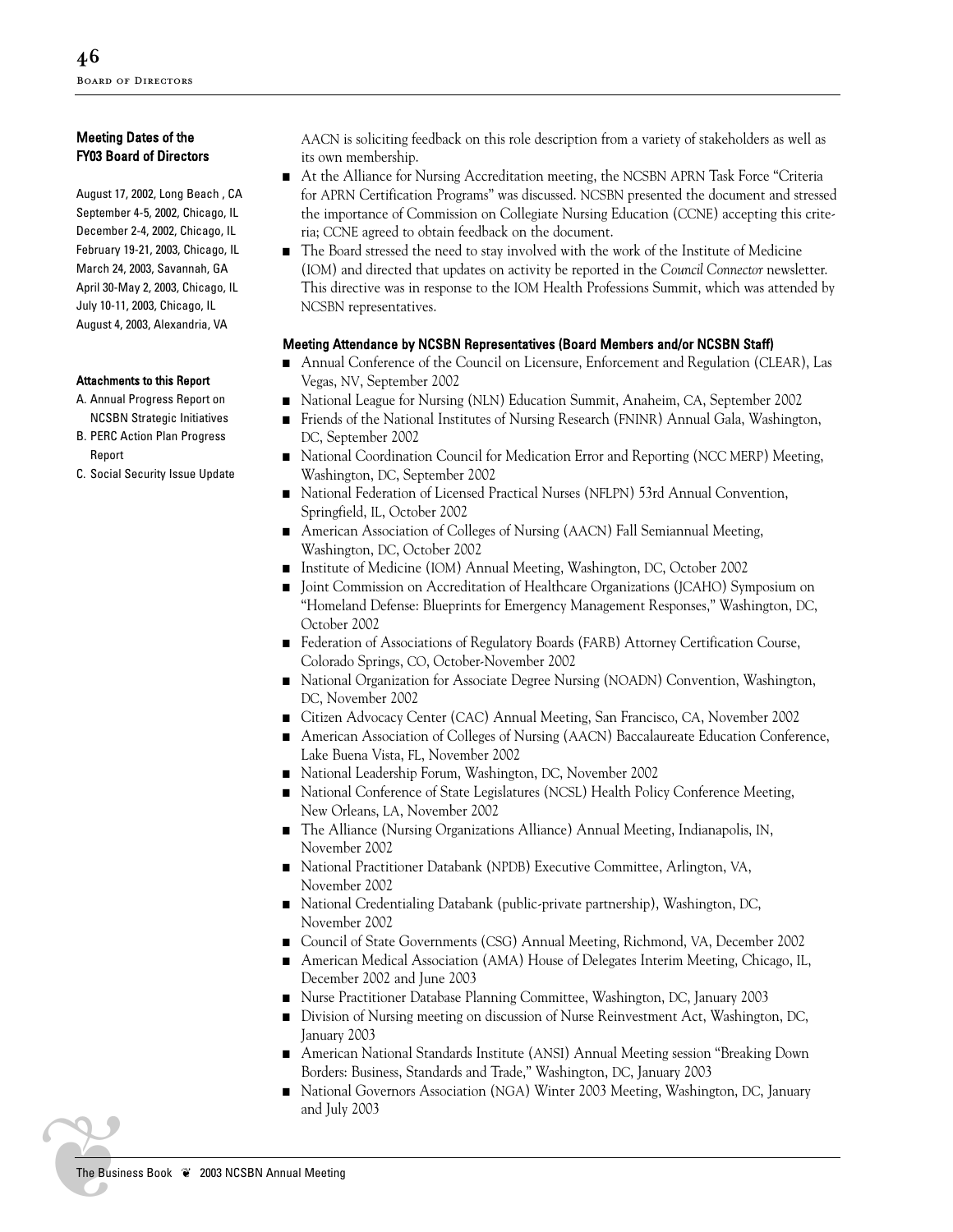- Federation of Associations of Regulatory Boards (FARB) Annual Forum, Austin, TX, February 2003
- NCC MERP Meeting, Rockville, MD, February 2003
- American Association of Colleges of Nursing (AACN) Spring Annual Meeting, Washington, DC, March 2003
- American Organization of Nurse Executives (AONE) Annual Meeting, New Orleans, LA, March 2003
- 5th Annual National Patient Safety Foundation (NPSF) Safety Congress, Washington, DC, March 2003
- Alliance for Nursing Accreditation meeting, Washington, DC, March 2003
- National Nursing Research Roundtable, Bethesda, MD, March 2003
- Federation of State Medical Boards (FSMB) Annual Meeting, Chicago, IL, April 2003
- National Student Nurses' Association (NSNA) Annual Convention, Phoenix, AZ, April 2003
- American Telemedicine Association Annual Meeting, Orlando, FL, April 2003
- American Telemedicine Association, Orlando, FL, April 2003
- National Association of Boards of Pharmacy (NABP) Annual Meeting, Philadelphia, PA, May 2003
- Association of State and Territorial Directors of Nursing (ASTDN) Meeting, Salt Lake City, UT, May 2003
- National Association for Practical Nurse Education and Service (NAPNES) Annual Meeting, New Orleans, LA, May 2003
- National Association of Boards of Pharmacy, Philadelphia, PA, May 2003
- JCAHO Liaison Forum, Oakbrook, IL, May 2003
- PreP for Patient Safety, Washington, DC, May 2003
- American Nurses Association (ANA) House of Delegates, June 2003
- Telehealth Leadership Council, Washington, DC, June 2003
- American Medical Association, Chicago, IL, June 2003
- American Nurses Association, Washington, DC, June 2003
- National Conference of State Legislators, San Francisco, CA, July 2003
- American Association of Nurse Anesthestists, Boston, MA, August 2003

# Motions of the Board of Directors

The following is a list of motions passed by the Board of Directors from September 2002 through May 2003.

### APRN

- An APRN comment paper to assist Member Boards in determining regulatory sufficiency of advanced practice certification examinations was approved.
- The Board approved an additional meeting, an additional committee member and a consultant to assist the APRN Task Force in dialogue with certifying bodies regarding criteria setting.
- The APRN Task Force will continue into FY04.

#### Celebrations and Member Recognition

- The Board created an Awards Panel that includes a representative from each area and if possible, members who were former award recipients. This panel is responsible for the awards nomination and selection process.
- The Board was routinely apprised of fund raising progress and other plans in preparation for the 25th Anniversary Gala to be held during the 2003 Annual Meeting.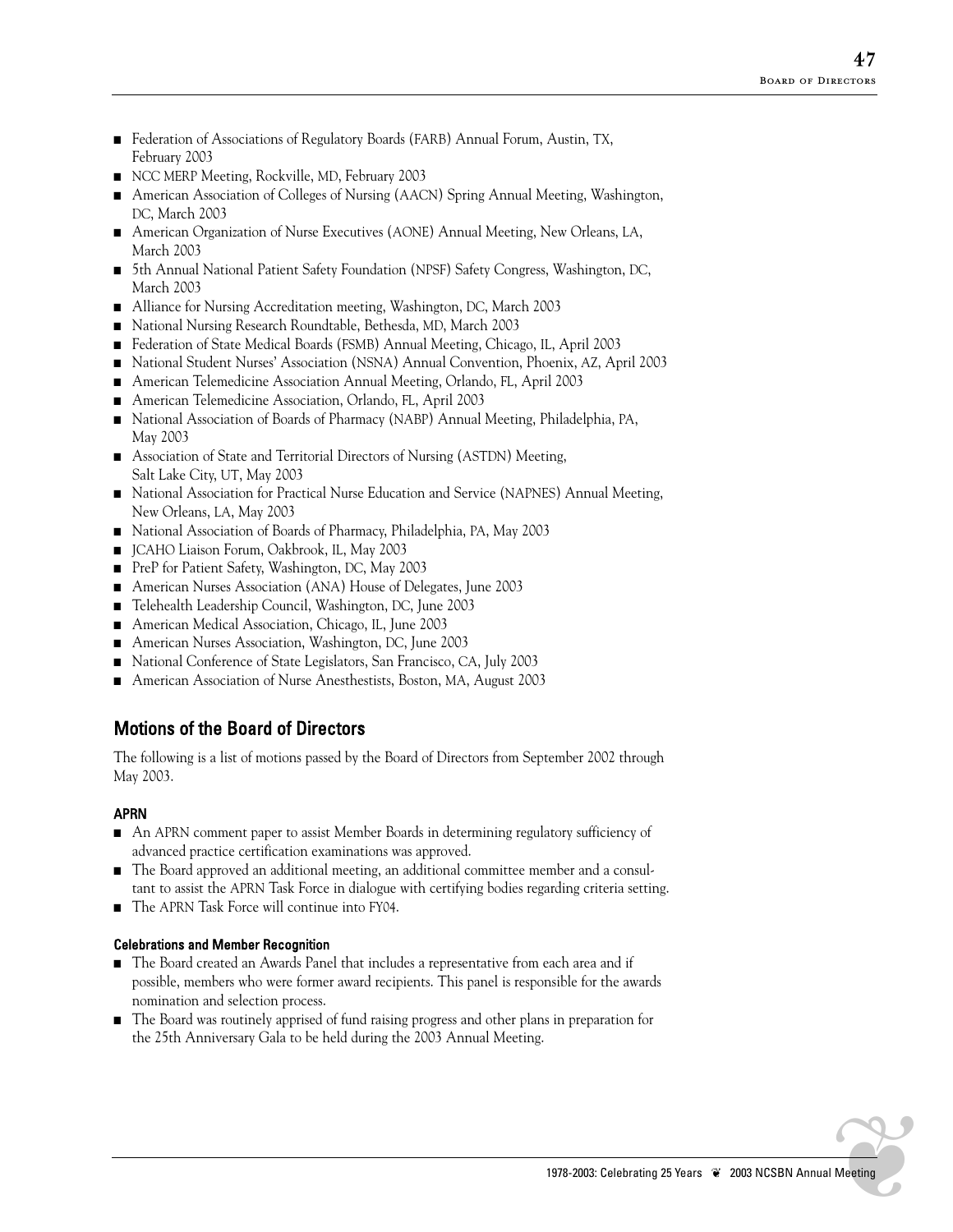#### Foreign-Educated Nurse Issues

- Direction was given to prepare a final report for the 2003 Business Book on the Social Security Number resolution passed by the Delegate Assembly in August 2002. The Board and membership were apprised of progress and status through the year.
- The Board approved a response to a notice for public comment regarding the proposed regulations for the Immigration and Naturalization Service (INS) Certificates for Certain Health Care Workers, and directed that the response by NCSBN include the support of psychometrically sound tests of spoken and written English, acceptance of the NCLEX® in lieu of the Commission on Graduates of Foreign Nursing Schools (CGFNS) predictor exam and encouragement of an expeditious certification process that is consistent with industry standards.

#### **Governance**

- The Board approved the proposed budget for the fiscal year 2002-2003 (FY03) beginning on October 1, 2002, and ending on September 30, 2003. The Board approved the audited financial statements for FY02, and the financial statements each quarter throughout FY03.
- The Board approved the strategic outcomes for FY03 proposed to accomplish the strategic initiatives, and provided oversight of the tactics by review of the tactical progress reports during the year.
- The Board approved a new logo for NCSBN.
- The Board approved revision of Policy 8.5, Investments, as recommended by legal counsel.
- The Board approved the accounting firm Thomas Havey LLP to conduct audit services through September 30, 2005.
- The *Board Policy Manual* was approved with changes, and the Board requested that appropriate committees continue a periodic review of relevant sections of the policy manual and make recommendations to the Board. In addition, the Board approved revisions to the personnel policies for NCSBN.
- The decision was made that the Board will attend the BoardSource Leadership Forum in odd years and utilize a consultant in the interim. Direction was also given to include team-building exercises during Board orientation.
- The annual report text was reviewed and approved.
- The draft mission statement developed at the February retreat session was shared with Member Boards at the Mid-Year Meeting to gain feedback. At a later Board meeting, the Board approved a revised version of the mission that will be presented for discussion and adoption by the Delegate Assembly.
- In response to concerns raised about the need to disseminate research information quickly, a motion was passed to evaluate the resources necessary to improve external communications, their scope and timeliness, for all NCSBN services, with a report back to the Board.
- The Board accepted the Finance Committee's recommendation not to raise the annual membership fee. The Board directed NCSBN staff to explore options to underwrite and support member attendance at NCSBN activities and report back to the Board.
- A motion was approved to remove Article 2 (Directors) and Article 6 (Terms of Office) from the Bylaws Committee recommendations, with the remaining recommendations being forwarded to the Delegate Assembly.
- The Board conducted a self-assessment of its performance utilizing the consulting services of BoardSource.

#### Information Technology and Nursys™

■ A motion was made to proactively comply with the Federal Credit Reporting Act (FCRA) by including appropriate scripting on the Nur*sys™* screens and procedures as outlined by legal counsel, and that the changes to the database should not exceed \$8,000, and direct public access should not be launched until the changes are tested and complete.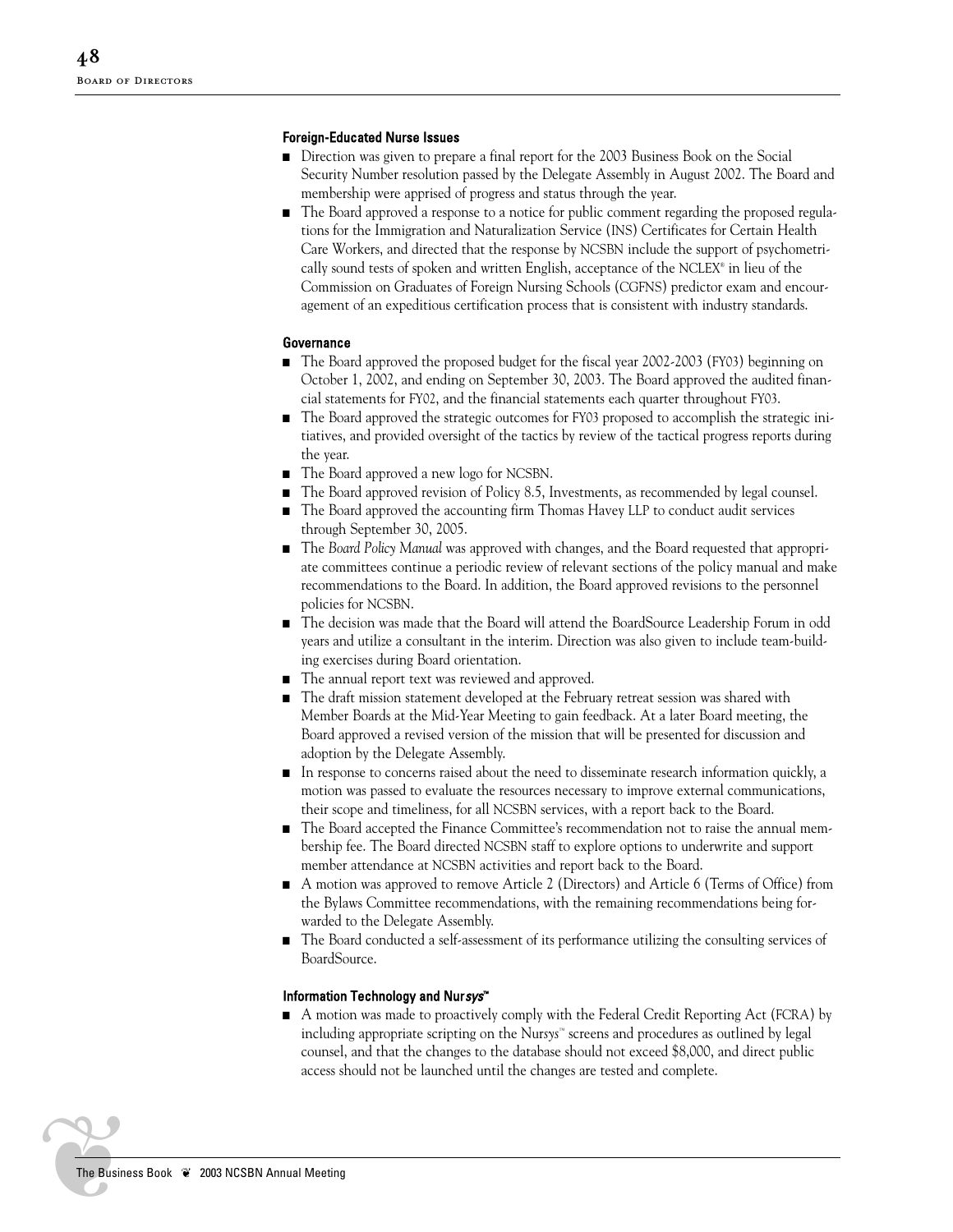- An IT Strategic Task Force was approved for the purpose of developing an IT strategic plan. Three Board members were assigned to the task force, as well as NCSBN staff and outside consultants.
- An NCSBN IT vision statement was approved.
- The Board agreed that the Nursys Advisory Panel is an internal organizational committee and not a committee of the Board, but the Board expects to receive routine updates. Continuance of the panel on an ad-hoc basis is an NCSBN internal decision.

#### Member Board Leadership and Resources

- The Board reviewed information gathered from the Member Board Needs Assessment Survey and meetings evaluation feedback to construct session topics for the 2003 Mid-Year Meeting.
- The Board appointed liaisons to specific committees following the current policy and directed that liaisons gather evaluative data throughout the year to further clarify the intent and value of the liaison role.
- The Board discussed opening a dialogue with Member Boards and the Board of Directors via conference call during a reserved hour of Board meetings. This was presented at the Mid-Year Meeting and the first dialogue was held during the April 30-May 2 Board meeting.
- The following were approved by the Board after conversation with the Member Board Leadership Advisory Group: deliverables developed from the charges of the group; changing the scheduled time for the regulatory seminar; charging the group with planning the seminar; and selecting Mary Kay Sturbois, president of the Ohio Board of Nursing, as the key contact person for the Member Board Presidents in FY03.
- With Board approval, books on credentialing and governance were purchased for the Member Board Leadership Development Advisory Panel, and for executive officers and Member Board Presidents prior to the Mid-Year Meeting Leadership Forum.
- The Executive Officer Network Group Leadership Development Seminar was approved and planned for April 29, 2003.
- The Board identified the need to revise Board Policy IV.1, Annual Committee and Member Selection Process, to include term limits for committee chairs.
- The Board approved continuance of the Member Board Leadership Development Task Force for FY04.

### NCSBN Meetings

- The Board approved Mid-Year Meeting and Annual Meeting fees.
- The Board approved the U.S. Grant Hotel in San Diego, CA, for the 2005 Mid-Year Meeting the week of March 20, 2005.
- Board Policy 5.1, NCSBN Major Meetings, was revised with Board approval.
- The Board approved Salt Lake City as the convention hotel for the 2006 Annual Meeting, and directed that in the future, the Board would select the cities for both Annual Meeting and Mid-Year Meeting, but would no longer approve meeting dates or hotels.
- An open house will be held at the NCSBN offices at the 2004 Mid-Year Meeting in Chicago in lieu of a Board Reception.
- The Standing Rules for Delegate Assembly were approved and it was requested that these be part of the meeting script to ensure that the entire document is read aloud to the delegates.
- Revisions to NCSBN Policy 5.8, Committee on Nominations, was approved, to allow committee members to attend the Annual Meeting in order to process nominations from the floor.
- The Board considered a request from the Disciplinary Resources Task Force to plan a discipline education day at the 2004 Mid-Year Meeting.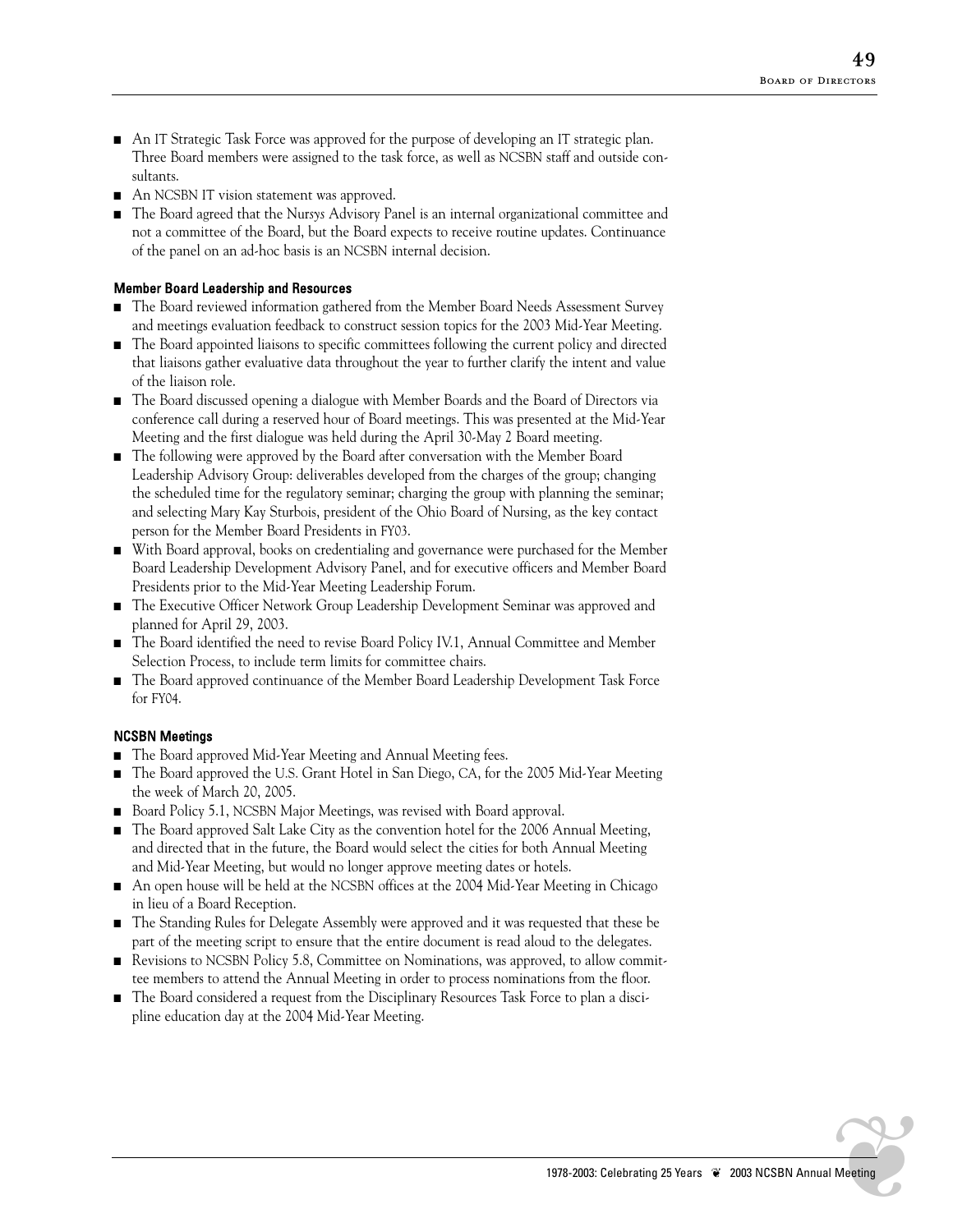#### Nursing Practice

- The Board approved a position statement on alternative licensure models.
- The Board approved development of a practical nurse online review course similar to the already available RN review course as recommended by the Finance Committee.
- The Board accepted the proposed PERC Plan timeline and requested a review at the end of the year. At a later meeting, the Board requested that the Puerto Rican examination be included as an action item, and that focus be put on leading in patient safety with external organizations. The Board also requested the PERC Action Plan poster to be showcased at the Annual Meeting.
- Continuation of the PR&E Model Rules Subcommittee for fiscal year FY04 was approved, in order to allow more time for feedback on the administrative rules and to begin work on continued competence and delegation rules.
- The charge of the PR&E Committee was amended to add a standing direction that the committee review all actions taken at Delegate Assembly in order to assess any need for subsequent changes to model act and model rules.
- The PR&E Committee recommendation to create an Unlicensed Assistive Personnel (UAP) subcommittee was approved as well as continuance of the Foreign Nurse Subcommittee for one year.
- The Disciplinary Resources Task Force will be continued in FY04 and the proposed action plan will be transferred into the committee's charge. In addition, the Bylaws Committee is directed to explore the pros and cons of changing the status of the Disciplinary Resources Task Force to become a standing committee.

#### Research in Regulation

- The Board directed that a one-page executive summary be drafted for members that captures the breadth of the Nurse Aide Practice Analysis and that focuses on policy decisions pertaining to long-term care and the expansion of unlicensed assistive personnel (UAP) practice to ensure patient safety.
- The Commitment to Ongoing Regulatory Excellence (CORE) Advisory Group was approved to continue in FY04.

#### Testing Services

- The Board directed that a "Lessons Learned" document be prepared for use by NCSBN in the future regarding the recent test service transition.
- The NCSBN-Pearson VUE NCLEX<sup>®</sup> contract was approved with amendments.
- The Board remained informed about progress on the proposed updates and feedback process for the *NCLEX-RN® Test Plan*. At the May meeting, the Board approved forwarding the recommendations for changes to the test plan to the Delegate Assembly.
- To fulfill the 2002 Delegate Assembly resolution about international testing, the Board accepted the proposed criteria for selection of countries and approved providing a detailed report on international testing at the 2003 Delegate Assembly.
- The Board approved sending to the Delegate Assembly a recommendation from the Examination Committee to explore the extension of the NCLEX-RN® examination maximum time limit.
- Adoption of Revisions to the testing policies and procedures was passed.

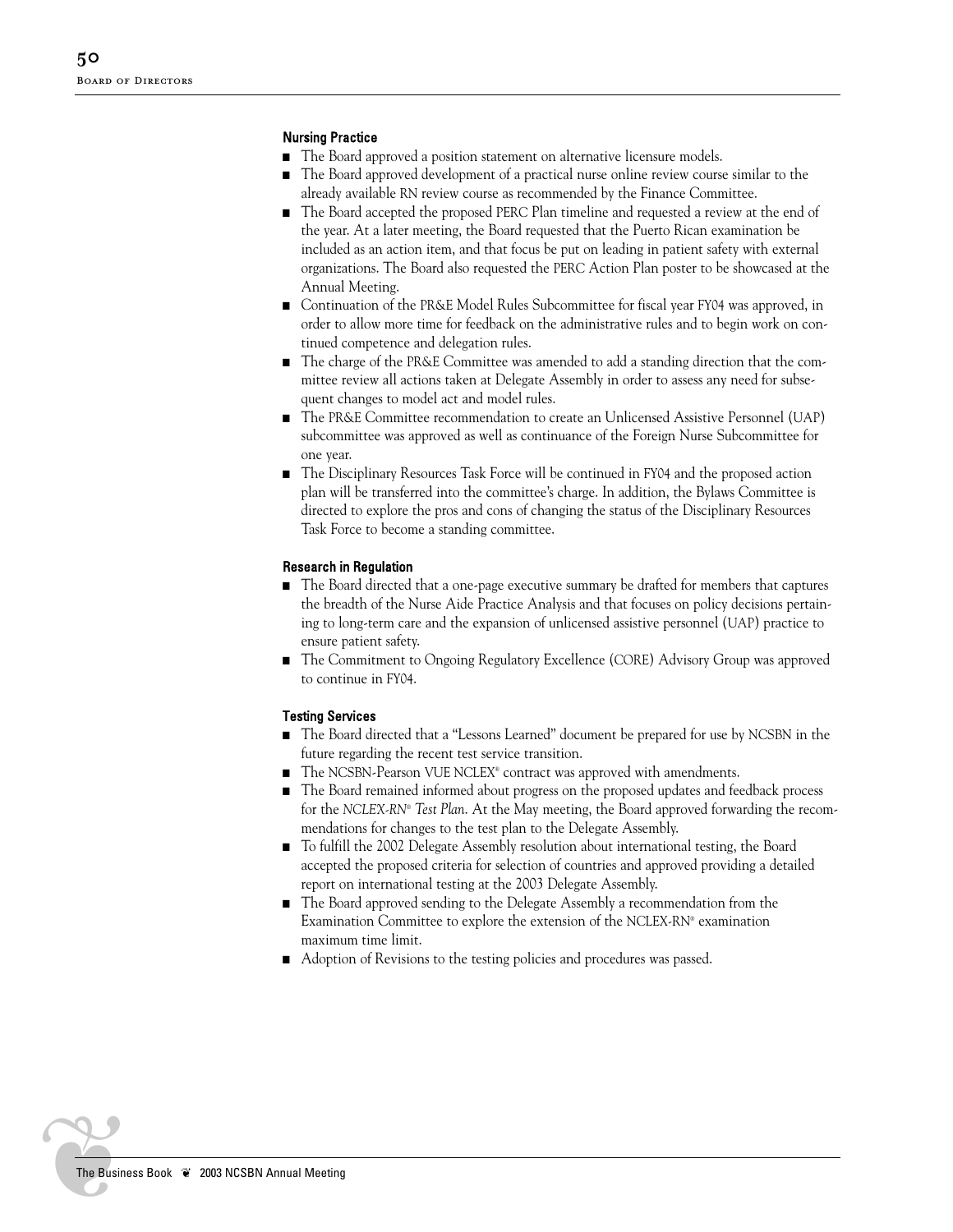BOARD OF DIRECTORS - ATTACHMENT A

# Annual Progress Report, October 2002-May 2003

# **Strategic Initiative: Nursing Competence**

NCSBN will assist Member Boards in their role in the evaluation of nurse and nurse aide competence.

Outcome A. NCLEX® is state-of-the-art entry-level nurse licensure assessment.

#### Tactic 1. Continuously improve development and administration of the NCLEX examination.

Examination Committee continues to monitor item development, psychometrics and examination administration of the NCLEX® examinations through standing and unique reports produced by NCSBN staff and test service. The committee evaluated the efficacy of Board of Directorsapproved examination-related policies and procedures and Examination Committee policies and procedures. As an extension of this quality control process, the committee reviewed and adopted necessary modifications and enhancements to the *NCLEX® Member Board Manual*.

The Examination Committee reviewed and accepted the *Report of Findings from the 2002 RN Practice Analysis: Linking the NCLEX-RN® Examination to Practice* (Smith & Crawford, 2003) as the basis for recommending changes in the *NCLEX-RN® Test Plan*. Empirical evidence provided from job incumbents, the professional judgment of the Examination Committee, and feedback from the member boards of nursing and other stakeholders support the recommendations regarding the test plan.

The Examination Committee recommended to the NCSBN Board of Directors a proposal to extend the time limit for the NCLEX-RN examination from the current limit of five hours to six. The recommendation is based on the increasing number of candidates who are running out of time, approximately 6% of the total RN candidate population. Further rationale includes the expectation that future enhancements, such as alternate item formats, will require more time for completion. A recommendation to change the NCLEX-RN time limit will prevent an increasing number of RN candidates from running out of time for test administration and allow candidates to have their competency assessed by the optimal passing rule (the 95% Confidence Interval Rule).

#### Tactic 2. Implement new item types for the NCLEX Examinations.

The introduction of alternative item formats, beginning April 1, 2003, was for purposes of pretesting the quality of alternate item types. As with all standard NCLEX items, it is required that alternate items be pretested before becoming part of the operational (scored) part of the examinations. This is done in order to gather "real" statistical information on all newly developed items. As with multiple-choice items, alternate items have to meet NCSBN's stringent statistical criteria before they can be used as operational items. The current Examination Committee investigation is designed to assess if these new item formats can accomplish these objectives and the collection of real data is necessary to that end. If items utilizing these formats meet NCSBN's selection criteria, these items will be placed in operational items pools beginning as soon as October 2003.

# **Background**

The annual Progress Report is provided as a summary of the year's activity and accomplishments in the work toward achieving the organization's strategic initiatives.

Meeting 1978-2003: Celebrating 25 Years ❦ 2003 NCSBN Annual Meeting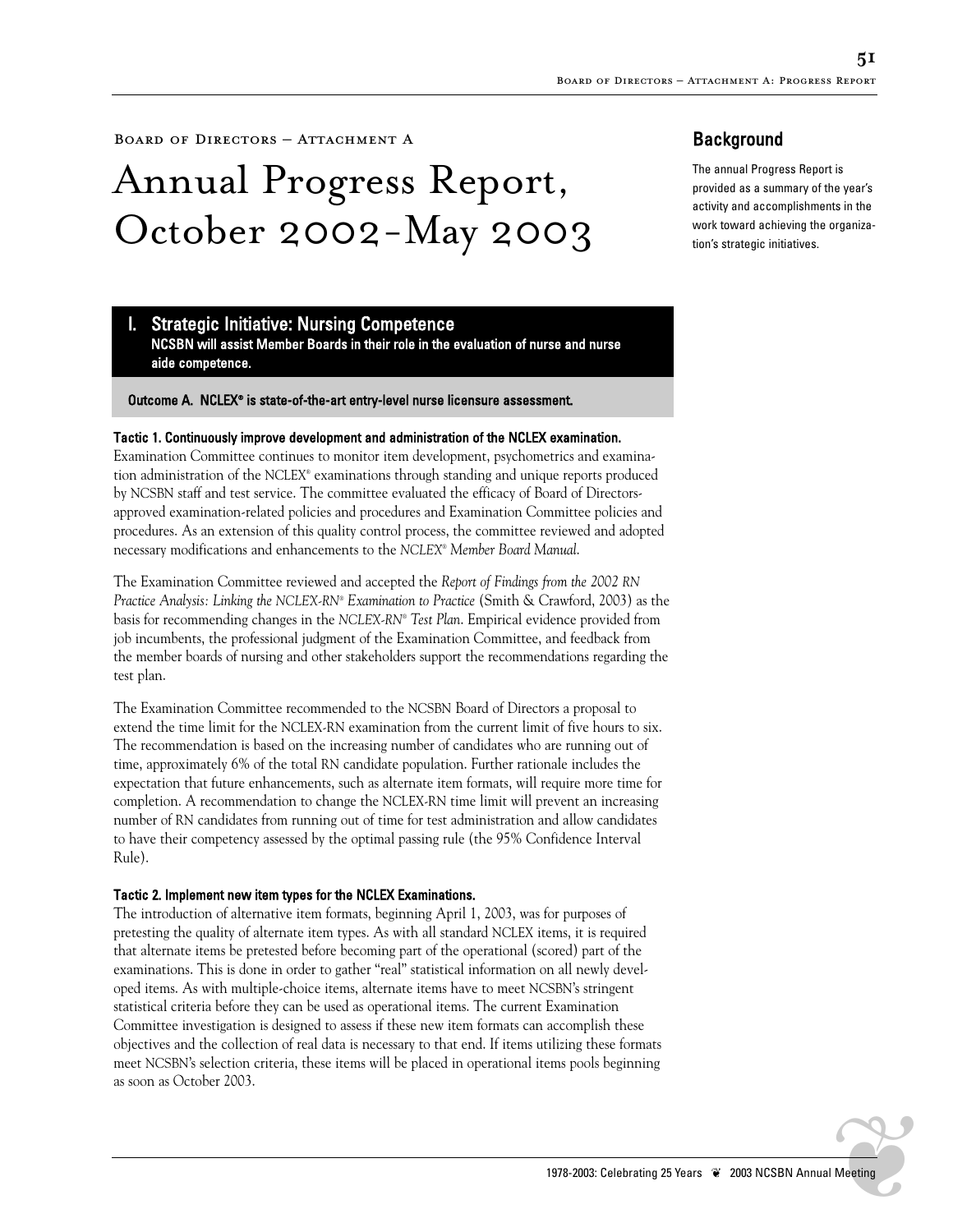Tactic 3. Continue to improve practice analysis methodologies to support the NCLEX examinations. Recent changes in nurse aide practice methodologies are now being analyzed for their effectiveness.

#### Tactic 4. Investigate reasons for nonlicensure of nursing school graduates.

The Examination Committee has undertaken an initial investigation of reasons why nursing school graduates do not take the NCLEX-RN® or NCLEX-PN® examination. A survey was developed based on a review of appropriate literature and expert opinion. The survey was sent to all of the candidates (RN and PN), with addresses in a Member Board jurisdiction, who registered to take the NCLEX in the year 2000 and as of January 2003, have yet to take the exam. The initial survey was then sent to 2,022 nonlicensed candidates who applied for, but never took either of the NCLEX examinations. Unfortunately, the response rate for the survey was less than 10% of the sample and the returned surveys were not representative of the sample. Consequently, the Examination Committee cannot release the results of the study at this time. Committee expects this tactic to continue in FY04 with an additional data collection component based on a refined survey tool and data sampling framework. Assuming productive data collection in FY04, the Examination Committee will present the findings from the study at the 2004 Annual Meeting.

#### Tactic 5. Investigate the feasibility of increasing frequency of NCLEX administrations.

The Examination Committee investigated the feasibility of increasing the frequency of NCLEX administrations during FY03 for purposes of reducing barriers for retake candidates. Since the inception of NCLEX using Computerized Adaptive Testing (CAT) in 1994, the administration rule dictated that candidates could not receive examination administrations more frequently than once every 91 days. The NCLEX-RN and -PN master item pools are large enough to accommodate increasing the number of times NCLEX candidates may take the examinations from four to eight times per year, with a 45-day wait period between examination administrations.

NCSBN policy was amended to permit candidates to test as often as once every 45 days or eight times per year, unless limited to fewer retakes by the desired jurisdiction of licensure. This policy allows candidates to be exposed a maximum of four times to any one operational item pool. Member Boards can make retesting time periods longer but not more frequently than NCSBN policy. Starting with the October 2003 deployment, the number of items in an operational pool will be increased to accommodate this more frequent retake policy.

#### Tactic 6. Determine the feasibility of allowing foreign nurses licensed by a Member Board to apply directly to NCSBN for NCLEX administration.

The Examination Committee considered the feasibility of allowing foreign-educated nurses, currently licensed by a Member Board, to apply directly to NCSBN for an NCLEX Examination administration during FY03. Specifically, the action requested concerned whether NCSBN could create a mechanism for nurses who have been licensed by endorsement, primarily from Canada and without having taken the NCLEX, to apply directly through NCSBN to take the NCLEX in order to satisfy part of their requirements for a permanent visa. Currently, some Member Boards endorse Canadian nurses without having to take the NCLEX; consequently, these Member Boards are now trying to deduce a way to allow these nurses to take the NCLEX to satisfy the visa requirement.

After careful consideration of how acceptance of this initiative might affect current Member Board NCLEX eligibility process, the Examination Committee recommends to not allow foreigneducated students licensed by a member board of nursing to apply directly to NCSBN for an NCLEX examination administration. The rationale for this decision is based on the idea that application directly to NCSBN to take the NCLEX in order to satisfy part of their requirements for a permanent visa is contrary to the purpose of the licensure examination and is not a legally defensible use of the examination. Mechanisms are currently in place with test service to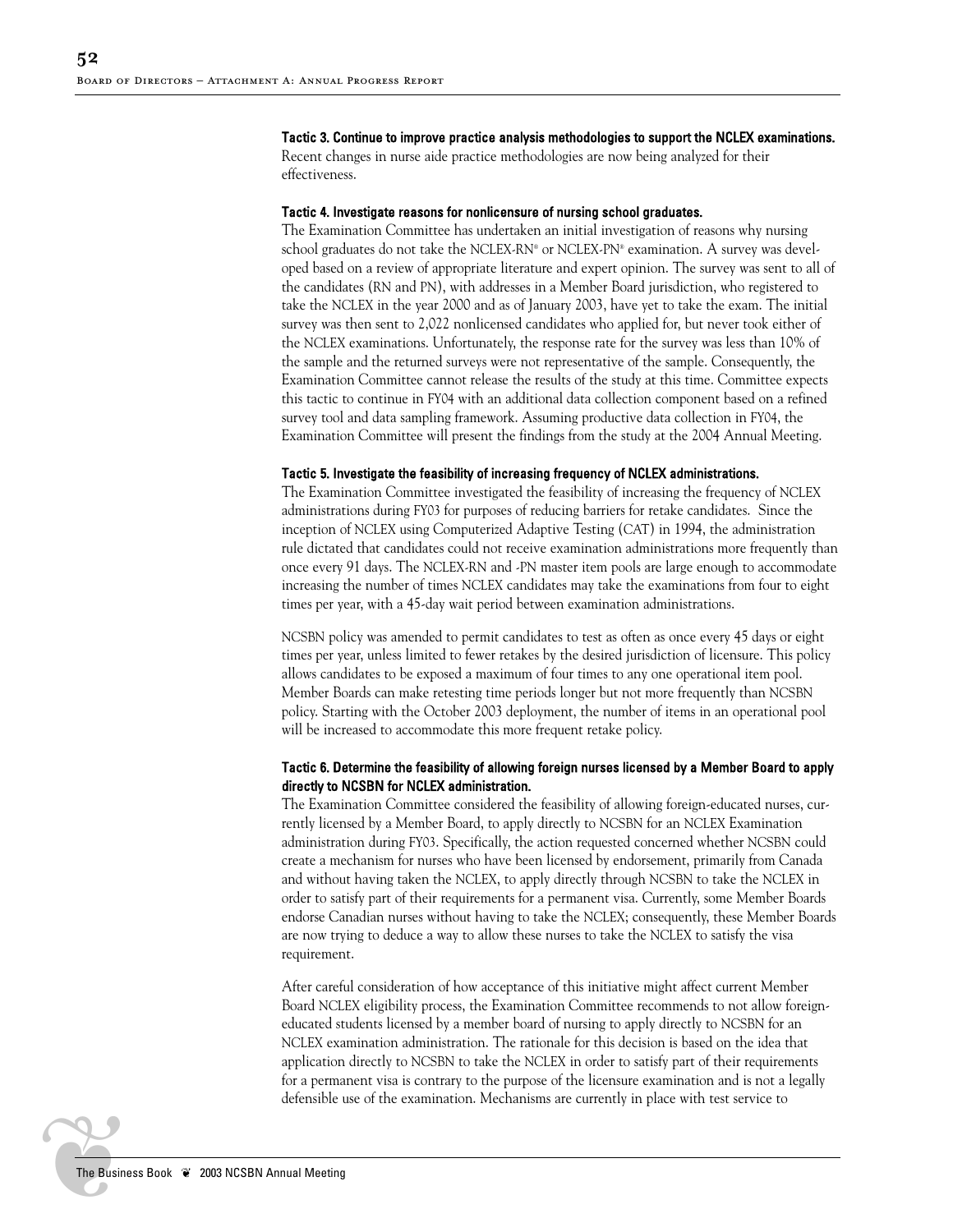allow previously licensed nurses to be made eligible by a Member Board to take an NCLEX examination, which should satisfy the intent of this initiative.

#### Tactic 7. Compare equivalency of NCLEX-RN with Spanish language Puerto Rican Nurse Licensure Examination.

Examination Committee is compiling a matrix to investigate similarities between the NCLEX-RN with Spanish language Puerto Rican Nurse Licensure Examination. Information requested from Puerto Rico is not complete at this time. Committee will provide an update on progress at the 2003 Annual Meeting; however, the tactic will not be completed in FY03.

#### Outcome B. NCLEX is administered at international sites for purposes of domestic licensure.

#### Tactic 1. Initiate implementation of the international testing plan for the NCLEX examinations including components of the 2002 Delegate Assembly resolution.

Examination Committee has collected information to fulfill the resolution passed at the 2002 Annual Meeting and will report out at the 2003 Delegate Assembly.

#### Tactic 2. Set performance benchmarks for existing English proficiency examinations.

Examination Committee met with representatives with from ETS to plan a standard-setting exercise for the TOEFL/TOEIC examinations. Committee will provide an update on progress at the 2003 Annual Meeting; however, due to the time needed to establish a standard-setting panel, results may not be available for the year's business book.

#### Outcome C. International testing exams are explored for foreign nurse licensure.

#### Tactic 1. Complete data collection on foreign nurse licensure examinations.

Testing Services staff continues to collect data.

#### Tactic 2. Determine the use of NCLEX by interested countries for purposes of nurse regulation outside of current Member Board jurisdictions.

Testing Services staff continues to collect data.

#### Outcome D. Nurse aide competence is assessed.

#### Tactic 1. Continuously improve development and administration of the NNAAP™ examination.

Testing Services staff continues to monitor the item development and psychometric activities of our test service through standing and unique reports.

Outcome E. Inform stakeholders about the NCLEX examination program and related products/ services.

#### Tactic 1. Continuously improve quality of NCLEX programs and related products/services.

NCSBN Testing Services staff conducted more than 15 NCLEX informational presentations. In an effort to keep stakeholders up-to-date on changes to the NCLEX process, NCSBN produced an informational video titled "Understanding the NCLEX® Examinations." The video was distributed, free of charge, to more than 3,100 groups including Member Boards, nursing education programs and other nursing organizations.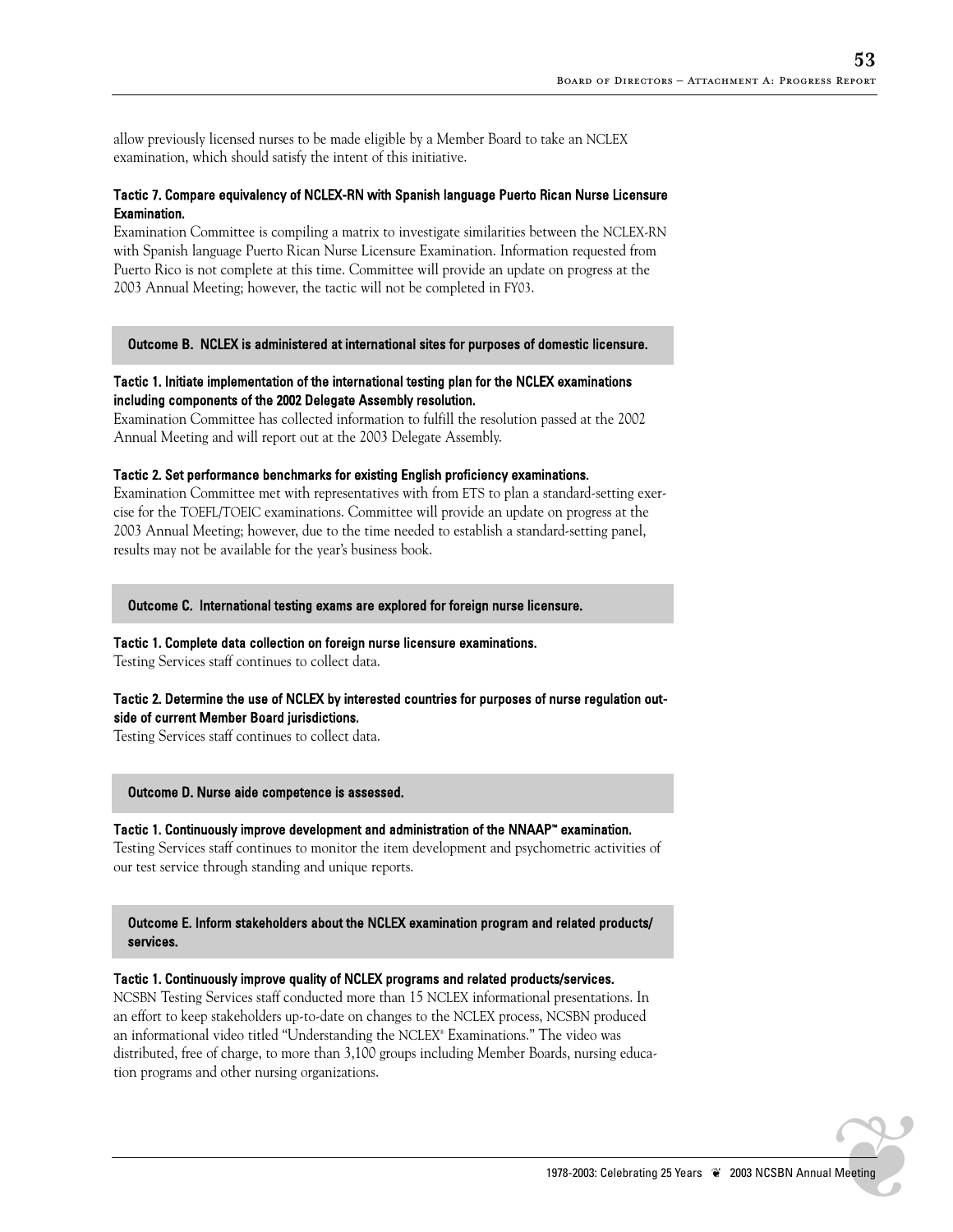The committee continues to oversee development of various publications that accurately reflect the NCLEX examination process.

On September 23, 2002, 121 attendees took part in the 2002 NCLEX Invitational at the Coronado Springs Resort, Walt Disney World in Orlando, FL. Feedback from attendees was positive and constructive. For FY04, the NCLEX Invitational is going to be held on September 26, 2003, in Boston, MA, at the Wyndham Tremont Hotel.

NCLEX Program Reports were distributed to subscribing nursing education programs during the current fiscal year in October 2002 and April 2003. The October 2002 through May 2003 program reports represent test results administered exclusively with Pearson VUE. Despite the transition of NCSBN test service, the Program Reports continued to be produced as expected.

Testing Services staff began development of a curriculum for an advanced Assessment Strategies online course.

#### Tactic 2. Continuously improve utilization of NCLEX programs and related products/services.

Testing Services staff continues to market NCLEX-related products and services at speaking engagements and exhibiting opportunities. More than 14, 000 candidates used NCLEX Quick Results service between October 2002 and March 2003. Currently, 37 state boards of nursing participate in the NCLEX Quick Results service, the highest level of Member Board participation since the onset of the program.

Outcome F. Research demonstrates relationships of various regulatory approaches to validate continued competence.

#### Tactic 1. Analyze data obtained during year one of the Post-Entry Competence Study for emerging patterns and changes in nursing practice.

More than 12,000 nurses are participating in the Post-Entry Competence Study. Data collection for the cross-sectional cohorts is complete and are being analyzed. The longitudinal cohorts have received five surveys. The Subject Matter Expert and Post-Entry Advisory Panels met during the year and advised on data analysis.

#### Tactic 2. Report results of continuing education study.

Results of Continuing Education Study were presented to Board in December and were then posted on Web site for members only. Printed as Research Brief 6, this is available for purchase. This study has been presented to statewide groups of nursing educators and boards of nursing.

#### Tactic 3. Continue to monitor entry-level practice and related issues.

Two Practice and Professional Issues surveys were conducted FY03 and their findings made available to members and the public. Two large practice analysis studies, the 2002 RN Practice Analysis and Nurse Aide Practice Analysis were conducted.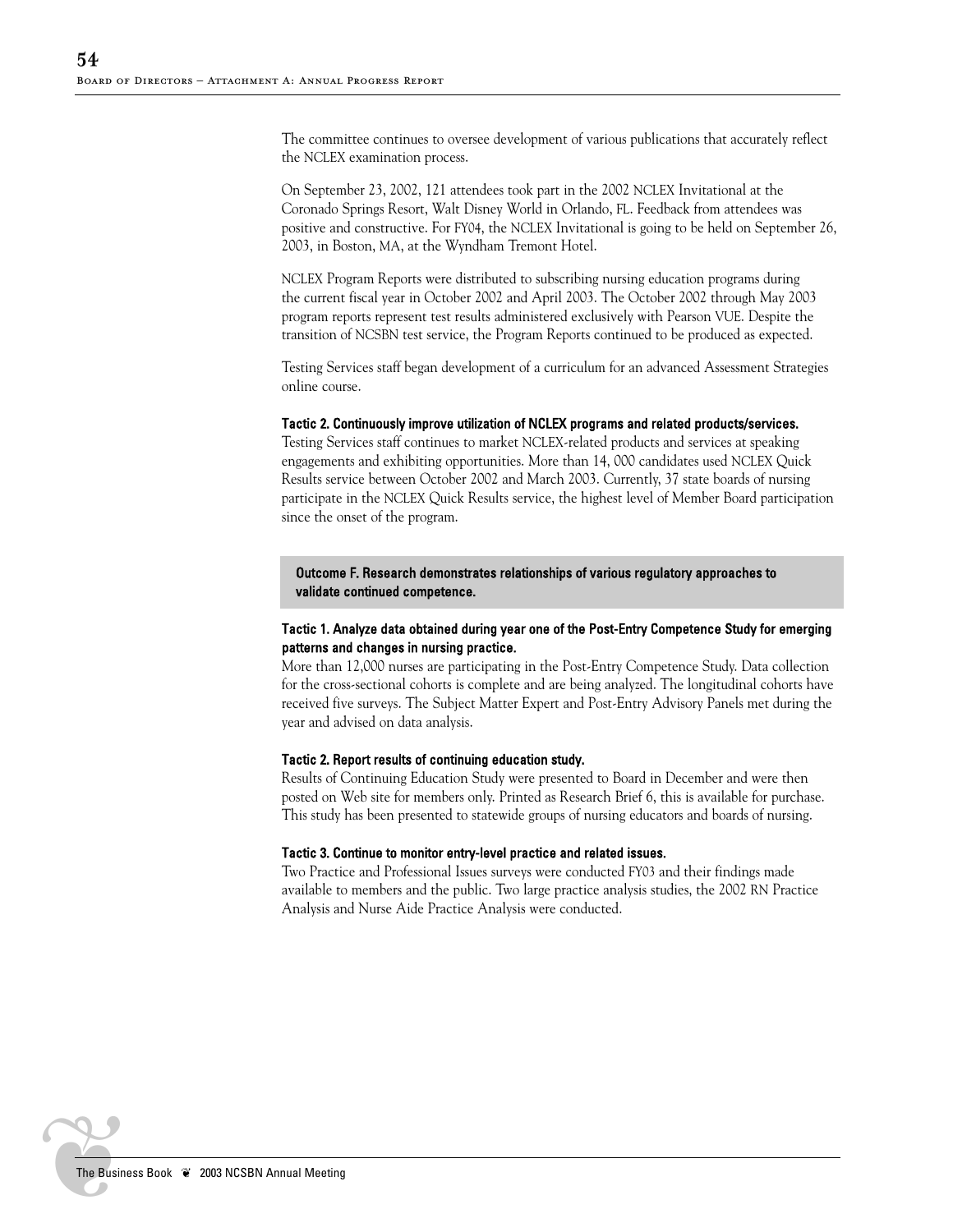#### II. Strategic Initiative: Regulatory Effectiveness NCSBN will assist Member Boards to implement strategies to promote regulatory effectiveness to fulfill their public protection role.

#### Outcome A. Advanced regulatory strategies promote public protection and effective nursing practice.

#### Tactic 1. Implement a system of ongoing performance measurement as related to identification of "best practices."

Data were collected for the year FY02 and analyzed. Reports to Member Boards will be completed in Fall 2003. Best practices were identified from FY00 data and disseminated to members. Data from both years will continue to be analyzed and information related to regulatory outcomes and best practices identified. Next data collection efforts will be FY05.

#### Tactic 2. Develop methods and resources to promote uniform scope-of-practice.

The PR&E Committee began the year using the development and promotion of the NCSBN Model NPA and Rules as an approach to promoting uniform scope-of-practice. The committee also discussed other possible approaches and identified several areas needing additional information before undertaking additional activities, including:

- Post-entry competency study results.
- Epidemiology of Nursing Error study results.
- Identification of competencies through evidence-based indicator of quality education studies.

The committee recommended that the NCSBN Board of Directors to remove this tactic from the strategic plan at this time. The issue could be revisited once the above data is available and has been analyzed.

#### Tactic 3. Develop a common discipline lexicon for incorporation into the model rules.

Draft lexicon incorporated into model act/rules revision work.

#### Tactic 4. Continue to support PREP for Member Boards to utilize as a resource.

Conducted quarterly conference calls for Prep-4-Patient Safety participating boards and other interested boards. Convened in-person PreP meetings at NCSBN Mid-Year and Delegate Assembly Meetings for education and promotion of PreP. Conducted survey of boards on remediation resources available to boards of nursing for the HRSA/CAC subgrant. North Carolina and West Virginia-PN have active PreP cases, and 5-10 other boards have expressed interest and are in varying degrees of the project.

#### Tactic 5. Review and revise as necessary the Model Nursing Administrative Rules for consideration by the 2003 Delegate Assembly.

Models Revision Subcommittee met in December and January to draft the revisions. The subcommittee has developed a comprehensive models document, using a two-column approach with the model act on one side, the model rules on the other and editorial notes throughout the document providing comment and rationale. With the language side-by-side, some discrepancies were noted that required some modification of the model act language adopted last year. The Board of Directors directed the subcommittee to use this year to collect feedback regarding these documents and plan to bring them to the 2004 Delegate Assembly for adoption. This approach will also provide opportunity to work on two additional topic areas for the models, continued competence and assistive personnel. The draft models will be presented for discussion at an informational forum at the 2003 Annual Meeting. External feedback will also be solicited.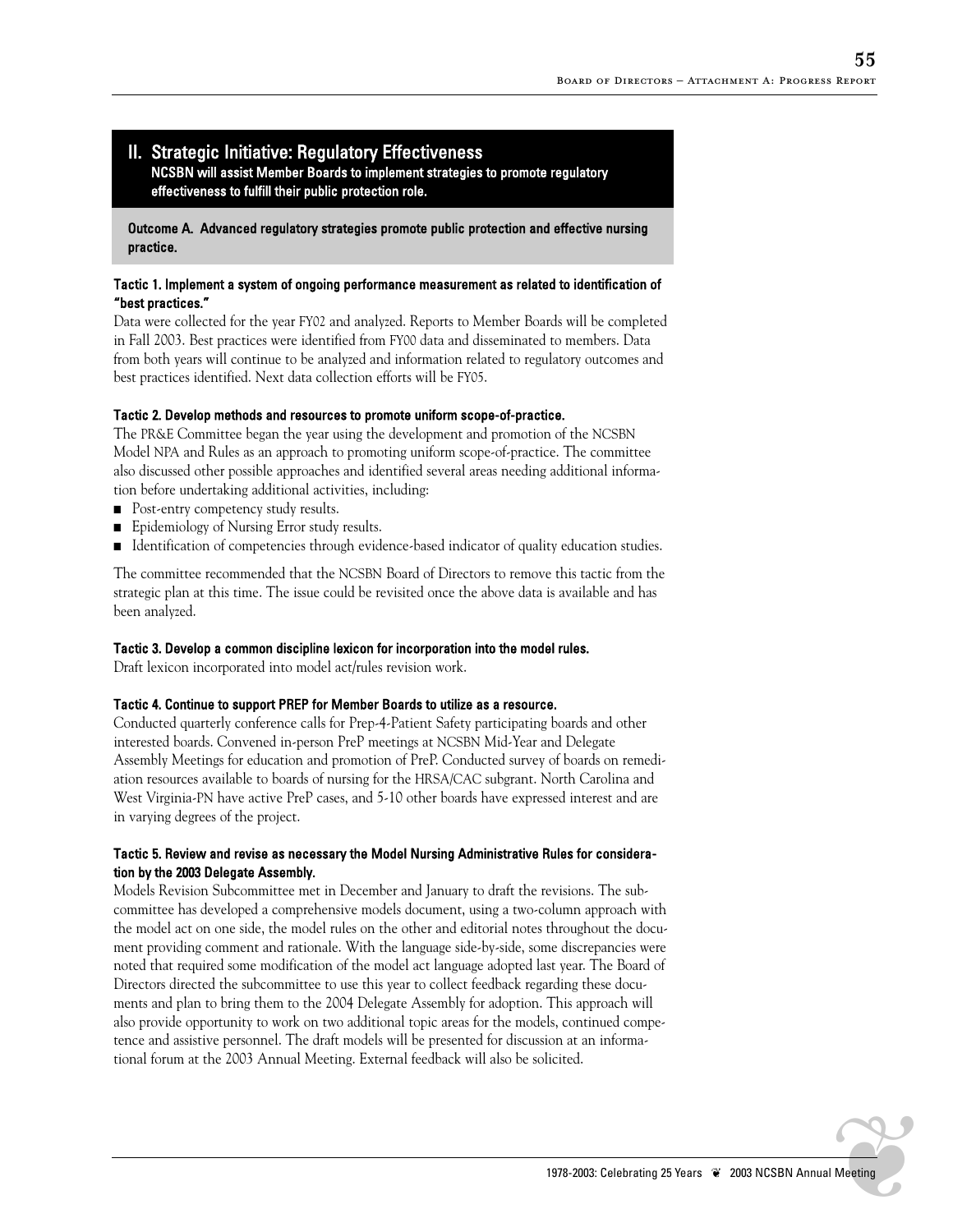#### Outcome B. Models for system and individual accountability address practice issues.

#### Tactic 1. Analyze the use of TERCAP as a tool to help regulators to distinguish individual from system error.

TERCAP was used in the development of the models revision. TERCAP was also used for data collection for the Epidemiology of Nursing Error study and is intended to assist in reviewing cases to analyze the source, causes and contributions to error. In addition, TERCAP has been used to develop investigator checklists regardin specific types of error.

Outcome C. Strategies assist Member Boards to respond effectively to critical issues and trends impacting nursing education and practice.

#### Tactic 1. Develop criteria for Member Boards using national accrediting agencies for the accreditation of nursing education programs.

Boards of nursing and the national accrediting agencies were surveyed, as well as reviewed the literature and the past work done in this area by NCSBN. Criteria was then developed based on current thoughts and practices.

#### Tactic 2. Analyze data obtained from member distance education survey which reflects the entire continuum of nursing practice.

Data has been analyzed and presented to the PR&E Committee and the Board. From these results and the literature, best practices were developed for distance education, and these were incorporated into the Model Education Rules.

#### Tactic 3. Identify evidence-based indicators of quality nursing education programs.

NCSBN collaborated with various professional disciplines, read the current literature, and reviewed the recent IOM report. Findings from the 2002 PPI (Crawford & Smith, 2002) were reviewed, looking at statistically significant relationships between components of nursing education and increased nursing errors or decreased ability to carry out current nursing assignments. These findings will be a beginning for future work with this tactic.

#### Tactic 4. Implement the PERC Action Plan by developing and monitoring a schedule of activities, related tactics, and timelines for review by the Board of Directors.

FY03 PERC Action Plan report included in 2003 Business Book.

#### Tactic 5. Determine the effectiveness of models for nurses transition from education to practice.

PR&E developed effective components for transition programs, and the outcomes of these programs will be studied next year.

#### Tactic 6. Conduct a second employer survey to monitor trends and enhance data obtained from the 2001 study.

A 2003 Employer Survey was conducted May through August 2003.

#### Tactic 7. Provide resource materials to Member Boards on the education, immigration and endorsement of foreign nurses.

A resource manual for nurse regulators about foreign-educated nurses nurses was developed. It has been reviewed by the PR&E Committee and presented at the NCSBN Mid-Year Meeting. It can be accessed on the member-only side of the NCSBN Web site.

#### Tactic 8. Address barriers for foreign-educated nurse applicants in obtaining Social Security numbers.

Conducted research and information regarding this tactic, which arose from a Delegate Assembly 2002 resolution. Worked specifically with boards, INS, DOL, legal counsel and related entities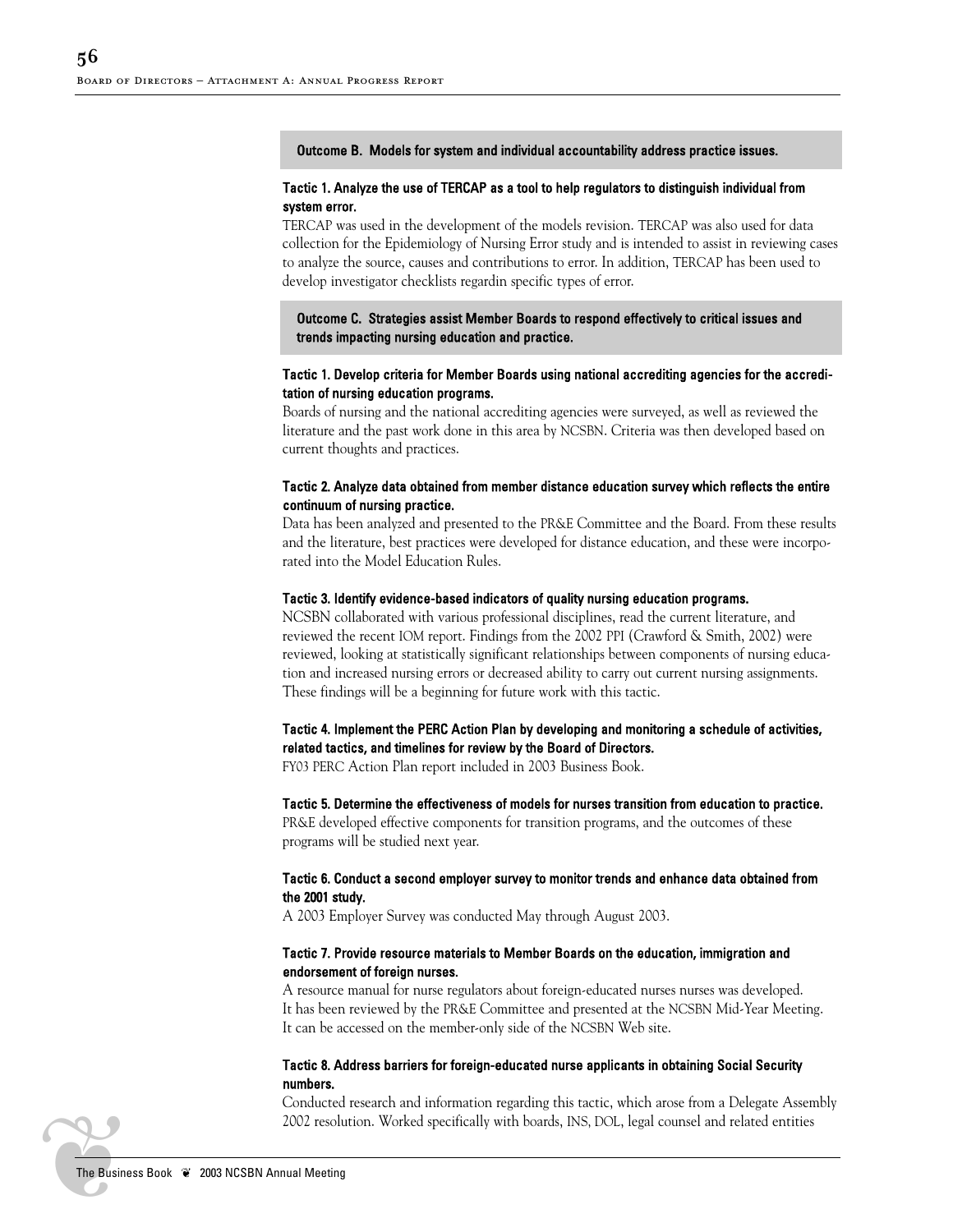and one solution resulted after NCSBN and other interested parties commented to INS-proposed regulations and INS-issued new policy. (This issue will be highlighted in detail at Delegate Assemby 2003.)

Outcome D. Approaches and resources assist Member Boards in the regulation of advanced practice registered nurses.

#### Tactic 1. Assist and facilitate in the communication between boards of nursing and APRN Certification agencies.

The APRN Task Force met with representatives from the National Association of Clinical Nurse Specialists, American Nurses Credentialing Center, American Academy of Nurse Practitioners Certification Program, the National Certification Board of Pediatric Nurse Practitioners and Nurses, and the National Certification Corporation for the Obstetric Gynecologic, and Neonatal Nursing Specialties.

#### Tactic 2. Evaluate the regulatory sufficiency of all APRN certification programs and provide the information to Member Boards.

The APRN Task Force has continued to dialogue with APRN certification programs regarding the implementation of the APRN criteria for certification programs.

#### Tactic 3. Continue to hold the APRN Roundtable to promote communication with APRN stakeholders.

The APRN Roundtable was held on April 10, 2003, in Chicago with 25 attendees. Laura Poe presented an update on the APRN compact and Kathy Thomas discussed this year's activities of the APRN Task Force.

#### Tactic 4. Monitor APRN certification programs to notify Member Boards of changes in status.

A comment paper has been placed on the Members Only side of the NCSBN Web site.

#### Tactic 5. Develop an APRN chapter in the Model Administrative Rules.

Feedback was provided to Model Rules Subcommittee.

Outcome E. Approaches and resources address issues related to assistive personnel.

#### Tactic 1. Identify current status of the regulation of Unlicensed Assistive and Nursing Assistive Personnel including the transition implications for Member Boards in the regulation of UAPs.

New survey questions were developed to be included in 2002 Member Board Profiles survey. New survey tool for nursing assistive personnel (all types) developed by CORE and included in FY03 data collection.

#### Tactic 2. Conduct a conference on nurse aide issues.

The UAP Conference was held in New Orleans on May 14-15.

Outcome F. New knowledge and research supports regulatory approaches to discipline, remediation and alternative processes.

#### Tactic 1. Complete Phase 1 of research study, An Epidemiology of Nursing Error.

Fourteen boards of nursing participated in Epidemiology of Nursing Error study completed in summer 2003. Results will be disseminated to members and published as a Research Brief.

# Tactic 2. Develop a plan and research methodology for study to evaluate effectiveness of alternative programs including the impact on Member Boards that do not have alternative programs.

A new study, Regulation of Chemically Dependent Nurses, is planned for FY04-05. A panel of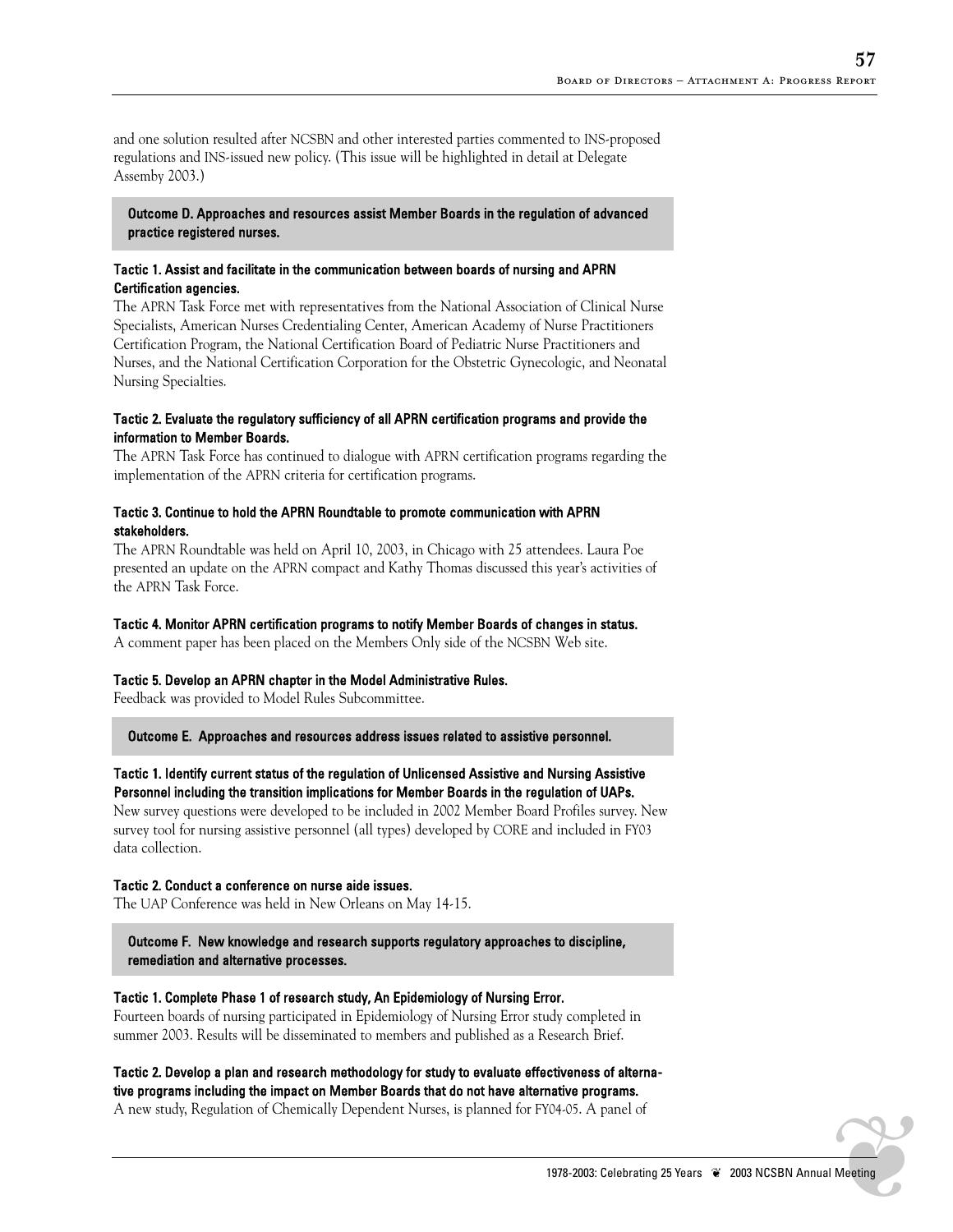principle investigators will design and implement a cross-sequential study of nurses going through alternative-to-discipline programs and traditional discipline.

#### Tactic 3. Facilitate networking and communication among discipline staff, investigators and attorneys.

Quarterly conference calls were implemented to facilitate networking and information sharing among discipline staff, investigators and attorneys. Topics for calls have included imposters, pain management (both the current standard of care for all patients and the implications for nurses who require pain management) and discipline resources.

Outcome G. NCSBN supports, monitors and evaluates the implementation of the mutual recognition model.

Tactic 1. Provide secretariat services to Nurse Licensure Compact Administrators. Services are currently being provided per contract.

#### Tactic 2. Evaluate the impact of two regulatory models (compact and non-compact states).

Compact states conducted first evaluation of the impact of Compact implementation. Findings were disseminated to members.

#### Tactic 3. Track multistate discipline cases specific to Nurse Licensure Compact.

Information about discipline cases that have involved multiple states has been requested and a few cases reported. A telephone survey of Compact states in June was designed to identify additional discipline cases for inclusion in a database that will focus on types of complaints, the process used, how well states have been able to collaborate on discipline matters and case outcomes (this information is in addition to the basic information available through Nur*sys*).

#### Tactic 4. Develop a communication plan for education regarding the mutual recognition model in collaboration with the NLCA.

A plan was developed and continues to be modified based on the nursing regulation environment and consultation with the NLCA Executive Officers. Implementation and measurement of this plan is also occurring.

#### Tactic 5. Participate in the planning and implementation of technology solutions that provide postimplementation support to assure compliance with the provisions of the Nurse Licensure Compact in collaboration with the NLCA.

Completed the design and development of the Public Access project as well as the test plan. Implemented secure, e-commerce technology to support this application. Began developing test case scenarios and planned launch for February of 2003.

#### III. Strategic Initiative: Public Policy

NCSBN will analyze the changing health care environment to develop state and national strategies to impact public policy and regulation effecting public protection.

Outcome A. NCSBN analyzes national and international trends impacting public protection.

#### Tactic 1. Review and analyze mission-relevant legislation and regulation for dissemination.

Ongoing analysis and review of legislation and regulation impacting NCSBN and Member Boards. Highlights include federal immigration bills, Nurse Reinvestment Act, telehealth bills, INS foreign-educated health care worker certification regulations, nurse loan forgiveness legislation, patient safety legislation, etc.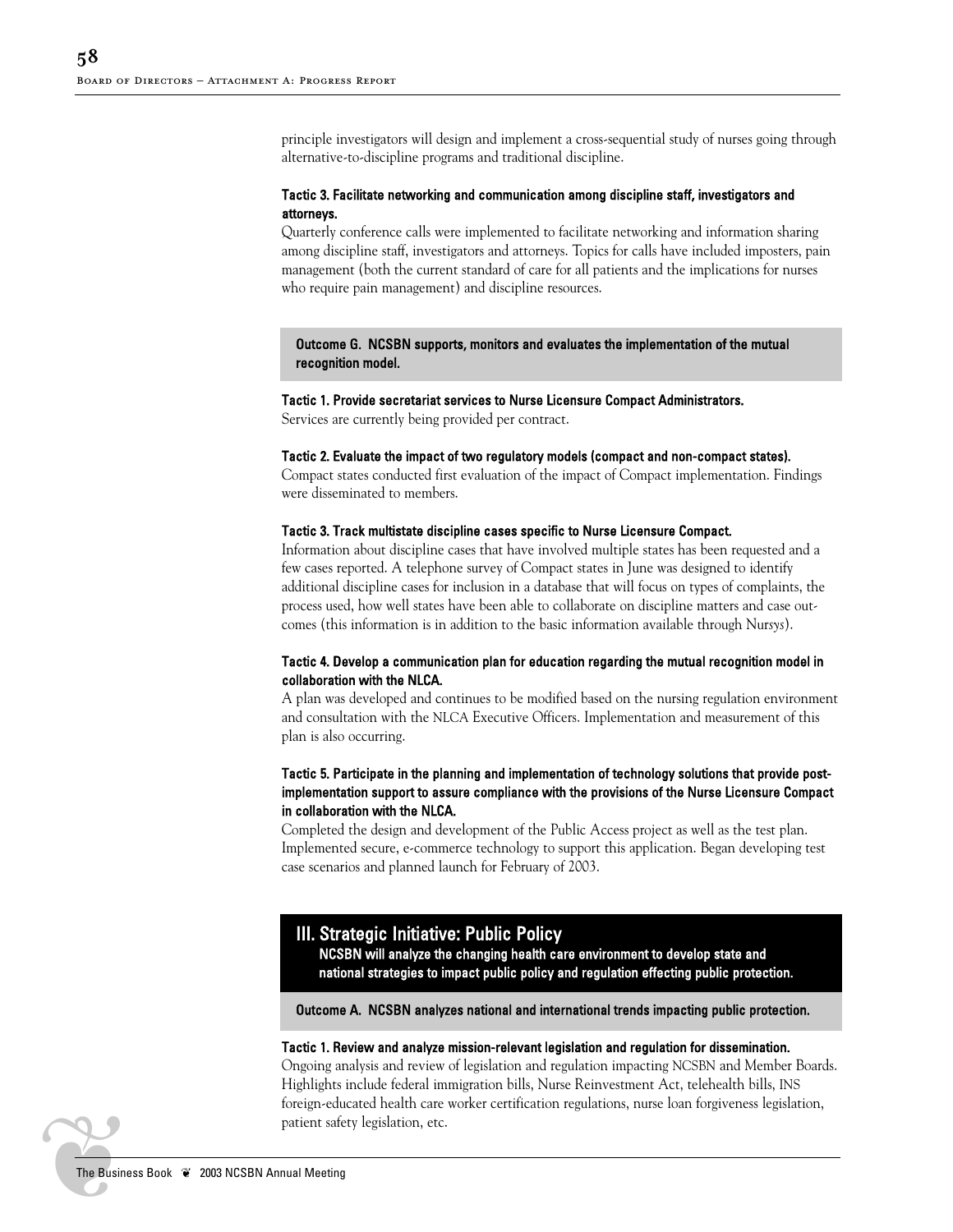#### Tactic 2. Monitor national and international environments for information related to the NCSBN mission.

Ongoing national and international monitoring of the environment does occur. NCSBN Environmental Analysis report was presented to the Board of Directors during its February meeting. NCSBN networks with many organizations in a variety of capacities (see meeting reports for examples). International environmental monitoring has been enhanced through new partnerships with the American National Standards Institute (ANSI), Council on Licensure, Enforcement and Regulation's (CLEAR) International Committee and membership, and increasing dialogue with international regulatory authorities, etc. Ongoing surveillance activities involve contacts, conferences, list serves, publications and other information gathering activities. Policy calls and *Policy Perspectives* ongoing. Finished environmental assessment for Board of Directors strategic planning session.

#### Tactic 3. Monitor the legislative/policy climate relative to nursing, healthcare professional shortages and environment of care issues as it impacts public protection.

Legislative and policy monitoring specific to nursing, personnel shortages and settings of care issues is ongoing. Highlights of note include NCSBN's involvement in JCAHO's Nursing Roundtable (invited) and its subsequent Nurse Advisory Group, which NCSBN was asked to serve; involvement in the Nursing Agenda for Change/Future; Americans for Nursing Shortage Relief Coalition; Washington, DC-based nursing group; the new Nursing Community group; JCAHO Liaison Network Forum; routine conference calls with key stakeholder groups (i.e., ANA, AHA, AONE, NCC MERP); Division of Nursing; Health Resources Services Administration, etc.

#### Outcome B. NCSBN and Member Board leadership impacts regulation and public protection issues.

### Tactic 1. Increase NCSBN and Member Boards' presence on key, mission-related issues.

As mentioned above, NCSBN and Member Boards' presence on key, mission-related issues is accomplished through a variety of tactics. NCSBN has been increasingly successful in making key organizational, governmental and other stakeholders aware of NCSBN and Member Boards as the primary resource for nursing regulation information related to public protection. Highlights include increased speaking requests, citations of NCSBN and Member Board information by other stakeholders, opinions sought on federal regulation/legislation, etc.

#### Tactic 2. Support Member Boards to promote public protection through effective policy development.

Support for Member Boards, for public protection issues, continues to take place through NCSBN policy call presentations and dialogue, *Policy Perspectives*; breaking news alerts, policy-related information gathering activities (surveys), and fulfillment of requests from Boards as needed. Policy call highlights outlines recent agenda items discussed by member boards.

#### Tactic 3. Collaborate with external stakeholders on public protection issues.

External stakeholder collaboration has been articulated above, highlights of note include work aimed at increasing visability and funding for nurse shortage; broadening the dialogue with other national regulatory associations, settings of care, health care recruiters and staffing agencies, federal and state legislators and related regulators, Prep project collaborations, NCC MERP, JCAHO, IOM Health Professions Summit, etc.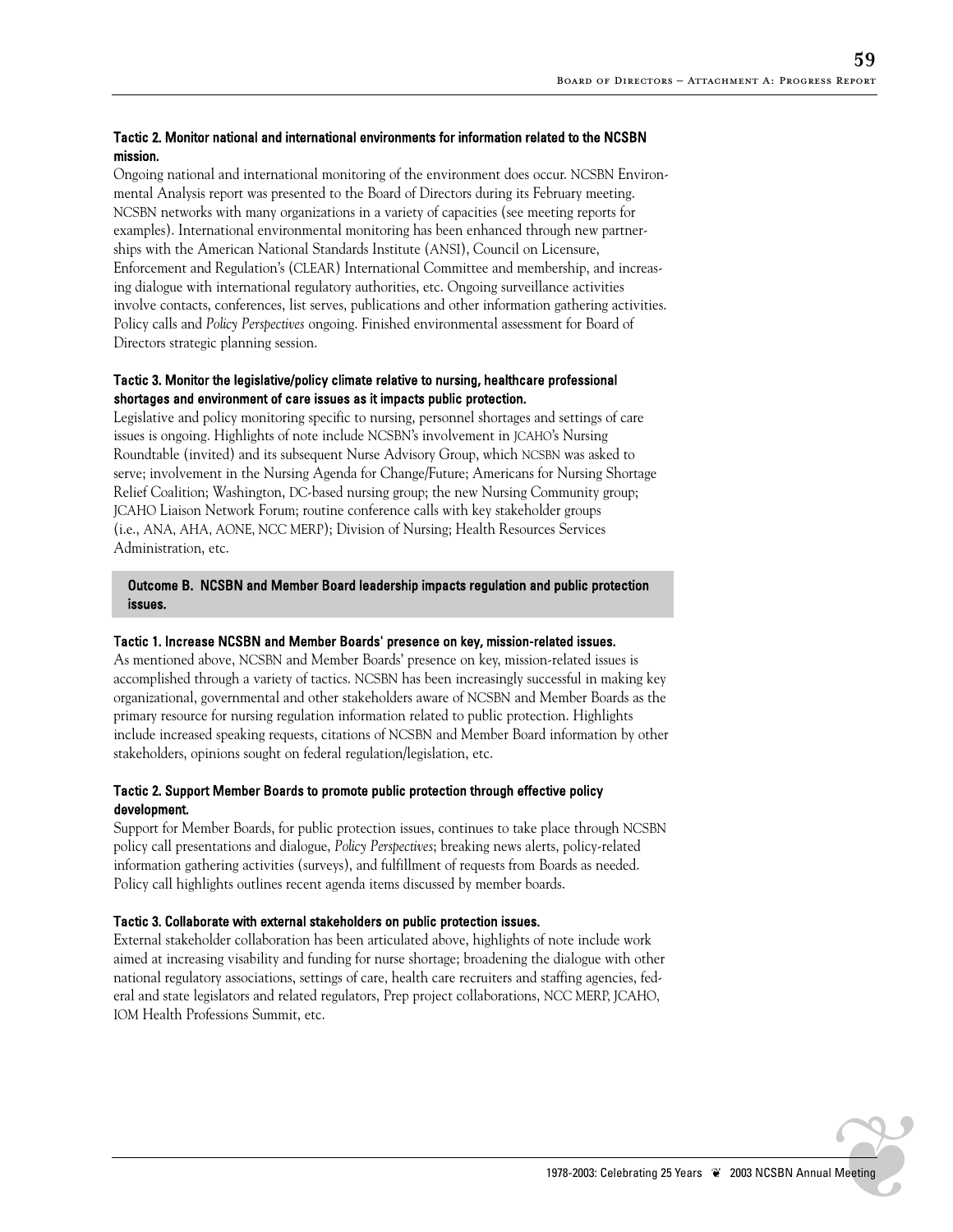### IV. Strategic Initiative: Information Technology

NCSBN will develop information technology solutions valued and utilized by Member Boards to enhance regulatory efficiency.

Outcome A. Information technology infrastructure is enhanced among Member Boards, NCSBN and service providers.

#### Tactic 1. Continue to identify and evaluate various information technology products and services.

Attended the Oracle World and Project Management Institute conferences. Gathered good information on upcoming technology as well as made several important contacts. Evaluating various hardware and software auditing software. Began initial environmental scan for IP Telephony monitoring software.

#### Tactic 2. Implement network system technology to strengthen security and improve remote access for Member Boards and NCSBN staff.

Successfully implemented VPN remote access for NCSBN staff. Implemented IP Telephony and Cisco network server and monitoring system. Implemented new firewalls. Implemented keycard functionality on all doors.

#### Tactic 3. Evaluate the use of wireless technology to support the increased business mobility of the Board of Directors and NCSBN staff.

Began evaluating various mobile communication options.

Tactic 4. Evaluate and implement technology, systems and services to strengthen IT continuity and Disaster Preparedness efforts in support of overall organization and Member Board disaster preparedness. Included would be identification of resources Member Boards would need to recover from a disaster.

Began outlining the RFP requirements for off-site, redundant production environment.

#### Outcome B. Information technology provided improves Members Boards' efficiency and productivity.

#### Tactic 1. Participate in the planning and implementation of technology solutions that provide post-transition support subsequent to move of NCLEX to Pearson Professional Testing.

Implemented FTP for secure file exchange between NCSBN and Pearson. Also reconfigured the Testing Department's equipment to correlate with Pearson's move from Minnesota to Iowa City. Distributed QuickLaunch software to appropriate Testing Department personnel for evaluation purposes.

#### Tactic 2. Serve as a technical resource and clearinghouse for Member Boards to enhance their use and understanding of technology.

Completed the IT Summit 2003 and it was a great success.

#### Tactic 3. Determine the feasibility of providing virtual meeting capabilities at Board meetings.

Began evaluating various technologies for the Annual Meeting as well as for future BOD and other NCSBN-sponsored meetings. Arranged for open conference call for April/May BOD meeting.

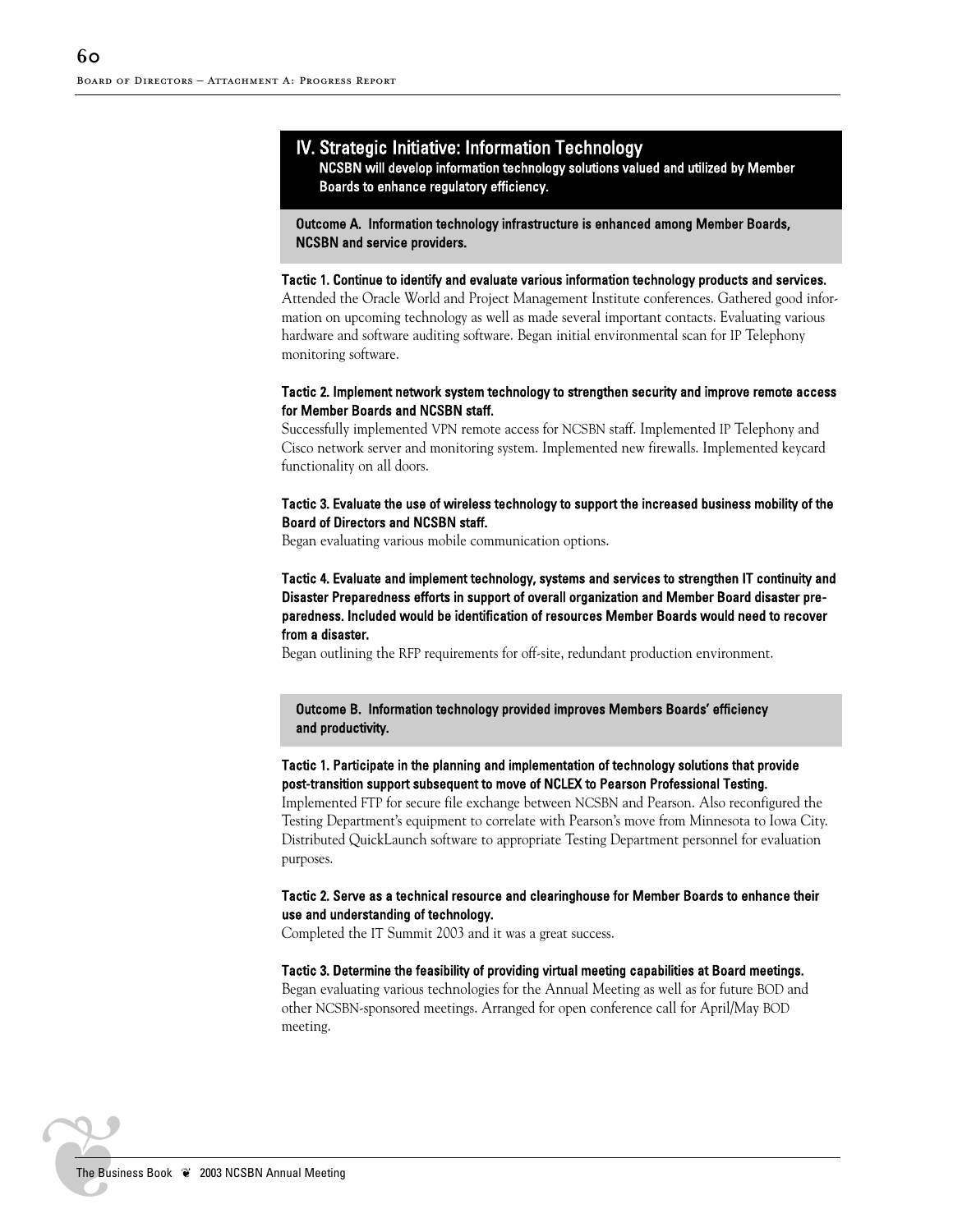Outcome C. Nursys™ is the preferred national database among Member Boards, employers and nurses for licensure information.

#### Tactic 1. Increase participation in disciplinary data collection by Member Boards.

Finalized requirements from Virginia regarding the upload of its HIPDB files into Nur*sys™* and have received several test files. Planned implementation is 2Q FY03. Virginia HIPDB file upload has been delayed due to problems with HIDPB.Worked with HIPDB to update the latest changes in their data structure and submitted another discipline file to HIPDB.

#### Tactic 2. Implement a plan to increase participation and usage of Nursys.

Included Minnesota, Wisconsin, Arizona and Delaware into Nur*sys* monthly data collection. Discussed various approaches with NAP committee and assigned each team member with a short list of jurisdictions to work with directly. As a result of NAP involvement, additional boards have expressed serious interest to participate including Florida, Colorado and Alaska. Launched the Nursys.com website and the Nur*sys* QuickConfirm application.

#### Tactic 3. Provide resources to Member Boards for contribution of data to Nursys.

Actively working with Mississippi and Florida to include their data into Nur*sys*. Continuing to assist Mississippi.

#### Tactic 4. Identify the feasibility of offering online renewals for Nursys.

Held initial discussions with potential vendor. Requirements definition planned to begin in late 2Q FY03. Requirements definition delayed due to VESI declined due to other commitments.

#### Tactic 5. Identify the feasibility of collecting workforce information.

Began preliminary discussions surround the purpose and objectives for collecting this information.

#### Tactic 6. Complete an evaluation of responses to Nursys Data Collection RFP.

Estimated completion date is 4Q FY03.

Outcome D. The collection, storage and use of data by Member Boards are standardized, accurate, and timely.

Tactic 1. Identify the feasibility to develop a comprehensive and accessible database of nursing regulation information for Profiles of Member Boards, e-survey, System of Performance Measurement and Member Board surveys.

Estimated to begin late 2Q FY03. Began review of available vendors to assist in analysis.

#### Tactic 2. Identify the feasibility of collecting and reporting nursing assistive personnel disciplinary data.

Estimated to begin 3Q FY03.

Outcome E. The Web site maximizes access to regulatory education and information by Member Boards and the public.

#### Tactic 1. Evaluate and implement various tools and techniques for state-of-the-art Web technology to meet the needs of NCSBN.

Completed and distributed RFP for Content Management Software. Responses expected in January 2003 with final vendor evaluation and selection to be completed by end of 2Q FY03. Vendor presentations scheduled for late April 2003.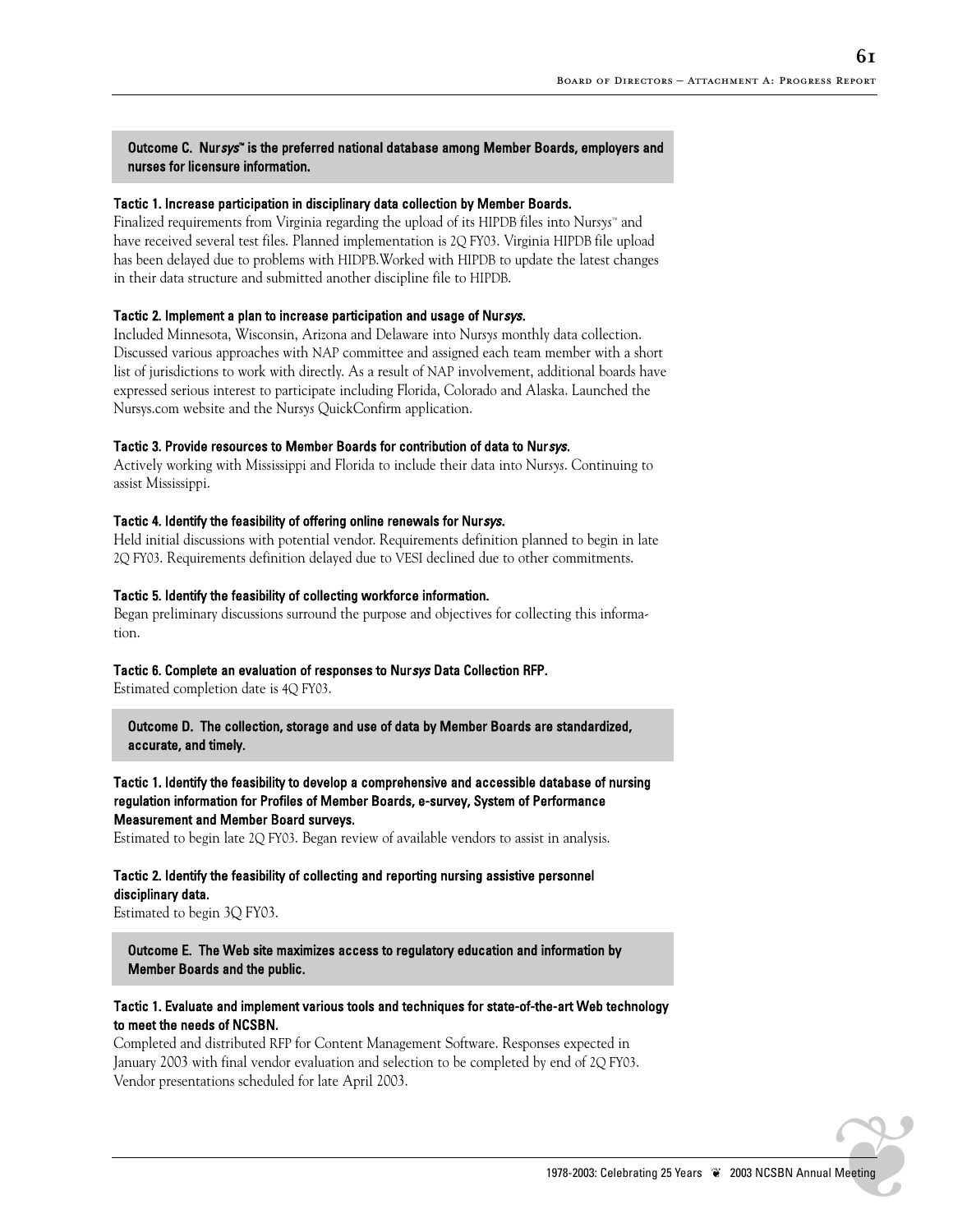# V. Strategic Initiative: Governance & Leadership Development and Organizational Capacity

NCSBN will support the education and development of Member Board staff, Board Members and Board of Directors to lead in nursing regulation.

Outcome A. Member Board staff and members access multiple levels of educational programs to develop core competencies in regulation.

# Tactic 1. Determine the feasibility of a regulation certification program for Member Boards.

The feasibility of a regulation certification program for Member Boards has been discussed by Member Board Leadership Development Advisory Group. A recommendation will be made after the first offering of the Institute of Regulatory Competence is held on October 20-22, 2003.

## Tactic 2. Conduct the continuing education program for Member Boards as recommended by the Regulatory Credentialing Program Development Task Force.

The Institute of Regulatory Competence will be held on October 20-22, 2003, in Chicago. Planning for the conference is under way.

## Tactic 3. Conduct a leadership development program for Member Board Executive Officers and Presidents.

NCSBN staff and the Member Board Leadership Advisory group have focused on developing programs/resources to support EO & MB President leadership development. The theme for the mid-year leadershipwas governance strategies. The consultant who facilitated the program conducted a joint session for EOs & MB Presidents, and met with the MB Presidents for an additional hour at the end of the day to address their specific issues/concerns. The Board of Directors approved an EO development seminar that was held in Chicago on April 29. The consultant who facilitated the program focused on issues surrounding the role of the EO. Feedback received on the EO seminar and the evaluations have been positive.

# Tactic 4. Convene summits on (1) attorneys and investigators in the discipline process, (2) information technology and (3) patient safety.

Investigator/Attorney Summit scheduled for June 17-19, 2003, at Barton Creek Resort in Austin, Texas. The 2002 Patient Safety Summit was successful, although not as well attended as was hoped. Plans to hold a second conference also in conjunction with the 2003 Citizen's Advocacy Center's (CAC) Annual Meeting are under way. I.T. Summit scheduled for May 19 and 20 in San Antonio, Texas.

# Tactic 5. Provide orientation and mentorship for new Executive Officers.

The 2003 annual orientation was held on Monday April 28. The program was planned to coincide with the EO seminar and the Board of Directors meeting the week of April 28. The focus of the orientation was to assist EOs in "doing their job better" by introducing them to NCSBN programs/services and key NCSBN staff. At the retreat they were able to interact with "seasoned" EOs and attend a portion of the Board of Directors meeting. The MB Advisory group evaluated the mentor program and developed recommendations to clarify and strengthen the program. These recommendations will be submitted to the Board of Directors at the July meeting.

# Tactic 6. Determine the feasibility of the development of an education program for public board members.

Public Members were surveyed through their respective boards as to their educational needs. The second public member networking session will be held at Delegate Assembly 2003. Further refinement of public member educational needs is ongoing.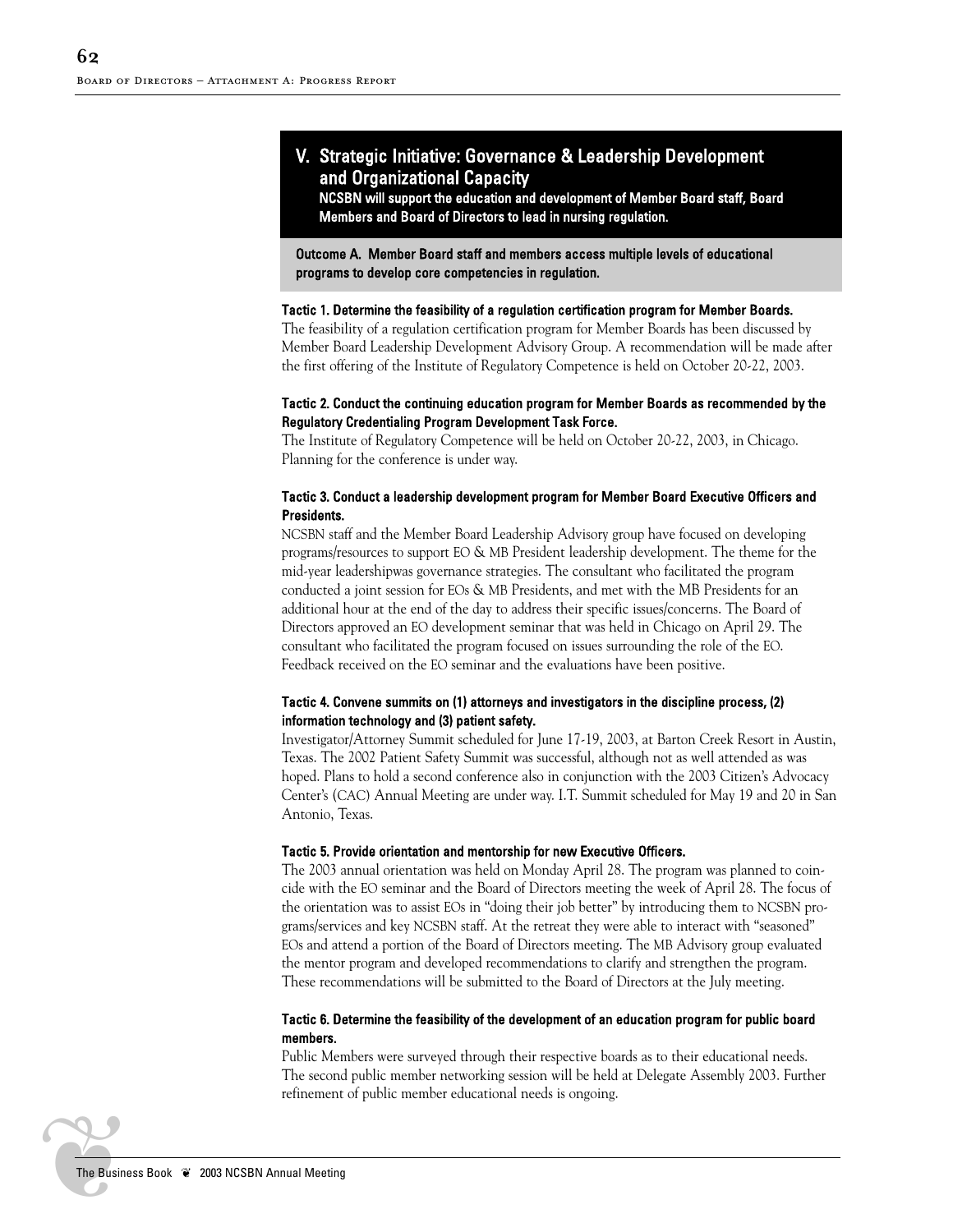#### Outcome B. Sound organizational governance advances the NCSBN mission and vision.

#### Tactic 1. Review NCSBN mission and vision statements.

Discussion of revising the mission and vision were conducted at the December 2002 and February 2003 Board of Directors meeting. Preliminary revisions were presented to the membership at the March 2003 Mid-Year Meeting. Feedback from the membership was incorporated in further discussions at the May 2003 Board of Directors meeting. A final recommendation will be presented at the 2003 Delegate Assembly.

#### Tactic 2. Review for possible endorsement, healthcare and nursing initiatives and positions that advance public protection.

The Board of Directors reviews potential endorsement or position-taking on initiatives advancing public protection. The Americans for Nursing Shortage Relief (ANSR), whose consensus document was reviewed again and supported by NCSBN. NCSBN reaffirmed support for single state and mutual recognition models of nurse licensure. See Strategic Initiative III for details on policy and positions.

#### Tactic 3. Ensure adequate resources through the development of a long-range financial projection.

The Finance Committee has reviewed long-range financial projections. Projections have been and will continue to be updated and reviewed throughout the year.

#### Tactic 4. Enhance the organizations public standing and key alliances.

Staff have participated and networked at key external organizational meetings, conferences and issue-targeted meetings and conference calls. The president and executive director attended a CGFNS Awards Dinner and met with the president and executive director of CGFNS in a joint meeting to address inter-organizational issues in January 2003. Quarterly conference calls were reinstituted with ANA staff and NCSBN staff. The president and executive director met with the president and executive director for AACN to discuss areas of mutual concern. Donna Dorsey and Kathy Apple conducted a joint presentation at the AONE annual conference. Kathy Apple gave a special presentation to Chicago area recruiters for *Nursing Spectrum*. Kathy Apple attended the annual Executive Director retreat for all executive directors of the major nursing organizations to facilitate collaboration. Members of the Board of Directors and NCSBN staff have attended various organizational meetings for networking and collaboration opportunities including the Alliance for Nursing Accreditation, AACN, NLN, ANA, NFLPN, NOADN CLEAR, ANSI, IOM, NCSL, CAC, NCC-MERP, HRSA, FARB, NPDB, Emergency Credentialing, JCAHO, NSNA, AMA, CSG, Division of Nursing, NGA, NPSF, NNRR, and AONE.

#### Tactic 5. Revise and implement the orientation for new NCSBN Board Officers and Directors.

A revised orientation was implemented at the Board of Director meeting in September 2002. The Board of Director policy on orientation was revised to reflect the specific areas for the yearly orientation.

#### Tactic 6. Conduct a seminar on creating strong Board-Staff partnerships.

A seminar was facilitated by a senior consultant from BoardSource during the Board of Director orientation in September 2002 specific to Board-Staff relationships.

#### Tactic 7. Review and evaluate the organization's governance structure.

The Bylaws Committee has evaluated the Board structure particularly the issue of continuity looking at Board positions, length of terms, and term limits. Specific recommendations were provided at the February 2003 Board meeting and the Mid-Year Meeting for membership feedback.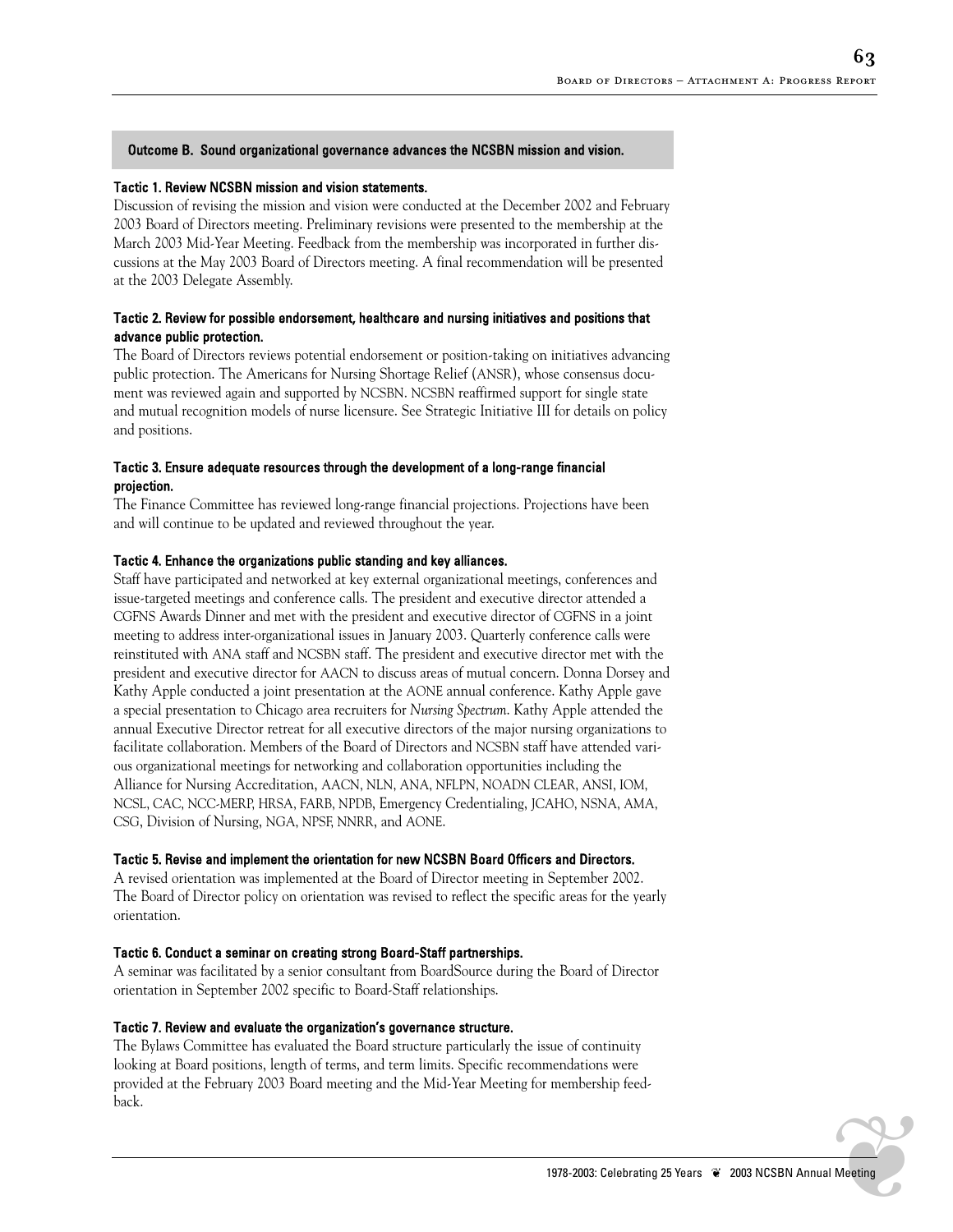#### Tactic 8. Conduct a Board of Directors Self-Assessment.

A senior consultant was retained from BoardSource to conduct and facilitate the Board Self-Assessment at the May 2, 2003, Board of Directors meeting. The Board identified positive changes from the self assessment from FY02 and recommended areas for improvement for the coming year.

#### Tactic 9. Begin preliminary strategic planning for strategic initiatives FY05-07 for presentation to the 2004 Delegate Assembly.

Initial discussions were conducted at the December 2002 Board of Directors meeting and again at the Board Retreat in February 2003. Further development including initial application of the Balanced Scorecard model will begin at the July Board of Directors.

#### Tactic 10. NCSBN recognizes significant contributions and historical milestones of members.

The 2003 awards program was launched and promoted at the mid-year meeting. The awards luncheon at annual meeting will be a happy birthday celebration for the Boards of nursing celebrating 100 years of nursing regulation. The awards panel did not recommend changes to the awards program, however the Board of Directors has directed the awards panel to select the 2003 award recipients.

#### Tactic 11. NCSBN celebrates its' 25th anniversary and the 100th year of nursing regulation.

NCSBN's 25th anniversary and 100 years of nursing regulation celebrations will culminate during Delegate Assembly 2003. Public relations and operational activities were spear-headed and implemented regarding the anniversary by the 25th Panel, Board of Directors and staff.

#### Tactic 12. Assist the Board of Directors in the development of a governance philosophy and model.

Initial discussions were conducted at the December 2002 Board of Directors meeting and again at the Board Retreat in February 2003. The retreat consultant has suggested that once the new mission, vision, and strategic initiatives are developed, a governance model should then be developed that will support the implementation of the new direction for the organization. New strategic initiatives will be presented at the 2004 Delegate Assembly.

Outcome C. Promote Member Board understanding use and satisfaction with NCSBN products, programs and services.

#### Tactic 1. Enhance products, programs and services as feasible by incorporating findings of the Member Board Assessment Survey.

A formal Member Board Needs Assessment survey was conducted in Spring 2002. Results were analyzed and reported to the Board of Directors. A secondary analysis was conducted with the help of the research department specific to responses from Presidents, Executive Officers, Board Member and Board Staff. Recommendations from this analysis were presented at the February 2003 Board of Directors meeting. All data has been presented to relevant staff for incorporation into specific departmental areas, services and products.

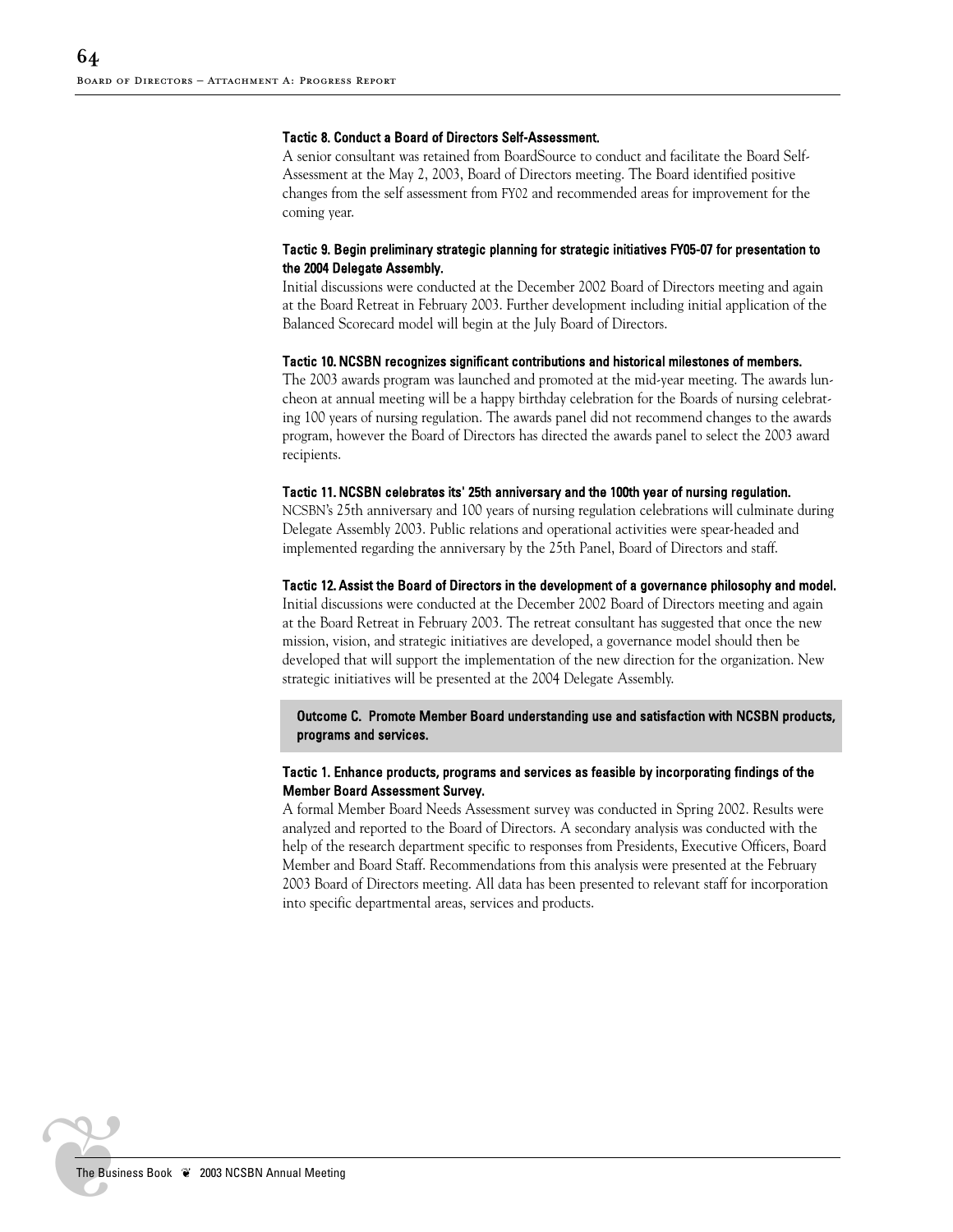BOARD OF DIRECTORS - ATTACHMENT B

# PERC Action Plan FY03 Progress Report

# I. Action: Commit to an organizational environment supportive of change and innovation in Practice, Education and Regulation.

A. Foster open, honest communication among Member Boards, Board of Directors, NCSBN staff and enhance communication with nursing stakeholders and the public.

#### Progress FY03

NCSBN communication with its Member Boards has been fostered through:

- a. The Web site is continually updated to provide information pertinent to NCSBN members. Frequent e-mail alerts to members regarding federal initiatives and policy debates of a timesensitive nature are ongoing.
- b. Monthly policy calls continue to be well-received and attended by the executive officers, board presidents and/or their designated staff.
- c. Members continue to receive *Council Connector* and *Policy Perspectives* newsletters. Education Network Calls are monthly, with guest speakers on a variety of relevant subjects. Minutes are posted on the Web for those who cannot make the calls.
- d. Quarterly Discipline Calls have been implemented, featuring focused topics and guest speakers interacting with Board discipline staff, investigators and attorneys.
- e. Communication plan for NLCA developed, and implementation is underway with periodic refinement. APRN compact model will be on docket for Suggested State Legislation Committee at the Council of State Governments meeting. Challenges related to APRN Compact implementation identified by APRN stakeholders and being addressed by APRN Compact Subcommittee and NLCA Executive Committee. Successful resolution will be included in NLCA communications plan.

Communications with nursing stakeholders and the public has been enhanced by:

- a. Dialogue
	- A conference call was held among ANCC, APRN Palliative Care educators and APRN Task Force to discuss suitability of palliative care as an APRN specialty.
	- The APRN Roundtable will be held the end of April. For the past several years, the regular APRN Roundtable has been growing and the attendance consists of not only APRN certification programs but also other nursing organizations. Due to the request from APRN certification programs, a short meeting with only certification programs will be held the day before.
	- NCSBN and CA BON-RN commented on INS proposed rules on foreign-educated health care worker certification. Ongoing dialogue with nursing stakeholders, external organizations and public continues through participation in external meetings, conferences, teleconferences and communication mediums.

b. Research

- A 2003 Employer Survey is scheduled to be conducted May through August 2003.
- Proposed draft communication plan drafted in collaboration with the NLCA Executive Committee for educating the public about the mutual recognition model.

# **Background**

The Practice, Education and Regulation Congruence (PERC) Task Force was established as a result of passage of Delegate Assembly Resolution #2 (2000) to explore the congruence among nursing practice, education and regulation. The Task Force was co-chaired by Constance Kalanek, executive director of the North Dakota Board of Nursing, and Margaret Kotek, president of the Minnesota Board of Nursing.

**65**

The Task Force examined congruencies and incongruencies among practice, education and regulation and developed an action plan to promote congruence and eliminate incongruence was developed. The action plan was then plotted on a time line to ensure completion of the project by 2010 and stagger the work across years.

The report for the first year of implementation of the action plan is attached. The information presented includes an overview of the activities of FY2003 for each action item and projected next steps for FY2004.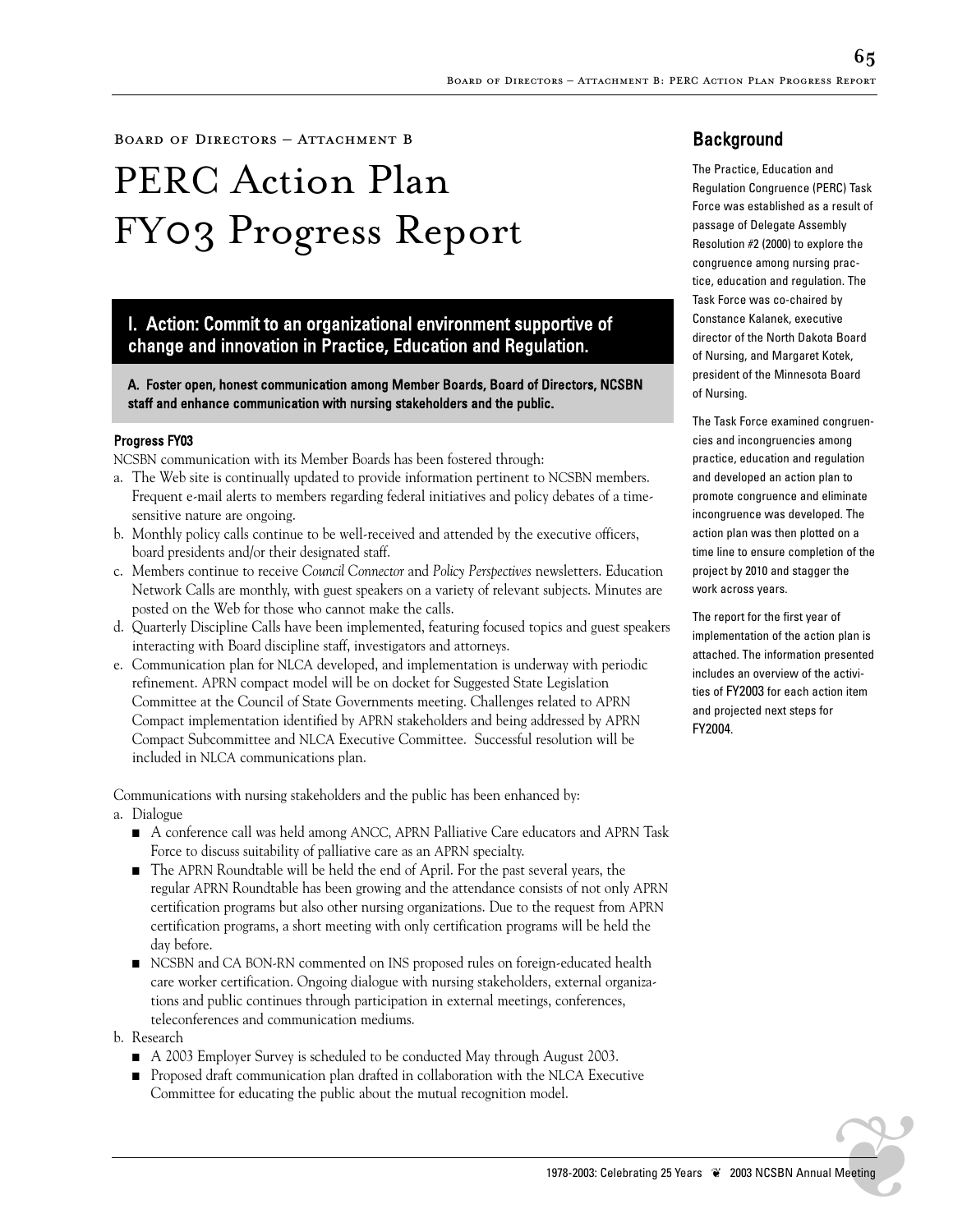- c. Networking
	- The Institute of Regulatory Competence is being planned later in the year.
- The Institute of Regulatory Competence will be held October 20-22, 2003.
- The Investigator-Attorney Summit scheduled for June 17-19, 2003.
- IT Summit scheduled for May 19th and 20th.
- The UAP Summit scheduled later in the year.
- Several key meetings with external stakeholders were held to date during FY03 (some of which included IOM, ANSI, CAC, Nursing Alliance, ANSR, CSL Health Policy meeting, CSG, NINR, NNRR, FSMB, AHA, ICONS, FSMB, AMA).
- d. Presentations

Professional staff has made presentations to regulatory and nursing organizations, government groups, schools of nursing, and others to share the perspectives and work of NCSBN. Communication with NCSBN members and external stakeholders will be further enhanced by the marketing and communications plan developed during FY03 to increase key messages with target audiences, support and promote NCSBN's mission, and target key meetings for outreach.

#### Next Steps (FY04 tactics to be developed)

- Implementation of marketing and communications plan.
- Identification of areas of concern regarding open, honest communication among the Board of Directors and members/delegates, Board of Directors and NCSBN staff, and members/delegates and NCSBN staff.
- Continue policy of open Board and committee meetings for members, minutes posted and available on Web site. Offer Web-based options for purposes of listening to deliberations and decisions and/or by conference call.
- Continue offering regularly scheduled networking calls focusing on critical regulation activities and topics.
- Ongoing development of external relations initiatives will be continued. New relationship building will continue with key groups identified.

#### B. Strengthen communication among practice, education and regulation.

#### Progress FY03

Communication between practice and regulation has been strengthened:

- A 2003 Employer Survey is scheduled to be conducted May through August 2003.
- A conference call was held among ANCC, APRN Palliative Care educators and APRN Task Force to discuss suitability of palliative care as an APRN specialty.
- The APRN Roundtable will be held the end of April. The APRN certification programs have expressed concern that they were not able to address specific issues with the APRN Task Force with other organizations present. Due to the request from APRN certification programs, a short meeting with only certification programs will be held the day before.
- Regularly scheduled teleconference calls with ANA have been initiated. Staff from both organizations will have the opportunity to keep each other abreast of initiatives and issues.
- An NCSBN update was presented at an annual AONE meeting, the Intravenous Nurse Society, and the National Organization of Nurse Practitioners Faculties.
- A coordinated exhibiting plan was developed and implemented in FY03.

Communication between education and regulation has been strengthened through:

- The CORE survey of schools of nursing.
- Attendance at key nursing education meetings, including AACN, NLN, Alliance for Accreditation, National Symposium for Nurses with Disabilities and Southern Regional Education Council.
- Ongoing column in *JONA's Healthcare Law, Ethics and Regulation*, a quarterly journal.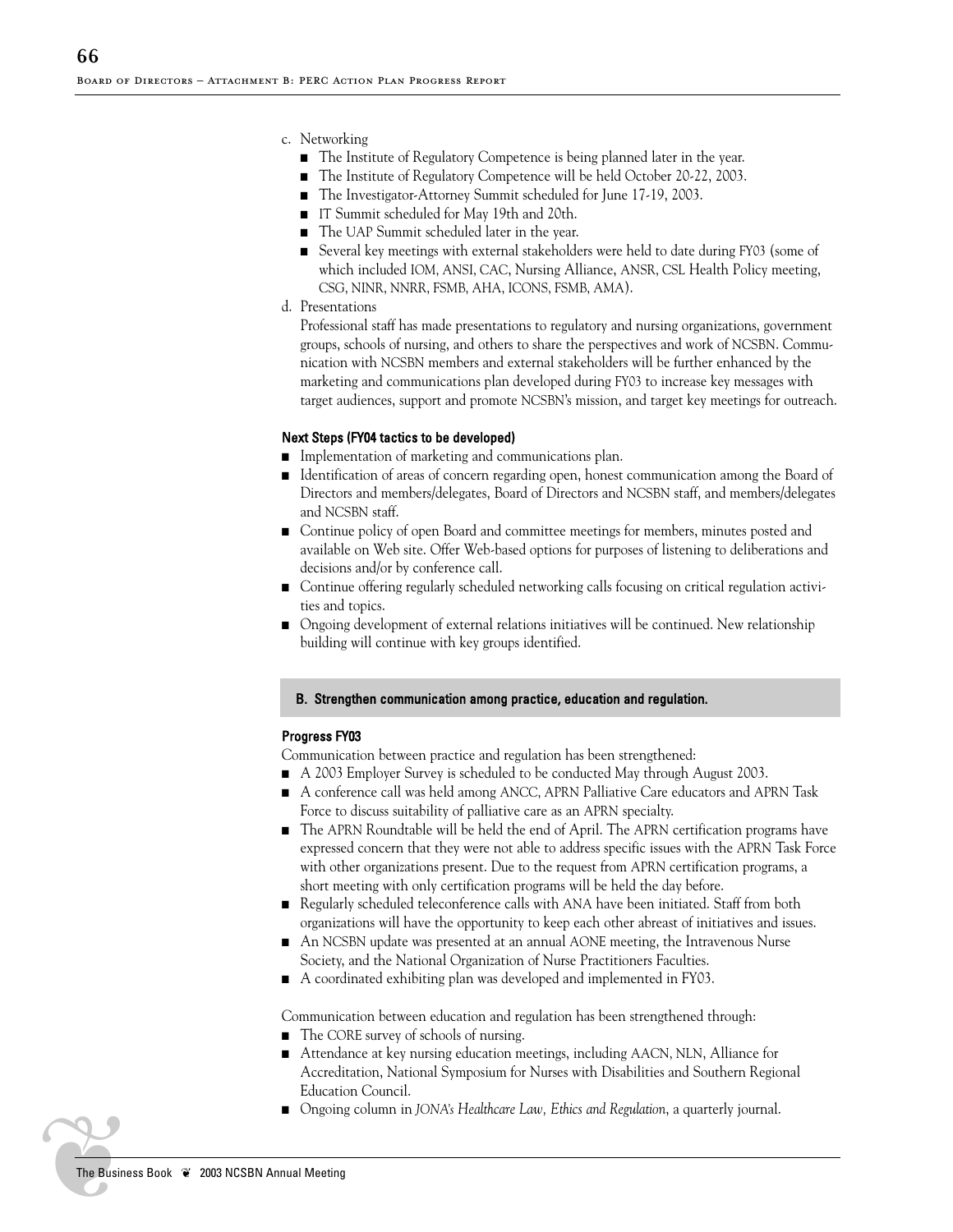- Participation in NLN Think Tank on revising their educational standards.
- Participation of NLNAC and CCNE on Education Network Calls.
- Presentations at key nursing education meetings.
- Presentation at the annual Mosby faculty meeting.
- Outreach by the Testing Department to schools of nursing.

#### Next Steps (FY04 tactics to be developed)

- Systematically identify current communication patterns between NCSBN and its stakeholders, including the public.
- Continue to identify opportunities for outreach and communication with other nursing organizations (i.e., ANA staff quarterly calls, opportunities to dialogue with key groups and alliances).

C. Create a professional culture based on mutual respect and trust where opinions of practice, education, regulation representatives and members and staff are valued.

#### Progress FY03

- NCSBN members have multiple opportunities to be involved with the work and activities of the organization through committees, task forces, focus groups and various special interest teleconferences.
- In the spirit of mutual respect, NCSBN interacts and invites involvement from other organization and stakeholders. NCSBN representatives met with many key non-nursing organizations including IOM, FARB, CLEAR, ANSI, CAC, Nursing Alliance, NCSL Health Policy meeting, FSMB, NPSF, CSG, NABP, NPSF, NCC MERP and AMA. Staff and members served on IOM committees and participated in the development of key documents by invitation.

#### Next Steps (FY04 tactics to be developed)

Identify barriers to a professional culture within NCSBN based on mutual respect and trust where opinions of practice, education, and regulation representatives and members and staff are valued.

#### D. Enhance educational and informational resources regarding the purpose of NCSBN and State Boards of Nursing.

#### Progress FY03

Informational resources were developed using various media forms to educate stakeholders about the work of NCSBN.

- a. The Member Board Leadership Development Committee planned and executed a Leadership Day for board executive officers and presidents before the 2003 Midyear Meeting. This educational session provided valuable information regarding the work of NCSBN to these member leaders.
- b. Communication with NCSBN members and external stakeholders will be further enhanced by the marketing and communications plan developed during FY03 to increase key messages with target audiences, support and promote NCSBN's mission, and target key meetings for outreach.
- c. The Web site is continually updated to provide regulatory information to stakeholders. The Web site also provides frequent e-mail alerts to members regarding federal initiatives and policy debates.

#### Next Steps (FY04 tactics to be developed)

■ Implement marketing and communications plan to educate the public and other stakeholders and provide informational resources to them regarding the purpose of NCSBN and state boards of nursing.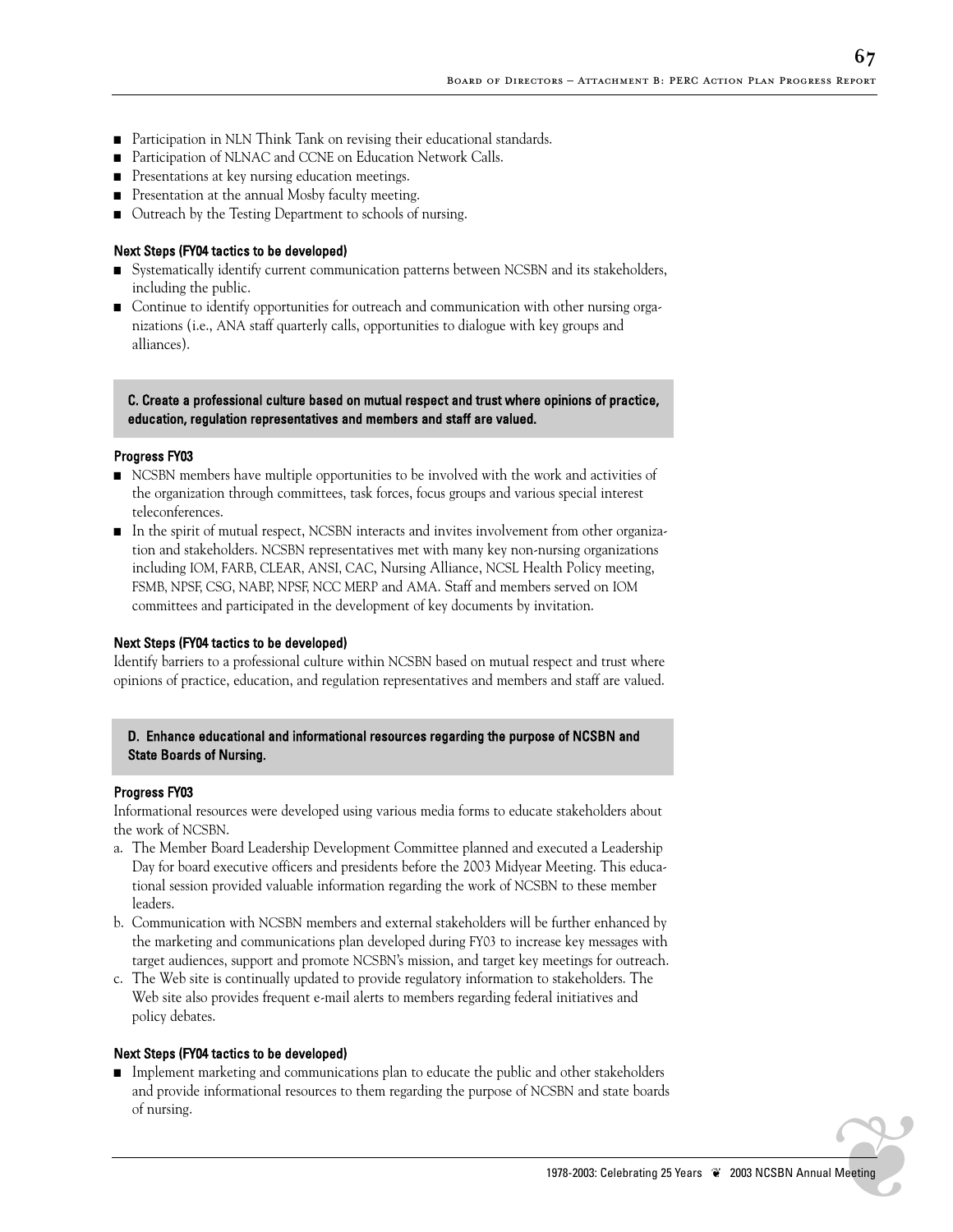- Web site presentations, member and staff contact directory based on member needs.
- Expand regulatory and NCSBN orientation for newly appointed executive officers beyond current single day model.
- Develop and offer regulatory and NCSBN orientation for board presidents and members.
- Continuing external relations and outreach efforts. FY04 tactics to be developed.

#### E. Commit to ongoing evaluation and improvement as an NCSBN core competency.

#### Progress FY03

NCSBN demonstrated commitment to ongoing evaluation and improvement as core competency through:

- a. Evaluation
	- Following a secondary analysis conducted by the research department, a more indepth analysis of the Member Board Needs Assessment Survey was conducted. All data has been presented to relevant staff for incorporation into specific departmental areas, services and products.
	- FY03 data collection effort for CORE during FY03 continues systematically measuring board performance.
	- CORE continues to explore identification of best practices.
	- CORE developed Compact evaluation surveys. Board survey sent to Compact states in March.
	- The Bylaws Committee is evaluating Board positions, length of terms, continuity and term limits.
- b. Improvement of products and services.
	- The Examination Committee continues to monitor item development, psychometrics, and examination administration of the NCLEX® examinations.
	- The Testing Department began development of a curriculum for an advanced Assessment Strategies online course.
	- Continuously improve development and administration of the NNAAP<sup>™</sup> examination.
- c. Educational and leadership advancement for members
	- The new EO orientation was held in the spring, allowing the orientees the opportunity to attend a portion of the Board meeting. The orientation program has been refined to meet the new EOs top three challenges/concerns.
	- The mentor program was reviewed and restructured by the MB Advisory group and renamed "EO Contact." The Area Directors and EO Network Chair continue to pair seasoned EOs with new EOs. The restructuring provides specific guidelines and time limited participation.
	- Revised the orientation for new NCSBN Board Officers and Directors and implemented at the Board of Director meeting in September 2002.
	- Conducted a seminar on creating strong Board-Staff partnerships during the Board of Director orientation in September 2002.
	- A consultant has been retained from BoardSource to conduct a self-assessment at the May 2, 2003, Board of Directors meeting.

#### Next Steps (FY04 tactics to be developed)

Develop a quality improvement plan to ensure periodic and continuing evaluation and improvement of NCSBN processes, services, and products.

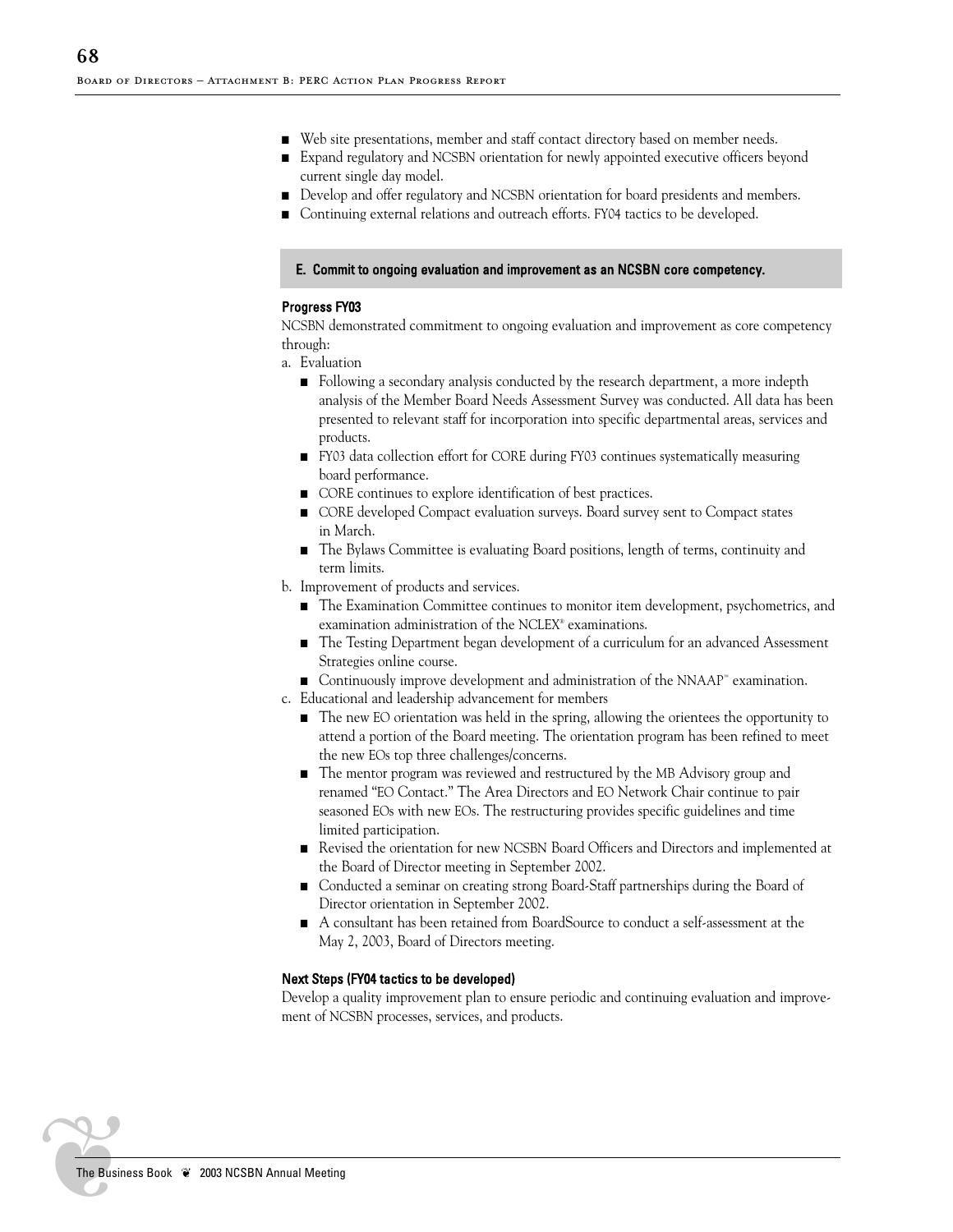**69**

#### F. Assess the health care and nursing environments and analyze the impact of change and innovation on regulation.

## Progress FY03

NCSBN assess the health care and nursing environments:

- Environmental Assessment completed and distributed at recent Board of Directors meeting.
- Analyze data obtained during year one of the post-entry competence study for emerging patterns and changes in nursing practice.
- Winter and spring 03 Practice and Professional Issues surveys.
- 2002 RN Practice Analysis.
- Nurse Aid Practice Analysis.
- PN Practice Analysis.
- Member Board Distance Education survey.
- 2003 Employer Survey.
- The UAP Conference held in May.
- Study designed to evaluate effectiveness of alternative programs including the impact on Member Boards that do not have alternative programs.
- Information gathered and analyzed from policy call and member board requests (i.e., foreign nurse survey, etc.)

NCSBN analyzed the impact of changes in the health care environment on regulation:

- Developing effective models of transition from education to practice.
- A resource manual for nurse regulators on foreign educated nurses is being developed and will be reviewed by the subcommittee at its February meeting.
- A conference call was held among ANCC, APRN Palliative Care educators and APRN Task Force to discuss suitability of palliative care as an APRN specialty.
- NCSBN staff had a conference call with three of the APRN certification programs already in the NCSBN review process. The programs stated they were not willing to submit to another review process. A conference call between the APRN Task Force and the certification programs is being scheduled for January 29th to discuss their concerns about the new program.
- The APRN Roundtable will be held the end of April.
- New NAP survey questions were developed to be included in 2002 Member Board Profile survey.
- New survey tool for nursing assistive personnel (all types) developed by CORE.
- Epidemiology in Nursing Error study.
- CORE developed Compact evaluation surveys.
- NLCA and its executive committee to review environment for Compact to thrive in.
- Completed assessment of remediation resources for CAC's HRSA grant.
- PREP project continues.

### Next Steps (FY04 tactics to be developed)

- Continue to assess the nursing and health care environments.
- Develop a plan to systematically analyze the impact of change and innovation on regulation.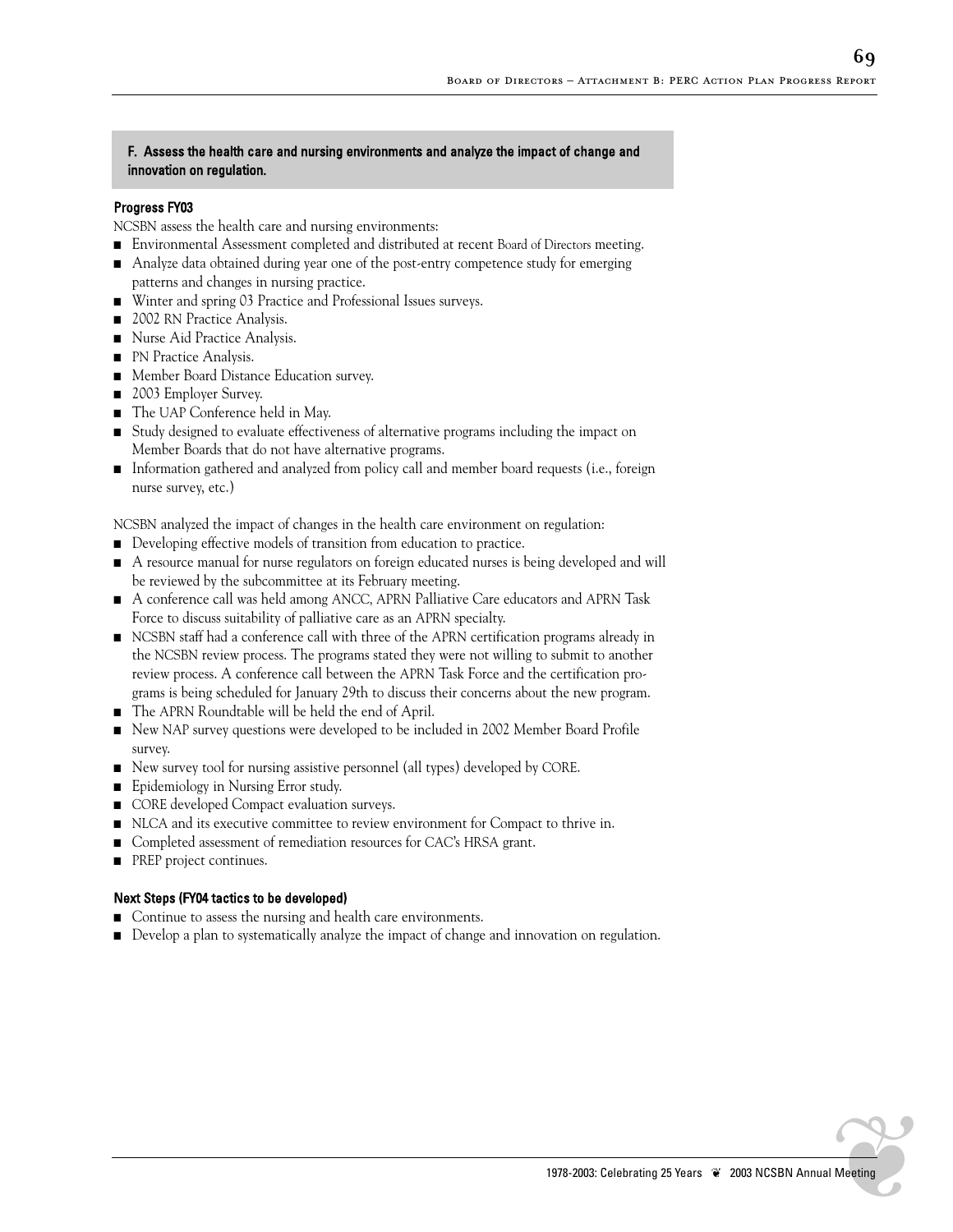# II. Action: Promote regulatory excellence based on ongoing data collection and best practices..

A. Develop and implement a performance measurement model and indicators of excellence in regulation.

#### Progress FY03

NCSBN implemented CORE, a system of ongoing performance measurement and identification of "best practices."

#### Next Steps (FY04 tactics to be developed)

■ Analyze CORE data collected FY03. Identify best practices.

#### B. Create a comprehensive, unduplicated database of nursing and regulatory information for member and public use.

#### Progress FY03

The Nur*sys*™ database of nursing and regulatory information increased participation.

- Requirements from Virginia regarding the upload of its HIPDB files into Nursys were finalized.
- Minnesota and Wisconsin included in Nursys monthly data collection.
- Discussed various approaches to increasing board involvement with Nursys within NAP committee.
- Worked with Mississippi, Arizona and Delaware to include their data into Nursys.
- Complete an evaluation of responses to Nursys Data Collection RFP. Estimated completion date is fourth quarter FY03.

#### Next Steps (FY04 tactics to be developed)

- Continue to implement plan to increase participation in Nursys. Reassess barriers to participation in Nur*sys*.
- Begin to collect workplace information.

# III. Action: Ensure that U.S. and foreign-educated graduates and new nurses are prepared for safe practice.

#### A. Develop and utilize evidence-based indicators of quality nursing education for the roles of all nurses and ensure quality nursing education programs.

#### Progress FY03

The Education Department began exploration into known evidence-based indicators of quality nursing education programs.

- Worked with medicine, pharmacy and PT to discover the way they measure outcomes in developing evidence-based indicators for education programs.
- Developed five main areas of criteria deemed essential for public safety for use by those Member Boards using national accrediting agencies for the accreditation of nursing education programs.

#### Next Steps (FY04 tactics to be developed)

- Continue to identify evidence-based indicators of quality nursing education.
- Evaluate the 2003 IOM report, *Health Professional Education: A Bridge to Quality*, for implications for quality nursing education.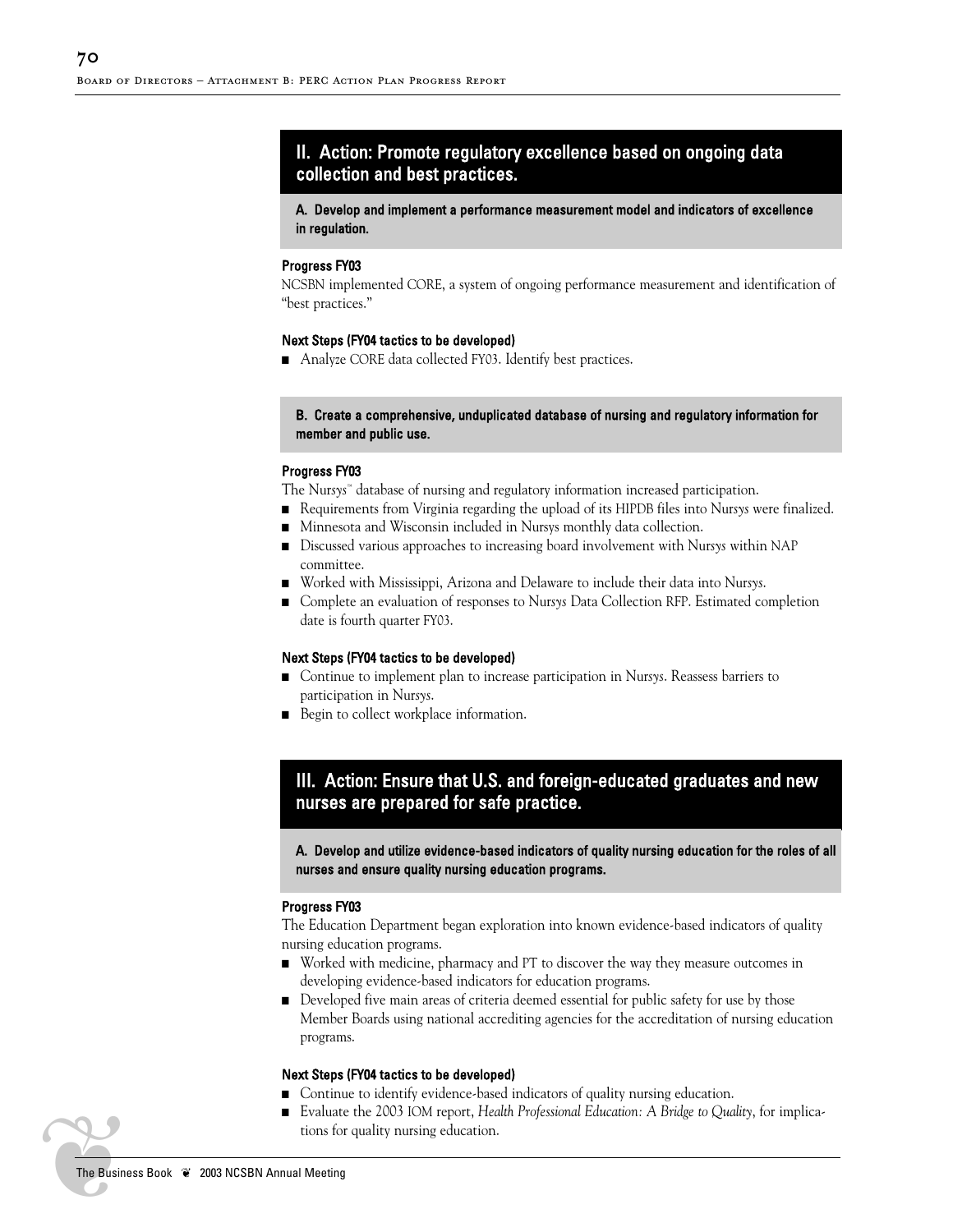**71**

#### B. Enhance model rules to reflect standards and indicators of quality nursing education.

#### Progress FY03

Once III.A. is complete, model rules will be changed to reflect quality indicators.

#### Next Steps (FY04 tactics to be developed)

The goal of the ongoing revision of NCSBN Model Nursing Practice Act and Model Nursing Administrative Rules is a comprehensive, evolving useful and useable document. In the coming year, the Models Revision Subcommittee will review the newly published IOM report on the education of healthcare professionals, and incorporate critical elements into model language pertaining to education.

#### C. Collaborate with accrediting agencies and nursing education programs for an effective approval and accreditation process.

#### Progress FY03

Developed five main areas of criteria deemed essential for public safety for use by those Member Boards who use national accrediting agencies for the accreditation of nursing education programs.

#### Next Steps (FY04 tactics to be developed)

- Test criteria for reliability and validity.
- Develop models of collaborative efforts between nursing accreditation and nursing boards.

#### D. Clarify current foreign nurse regulatory issues and identify potential solutions.

#### Progress FY2003

NCSBN worked to clarify or address the following issues:

- a. Foreign nurse licensure exams. The Testing Department has collected data on foreign nurse licensure examinations. Puerto Rican examination has become a priority due to increased state legislative concerns.
- b. Information needed by Member Boards regarding the education, immigration and endorsement of foreign nurses. A resource manual for nurse regulators on foreign educated nurses is being developed and was reviewed by the subcommittee at its February meeting.
- c. Barriers for foreign-educated nurse applicants in obtaining Social Security numbers. Research was conducted through Member Boards, federal agencies, meeting with large staffing firm, and legal counsel to address this DA '02 resolution. In addition, NCSBN BOD-approved comment letter sent to INS on Foreign-Educated Health Care Worker Certification rules, and comments applied to removing barriers for foreign-educated nurse applicants needing Social Security numbers. (Soon after, and most likely due in part to NCSBN intervention, INS changed its rules allowing the assigning of Social Security numbers with passing of NCLEX.
- d. Foreign nurse survey of member boards created and disseminated through initial idea on a policy call.

#### Next Steps (FY04 tactics to be developed)

- Continue to provide resource materials to Member Boards on the education, immigration and endorsement of foreign nurses.
- In order to determine the equivalency of the NCLEX-RN® with the Puerto Rican Spanish-language nurse licensure examination, data collection will be completed and analyzed for similarities and differences. It is expected that a final report will be presented at the 2004 NCSBN Annual Meeting.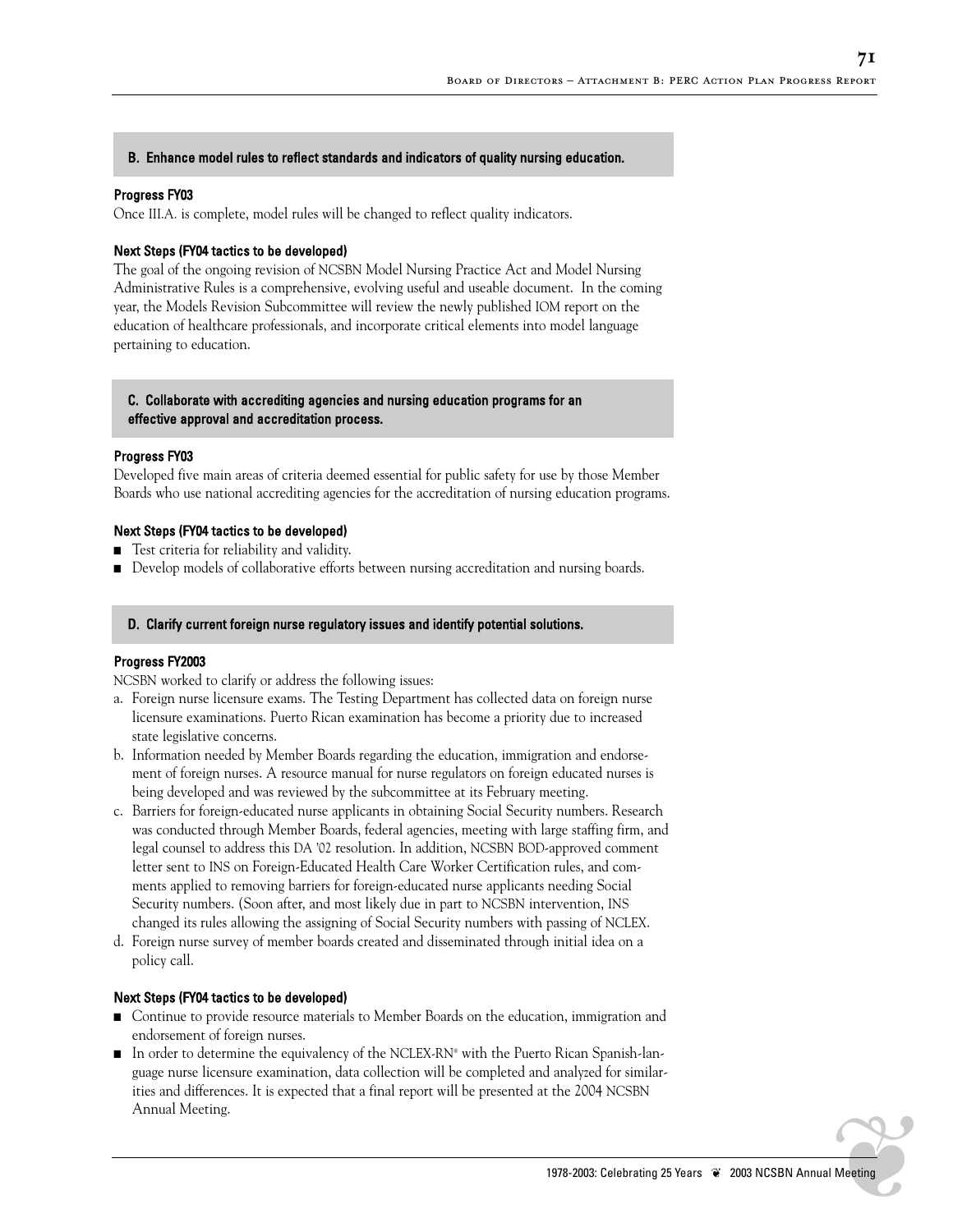#### E. Develop model rules for licensing foreign-educated nurses.

#### Progress FY03

Once III.D.5. is complete, model rules will be developed/modified as appropriate.

F. Identify and promote effective models to facilitate a successful transition by the foreign educated nurse into U.S. practice roles and environment.

#### Progress FY03

Once III.D.5. is complete, effective models to facilitate successful transition by the foreigneducated nurse into U.S. practice roles and environment will be developed.

# IV. Action: Develop scopes of practice for the roles of all nurses, measures of continued competence of all nurses, and parameters of practice for nursing assistive personnel (NAP).

A. Promote equivalency in essential elements of licensing and scope of practice for all nurses.

#### Progress FY03

Once IV.B, C and E are completed, a task force will be created to:

- Identify equivalent and non-equivalent essential elements of licensing and scope of practice.
- Explore impact of regulation of all nurses and nursing assistive personnel.

## B. Design ways to build flexible and consistent Nurse Practice Acts and regulations that allow for changes in practice across jurisdictions.

#### Progress FY03

NCSBN Models Revision Subcommittee explored ways to build consistency in Acts and rules across jurisdictions. Members will present proposed revisions to the Models to the 2003 Delegate Assembly for dialogue and feedback, and present a finalized document to the 2004 Delegate Assembly.

#### Next Steps (FY04 tactics to be developed)

- Collaborate with appropriate stakeholders and explore what "flexible and consistent" actually means.
- Determine the current degree of flexibility and consistency among jurisdictions.
- Consider ways to build flexibility and consistency in Nurse Practice Acts and Regulations.

## C. Develop tested measures and methods to ensure continued competence of all nurses and promote patient safety.

#### Progress FY03

Two studies related to the measurement of continued competence were conducted. First, the Effectiveness of Continuing Education Mandates study explored the effectiveness of continuing education as a measurement of continued competence. Second, the Post-Entry Competence study was initiated. This five-year longitudinal study is expected to yield data about the definition of competence in nursing practice over time.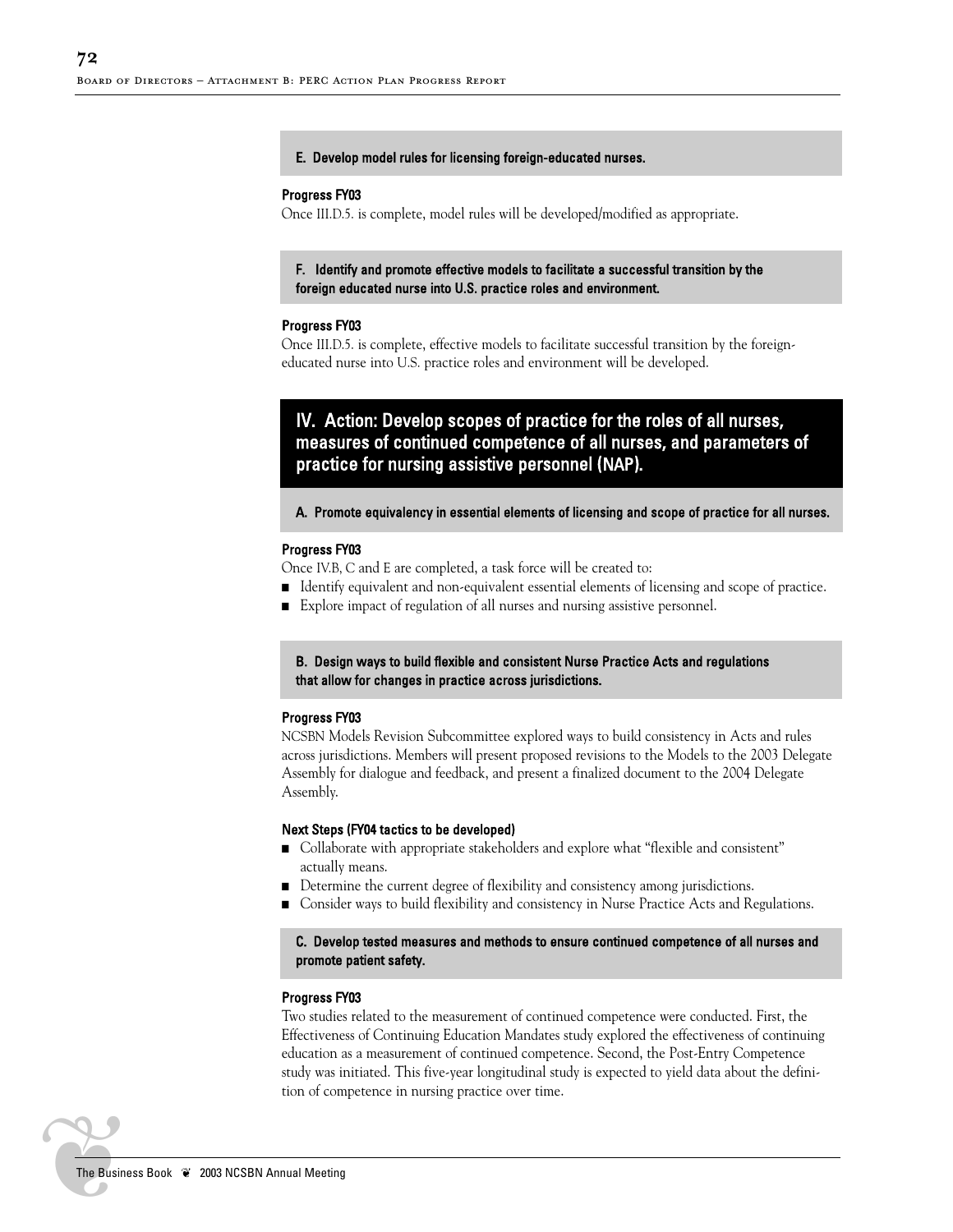# Next Steps (FY04 tactics to be developed)

- Analyze data obtained during years 1 and 2 of the Post-Entry Competence study to enhance understanding of nursing practice.
- NCSBN is a collaborator with CAC in an upcoming conference on this subject.

# D. Assume a leadership role in designing processes to ensure patient safety, collaborating with health care systems.

# Progress FY03

- Initial work for the Environmental Assessment included data collection from external stakeholders. The information obtained from this project will inform future collaborative efforts to improve patient safety.
- Likewise, the TERCAP instrument, developed by NCSBN FY02, was useful in providing data related to patient safety and nursing errors. Data collected through the instrument was used during model rules revision this year. It was also the tool used for data collection in the Epidemiology of Nursing Error study.
- PREP has a role in patient safety through early identification of nurses in need of potential remediation, more boards interested in pursuing this project currently.

# Next Steps (FY04 tactics to be developed)

Share findings regarding TERCAP and the Epidemiology of Nursing Error study with key practicerelated stakeholders.Seek partners in designing processes to ensure patient safety.

# E. Identify parameters of practice and competencies for nursing assistive personnel.

# Progress FY03

During FY03, new data from the 2002 Member Board Profile survey, CORE, and the Post-Entry study yielded a great deal of new data about the types of nursing assistive personnel and their roles in health care institutions. A UAP Conference was held in May to discuss the emerging issues.

# Next Steps (FY04 tactics to be developed)

Analyze data obtained during years 1 and 2 of the Post-Entry Competence study to enhance understanding of the prevalence, authority and roles of nursing assistive personnel.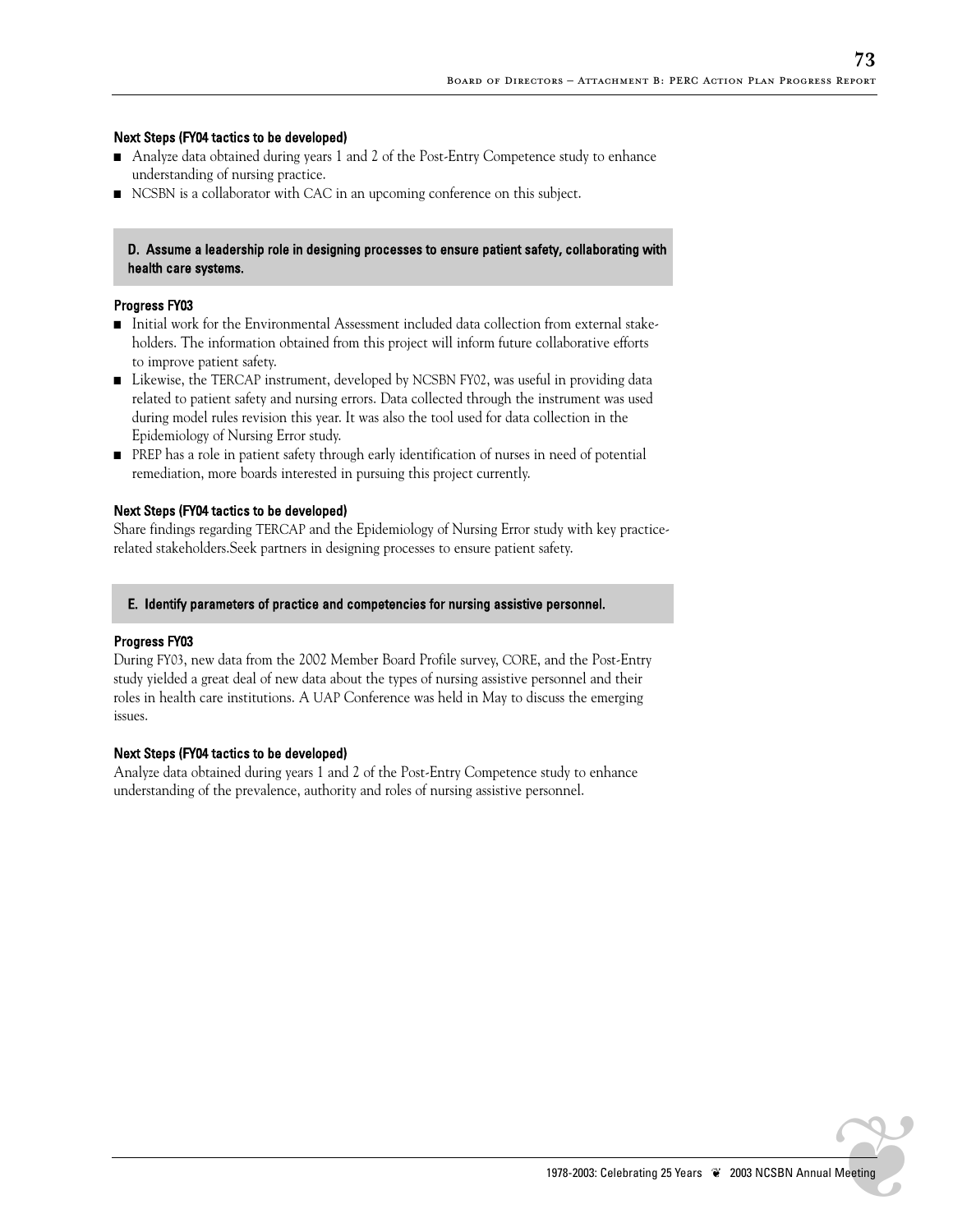# F. Identify and promote effective models to facilitate a successful transition by new nurses from education to practice.

#### Progress FY03

Data was collected through several research studies, literature reviews, and interviews regarding transition models.

#### Next Steps (FY04 tactics to be developed)

Determine the effectiveness of models for nurses' transition from education to practice.

## G. Participate in strategies for retention of the new graduate.

#### Progress FY03

For resource efficiency purposes, no activities in this area occurred during FY03.

# Next Steps (FY04 tactics to be developed)

Seek partners to participate in project collecting data regarding retention rates and begin retention project development.

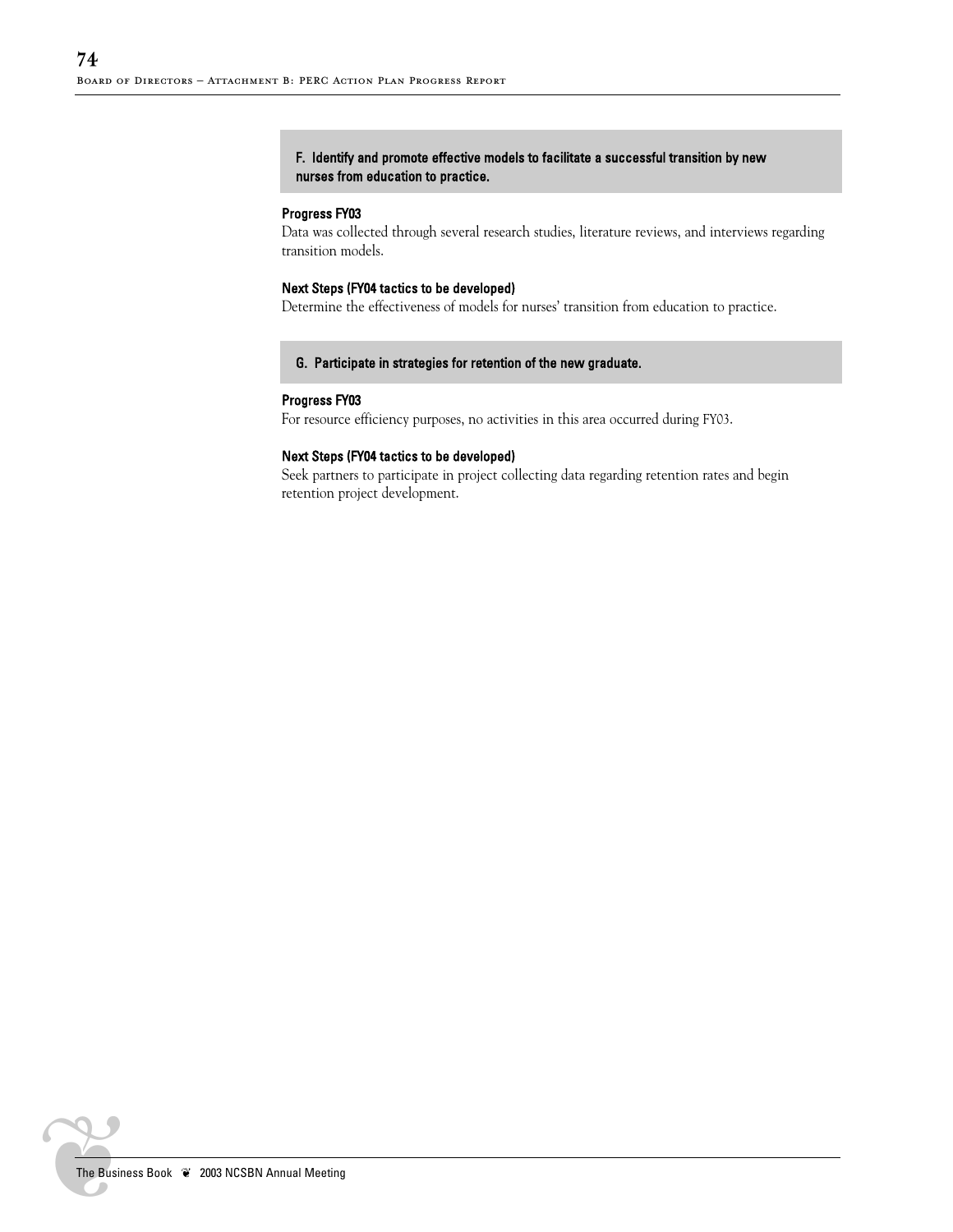BOARD OF DIRECTORS - ATTACHMENT C

# Social Security Issues and Nurse Licensure Applicants

# Recommendations to the Delegate Assembly

None. The report was prepared for information only and lists the actions accomplished to date related to the resolution.

# Highlights of FY03 Activities

# **Background**

During the 2002 Delegate Assembly, the member boards directed NCSBN to begin discussions with the U.S. Immigration and Naturalization Service (INS), Social Security Administration (SSA), and other relevant federal agencies to facilitate obtaining Social Security numbers (SSNs) for nursing applicants who meet all qualifications for domestic licensure. The impetus for this resolution was that foreign-educated nurses seeking employment in the United States sometimes find it difficult to obtain SSNs for those jurisdictions who require it for nurse licensure.

How foreign nurses actually obtain SSNs or other means to secure a nursing licensing is impacted by the intersection of the rules from the Department of Labor (DOL), INS, SSA and the state boards of nursing rules and laws of their state of intended practice

In 2000, *Member Board Profiles* reported that 45 boards of nursing required applicants to obtain an SSN before they will issue a state nursing license. Today, only 29 boards of nursing report having the requirement for Social Security number before initial licensure. The SSA will issue SSNs to aliens who can show that they are authorized to work in the U.S. SSA's only exception to this rule is when a federal statute or regulation requires that the alien provide his/her SSN to get the particular benefit or service; or a state or local law requires the alien to provide his/her SSN to get general assistance benefits to which the alien has established entitlement. SSA makes no exception in allowing the issuance of SSNs to nurses outside the U.S. whose primary need for the number is to complete their application for a state nursing license. NCSBN will continue to monitor trends related to SSN use for state nurse licensing.

Thus, the "catch-22" situation referenced in August 2002 can be summarized as follows:

- Before the immigrant visa will be issued, the nurse needed to show evidence that he or she has obtained a Commission on Graduates of Foreign Nursing Schools (CGFNS) certificate or obtained a state license in the state where they will work.
- In order to obtain a state license in 29 jurisdictions (as of April 2003), the foreign-educated nurse must provide an SSN. In order to obtain an SSN from SSA, the nurse needs to provide evidence of authorization to work in the United States.
- The nurses primarily (but certainly not in all cases) that are caught in this dilemma are those who did not have a CGFNS certificate, but had already passed the NCLEX® examination and were applying for their state licenses. If these nurses were to try to obtain a CGFNS certificate in order to process for an SSN, they must also take the CGFNS predictor exam in order to obtain the CGFNS certificate, regardless of the fact that they have already taken and passed the NCLEX-RN® examination.

# **Staff**

Kristin Hellquist, MS, Associate Director for Policy & External Relations

# Relationship to Strategic Plan

#### Strategic Initiative 2: Regulatory Effectiveness

NCSBN will assist Member Boards to implement strategies to promote regulatory effectiveness to fulfill their public protection role.

## Outcome C

Strategies assist Member Boards to respond effectively to critical issues and trends impacting nursing education and practice.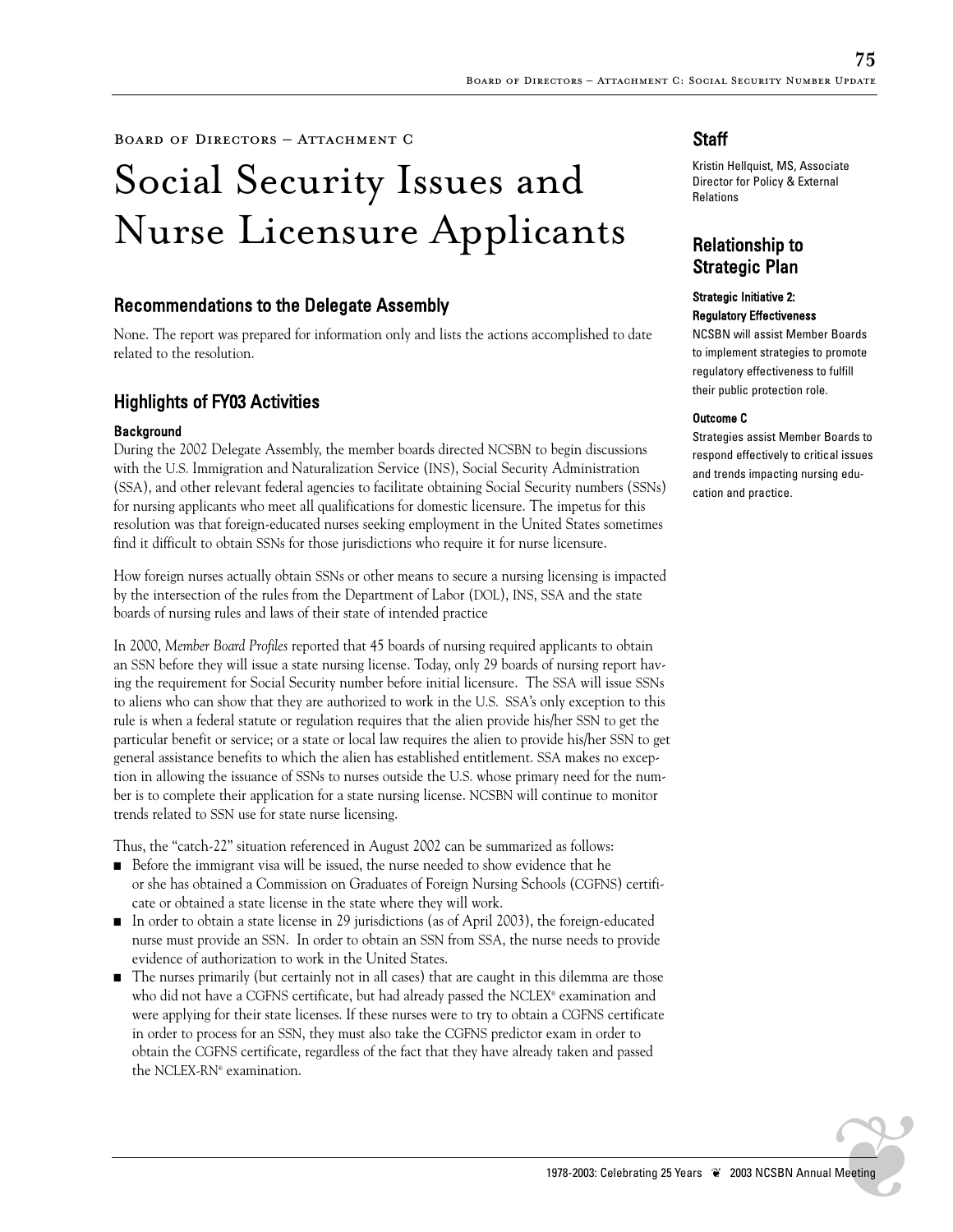The INS has examined a similar predicament that exists for a public school teacher seeking admission as a H-1B nonimmigrant. Although they have carved out an exception for teachers resulting in a more limited period of initial admission before they are issued an SSN and license, that exception is not a model solution for the nurses since the nursing problem exists for nurses seeking entrance as permanent immigrants, rather than temporary nonimmigrants. It would be impossible to allow nurses to enter temporarily as permanent residents and therefore this process is not applicable to nurse.

NCSBN staff and legal counsel agreed that resolving this dilemma required compromise and action on the part of at least one of the parties affecting this outcome. Those possible solutions identified are:

- 1. Change the documentation required in the DOL/INS regulations.
- 2. Create a way for member boards to issue licenses without having first obtained an SSN from the license applicant.
- 3. Amend the Labor Certification Procedures under 20 C.F.R. 656.22(c)(2). According to the previous 20 C.F.R.  $656.22(c)(2)$  as part of the Schedule A labor certification procedures, a professional nurse must file documentation that the nurse has passed the CGFNS exam (part of the certificate) or that the nurse holds a full and unrestricted (permanent) license to practice nursing in the state of intended employment. No other suitable documentation is endorsed in the current DOL regulation, although these rules are currently being promulgated (no issue date has been released). For nurses unable to obtain licensure in a state due to a lack of SSN, obtaining a labor certification (immigrant visa) becomes an arduous task.

#### Change the Documentation Required in the DOL/INS Regulations

Since the group of nurses who do not possess the CGFNS certificate have generally already passed the NCLEX exam and since the NCLEX exam is the standard U.S. licensing exam and successful predictor of eventual licensure, the DOL and INS were urged to add the NCLEX exam with the passage of the recognized English language competency tests to its list of suitable documentation that a nurse can show to meet the requirements for an immigrant visa (labor certification). NCSBN made this point known to the relevant federal agencies (in conjunction with other stakeholders) through both correspondence and contact. As of April 2003, the following standardized English language examinations, such as TOEFL, ILETS, and TOEIC, were approved as a requirement for immigrant visa issuance.

As of December 20, 2002, the Immigration and Naturalization Service (INS) issued a memorandum to its Regional Directors to clarify the requirement for a Social Security Number (SSN) in order to have the foreign educated nurses eligibility considered for a Schedule A labor certification. Schedule A is a list of shortage occupations within the U.S. and allows for expedited review of individuals seeking to enter the U.S. within these professions. The only two occupations on this list are Registered Nurses and Physical Therapists. Nursing has been on the Schedule A list for over two decades.

This guidance will allow the SSN requirement to have been met with the presentation by the applicant of a certified letter from the state of intended employment that confirms that the applicant has passed the NCLEX-RN. The guidance is directed only to the requirements for a nurse to become eligible for a Schedule A Labor Certification, and makes no change in the requirements for an immigrant visa. Foreign educated nurses must still present a VisaScreen™: Visa Credentials Assessment program certificate from CGFNS certifying the review of education to ensure comparability with U.S. nursing curriculum; English proficiency testing; and a check of the nurse's home country licensure to ensure that it is valid and unencumbered. Because the applicant has already passed the NCLEX-RN, he/she is not subject to the CGFNS' predictor exam.

INS has stated that anyone who is the beneficiary (worker) of an I-140 petition filed by a petitioner (employer) would benefit from the above policy change. This recent policy change was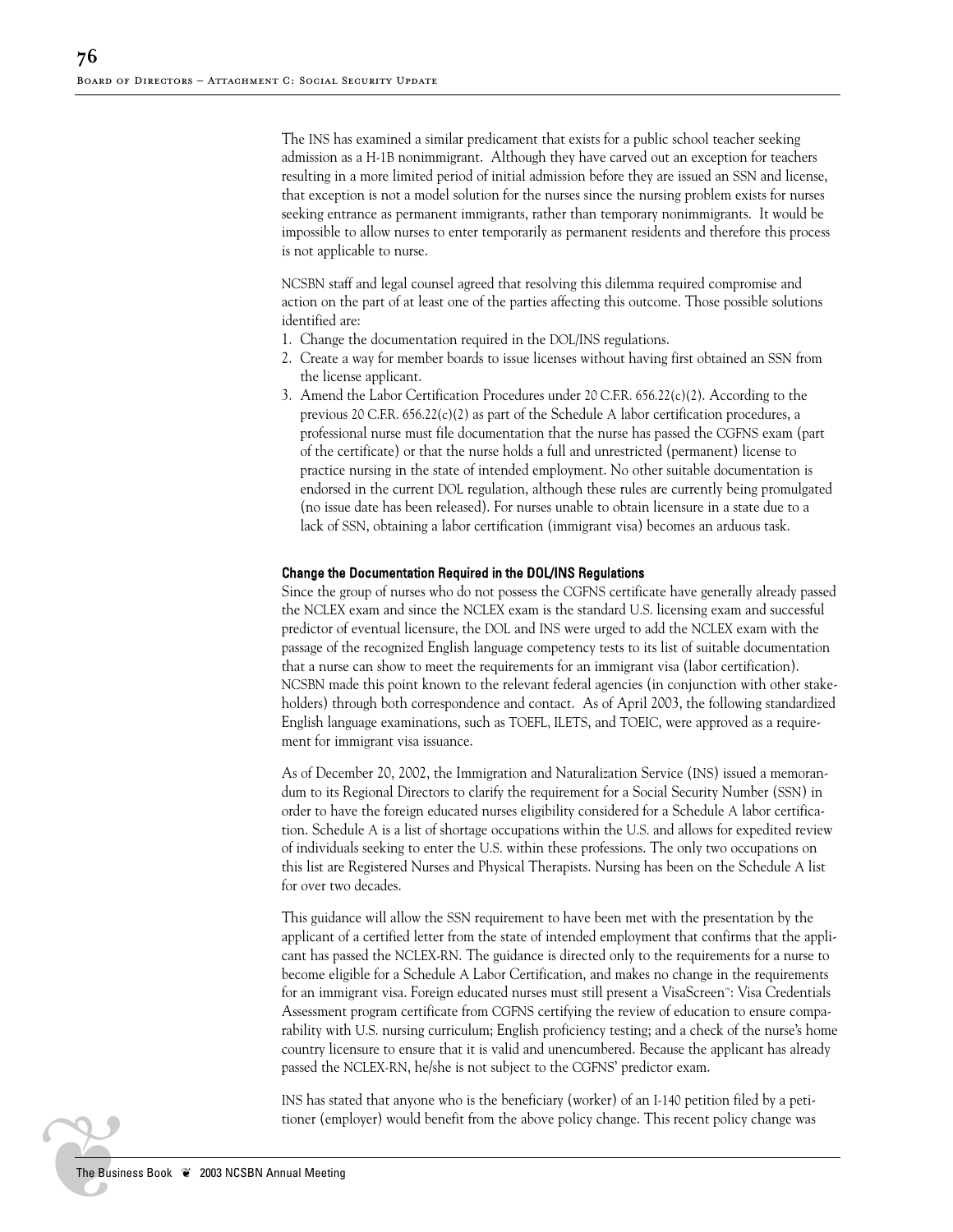meant to give those beneficiaries of an I-140 petition a way to qualify for state nurse licensure (by accepting NCLEX passage). INS notes that there are two large groups: nonimmigrants (temporary workers such as H-1Bs, H-1Cs who file on a Form I-129); immigrants (coming to work permanently and getting a green card who file on a Form I-140); and nonimmigrants on B-2s who were the beneficiaries of Forms I-140. INS realizes that this policy change may not help all nurses with the "catch-22," but expects this will help the bulk of those impacted.

# Amend the way nursing licenses are issued at the state level

Another potential solution is for NCSBN to work with interested Member Boards to develop alternate procedures for enabling them to issue permanent and unrestricted licenses in the absence of obtaining an SSN from an applicant. The rationale for requiring SSNs, namely the collection of tax and child-support obligations, may not be readily applicable to people who have never lived in the U.S.

Instead of requiring the SSN, the state boards could issue their own request that nurses who are presently ineligible for SSNs execute an affidavit confirming that they are not yet eligible for an SSN, and pledge that they will apply immediately after entry to the U.S. and provide the SSN to the board when it is available. If needed, state nursing boards could issue their own unique identifying numbers (in lieu of an SSN) for licensure applicants until those applicants can provide an SSN, upon employment or admission to the U.S. There is some legal precedent that certain states have or are executing this option.

# Related Comments from NCSBN to INS on Foreign Healthcare Worker Certifications

As NCSBN stated in its comments to INS, the other two parts of the CGFNS certification procedures, namely the credential review and confirmation of English language proficiency, should be continued for all foreign health care workers (nurses) regardless of whether they have taken the NCLEX exam or the CGFNS qualifying test. Continuing to require these two parts of the CGFNS certification process ensures that the nurse has an unencumbered license from abroad, comparable education, and has demonstrated English language competency.

NCSBN also encouraged INS to carefully assess the reasonable period of time allowed for issuance of the certificate, streamlined or otherwise, to achieve expeditious processing and rigorous adherence to quality standards by INS-approved certifiers. We supported INS in its move toward a continuously updated Web site for information dissemination, as proposed, rather than the current method of issuing interim rule notices. This idea seems beneficial to the public and will aid Member Boards in the quest for information.

NCSBN supports the inclusion of the two additional English language proficiency tests to improve the timeliness of the issuance of CGFNS certificates by allowing more flexibility in English testing,. We strongly urged INS to formally evaluate each of the English tests that INS recognizes in its regulation of foreign-educated nurses. This evaluation should assess the tests regarding their psychometric soundness, legal defensibility and abilities to assess the validity and fluidity of the foreign-educated nurse's spoken, written and comprehensive English skills.

In February 2003, the English Language Institute (ELI) announced that the MELAB examination would no longer be recognized for the purpose of certifying health care workers in the United States. ELI said that it was no longer allowing its test (MELAB) to be used for English language proficiency and asked INS and CGFNS to withdraw the information detailing their examinations. But CGFNS began accepting test scores from the Test of English for International Communication (TOEIC) and the International English Language Testing System (IELTS) for both the Certification Program and the VisaScreen: Visa Credentials Assessment program after March 3, 2003. NCSBN and others believe that expanding the English testing options will increase access and availability to English proficiency tests for foreign health care professionals, and in turn,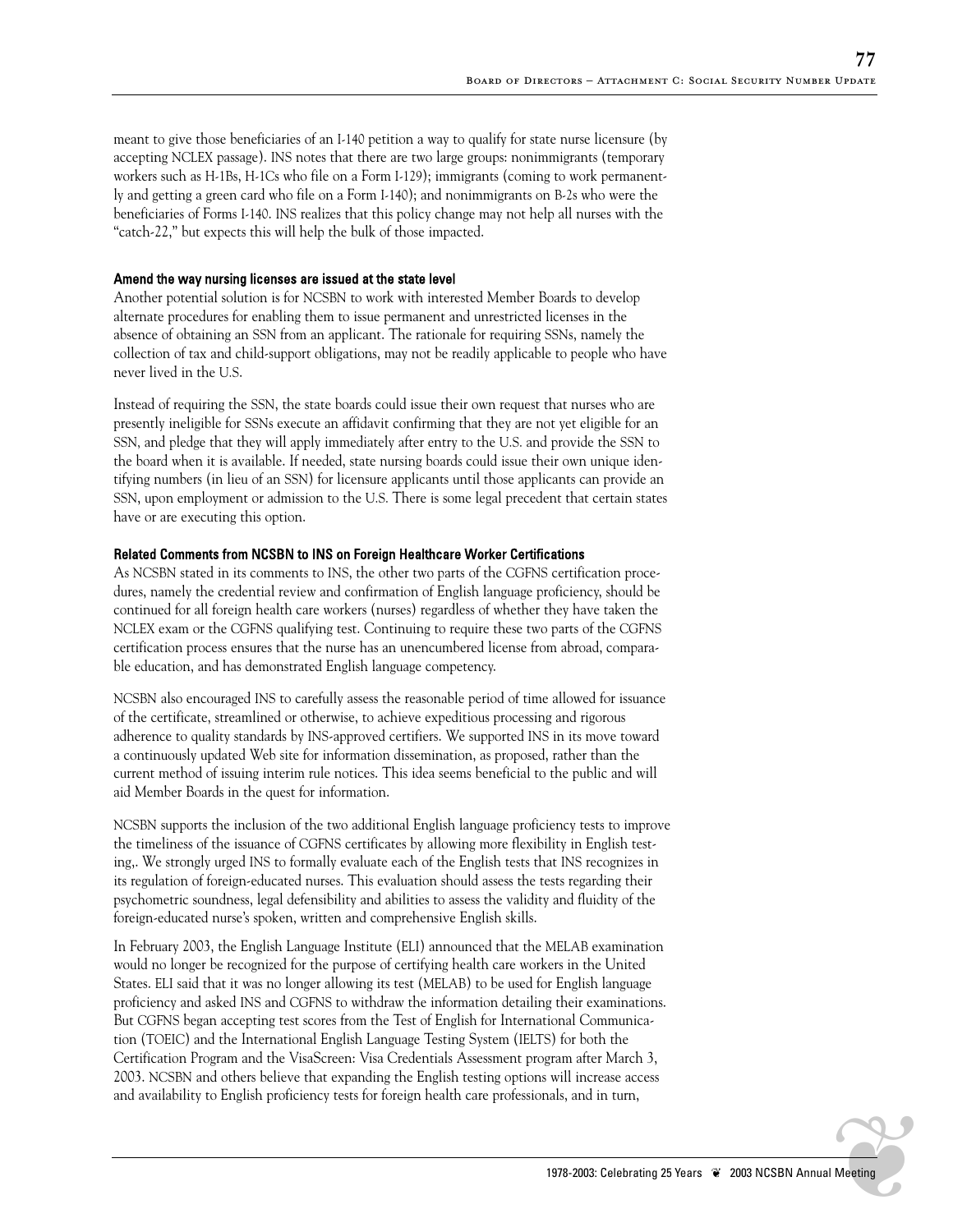expedite the certification and screening processes for applicants. NCSBN does not have any information regarding these English proficiency exams and use with foreign-educated nurses.

#### Additional Member Board Information

One Board shared that it utilizes an SSA policy to issue SSNs to aliens who are otherwise not eligible for SSN for the following non-work purposes: a federal statute or regulation requiring that the alien provide an SSN to get a particular benefit or service; or a state or local law requiring the alien to provide the SSN to get a general assistance benefit to which the alien has established entitlement. If the person doesn't have permission to work, but still needs one for reasons cited above, he or she must provide a statement on letterhead stationary from the government agency that is requiring the SSN. The letter must:

- identify that person as the applicant.
- cite the law requiring that person to have an SSN.
- indicate that that person meets all the agency's requirements to get the benefit or service except for not having an SSN.

All documents must be original or certified as original. SSA says if all paperwork is received in person or through the mail, as SSN should be issued in 14 days. The Web site source is: http://ssa.custhelp.com/cgi-bin/ssa.cgf/php/enduser/std\_adp.php?p\_sid=ZuOw.

Still other Boards said they often steer foreign-educated nurse applicants to apply for the International Tax Identification Number (ITIN). The language at the top of the ITIN application is similar to that on the SSN application; that is, it questions why someone wishes to have this ITIN. If a foreign nurse checks off for tax purposes, the application will pass through. However, an ITIN will not be issued if the applicant writes that he/she is applying for obtaining a nursing license. The ITIN number comes through the Internal Revenue Service (IRS) on form W-7. Staff learned that this approach can primarily only be used for foreign-educated nurses who already are in the U.S. seeking nurse licensure. The ITIN was primarily developed for illegal aliens who wanted to pay tax on employment or investments, and has nothing to do with visa or alien status. Counsel has advised us that this appears to be a "work-around" solution, and believes it is not a meaningful way to address the problem long-term.

#### Other Options

Staff also is aware of two other potential solutions that some constituencies have previously mentioned. One option would be proposing new federal legislation to fix these issues currently identified as part of the DOL rule promulgation process. The latter is a state-by-state approach to pass laws that would not require SSNs for obtainment of state nurse licenses. Staff knows of no bill or bill drafts at this time, but does believe it is a remote possibility in certain jurisdictions.

#### Related Issues

Guam is a U.S. territory and individuals who travel to Guam need a U.S. visa and will go through U.S. INS inspections. The U.S. Government may have turned down some candidates traveling to Guam to take the NCLEX for visas.

The Northern Mariana Islands (CNMI) became a U.S. commonwealth in 1986; U.S. Federal Immigration Authority does not extend to CNMI. By mutual agreement, it is totally independent of the United States with regard to immigration laws and procedures, and CNMI inspection officers do not work for U.S. INS. In short, INS has no jurisdiction or say in how CNMI processes visitors coming to take the NCLEX.

Additionally, an INS press release and fact sheet released June 5, 2001, announced the availability of a new premium processing service for certain immigration petitions. For applicants from the eligible categories who are willing to pay \$1,000 USD in addition to the regular filing fees, this service will guarantee 15-day processing or else a refund of the fee. (This processing, of course,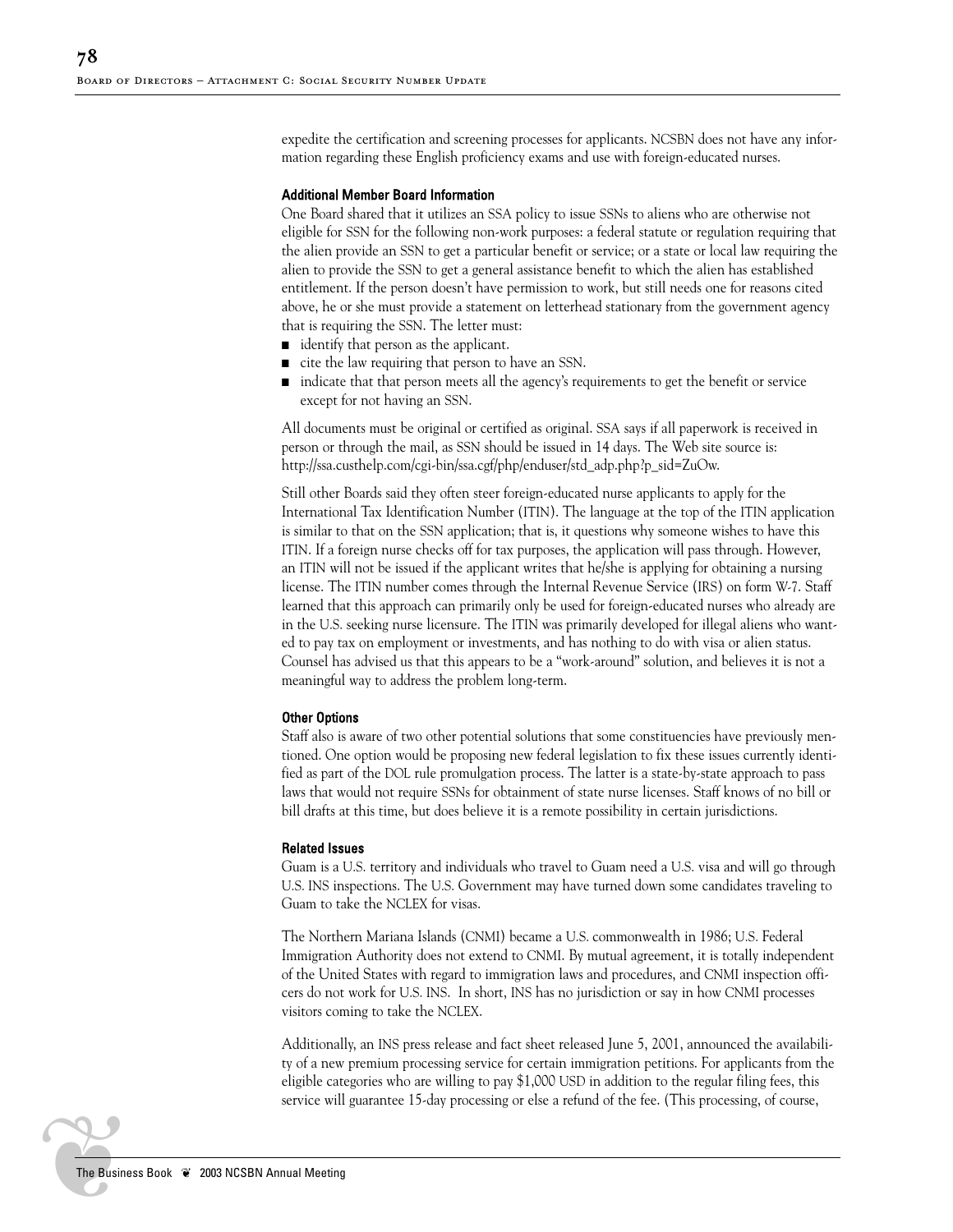will not necessarily mean approval or denial as the Service will not be considered to have met this deadline if it issues any notice or request within the 15 days.) Interestingly, this service is currently on hold. Member Boards of nursing should know that this idea has been proposed by some employer groups as an option for states as well, and is certainly up to each jurisdiction to consider expedited processing for certain applicants willing to pay additional fees for more timely service options.

# Conclusion

This update provides a summary of activities to date addressing the Delegate's resolution on SSNs and work to develop meaningful solutions to the issues facing Member Boards regarding foreign nurse applicants. NCSBN staff is available to Member Boards as a resource on this and related issues.

Staff believes that all environmental signs point to an increase in foreign-nurse applicants in the future due to the growing American nurse shortage. NCSBN will need to insure that it maintains positive and productive relationships with all stakeholders interested in foreign nurses. Those include the federal and state governmental entities referenced above, the Department of State (which plays a role in issuing visas), recruiters, CGFNS, the World Trade Organization (WTO) and other foreign trade groups that deal with the commodities of foreign workers, the American Immigration Lawyers Association (AILA), health care facilities that employ foreign nurses, the American Hospital Association (AHA), members of Congress and their staffs (as federal legislation impacting foreign nurses has already re-emerged in the 108th Congress), state lawmakers, etc.

In addition, central to this ongoing issue of foreign nurses and public protection, is building a new relationship with the newly created Department of Homeland Security. This new federal entity will, for the first time in American history, put all the health and immigration related offices into one federal department, creating in the long run an easier way to navigate the intricate laws and regulations surrounding foreign nurses.

# Future Activities

- Future activities will be identified as the environment for nurses seeking social security numbers for licensure evolves.
- Ongoing monitoring of this and related issues will continue.

1978-2003: Celebrating 25 Years  $\cdot\$  2003 NCSBN Annual Meeting